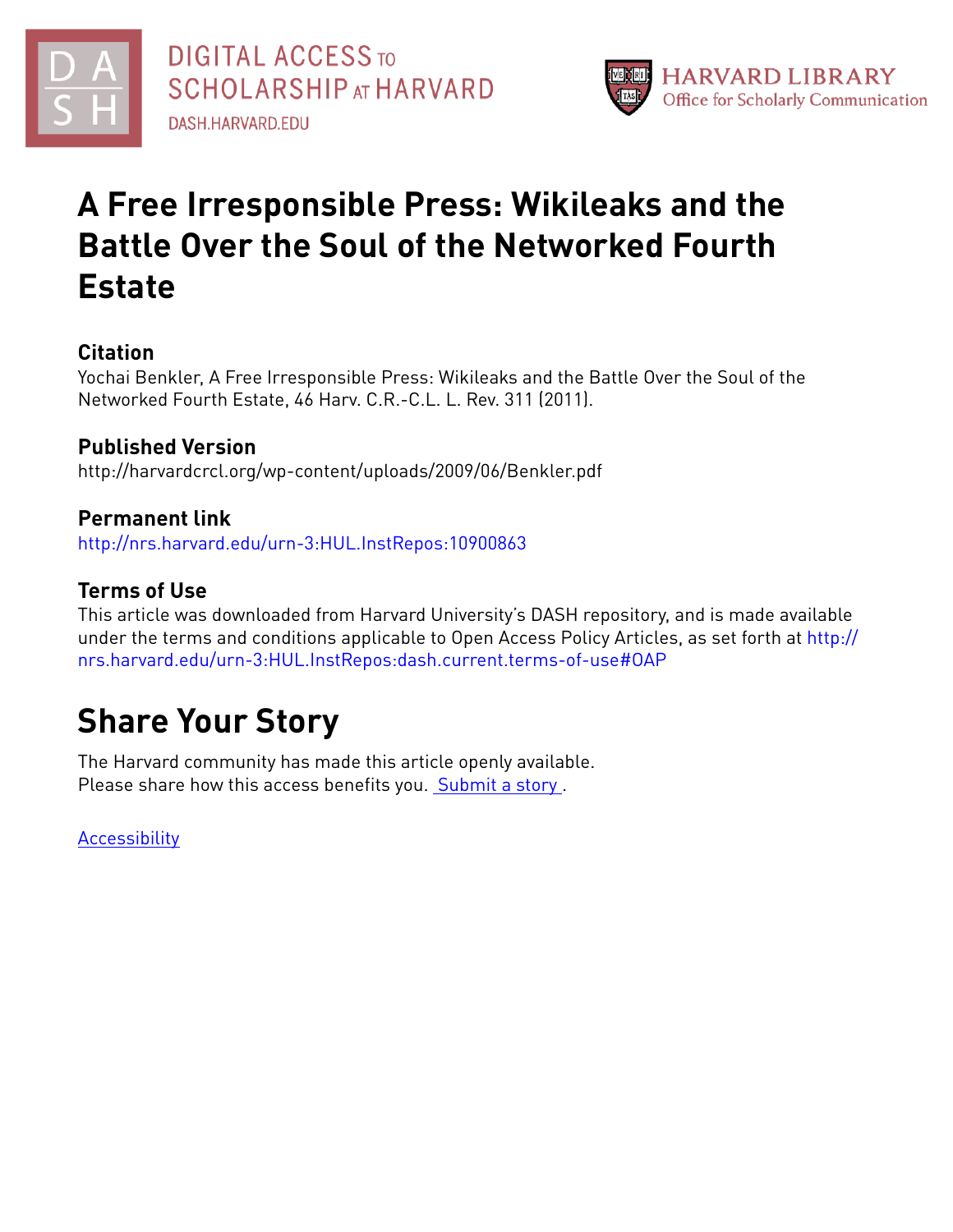## A Free Irresponsible Press: Wikileaks and the Battle over the Soul of the Networked Fourth Estate

#### *Yochai Benkler\**

*[I]t is very necessary that we should not flinch from seeing what is vile and debasing. There is filth on the floor, and it must be scraped up with the muckrake; and there are times and places where this service is the most needed of all the services that can be performed. But the man who never does anything else, who never thinks or speaks or writes, save of his feats with the muck-rake, speedily becomes, not a help but one of the most potent forces for evil.*

*There are in the body politic, economic and social, many and grave evils, and there is urgent necessity for the sternest war upon them. There should be relentless exposure of and attack upon every evil man, whether politician or business man, every evil practice, whether in politics, business, or social life. I hail as a benefactor every writer or speaker, every man who, on the platform or in a book, magazine, or newspaper, with merciless severity makes such attack, provided always that he in his turn remembers that the attack is of use only if it is absolutely truthful.*<sup>1</sup>

Wikileaks was born a century after President Theodore Roosevelt delivered the speech that gave muckraking journalism its name, and both hailed investigative journalism and called upon it to be undertaken responsibly. In 2010, four years after its first document release, Wikileaks became the center of an international storm surrounding the role of the individual in the networked public sphere. It forces us to ask how comfortable we are with the actual shape of democratization created by the Internet. The freedom that the Internet provides to networked individuals and cooperative associations to speak their minds and organize around their causes has been deployed over the past decade to develop new, networked models of the fourth estate. These models circumvent the social and organizational frameworks of traditional media, which played a large role in framing the balance between freedom and responsibility of the press. At the same time, the Wikileaks episode forces us to confront the fact that the members of the networked fourth estate turn out to be both more susceptible to new forms of attack than those of the old, and to possess different sources of resilience in the face of these attacks. In particular, commercial owners of the critical

<sup>\*</sup> Jack N. and Lillian R. Berkman Professor for Entrepreneurial Legal Studies, Harvard Law School; Faculty Co-Director, Berkman Center for Internet and Society, Harvard University. I am grateful to Bruce Ackerman, Marvin Ammori, Jack Balkin, David Barron, Fernando Bermejo, David Isenberg, Susan Landau, Micah Sifry, Jonathan Zittrain, and Ethan Zuckerman for comments and criticisms. <sup>1</sup> Theodore Roosevelt, Address of President Roosevelt at the Laying of the Corner Stone of

the Office Building of the House of Representatives: The Man with the Muck-Rake (Apr. 14, 1906), *available at* VOICES OF DEMOCRACY, http://voicesofdemocracy.umd.edu/theodoreroosevelt-the-man-with-the-muck-rake-speech-text.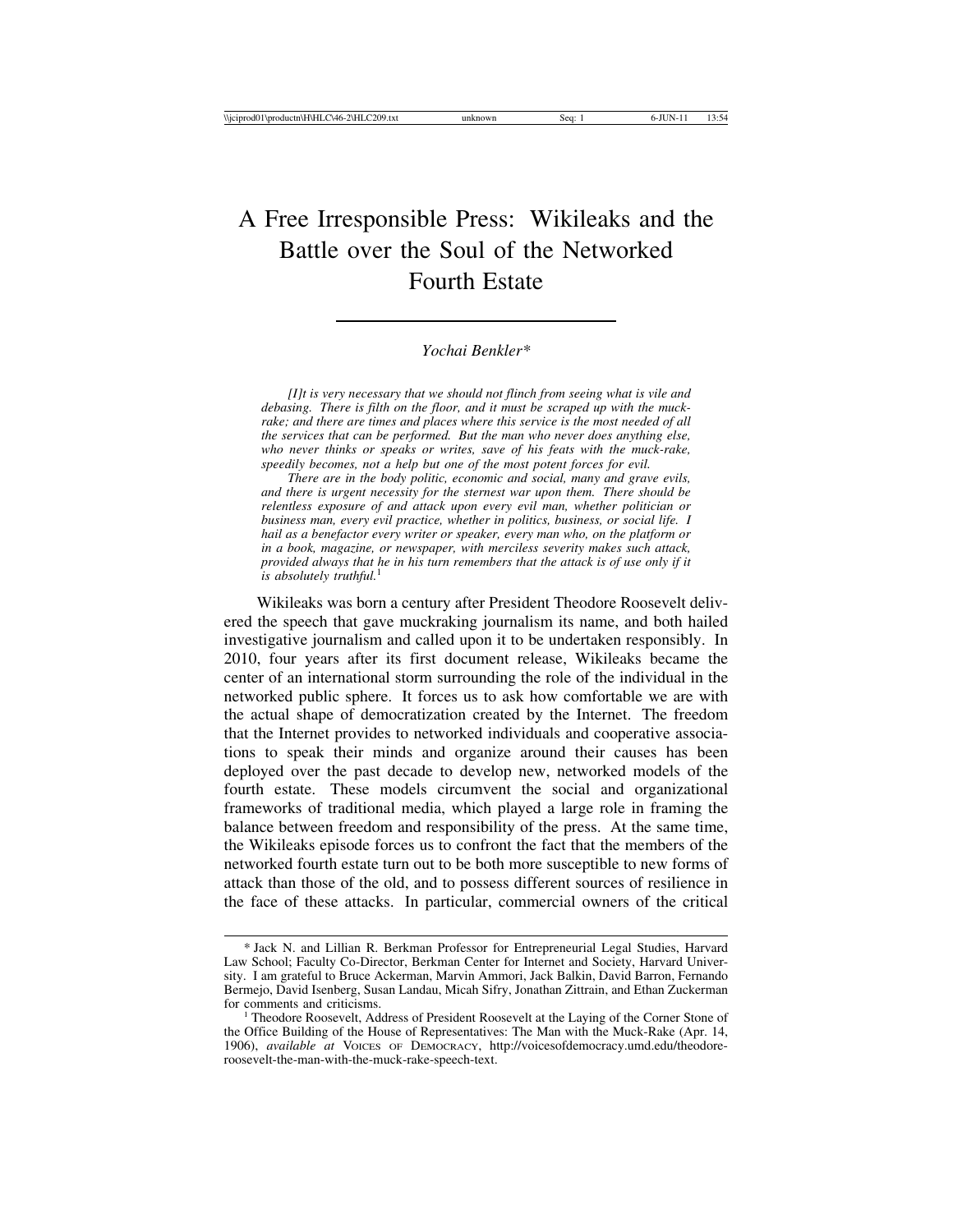infrastructures of the networked environment can deny service to controversial speakers, and some appear to be willing to do so at a mere whiff of public controversy. The United States government, in turn, can use this vulnerability to bring to bear new kinds of pressure on undesired disclosures in extralegal partnership with these private infrastructure providers.

The year of Wikileaks began with the release of a video taken by a U.S. attack helicopter, showing what sounded like a trigger-happy crew killing civilians alongside their intended targets. It continued with two large-scale document releases from Iraq and Afghanistan, about which Defense Secretary Robert Gates wrote to the Senate, representing that "the review to date has not revealed any sensitive intelligence sources and methods compromised by this disclosure."2 The year ended with the very careful release of a few hundred (as of this writing, it has risen to over 1900) cables from U.S. embassies in cooperation with five traditional media organizations. At the time of the embassy cable release, about two-thirds of news reports incorrectly reported that Wikileaks had simply dumped over 250,000 classified cables onto the Net.3 In fact, Wikileaks made that large number of cables available only privately, to the *New York Times*, the *Guardian*, *Der Spiegel*, *Le Monde*, and *El País*, and later to other media organizations. These organizations put their own teams to work to sift through the cables and selected only a few, often in redacted form, to publish. Wikileaks then published almost solely those cables selected by these traditional organizations, and only in the redacted form released by those organizations.4 Of this release, Secretary Gates stated: "Is this embarrassing? Yes. Is it awkward? Yes. Consequences for U.S. foreign policy? I think fairly modest."5

Despite the steadily more cautious and responsible practices Wikileaks came to adopt over the course of the year, and despite the apparent absence

Now, I've heard the impact of these releases on our foreign policy described as a meltdown, as a game-changer, and so on. I think -- I think those descriptions are fairly significantly overwrought. The fact is, governments deal with the United States because it's in their interest, not because they like us, not because they trust us, and not because they believe we can keep secrets. Many governments -- some governments deal with us because they fear us, some because they respect us, most because they need us. We are still essentially, as has been said before, the indispensable nation. So other nations will continue to deal with us. They will continue to work with us. We will continue to share sensitive information with one another. Is this embarrassing? Yes. Is it awkward? Yes. Consequences for U.S. foreign policy? I think fairly modest.

<sup>&</sup>lt;sup>2</sup> Adam Levine, *Gates: Leaked Documents Don't Reveal Key Intel, But Risks Remain*, CNN (Oct. 16, 2010, 8:25 AM), http://articles.cnn.com/2010-10-16/us/wikileaks.assessment\_1\_<br>julian-assange-wikileaks-documents.

<sup>&</sup>lt;sup>3</sup> See media analysis *infra*, text accompanying notes 108–124.<br>
<sup>4</sup> See detailed description and sourcing *infra*, notes 53–55.<br>
<sup>5</sup> U.S. Dep't of Defense, News Transcript, DOD News Briefing with Secretary Gates and Adm. Mullen from the Pentagon (Nov. 30, 2010), *available at* http://www.defense.gov/ Transcripts/Transcript.aspx?TranscriptID=4728. Gates said at a Pentagon press briefing on the day of the release: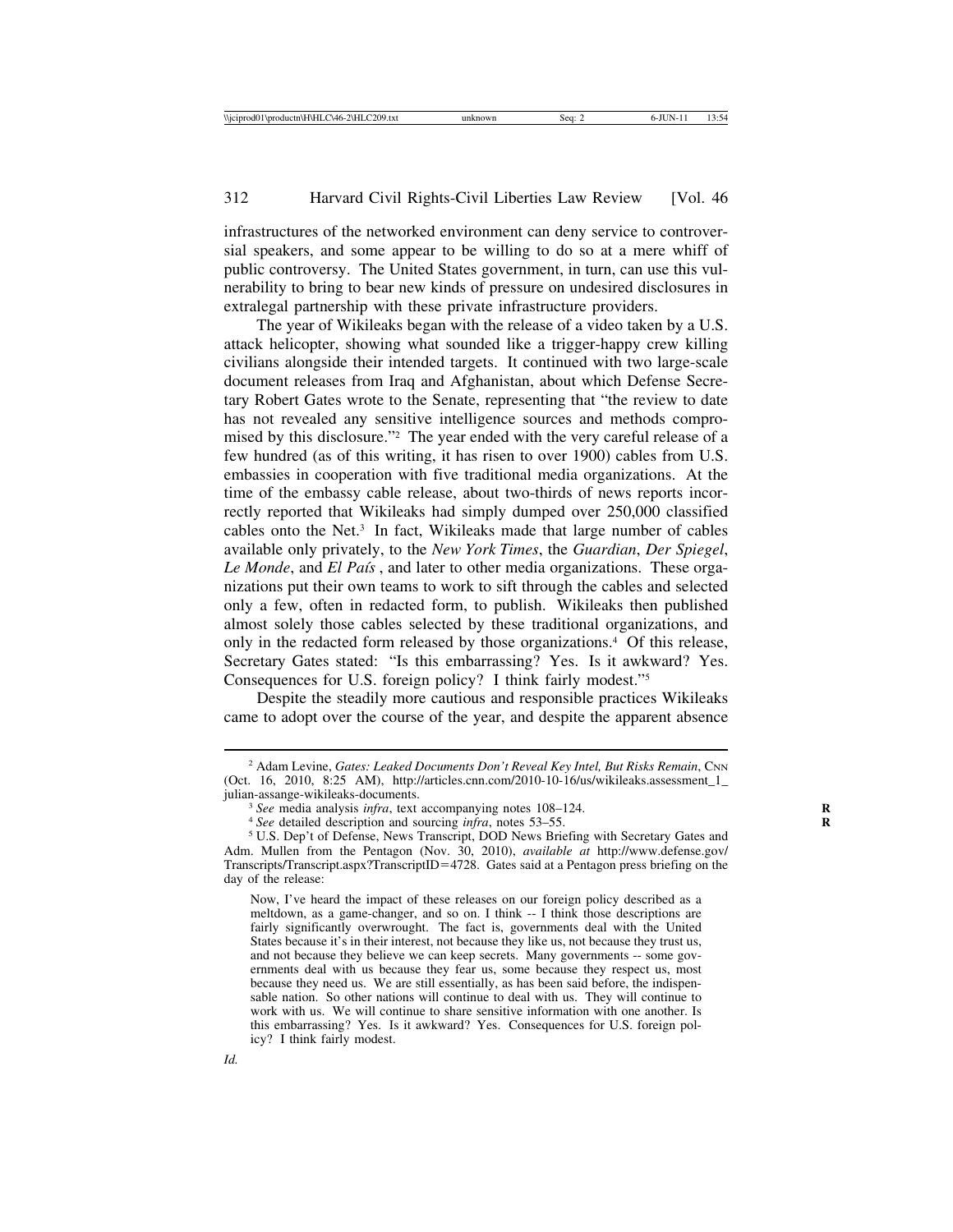of evidence of harm, the steady flow of confidential materials through an organization that was not part of the familiar "responsible press" was met by increasing levels of angry vitriol from the Administration, politicians, and media commentators. By the end of the year, U.S. Vice President Joseph Biden responded to the quite limited and careful release of the embassy cables by stating that Wikileaks founder Julian Assange is "more like a hightech terrorist than the Pentagon Papers,"6 leading to predictable calls for his assassination—on the model of targeted killings of Al Qaeda and Taliban leaders in Afghanistan—by Fox News commentators and likely Republican presidential candidate Sarah Palin.7 The *New York Times*' flagship opinion author, Thomas Friedman, declared Wikileaks one of the two major threats to a peaceful world under U.S. leadership, parallel to the threat of an ascendant China.<sup>8</sup>

The rhetorical framing of Wikileaks in the socio-political frame of global threat and terrorism, in turn, facilitated and interacted with a range of responses that would have been inconceivable in the more factually appropriate frame of reference, such as what counts as responsible journalism, or how we understand the costs and benefits of the demise of more traditional models of journalistic self-regulation in the age of the networked public sphere. On the legal front, the Department of Justice responded to public calls from Senator Dianne Feinstein and others and began to explore prosecution of Julian Assange under the Espionage Act. The military held (and continues to hold as of this writing) the suspected source of the leak in solitary confinement for over eight months, while the leading Republican presidential candidate at that time, Mike Huckabee, called for his execution.<sup>9</sup>

The sociopolitical framing makes more comprehensible the vigilante responses in other subsystems of the information environment. Responding to a call from Senate Homeland Security Committee Chairman Joe Lieberman, several commercial organizations tried to shut down Wikileaks by denial of service of the basic systems under their respective control. Wikileaks' domain name server provider, EveryDNS, stopped pointing at the

<sup>6</sup> *Biden Makes Case For Assange As A 'High-Tech Terrorist*,*'* THE HUFFINGTON POST (Dec. 19, 2010, 3:51 PM), http://www.huffingtonpost.com/2010/12/19/joe-biden-wikileaksassange-high-tech-terrorist\_n\_798838.html ("If he conspired, to get these classified documents, with a member of the US military, that's fundamentally different than if somebody drops in your lap, 'Here David, you're a press person, here is classified materials . . . .' I would argue that it's closer to being a high tech terrorist than the Pentagon Papers.").

<sup>&</sup>lt;sup>7</sup> *See infra*, notes 101–103 (describing comments of Bob Beckel, William Kristol, and Sarah Palin).

<sup>&</sup>lt;sup>8</sup> Thomas L. Friedman, Op-Ed., *We've Only Got America A*, N.Y. TIMES, Dec. 15, 2010, at A31, *available at* http://www.nytimes.com/2010/12/15/opinion/15friedman.html; *see infra*,

<sup>&</sup>lt;sup>9</sup> Haroon Siddique & Matthew Weaver, *US Embassy Cables Culprit Should Be Executed*, *Says Mike Huckabee*, GUARDIAN.CO.UK, Dec. 1, 2010, http://www.guardian.co.uk/world/2010/ dec/01/us-embassy-cables-executed-mike-huckabee; Nick Collins, *WikiLeaks: Guilty Parties 'Should Face Death Penalty*,*'* THE TELEGRAPH, Dec. 1, 2010, http://www.telegraph.co.uk/ news/worldnews/wikileaks/8172916/WikiLeaks-guilty-parties-should-face-death-penalty.html.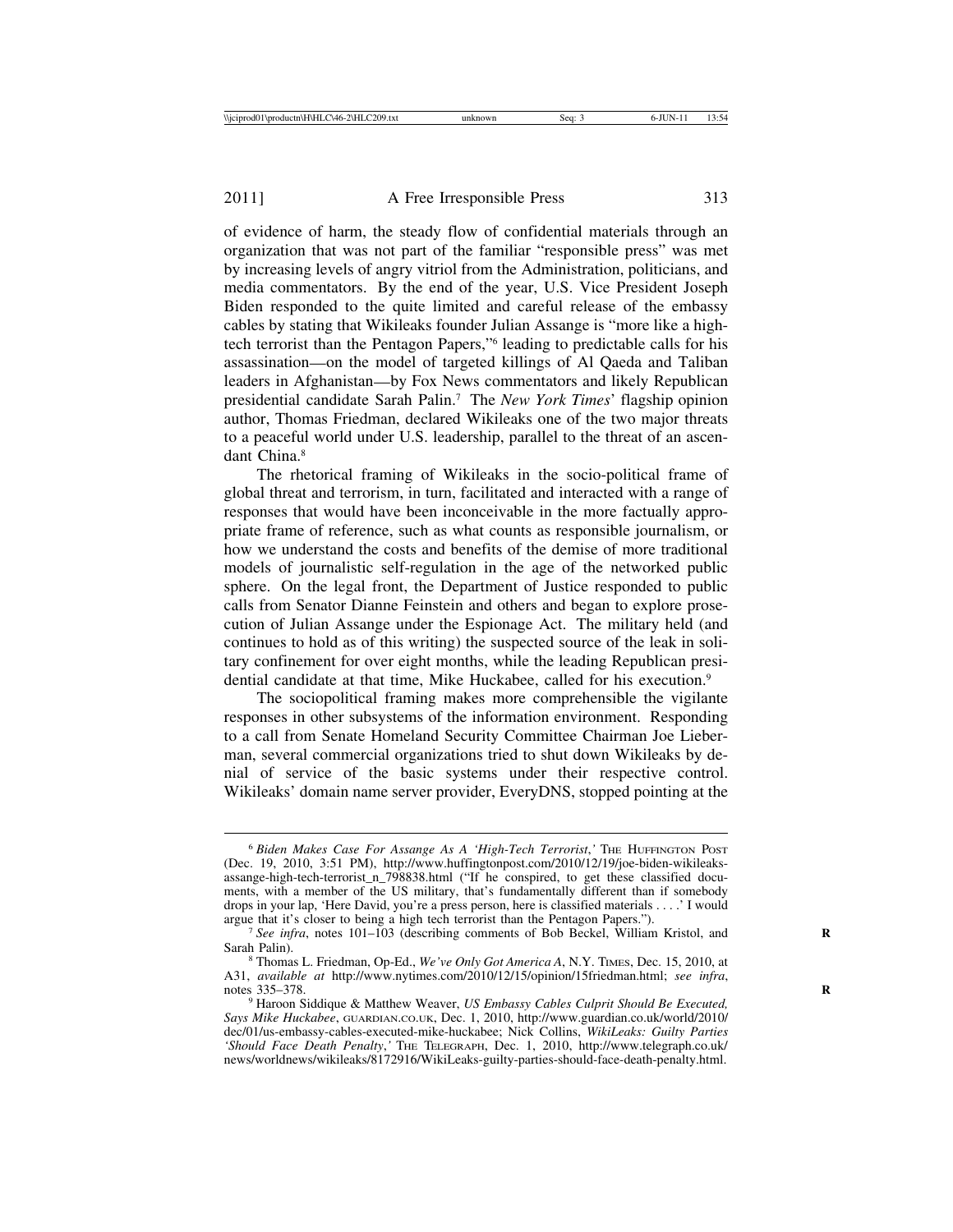domain "wikileaks.org," trying to make it unreachable. Amazon, whose cloud computing platform was hosting Wikileaks data, cut off hosting services for the site, and Apple pulled a Wikileaks App from its App Store. Banks and payment companies, like MasterCard, Visa, PayPal, and Bank of America, as well as the Swiss postal bank, cut off payment service to Wikileaks in an effort to put pressure on the site's ability to raise money from supporters around the world. These private company actions likely responded to concerns about being associated publicly with "undesirables." There is no clear evidence that these acts were done at the direction of a government official with authority to coerce them. The sole acknowledged direct action was a public appeal for and subsequent praise of these actions by Senator Joe Lieberman. In that regard, these acts represent a direct vulnerability in the private infrastructure system and a potential pathway of public censorship. It is impossible to ignore the role that a diffuse, even if uncoordinated, set of acts by government officials—beginning with the phrasing of Harold Koh's letter to Wikileaks on November 27, cited by PayPal as its reason for closure, and extending to numerous other public statements and organizational actions—played in triggering the commercial services' denial-of-service attack.<sup>10</sup> In combination, the feedback from public to private action presents the risk of a government able to circumvent normal constitutional protections to crack down on critics who use the networked public sphere. This occurs through the influence of informal systems of pressure and approval on market actors who are not themselves subject to the constitutional constraints. This extralegal public-private partnership allows an administration to achieve, through a multi-system attack on critics, results that would have been practically impossible to achieve within the bounds of the Constitution and the requirements of legality.

Parts I and II tell the story of Wikileaks, the release of the documents, and the multi-system attack on the organization, the site, and Julian Assange by both public and private actors. Part III explains the constitutional framework and why it is not, as a matter of law, sustainable to treat Wikileaks or Assange any differently than the *New York Times* and its reporters, for purposes of prior restraint or ex post criminal prosecution consistent with the First Amendment's protection of freedom of the press. Prosecution of Wikileaks or Assange will almost certainly falter under present First Amendment doctrine. In the unlikely event that prosecution succeeds, it will only do so at the expense of making very bad First Amendment law from the perspective of freedom of the press in the networked age. Part III concludes with what causes of action, if any, may be open for future members of the fourth estate against government officials who instigate extralegal attacks on critics, and what responses in private law, against the private partners in the

<sup>&</sup>lt;sup>10</sup> *See infra* section II.A, II.D.2, II.D.3. *See infra* Koh, note 75; as well as organizational attack.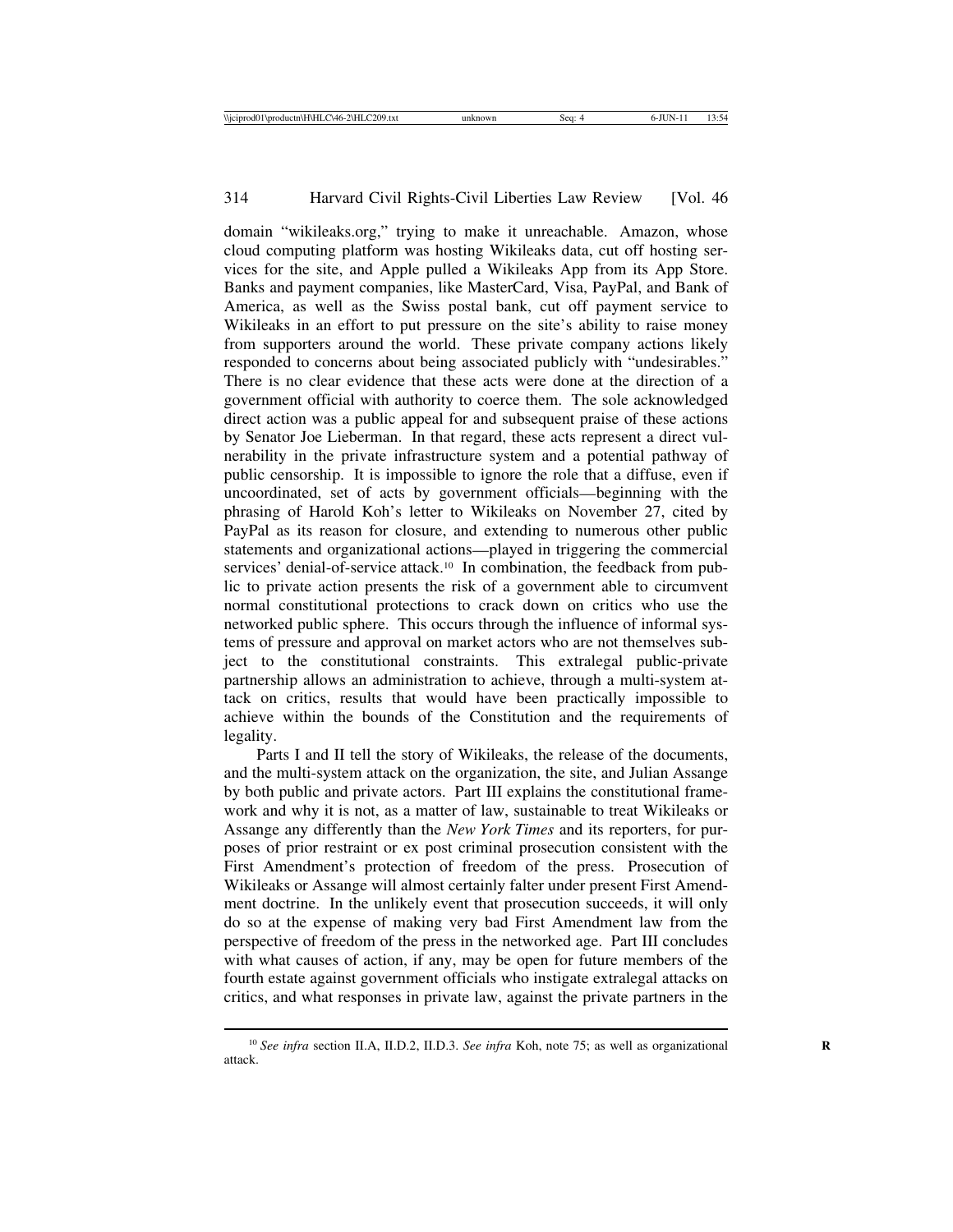public-private partnership, can to some extent replace the First Amendment protections available against direct action by their public partners. Part IV explores the ways in which the Wikileaks case intersects with larger trends in the news industry. It describes the economic challenges faced by traditional media and the emerging pattern of the networked fourth estate. In particular, what we see is that the new, networked fourth estate will likely combine elements of both traditional and novel forms of news media; and that "professionalism" and "responsibility" can be found on both sides of the divide, as can unprofessionalism and irresponsibility. The traditional news industry's treatment of Wikileaks throughout this episode can best be seen as an effort by older media to preserve their own identity against the perceived threat posed by the new, networked model. As a practical result, the traditional media in the United States effectively collaborated with parts of the Administration in painting Wikileaks and Assange in terms that made them more susceptible to both extralegal and legal attack. More systematically, this part suggests that the new, relatively more socially-politically vulnerable members of the networked fourth estate are needlessly being put at risk by the more established outlets' efforts to denigrate the journalistic identity of the new kids on the block to preserve their own identity.

As I write these words, the story is ongoing. It is too soon to tell how this specific debate will progress. The experience of the music industry suggests that the conflict over the shape of the fourth estate will continue well into the coming decade. It may well impose serious collateral damage on some citizen journalists. And it will likely end up with an improved watchdog function, reaching some accommodation between the more traditional representatives of the fourth estate, like the *New York Times*, and the more edgy, muckraking elements of the networked environment. As we will see over the course of looking at this one major event, each party will sometimes be responsible and sometimes irresponsible, sometimes professional, and sometimes not, each in its own special way.

#### I. THE PROVOCATION: WIKILEAKS EMERGES AS A NEW ELEMENT OF THE FOURTH ESTATE

#### *A. 2006*–*2009: Award-Winning Site Exposing Corruption and Abuse Around the World*

Wikileaks registered its domain name in October of 2006 and released its first set of documents in December of that year.11 The first two sets of documents related to Africa.12 In December 2006, the site released a copy of

<sup>11</sup> *See WikiLeaks*, WIKIPEDIA, http://en.wikipedia.org/wiki/Wikileaks (last visited Feb. 23, 2011). I use this source advisedly; following the citation lists in the article suggests that it is a

<sup>&</sup>lt;sup>12</sup> WikiLeaks Timeline, THE GLOBE AND MAIL, Dec. 14, 2010, http://www.theglobeand mail.com/news/technology/wikileaks-timeline/article1837131.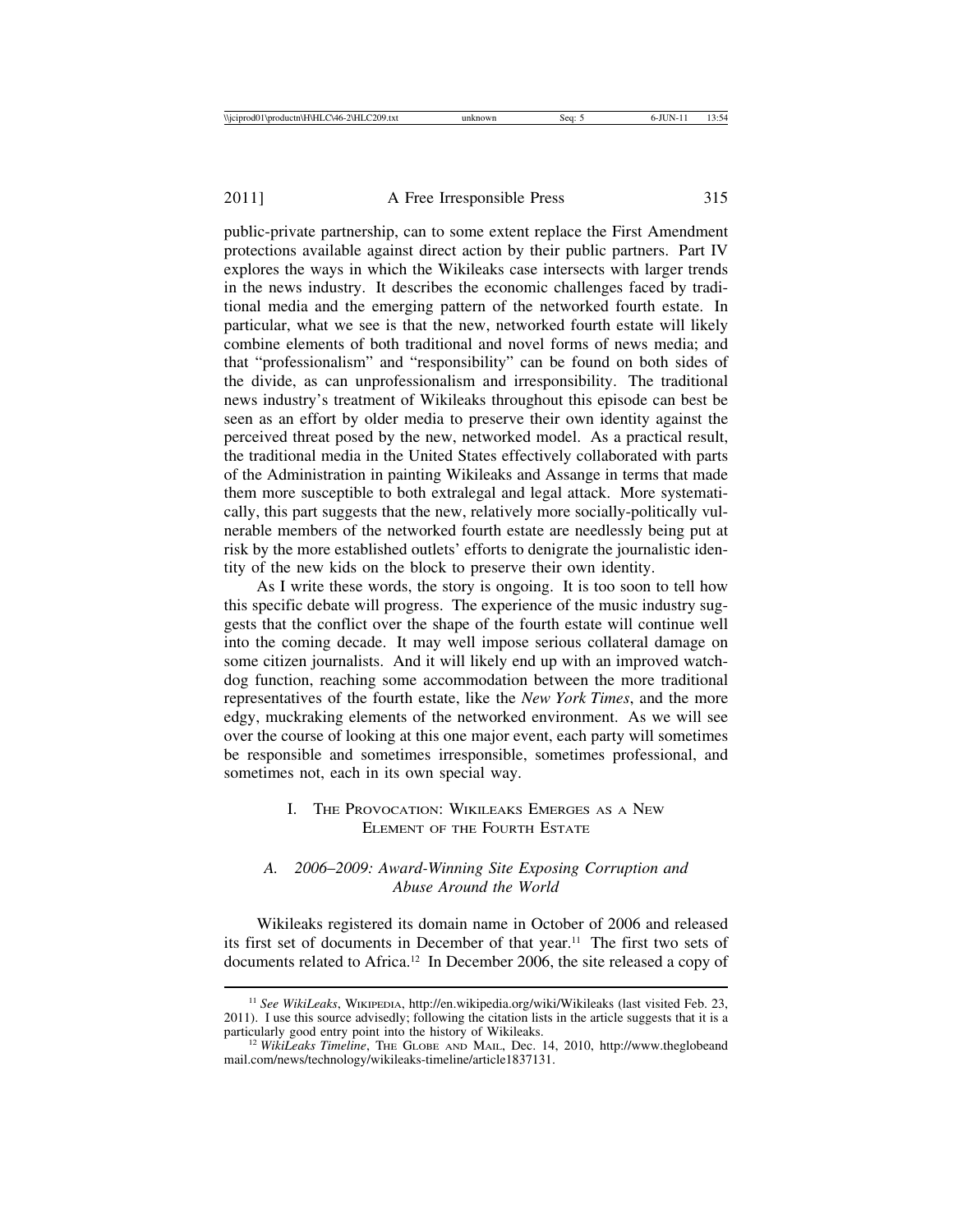a decision by the rebel leader in Somalia to assassinate Somali government officials. In August 2007, it released another document identifying corruption by Kenyan leader Daniel Arap Moi.13 November of 2007 was the first time that Wikileaks published information relating to the U.S.: a copy of Standard Operating Procedures for Camp Delta, exposing a formal source outlining the details of how the Guantanamo Bay detention camp was run. In 2008, Wikileaks released a wide range of documents related to illegal activities of public and private bodies. On the private side, these included a Swiss bank's Cayman Islands account, internal documents of the Church of Scientology, and Apple's iPhone application developer contract, which had included an agreement not to discuss the restrictive terms.14 On the public side, it included U.S. military rules of engagement in Iraq permitting pursuit of former members of Saddam Hussein's government across the border into Iran and Syria,15 an early draft of the Anti-Counterfeiting Trade Agreement ("ACTA"),16 emails from Sarah Palin's Yahoo! accounts while she was a candidate for Vice President, and a membership list of the far-right British National Party. Most prominently, Wikileaks released documents pertaining to extra-judicial killings and disappearances in Kenya, for which it won Amnesty International's New Media award in 2009.17 Wikileaks also received the Freedom of Expression Award from the British magazine *Index of Censorship* in the category of new media.<sup>18</sup> Wikileaks' activity increased in 2009. The pattern of releasing information relating to a range of very different countries, and to potential corruption, malfeasance, or ineptitude continued, including oil-related corruption in Peru, banking abuses in Iceland, and a nuclear accident in Iran.19 Most prominent that year was Wikileaks' release of copies of e-mail correspondence between climate scientists, which was

<sup>&</sup>lt;sup>13</sup> *Id.* 14 *See WikiLeaks Timeline, supra* note 12, at 2008 tab; *see also* Thomas Claburn, *Apple's Controversial iPhone Developer Agreement Published*, INFORMATIONWEEK (Oct. 28, 2008, 3:50 PM), http://www.informationweek.com/news/personal-tech/smart-phones/showArticle.j

<sup>&</sup>lt;sup>15</sup> Eric Schmitt & Michael R. Gordon, *Cross-Border Chases From Iraq O.K., Document Says*, N.Y. TIMES, Feb. 4, 2008, at A10. <sup>16</sup> Mike Mesnick, *Debunking The Faulty Premises Of The Pirate Bay-Criminalization*

*Treaty*, TECHDIRT (May 23 2008, 6:21 PM), http://www.techdirt.com/articles/20080523/1203

<sup>101212.</sup>shtml.<br><sup>17</sup> *Amnesty Announces Media Awards 2009 Winners*, AMNESTY INTL UK (June 6, 2009),<br>http://amnesty.org.uk/news\_details.asp?NewsID=18227.

<sup>&</sup>lt;sup>18</sup> Winners of Index on Censorship Freedom of Expression Awards Announced, INDEX ON CENSORSHIP (Apr. 22, 2008), http://www.indexoncensorship.org/2008/04/winners-of-index-

<sup>&</sup>lt;sup>19</sup> WikiLeaks Timeline, *supra* note 12, at 2009 tab. The list includes: in January, telephone intercepts of Peruvian politicians and businessmen involved in an oil scandal; in February, 6,780 Congressional Research Service reports; in March, a set of documents belonging to Barclay's Bank; in July, a report relating to a nuclear accident at the Iranian Natanz nuclear facility; and in September, internal documents from Kaupthing Bank of Iceland, showing what appeared to be self-dealing of bank owners.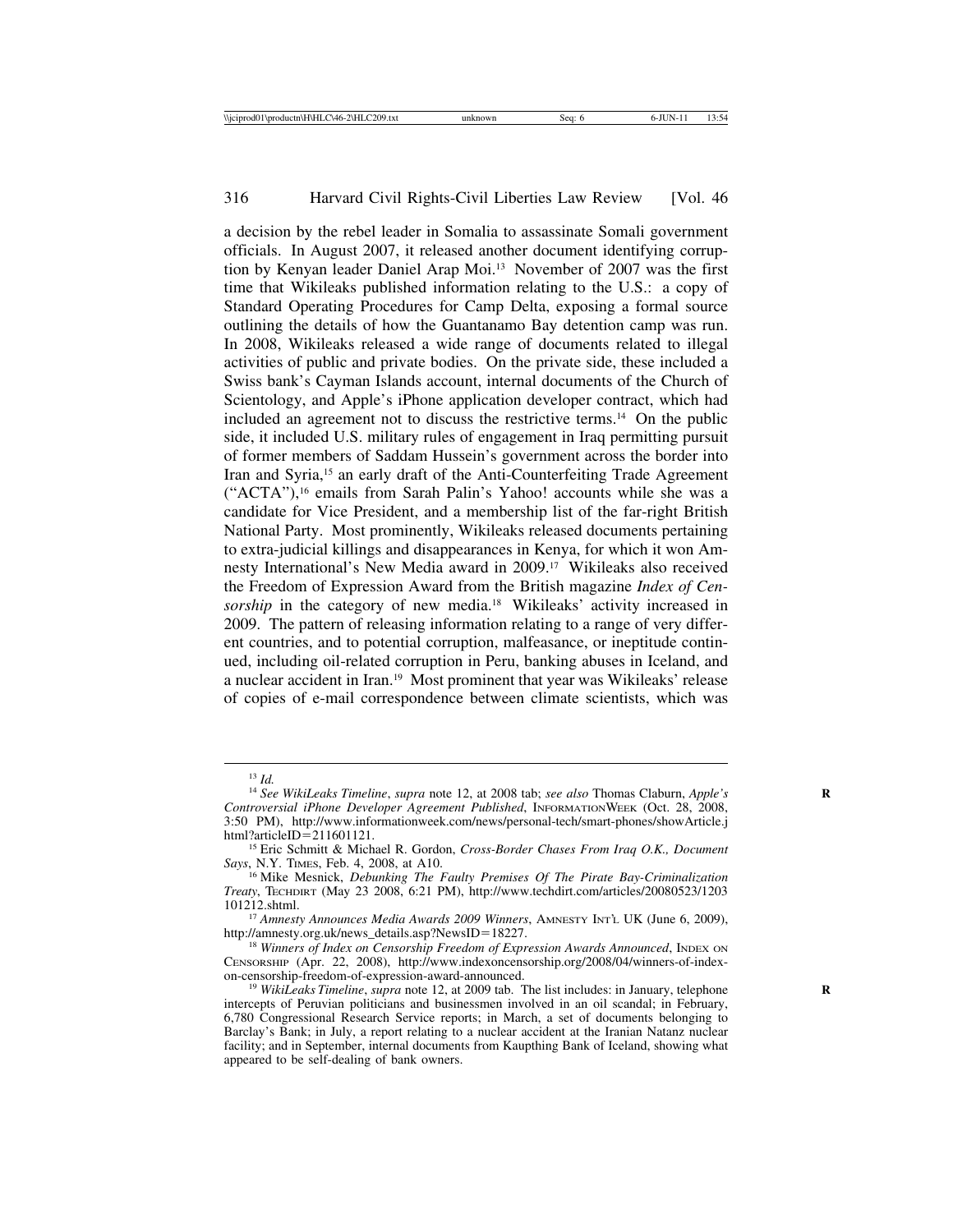the basis of what right-wing U.S. media tried to turn into "Climategate."20 What seems fairly clear from this brief overview of activities prior to 2010 is that Wikileaks was an organization that seems to have functioned very much as it described itself: a place where documents that shed light on powerful governments or corporations anywhere in the world, or, in the case of the climate scientists' emails, on a matter of enormous global public concern, could be aired publicly.

#### *B. March 2010: Leaking the 2008 Pentagon Report on the Threat of Wikileaks*

Things changed in 2010. In March 2010, Wikileaks released a 2008 Pentagon report arguing that Wikileaks is a threat, while recognizing the site as a source of investigative journalism critical of U.S. military procurement and its conduct in war.21 The *New York Times*, describing Wikileaks as "a tiny online source of information and documents that governments and corporations around the world would prefer to keep secret,"<sup>22</sup> reported that the Army confirmed the authenticity of the report.<sup>23</sup> The Pentagon Report provides significant insight into what Wikileaks was doing by 2008, and why the military was concerned about it. The Report was dated about six weeks after Wikileaks had published the document revealing the rules of engagement and permission for cross-border pursuit.<sup>24</sup> The Executive Summary opens with the words: "Wikileaks.org, a publicly accessible Internet Web site, represents a potential force protection, counterintelligence, operational security (OPSEC), and information security (INFOSEC) threat to the US Army."25

Mixing its own assessments with Wikileaks self-descriptions taken at face value, the Report describes Wikileaks as founded by "Chinese dissi-

<sup>22</sup> Stephanie Strom, *Pentagon Sees a Threat from Online Muckrakers*, N.Y. TIMES, Mar. 17, 2010, at A18.

<sup>20</sup> *See* Ben Dimiero, *FOXLEAKS: Fox Boss Ordered Staff to Cast Doubt on Climate Science*, COUNTY FAIR (MEDIA MATTERS FOR AMERICA) (Dec. 15, 2010, 8:08 AM), http://mediamatters.org/blog/201012150004; Andrew C. Revkin, *Climategate Fever Breaks*, DOT EARTH (N.Y. TIMES) (July 7, 2010, 9:02 AM), http://dotearth.blogs.nytimes.com/2010/07/07/gate-

fever-breaks. <sup>21</sup> The report was originally available on Wikileaks itself. Julian Assange, *U.S. Intelligence Planned to Destroy WikiLeaks*, WIKILEAKS (Mar. 15, 2010). Since the assault on Wikileaks has made access to the site difficult, that particular report can more easily be accessed elsewhere as of February 19, 2011: Michael D. Horvath, U.S. Army Counterintelligence Ctr., Wikileaks.org—An Online Reference to Foreign Intelligence Services, Insurgents, or Terrorist Groups? 2 (Mar. 18, 2008) [hereinafter Pentagon Report], *available at* http://www.scribd.com/doc/28385794/Us-Intel-Wikileaks, *or in PDF format at* http://www.

<sup>&</sup>lt;sup>23</sup> *Id.* <sup>24</sup> That report was apparently an early instance of collaboration between Wikileaks and a major news outlet; Assange explains that the report was published in collaboration with *New York Times* reporter Eric Schmitt. Annotations by Julian Assange to Feb. 8, 2011 draft of this Article (Mar. 10, 2011) (on file with author) [hereinafter Assange Annotations]. <sup>25</sup> Pentagon Report, *supra* note 21, at 2.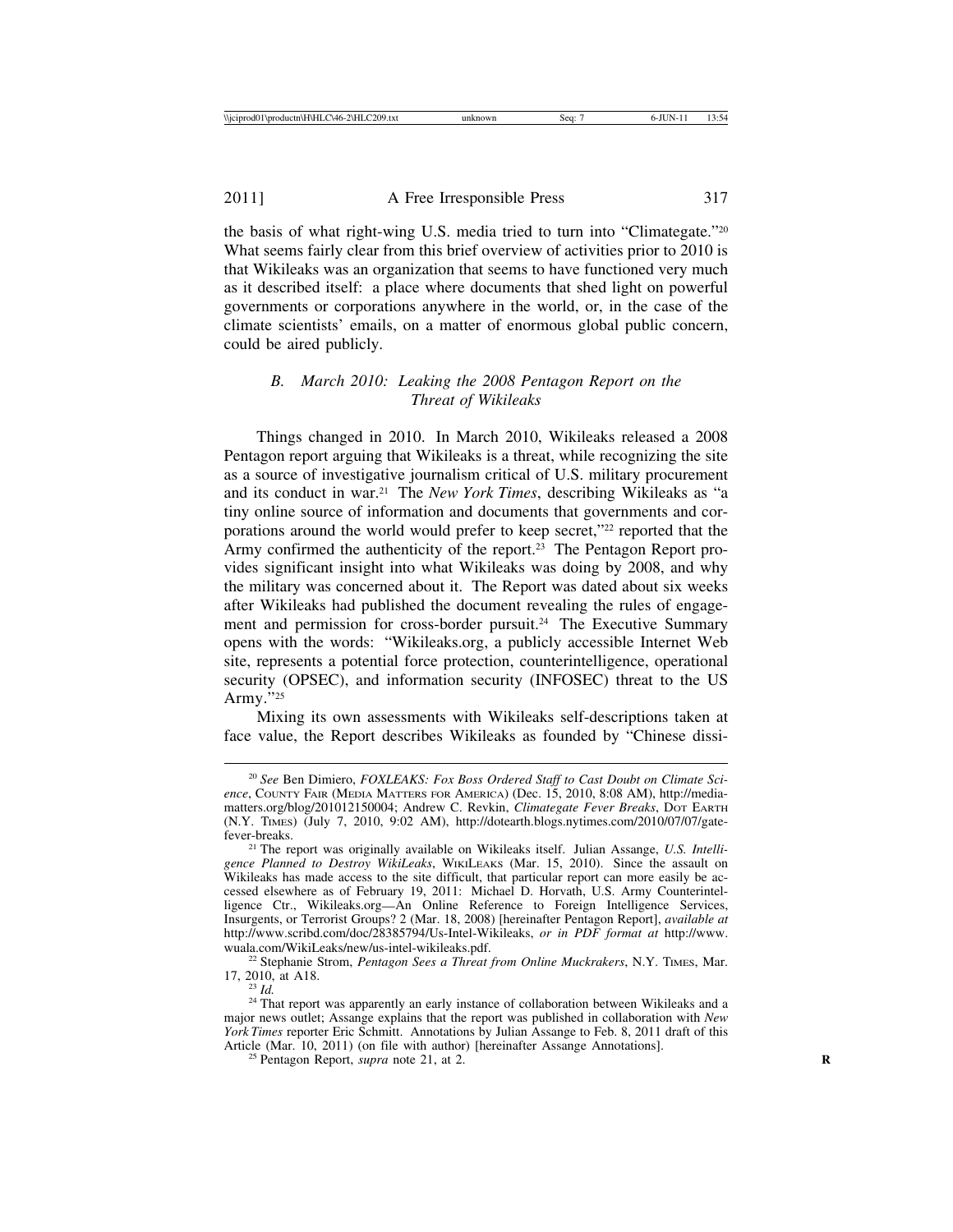dents, journalists, mathematicians, and technologists from the United States, China, Taiwan, Europe, Australia, and South Africa,"26 and dedicated "to expos[ing] unethical practices, illegal behavior, and wrongdoing within corrupt corporations and oppressive regimes in Asia, the former Soviet bloc, Sub-Saharan Africa, and the Middle East."<sup>27</sup> The Report clearly identified the potential status of Wikileaks as a journalistic outlet protected by the First Amendment, subject to potential legal threats over privacy, disclosure of classified materials, or libel.28 As an example, the report identifies a suit brought by the Cayman Islands branch of the Swiss bank Julius Baer that shut down U.S. access to Wikileaks documents, which a judicial order later lifted. In what would become a prescient statement, the 2008 Pentagon Report states:

Efforts by some domestic and foreign personnel and organizations to discredit the Wikileaks.org Web site include allegations that it wittingly allows the posting of uncorroborated information, serves as an instrument of propaganda, and is a front organization of the US Central Intelligence Agency (CIA). The governments of China, Israel, North Korea, Russia, Thailand, Zimbabwe, and several other countries have blocked access to Wikileaks.org-type Web sites, claimed they have the right to investigate and prosecute Wikileaks.org and associated whistleblowers, or insisted they remove false, sensitive, or classified government information, propaganda, or malicious content from the Internet.29

The Report states that "Wikileaks.org supports the US Supreme Court ruling regarding the unauthorized release of the Pentagon Papers by Daniel Ellsberg, which stated that 'only a free and unrestrained press can effectively expose deception in government.'" 30

The recognition of the journalistic role Wikileaks plays is clear in the discussion of several examples of Wikileaks publications, which the Report repeatedly describes as "news article[s]" and in the description of Julian Assange as the organization's "foreign staff writer."31 In the process of describing what the Report's authors consider a risk of misinformation campaigns, they identify several articles that Wikileaks published that rely on leaked Pentagon documents about equipment deployed in Afghanistan and Iraq. A major part of the concern is that opponents of the U.S. could use

articles, coauthored other articles, and developed an interactive data base for the leaked documents. In addition, other Wikileaks.org writers and various writers for other media publications wrote separate news articles based on the leaked information posted to the Web site.").

 $^{26}$  *Id.* at 5. These are descriptions that largely appear to take Wikileaks' own self-description as true.

<sup>&</sup>lt;sup>27</sup> *Id.* at 2.<br><sup>28</sup> *Id.* at 3.<br><sup>29</sup> *Id.* at 6 (quoting New York Times Co. v. United States, 403 U.S. 713, 717 (1971)).<br><sup>31</sup> *Id.* at 9 ("The foreign staff writer for Wikileaks.org, Julian Assange, wrote several news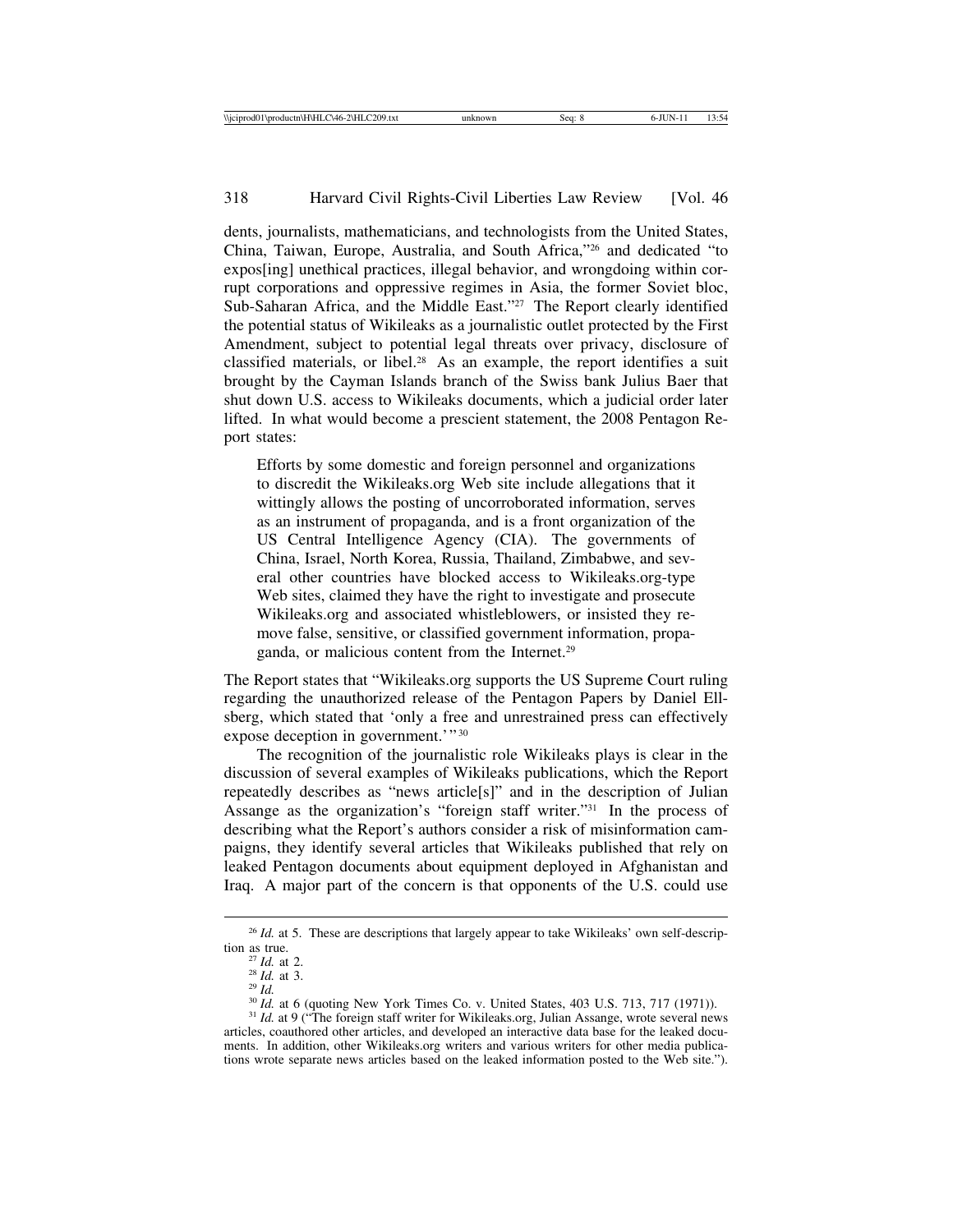some of this information, released in 2007, to plan attacks on U.S. troops. There is no mention of any evidence of such actual use or feasible action in the Report. Instead, the Report mentions several disclosures and arguments about weapons systems deployed in Iraq and critiques of their high expense, low effectiveness, and in the case of chemical weapons, illegality.<sup>32</sup> It is harder to imagine a clearer case of investigative journalism critical of the Pentagon's procurement policy than when the report says:

The author of the above-mentioned article incorrectly interprets the leaked data regarding the components and fielding of the Warlock system, resulting in unsupportable and faulty conclusions to allege war profiteering, price gouging and increased revenues by DoD contractors involved in counter-IED development efforts. This article provides an example of how the leaked TOE information can be manipulated and misinterpreted to produce inaccurate information for a news article. (S//NF) The author of the article then argues that the US Army receives a poor return on its investment in counter-IEDs.<sup>33</sup>

Note that the claim carefully avoids stating that the documents or data are false. The complaint is over interpretation of facts accepted as true. The report follows up with other items it calls variously "news article[s]," or "report[s]," related to abuses in Guantanamo Bay, based on the leaked Camp Delta Operating Procedures, and in one case states: "A variety of newspapers, wire services, and other news and media organizations wrote numerous articles based on the original Wikileaks.org news article and actual classified document posted to their Web site."34

The 2008 Pentagon Report, then, sees Wikileaks as a journalistic organization whose structure and organization make it dangerous to the U.S. military. A review of all news stories in the Lexis-Nexis database in 2007 and 2008 reveals, however, that Wikileaks' analysis (as opposed to documents) was not reported on in media covered by that dataset; instead, the roughly 400 reports present during that period referenced the materials themselves, with occasional references to the brief overview offered by the site. There are only 10 mentions of Assange over this period; none refer to the kind of writing the Pentagon Report identifies.<sup>35</sup> The absence of significant contemporaneous news reports on Wikileaks' or Assange's analysis, as opposed to the documents revealed, may reflect a lack of willingness of more traditional media to recognize the writing, but may also represent an overstatement in

<sup>&</sup>lt;sup>32</sup> *Id.* at 11.<br><sup>33</sup> *Id.* 34 *Id.* at 15.<br><sup>35</sup> A search in the Lexis-Nexis "News, All" database for articles published from January 1, 2007 until December 31, 2008 using the term "Wikileaks" yielded 407 results. A "focus" search for "Assange" yielded ten results.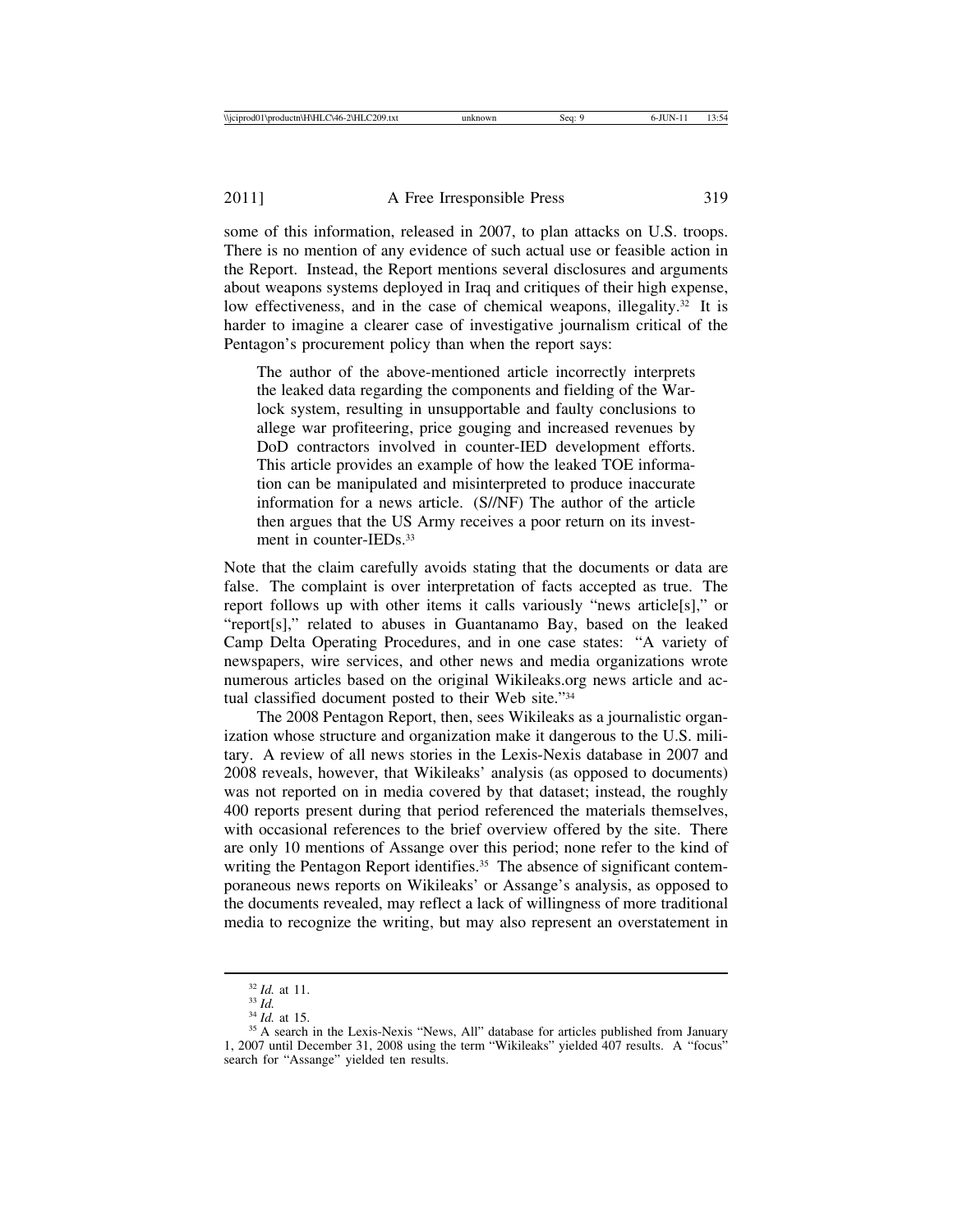the Pentagon Report as to the importance of this aspect of the site's operation.

The Report locates the danger that Wikileaks presents in its nontraditional organizational structure: "Anyone can post information to the Wikileaks.org Web site, and there is no editorial review or oversight to verify the accuracy of any information posted to the Web site. Persons accessing the Web site can form their own opinions regarding the accuracy of the information posted, and they are allowed to post comments."36 This makes the site particularly susceptible to "misinformation, disinformation, and propaganda; or to conduct perception management and influence operations designed to convey a negative message to those who view or retrieve information from the Web site."37

This characterization of the threat of excessive openness appears to be either a misunderstanding driven by the "Wiki" part of the name or deliberate mischaracterization. Promiscuous publication by anyone of anything was not the model that Wikileaks adopted, although that model was far from unheard of at the time. A contemporaneous report by the *Los Angeles Times* compares Wikileaks to another then-operating site, Liveleak: "LiveLeak has a simple editorial philosophy: Anyone can post anything that does not violate the site's rules. Essentially, no pornography and nothing overtly criminal."38 By contrast, "Wikileaks . . . goes out of its way to make sure the documents it posts are authentic, saying fewer than 1% of its newly posted documents 'fail verification.'"<sup>39</sup> From the vantage point of early 2011, this policy seems to have been consistently followed and remarkably successful. After over four years in operation, Wikileaks has been criticized for many faults, but none of its significant postings were found to be inauthentic.

The report concludes with a recommendation for attacking the site: cracking down very heavily on whistleblowers so as to make Wikileaks seem less safe as a point of distribution:

Wikileaks.org uses trust as a center of gravity by assuring insiders, leakers, and whistleblowers who pass information to Wikileaks.org personnel or who post information to the Web site that they will remain anonymous. The identification, exposure, or termination of employment of or legal actions against current or former insiders, leakers, or whistleblowers could damage or destroy this center of gravity and deter others from using Wikileaks.org to make such information public.<sup>40</sup>

<sup>&</sup>lt;sup>36</sup> Pentagon Report, *supra* note 21, at 2.<br><sup>37</sup> *Id.*<br><sup>38</sup> David Sarno, *Burst of Leaks Getting Slippery*, L.A. TIMES, Apr. 16, 2008, at E1.<br><sup>39</sup> Pentagon Report, *supra* note 21, at 3. Assange notes that this is an ove inaccuracy; his annotations suggest that 1% of received documents fail verification and are not posted, while no documents posted to date on Wikileaks have failed verification. Assange Annotations, *supra* note 24.

<sup>&</sup>lt;sup>40</sup> Pentagon Report, *supra* note 21, at 3.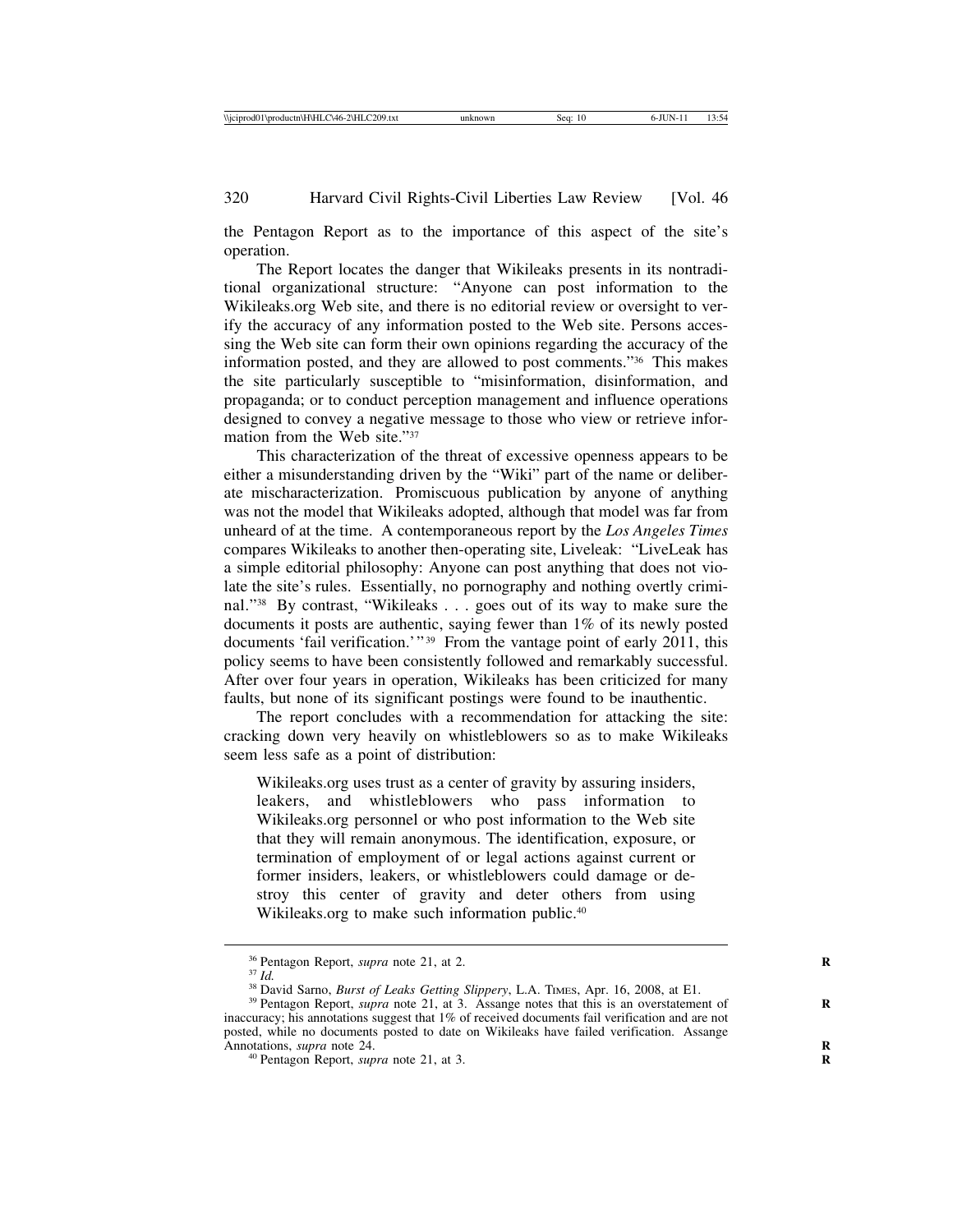#### *C. April-October 2010: Collateral Murder, Afghanistan, and Iraq*

April 2010 marked the beginning of a series of four releases of documents embarrassing to the U.S. government. All four releases are thought to originate from a single major transfer of documents, allegedly provided by a twenty-two-year-old Private First Class in the U.S. Army, Bradley Manning.41 The first release was a video entitled "Collateral Murder." On July 12, 2007, two Apache attack helicopters fired on a group of individuals in Iraq, killing about twelve. Among the dead were two Reuters employees: a photographer and a driver. Reuters tried to get access to the video footage from the helicopter itself, so as to investigate what had happened and whether there was indeed a threat to the helicopters that would have explained the shooting. The U.S. government successfully resisted information requests for recordings of the events.42 Wikileaks made available both the full, raw video and an edited version on April 5, 2010.<sup>43</sup> In it, and in its soundtrack, the helicopter pilots exhibit trigger-happy behavior and sound as though they took pleasure in hunting down their targets, some of whom appear to be unarmed civilians. The video and its contents became front-page news in the major papers.44 The release of the video was swiftly followed by identification of Manning as the source of the leak, based on selectivelyreleased chat messages he allegedly wrote to Adrian Lamo, a hacker convicted of felony hacking in 2004, who had longstanding contacts with a *Wired Magazine* reporter to whom he conveyed these chat messages.<sup>45</sup> As of this writing, Manning has been in solitary confinement for over eight months, denied pillows and sheets, and locked in a cell for twenty-three

<sup>41</sup> Wikileaks itself has provided no public statement about the source. Manning was charged by the Army only with the first release. Glenn Greenwald of *Salon* makes a powerful case that the evidence against Manning originates in a highly unreliable source. Glenn Greenwald, *The Strange and Consequential Case of Bradley Manning, Adrian Lamo and Wikileaks*, SALON (June 18, 2010, 8:20 AM), http://www.salon.com/news/opinion/glenn\_greenwald/2010/ 06/18/wikileaks [hereinafter Greenwald, *Strange and Consequential*]. For the background story, see Chris McGreal, *Hacker Turns in US Soldier over WikiLeaks Iraq Video*, THE GUARD-IAN, June 8, 2010, at 15, *available at* http://www.guardian.co.uk/world/2010/jun/07/hackerwikileaks-iraq-video-manning. The underlying materials Greenwald discusses include Kevin Poulsen & Kim Zetter, *Suspected Wikileaks Source Described Crisis of Conscience Leading to Leaks*, THREAT LEVEL (WIRED) (June 10, 2010, 8:41 PM), http://www.wired.com/threatlevel/ 2010/06/conscience. <sup>42</sup> Elizabeth Bumiller, *Video Shows U.S. Killing of Reuters Employees*, N.Y. TIMES, Apr.

<sup>5, 2010,</sup> at A13, *available at* http://www.nytimes.com/2010/04/06/world/middleeast/06bagh dad.html?hp. <sup>43</sup> *Collateral Murder*, WIKILEAKS (Apr. 5, 2010). Full version available at http://www.

youtube.com/watch?v=IS9sxRfU-ik [hereinafter *Collateral Murder*, full version]. Edited version available at http://www.youtube.com/watch?v=5rXPrfnU3G0 [hereinafter *Collateral*

<sup>&</sup>lt;sup>44</sup> See Chris McGreal, *Wikileaks Reveals Video Showing US Air Crew Shooting Down Iraqi Civilians*, THE GUARDIAN, Apr. 6, 2010, at 2, *available at* http://www.guardian.co.uk/ world/2010/apr/05/wikileaks-us-army-iraq-attack; *WikiLeaks Posts Video of 'US Military Killings' in Iraq*, BBC (Apr. 6, 2010), http://news.bbc.co.uk/2/hi/americas/8603938.stm. <sup>45</sup> Greenwald, *Strange and Consequential*, *supra* note 41. **<sup>R</sup>**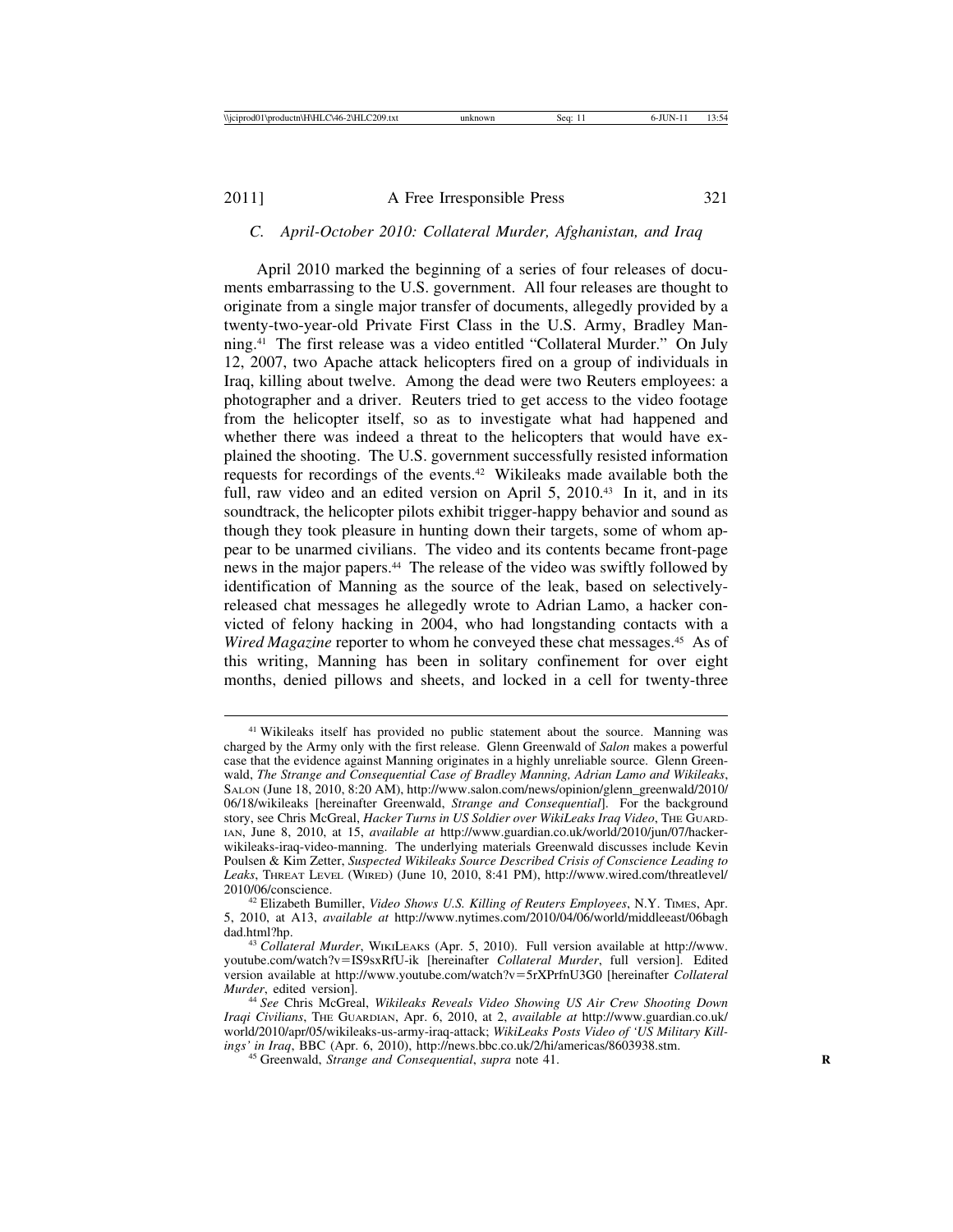hours a day.46 The treatment seems consistent with the Pentagon Report's emphasis on deterrence against potential sources of leaks as the core tactic to undermine Wikileaks.

The *Collateral Murder* video was released at a news conference in the National Press Club in Washington, D.C. This was the first move that Wikileaks made toward the cooperation with traditional media that would mark its operation in the following eight months. At that early stage, however, Wikileaks was only using the established press as a mechanism for amplifying its message. The second element of this episode was a flirtation with advocacy journalism.<sup>47</sup> The edited version of the video came under attack; Fox News in particular emphasized the claim that the video was edited to highlight the killed journalists, but not the presence of a person with a rocket-propelled grenade.48 A careful review of both videos—the uncut original and the edited version—side by side suggests that the editing primarily did three things. First, it excluded many minutes of irrelevant periods in which no action was taking place, just as any video journalist would do. Second, it added text slides that gave information about the Reuters photographer and driver, as well as contemporaneous quotations from news reports, to give context to what was being seen. And third, it emphasized shots that made the point about collateral damage—shots that highlight that the Reuters cameraman's cameras were clearly visible, or that suggest that the children who were injured in the helicopter attack were visible from the helicopter's gun camera through the side window of the van in which they were sitting, a van that the helicopter shot so as to prevent its occupants from evacuating an injured individual that the helicopter crew clearly saw was unarmed,49 possibly one of the Reuters employees. Both the edited and unedited versions show, with soundtrack, that there were at least two individuals who had AK-47s; both the edited and unedited versions show that the pilot thought he saw an RPG peeking around a corner, and that is when he asked for permission to shoot, although in both versions it appears that the RPG may have been the zoom lens of one of the cameras used by the

<sup>&</sup>lt;sup>46</sup> Glenn Greenwald, *The Inhumane Conditions of Bradley Manning's Detention*, SALON (Dec. 15, 2010, 1:15 AM), http://www.salon.com/news/opinion/glenn\_greenwald/2010/12/14/ manning/index.html [hereinafter Greenwald, *Inhumane Conditions*]; Joshua Norman, *Bradley Manning, Alleged WikiLeaks Source, in Solitary Confinement*, CBS News (Dec. 15, 2010), http://www.cbsnews.com/8301-503543\_162-20025724-503543.html.

<sup>&</sup>lt;sup>47</sup> See Radio Berkman 171: Wikileaks and the Information Wars, BERKMAN CTR. FOR IN-TERNET & SOC'Y AT HARVARD UNIV. (Dec. 8, 2010), http://wilkins.law.harvard.edu/podcasts/ mediaberkman/radioberkman/\_files/2010-12-09\_004JZLESSIGTRANSCRIPT.pdf (transcript of podcast). <sup>48</sup> Justin Fishel*, Military Raises Questions About Credibility of Leaked Iraq Shooting*

*Video*, FOX NEWS (Apr. 7, 2010), http://www.foxnews.com/politics/2010/04/07/military-raises-

<sup>&</sup>lt;sup>49</sup> The helicopter circled the struggling, injured man, as one of the pilots is heard saying, "Come on buddy, all you gotta do is pick up a weapon." *Collateral Murder*, full version, *supra* note 43, at 6:55–7:03. **R**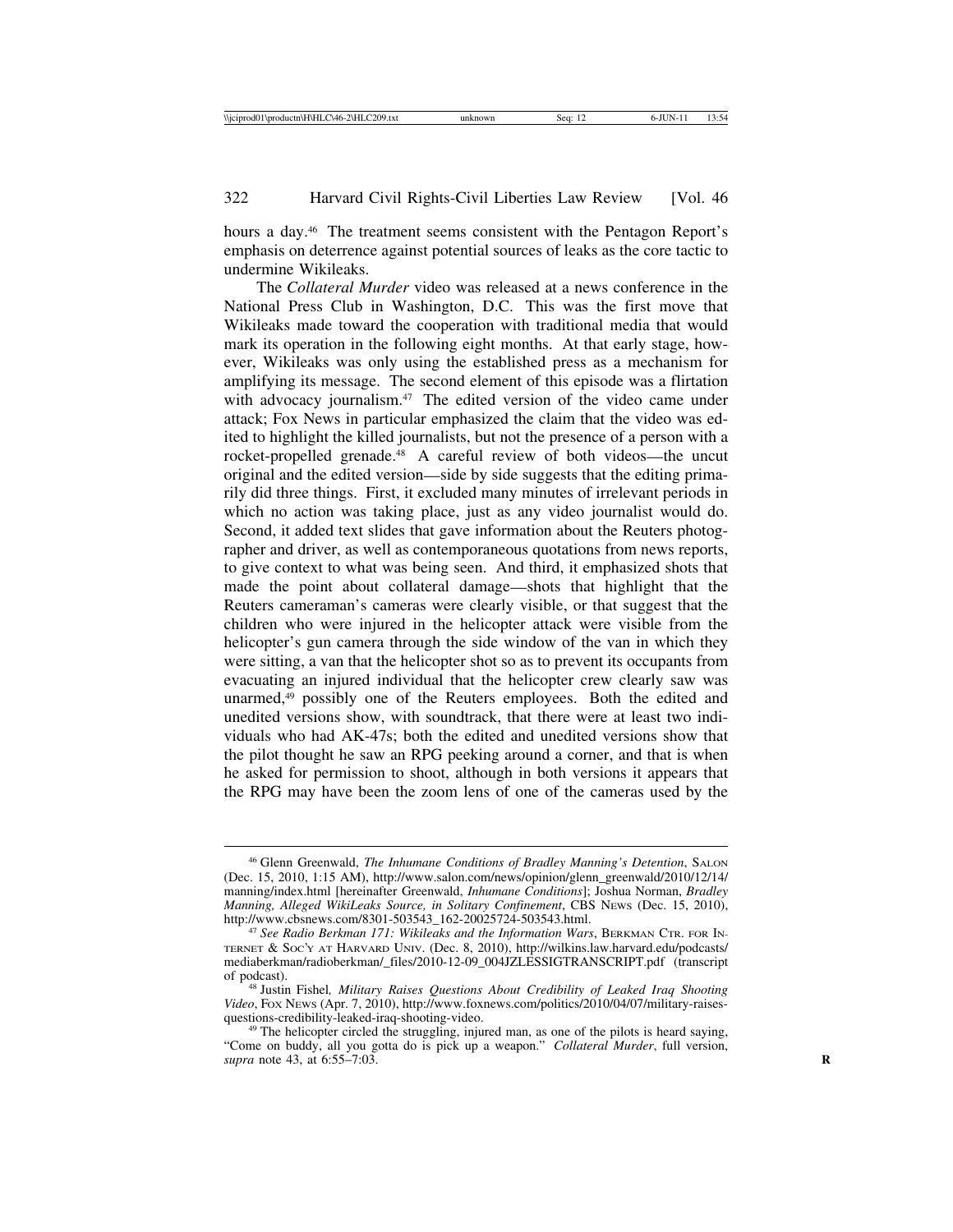Reuters cameraman.<sup>50</sup> The editing did nothing to obscure any of this, or to highlight the possible mistake. There were several damning parts of the uncut version that were not included in the edited version,<sup>51</sup> and two ambiguous references to the RPG that might confirm that there was indeed one, but not necessarily that it was where the pilot thought it was.<sup>52</sup>

In July 2010, Wikileaks released a new cache of documents—war logs from the field in Afghanistan. The technique here represented a completely new model.53 Before publication, Wikileaks teamed up with three major international news organizations: the *New York Times*, the *Guardian*, and *Der Spiegel*. The major organizations were then given a period to verify the contents, analyze them, and prepare them for presentation.<sup>54</sup> All four organizations published on the same day: Wikileaks, a much larger portion of the full database of documents, and the news organizations, their analysis.<sup>55</sup> The reporting on these documents found nothing that, in broad terms, was not

 $52$  At minute 16:00 of the full video, the pilot reiterates seeing the RPG as the reason to ask for permission to fire; at minute 19:22–26 of that video, one of the ground troops is heard saying, "I got one individual looks like he's got an RPG round laying underneath him." *Collateral Murder*, full version, *supra* note 43, at 16:00, 19:22–26.

*lateral Murder*, full version, *supra* note 43, at 16:00, 19:22–26. **<sup>R</sup>** <sup>53</sup> *See* David Leigh, *Afghanistan War Logs: How the Guardian Got the Story*, THE GUARDIAN, July 26, 2010, at 2, *available at* http://www.guardian.co.uk/world/2010/jul/25/

<sup>54</sup> See David Leigh & Luke Harding, WikiLeaks: Strained Relations, Accusations—and *Crucial Revelations*, THE GUARDIAN, Feb. 1, 2011, at 16, *available at* http://www.guardian. co.uk/world/2011/jan/31/wikileaks-embassy-cables-publication; Bill Keller, *Dealing with As-sange and the WikiLeaks Secrets*, N.Y. TIMES, Jan. 26, 2011, at MM32, *later online version of article available at* http://www.nytimes.com/2011/01/30/magazine/30Wikileaks-t.html?\_r=1 &pagewanted=all; Marcel Rosenbach & Holger Stark, *An Inside Look at Difficult Negotiations with Julian Assange*, SPIEGEL, Jan. 28, 2010, *available at* http://www.spiegel.de/

<sup>55</sup> Assange explains that posting the materials included removing about one-fifth of the materials to prevent potential harm to individuals mentioned in them, processing to provide distribution and statistical analyses, and in particular that he himself identified the documents relating to one of the most significant finds, the description of Taskforce 373, a force that undertook targeted assassinations in Afghanistan. Assange Annotations, *supra* note 24. For a publication of this story, see Nick Davies, *Afghanistan War Logs: Task Force 373*—*Special Forces Hunting Top Taliban*, THE GUARDIAN, July 25, 2010, at 4, *available at* http://www. guardian.co.uk/world/2010/jul/25/task-force-373-secret-afghanistan-taliban.

<sup>&</sup>lt;sup>50</sup> *Collateral Murder*, full version, *supra* note 43, at 2:30–2:42; *Collateral Murder*, edited version, *supra* note 43, at 4:05–4:17.

<sup>&</sup>lt;sup>51</sup> The edited version excludes the moment when the pilot hears that the ground troops have found a wounded girl and says, "Ah, damn, oh well," in an aural shrug. *Collateral Murder*, full version, *supra* note 43, at 17:11. Similarly, an unrelated incident, fifteen minutes **R** later and caught as part of the full cut, clearly displays the same gunship's crew shooting hellfire missiles into a building just as an unarmed civilian walks by the house, and again describes in conversation among the pilots another missile hitting the same building as three apparently unarmed civilians walk through the rubble looking for survivors. *Collateral Murder*, full version, *supra* note 43, at 34:00. At least some individuals walking into the building before that point appear unarmed. These much more damning images were not part of the edited version, presumably because they were not part of the story about shooting the Reuters crew. An advocacy piece aiming to besmirch the U.S. military would clearly have highlighted those unambiguous examples of callous disregard for human life by the same gun crew, minutes after they had seen that they shot and injured two children in the course of trying to prevent the evacuation of an unarmed person they had injured in their prior volley.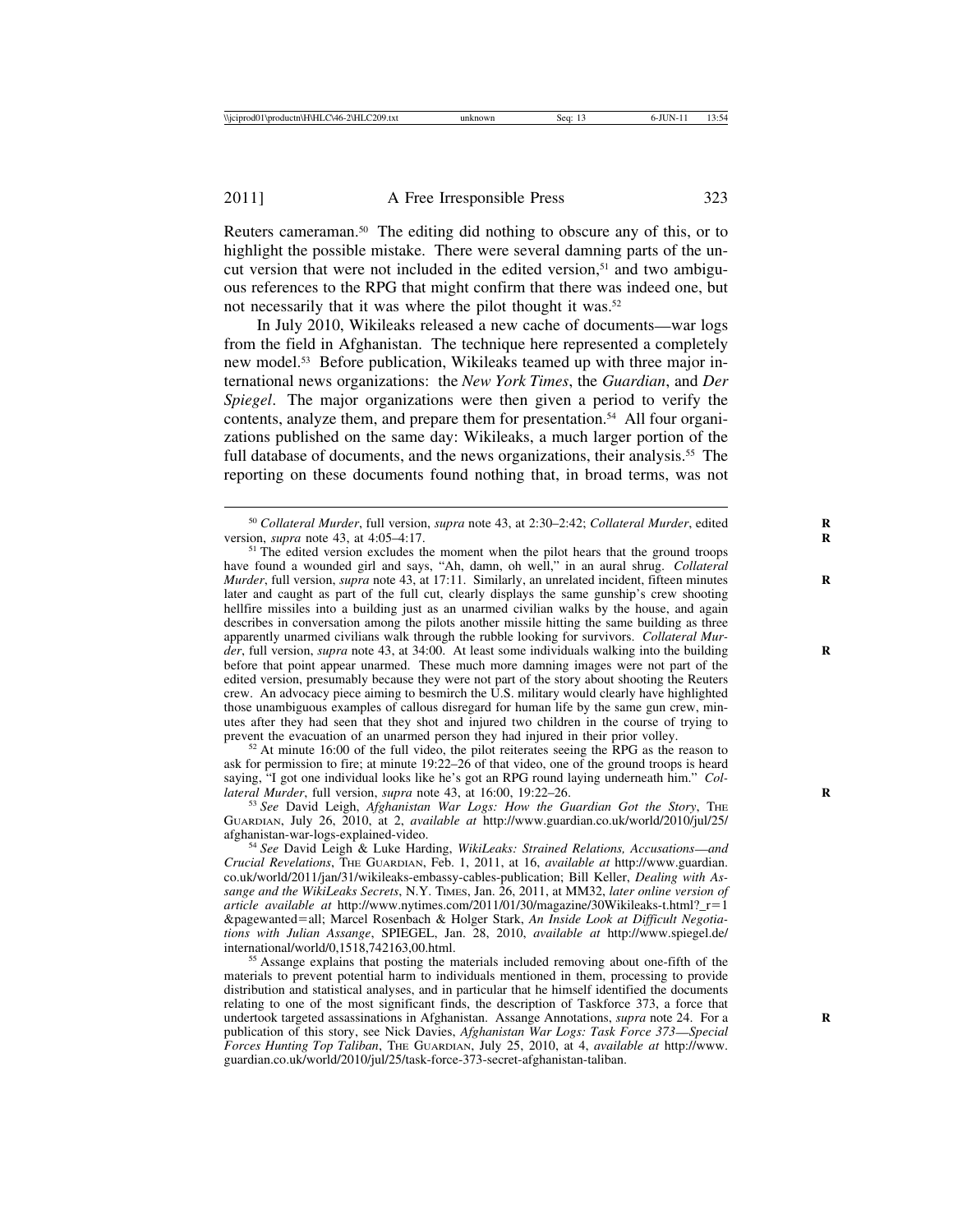already publicly known: the degree to which the U.S. was deploying targeted assassinations against Taliban leaders, and the large number of civilian casualties caused by drone attacks and other coalition activities. The drudgery of war, low levels of trust between U.S. and Afghan officials and forces—all of this was on display. The precision and detail of the incident descriptions—such as the shooting of eight children in a school bus by French troops, or of fifteen civilians on a bus by U.S. troops—added concrete evidence and meaning to a background sense of futility and amorphous knowledge of civilian casualties.<sup>56</sup> The Afghanistan war logs release initially included about 77,000 documents; another 15,000 documents later followed after they were initially held back to allow time for Wikileaks to redact names of people who might be put in danger.<sup>57</sup> The release was treated with consternation by the Administration, and the *New York Times*' initial story quoted National Security Advisor General James Jones as saying that the U.S.

strongly condemns the disclosure of classified information by individuals and organizations which could put the lives of Americans and our partners at risk, and threaten our national security. WikiLeaks made no effort to contact us about these documents the United States government learned from news organizations that these documents would be posted.58

Chairman of the Joint Chiefs of Staff, Admiral McMullen, was reported as having said that Wikileaks would have blood on its hands.<sup>59</sup> Following a full review, however, and in response to a direct request from Senator Carl Levin, Chairman of the Senate Armed Services Committee, Secretary Gates later represented that "the review to date has not revealed any sensitive intelligence sources and methods compromised by the disclosure."60 *McClatchy* later quoted an unnamed Pentagon source confirming that three months later there was still no evidence that anyone had been harmed by information in the Afghan war logs released.<sup>61</sup>

<sup>56</sup> C. J. Chivers et al., *View is Bleaker than Official Portrayal of War in Afghanistan*, N.Y. TIMES, July 25, 2010, at A1, *available at* http://www.nytimes.com/2010/07/26/world/asia/ 26warlogs.html; Nick Davies & David Leigh, *Afghanistan War Logs: Massive Leak of Secret Files Exposes Truth of Occupation*, THE GUARDIAN, July 26, 2010, at 1, *available at* http://

 $^{57}$  Eric Schmitt, *In Disclosing Secret Documents, WikiLeaks Seeks 'Transparency,' N.Y.* TIMES, July 26, 2010, at A11.

<sup>58</sup> Terence Burlij, *The Morning Line: Leaked Afghanistan Field Reports to Shape Political War Debate At Home*, THE RUNDOWN (PBS NEWSHOUR) (July 26, 2010, 9:30 AM), http:// www.pbs.org/newshour/rundown/2010/07/the-morning-line-leaked-afghanistan-field-reports-

<sup>&</sup>lt;sup>59</sup> Adam Brookes, *Huge Wikileaks Release Shows US 'Ignored Iraq Torture*,' BBC News (Oct. 23, 2010), http://www.bbc.co.uk/news/world-middle-east-11611319.

<sup>&</sup>lt;sup>60</sup> Levine, *supra* note 2.<br><sup>61</sup> Nancy A. Youssef, *Officials May be Overstating the Danger from WikiLeaks*, MCCLATCHY (Nov. 28, 2010), http://www.mcclatchydc.com/2010/11/28/104404/officialsmay-be-overstating-the.html.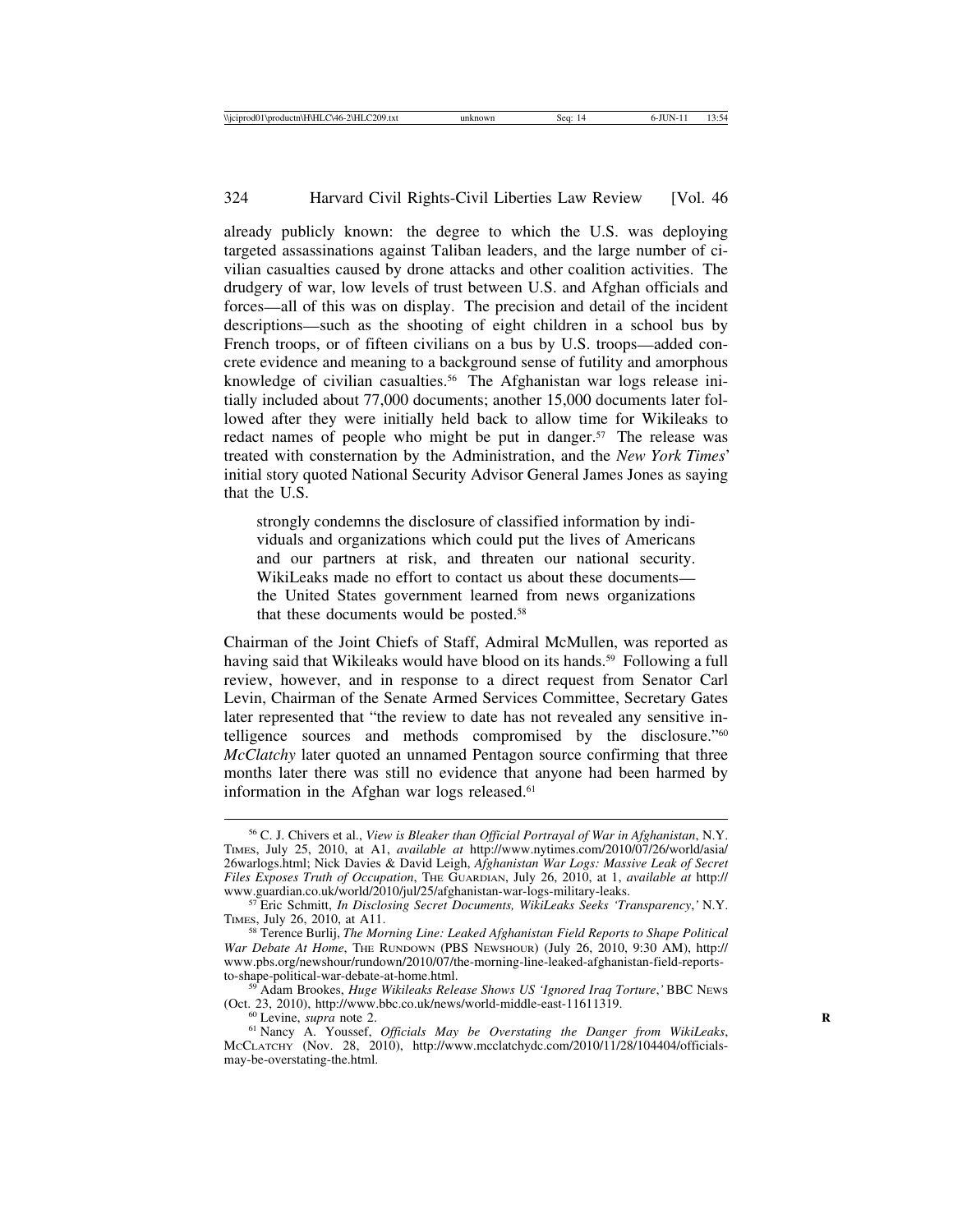In October, Wikileaks added one more major release. It consisted of war logs similar to those released in July, this time pertaining to the Iraq war. Here, Wikileaks posted close to 400,000 field reports from Iraq in what the BBC described as "a heavily censored form."62 The *New York Times* framed the documents as having relatively low significance: "Like the first release, some 77,000 reports covering six years of the war in Afghanistan, the Iraq documents provide no earthshaking revelations, but they offer insight, texture and context from the people actually fighting the war."63 Other news organizations framed the reports quite differently. *Der Spiegel* entitled the reports *A Protocol of Barbarity*. 64 The BBC used the headline: *Huge Wikileaks release shows US 'ignored Iraq torture*.*'*65 Regardless of framing differences, the organizations agreed on the core facts established by the reports: Iraqi civilian casualties were higher than previously reported; the U.S. military was well aware that Iraq's military and police were systematically torturing prisoners; and while discrete units intervened to stop such torture on the ground, there was no systematic effort to stop the practice.<sup>66</sup> The Pentagon denounced the release as a "travesty" and demanded the return of the documents.<sup>67</sup> Secretary of State Clinton was quoted as saying, "We should condemn in the most clear terms the disclosure."68

This round of document release was also done by release to media outlets first, but one way in which this round was different was the introduction of personal attacks on Julian Assange. The day after the release, the *New York Times* published a derogatory profile of Assange entitled, *Wikileaks Founder on the Run, Trailed by Notoreity*. 69 The opening paragraph conveys the tone of the piece:

Julian Assange moves like a hunted man. In a noisy Ethiopian restaurant in London's rundown Paddington district, he pitches his voice barely above a whisper to foil the Western intelligence agencies he fears. He demands that his dwindling number of loyalists

<sup>68</sup> Id.<br><sup>69</sup> John F. Burns & Ravi Somaiya, *WikiLeaks Founder on the Run, Trailed by Notoriety*, N.Y. TIMES, Oct. 23, 2010, *available at* http://www.nytimes.com/2010/10/24/world/24assange. html.

<sup>62</sup> *See* Adam Levine, *Top Military Official: WikiLeaks Founder May Have 'Blood' on His Hands*, CNN (July 29, 2010), http://www.cnn.com/2010/US/07/29/wikileaks.mullen.gates/ index.html. A BBC report attributed a similar statement to Defense Secretary Robert Gates.<br>Brookes, *supra* note 59.

<sup>&</sup>lt;sup>63</sup> *The Iraq Archive: The Strands of a War*, N.Y. TIMES, Oct. 23, 2010, at A1.<br><sup>64</sup> Hans Hoyng et al., *The WikiLeaks Iraq Logs: A Protocol of Barbarity*, SPIEGEL ONLINE, Oct. 25, 2010, http://www.spiegel.de/internationa

<sup>&</sup>lt;sup>65</sup> Brookes, *supra* note 59. <sup>66</sup> For an example, see Sabrina Tavernise & Andrew W. Lehren, *Detainees Fared Worse in Iraqi Hands, Logs Say*, N.Y. TIMES, Oct. 23, 2010, at A8.

<sup>&</sup>lt;sup>67</sup> "Mr. Morrell, of the Pentagon, told the BBC that the leak was a 'travesty' which provided enemies of the West with an 'extraordinary database to figure out how we operate'. He said the cache of documents contained 'nothing new' with regards to fundamental policy issues. And he once again asked Wikileaks to remove the documents from the web and return them to the Department of Defense." Brookes, *supra* note 59.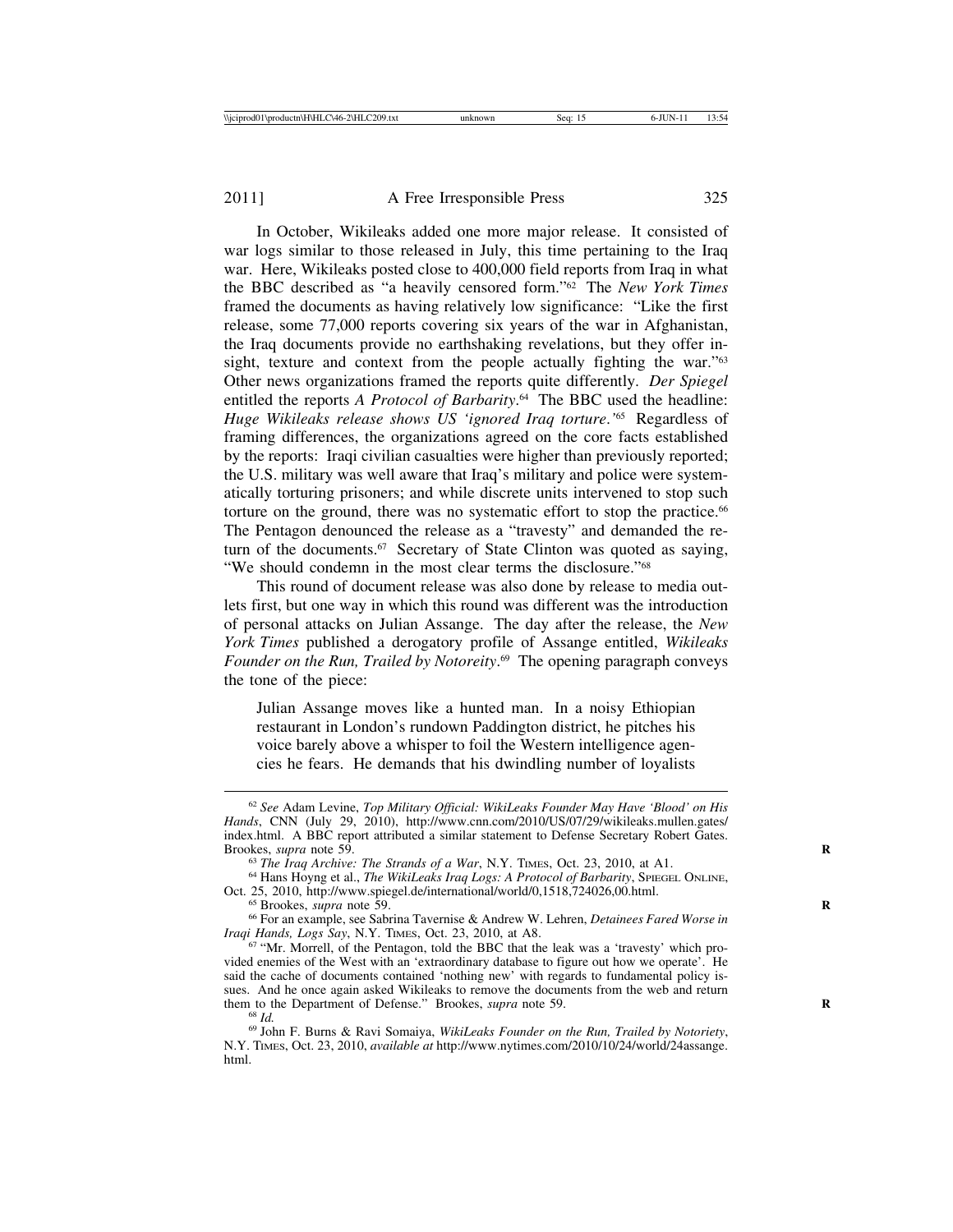use expensive encrypted cellphones and swaps his own the way other men change shirts. He checks into hotels under false names, dyes his hair, sleeps on sofas and floors, and uses cash instead of credit cards, often borrowed from friends.70

All the elements of the profile of an untrustworthy, shifty character are presented in a breathless tone. Here perhaps is the first textual evidence of the major transition in the perception of Wikileaks in mainstream U.S. media. In March 2010, the *Times* had described Wikileaks as The Little Engine That Could of new media muckraking journalism.<sup>71</sup> By mid-December, Wikileaks would come to be described by Tom Friedman on the *Times*' op-ed page as one of two threatening alternatives to a strong, democratic America, alongside an authoritarian China.72 In between these two descriptions of Wikileaks, the *Times*' profile of Assange marks the transition point.

#### *D. The Last Straw: The Embassy Cables*

November 28, 2010 ushered in the next document release. This release was more careful and selective than any of the prior releases. Apparently, the caution came too late. The release of the final batch was followed by a massive escalation of attacks on Wikileaks as an organization and website and on Assange as an individual. It is the mismatch between what Wikileaks in fact did in this final round and the multi-system attack on it that drives the need for a deeper explanation.

The release of the State Department embassy cables (confidential internal communications from embassies to Washington) was the most professionally-mediated, conservatively-controlled release Wikileaks had undertaken. The document set included 251,287 cables.73 Unlike the previous document releases, this time Wikileaks worked almost exclusively through established media organizations. It made the documents available to the *Guardian*, *Der Spiegel*, *Le Monde*, and *El Pa´ıs*; the *Guardian* made the documents available to the *New York Times*. 74 Wikileaks also sought advice from the U.S. State Department, just as the *New York Times* had, to aid in redaction and to help it avoid causing damage. Unlike the State Department's response to the traditional media organizations, Wikileaks' letter was met with a strongly-worded letter from the Department's legal advisor, Har-

<sup>&</sup>lt;sup>70</sup> *Id.* <sup>71</sup> *See* Strom, *supra* note 22 ("[A] tiny online source of information and documents that governments and corporations around the world would prefer to keep secret.").

<sup>&</sup>lt;sup>72</sup> Friedman, *supra* note 8.<br><sup>73</sup> Scott Shane, *Keeping Secrets WikiSafe*, N.Y. TIMES, Dec. 12, 2010, at WK1; *US Embassy Cables: The Background*, BBC NEWS (Nov. 29, 2010), http://www.bbc.co.uk/news/

<sup>&</sup>lt;sup>74</sup> Shane, *supra* note 73; David Leigh, *How 250,000 US Embassy Cables Were Leaked*, THE GUARDIAN, Nov. 28, 2010, at 2, *available at* http://www.guardian.co.uk/world/2010/nov/ 28/how-us-embassy-cables-leaked.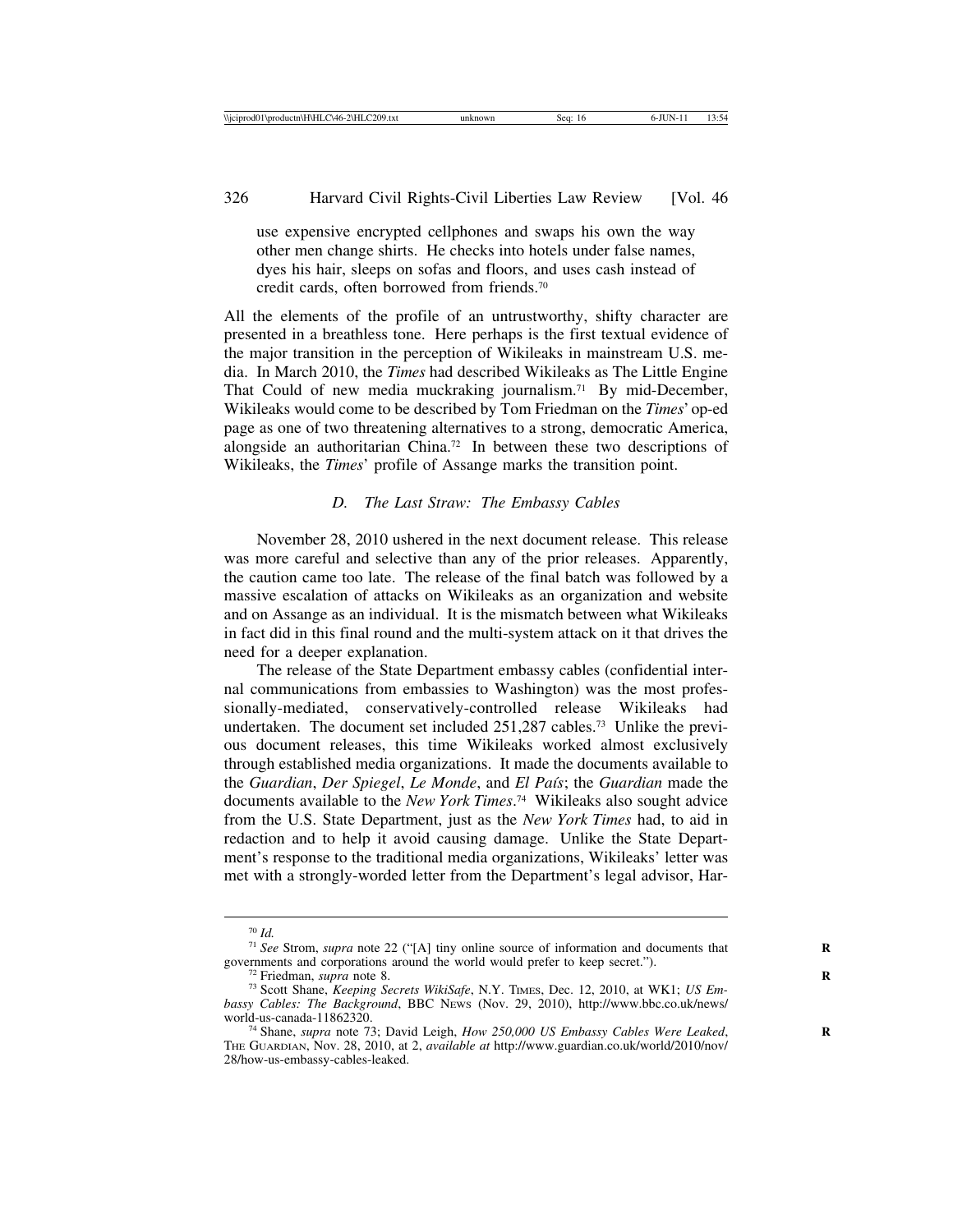old Koh, stating, "We will not engage in a negotiation regarding the further release or dissemination of illegally obtained U.S. Government classified materials" and demanding that Wikileaks simply not publish anything, return all documents, and destroy all copies in its possession.75 This, despite the fact that the date of the letter is one day before revelation, and the text of the letter explicitly states that the State Department knew of and consulted with the mainstream news organizations that were about to publish the materials, and therefore that if Wikileaks were to return all the materials, the other media entities would have the freedom and professional obligation to publish the materials. The claim of illegality, coupled with a demand for return of the documents, appears to reflect drafting that is grounded in the Espionage Act, which applies to one who "willfully retains [any document which] [the possessor has reason to believe could be used to the injury of the United States] and fails to deliver it on demand to the officer or employee of the United States entitled to receive it."76 This legal strategy appears to have followed the model already set by the Pentagon during the Afghan war logs release.77 Later reports from Wikileaks' media partners support the observation that the Obama Administration treated Wikileaks as though it were in a fundamentally different category than it did the newspapers.78 Wikileaks then proceeded to make publicly accessible on its own website cables that had been published by at least one of these media organizations, in the redacted form that those outlets had published.79 Despite the actual care and coordinated release model that Wikileaks in fact practiced, over 60% of print news reports at the time explicitly stated that Wikileaks had released thousands of documents (usually over 250,000), and another 20% implied that it did so.<sup>80</sup> In fact, over the course of the first month and more, the site released a few hundred documents, limited almost exclusively to those published and redacted by other organizations.

The contents of the overwhelming majority of released cables ranged from the genuinely important (e.g., Saudi and Gulf state support for a U.S. led attack on Iran to prevent proliferation; Yemeni acquiescence in U.S.

<sup>75</sup> Letter from Harold Hongju Koh, Legal Advisor, U.S. Dep't of State, to Jennifer Robinson, attorney for Julian Assange (Nov. 27, 2010), *available at* http://media.washingtonpost.

<sup>&</sup>lt;sup>76</sup> 18 U.S.C. § 793(d) (2006). <sup>7</sup> Pentagon spokesman Geoff Morrell used language very similar to that which would be used by the State Department's legal counsel a few months later, claiming that the documents threaten our forces and Afghan civilians, and demanding their return. U.S. Dep't of Defense, News Transcript, DOD News Briefing with Geoff Morrell from the Pentagon (Aug. 5, 2010), *available at http://www.defense.gov/transcripts/transcript.aspx?transcriptid=53001.* 

<sup>&</sup>lt;sup>78</sup> See infra note 149; Keller, *supra* note 54; Marcel Rosenbach & Holger Stark, *Lifting the Lid on WikiLeaks: An Inside Look at Difficult Negotiations with Julian Assange*, SPIEGEL ONLINE, Jan. 28, 2011, http://www.spiegel.de/international/world/0,1518,742163,00.html.

<sup>&</sup>lt;sup>79</sup> Brett J. Blackledge & Jamey Keaten, *Respected Media Outlets Collaborate with WikiLeaks*, ABC NEWS (Dec. 3, 2010), http://abcnews.go.com/Business/wireStory?id=12302 107; Shane, supra note 73.<br><sup>80</sup> *See infra* text accompanying notes 108–124.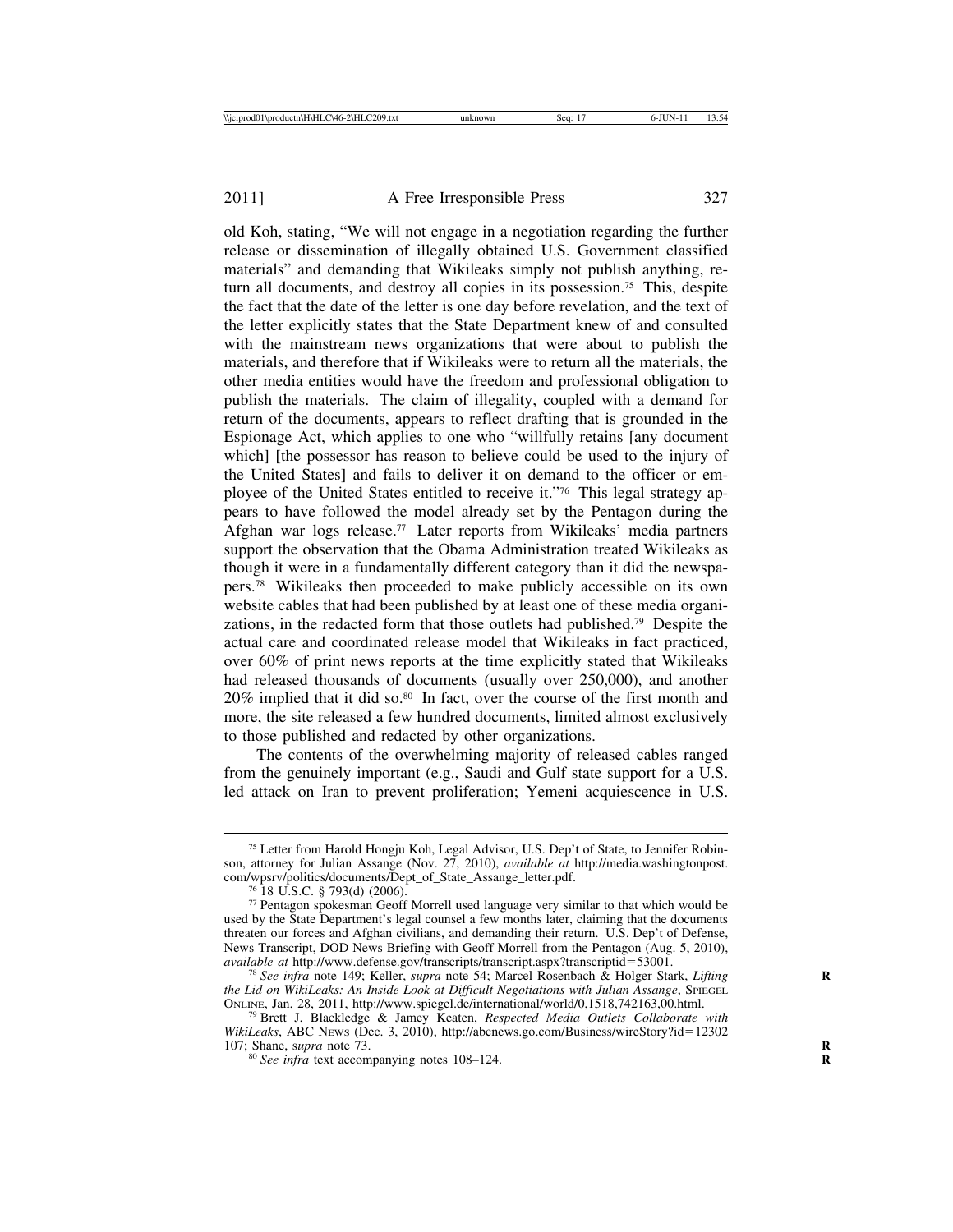bombing on its own territory; U.S. spying on UN staff; U.S. intervention in Spanish, German, and Italian prosecution processes aimed at U.S. military and CIA personnel over human rights abuses of citizens of those countries; the known corruption and ineptitude of Afghan President Hamid Karzai) to the merely titillating (Libyan leader Muammar Gadaffi's Ukrainian nurse described as "voluptuous blonde"). Although none broke ground in a way that was likely to influence U.S. policy in a fundamental way, this was not always true of other countries.81 The most ambitious speculations, in the *New York Times* and *Foreign Policy*, suggested that Wikileaks' cables' blunt descriptions of the corruption of Tunisian President Ben Ali helped fuel the revolution that ousted him in January 2011.<sup>82</sup> Whether anything so fundamental can indeed be attributed to the embassy cables leak is doubtful, but the sheer range of issues and countries touched, and continuous media attention for two months, make it undeniable that the Wikileaks U.S. embassy cable release was a major news event that captured headlines all over the world for weeks, providing a steady flow of small to mid-sized revelations about the U.S. in particular and the world of high diplomacy more generally. It was a major scoop, or, as the *Guardian* put it proudly, "the world's biggest leak."83

Despite the generally benign character of the cables, one cable, one response to a cable, and one threat to release all raise particular concerns about potential damage. The cable that raised the greatest concern was a February 2009 cable listing "Critical Foreign Dependencies Initiative List," which listed specific facilities whose disruption would harm U.S. interests.<sup>84</sup> These ranged from a Manganese mine in Gabon and undersea communications cables in China, to a pharmaceutical plant in Melbourne, Australia and a Danish supplier of pediatric form insulin.<sup>85</sup> Unlike the overwhelming majority of cables, this one appears to have been released initially by

<sup>&</sup>lt;sup>81</sup> Lists of the relevant cables are maintained by several news organizations. One that tracks releases by a wide range of organizations is the *Guardian*. *See WikiLeaks Embassy Cables, The Key Points at a Glance*, GUARDIAN.CO.UK, Dec. 7, 2010, http://www.guardian.co. uk/world/2010/nov/29/wikileaks-embassy-cables-key-points. A shorter list is maintained by the BBC. *See At a Glance: Wikileaks Cables*, BBC NEWS (Dec. 18, 2010), http://www.bbc.co.

<sup>&</sup>lt;sup>82</sup> Elizabeth Dickinson, *The First WikiLeaks Revolution?*, FOREIGN POLICY (Jan. 13, 2011), http://wikileaks.foreignpolicy.com/posts/2011/01/13/wikileaks\_and\_the\_tunisia\_protests; Scott Shane, *Cables from American Diplomats Portray U.S. Ambivalence on Tunisia*, N.Y. TIMES, Jan. 16, 2011, at A14.

<sup>&</sup>lt;sup>83</sup> Leigh & Harding, *supra* note 54, at 16.<br><sup>84</sup> See, e.g., *At a Glance: Wikileaks Cables*, *supra* note 81; Cable 09STATE15113, WIKILEAKS, http://213.251.145.96/cable/2009/02/09STATE15113.html#par15 (last visited Feb. 19. 2011).

 $85$  In his annotations to the February 8, 2011 draft of this article, Julian Assange explained that the "[n]ews value of this cable was two fold 1) to further show that US diplomats were being illegally used to conduct foreign spying (it is explicitly stated in the cable to keep such inquiries secret from the host government), and to reveal 'assets' the US might fight a war over or otherwise use its diplomatic muscle to control." Assange Annotations, *supra* note 24.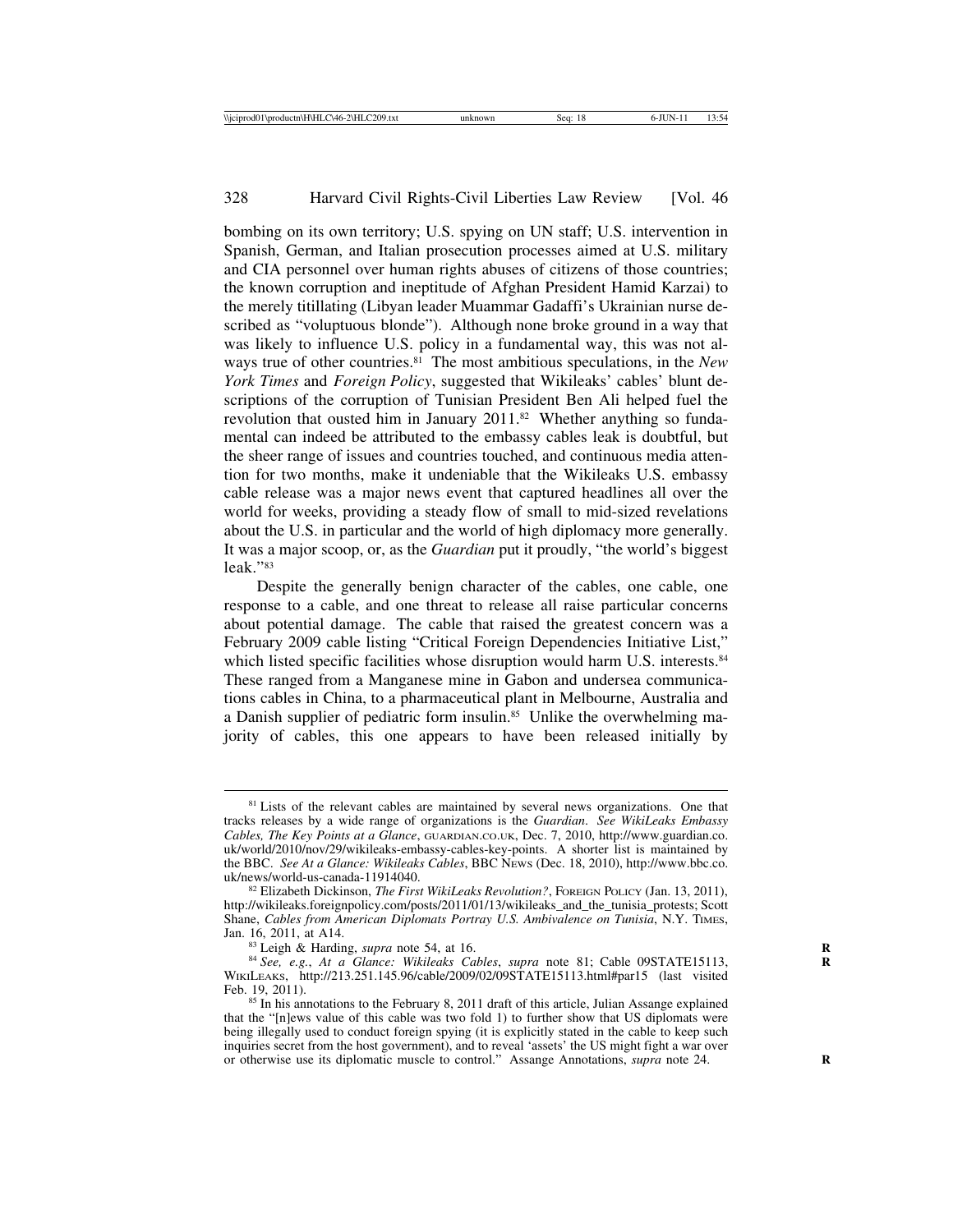Wikileaks.<sup>86</sup> The argument against this release, made at the time by the U.S. government, was that it offered a target list for terrorists seeking to disrupt critical global supplies by rendering critical dependencies transparent.87 The second cable, or rather response to a cable, included a reference to Zimbabwe Prime Minister Morgan Tsvangirai's private support for sanctions against the Mugabe regime in Zimbabwe, providing an excuse for the Mugabe regime to explore prosecuting Tsvangirai for treason.<sup>88</sup> It appears that this cable, like the majority of cables, was published at the same time (and likely in coordination with) the *Guardian*. 89 Furthermore, it is unclear whether use of the cable as an excuse by a repressive regime to prosecute or threaten its lead opponent is equivalent to revealing names of unknown human rights workers, much less undercover operatives, who would not otherwise be known to the regime. Finally, in anticipation of the pressure, arrest, and potential threats of assassination, Julian Assange threatened to release a "poison pill," a large cache of encrypted documents that is widely replicated around the Net and that would be decrypted, presumably with harmful consequences to the U.S., should he be arrested or assassinated. This latter of the three events is the one most foreign to the normal course of democratic investigation and publication.<sup>90</sup> Depending on the contents of the file, it could be a genuinely distinct, threatening event, and publication of

 $\frac{60}{90}$  In his annotations to the February 8, 2011 draft of this article, Assange explains:

This is absolutely false. I have never used "poison pill," nor ever made a threat. I have stated on many times that we have distributed backups, to insure that history will not be destroyed. If we are not in a position to continue publishing ourselves, we, in understanding the significance of history, will release the passwords to these backups of future publications to ensure that others can take up the work. The disincentive is not of a threatening nature, but rather to make mass arrests, sabotage or assassinations pointless exercises in prior restraint.

Assange Annotations, *supra* note 24. This annotation suggests no misunderstanding. The term "poison pill" implies a measure taken by a potential target of hostile action (originally, a shareholder plan intended to dilute the holdings of the winner in a potential hostile corporate takeovers battle in the 1980s) to make itself toxic to the predator consuming it. This appears to be the implication of this explanation as well.

<sup>86</sup> In his annotations to the February 8, 2011 draft of this article, Julian Assange reports that this release was done in coordination with the *Times* of London, rather than with one of the five main organizations that collaborated on the release. *Id*.

<sup>&</sup>lt;sup>87</sup> WikiLeaks Publishes List of Worldwide Infrastructure 'Critical' to Security of U.S., MSNBC.COM (Dec. 6, 2010), http://www.msnbc.msn.com/id/40526224/ns/us\_news-wikileaks

<sup>&</sup>lt;sup>88</sup> David Smith, *Morgan Tsvangirai Faces Possible Zimbabwe Treason Charge*, GUARD-IAN.CO.UK, Dec. 27, 2010, http://www.guardian.co.uk/world/2010/dec/27/wikileaks-morgan-tsvangirai-zimbabwe-sanctions.

<sup>&</sup>lt;sup>89</sup> The cable was posted to the *Guardian* on December 8, 2010 at 21:30 GMT. *See US Embassy Cables: Tsvangirai Tells US Mugabe Is Increasingly 'Old, Tired and Poorly Briefed*,*'* GUARDIAN.CO.UK, Dec. 8, 2010, http://www.guardian.co.uk/world/us-embassy-cables-docu ments/241595. It was posted to Wikileaks that same day, apparently about an hour later. *See* Cable 09HARARE1004, WIKILEAKS (Dec. 8, 2010, 22:31 GMT), http://213.251.145.96/cable/ 2009/12/09HARARE1004.html. Assange confirms that the release was coordinated and simultaneous. Assange Annotations, *supra* note 24. The release appears to fall within the practice of following the judgment of the mainstream media organizations rather than releasing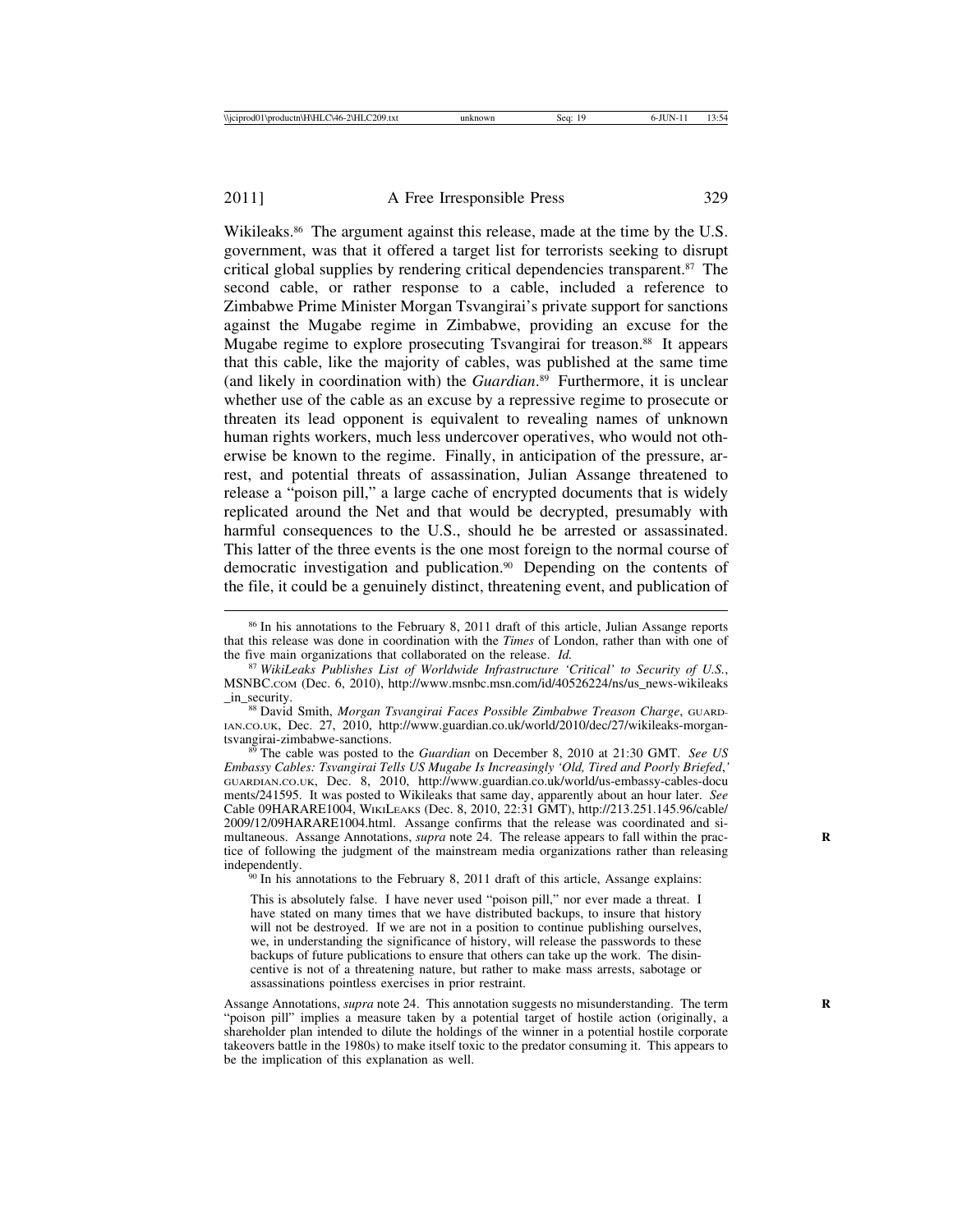the decryption key may be an appropriate target for suppression consistent with First Amendment doctrine that permits constraining disclosure of "the sailing dates of transports or the number and location of troops."<sup>91</sup> It is doubtful, however, that the contents of the insurance file would fall under that category, assuming that the entire set of cables is not fundamentally different from those that were released and recognizing that none of the cables were classified in top-secret categories.

#### II. THE RESPONSE: A MULTI-SYSTEM ATTACK ON WIKILEAKS

The response to the Wikileaks embassy cable release in the United States was dramatic and sharp. The integrated, cross-system attack on Wikileaks, led by the U.S. government with support from other governments, private companies, and online vigilantes, provides an unusually crisp window into the multi-system structure of freedom and constraint in the networked environment and helps us to map the emerging networked fourth estate. The attack's failure provides us with insight into how freedom of action is preserved primarily by bobbing and weaving between systems to avoid the constraints of those subsystems under attack and harness the affordances of those that are out of reach of the attacker. The response also highlights the challenges that a radically decentralized global networked public sphere poses for those systems of control that developed in the second half of the twentieth century to tame the fourth estate—to make the press not only "free," but also "responsible." Doing so allows us to understand that the threat represented by Wikileaks was not any single cable, but the fraying of the relatively loyal and safe relationship between the U.S. government and its watchdog. Nothing captures that threat more ironically than the spectacle of Judith Miller, the disgraced *New York Times* reporter who yoked that newspaper's credibility to the Bush Administration's propaganda campaign regarding Iraq's weapons of mass destruction in the run-up to the Iraq War,<sup>92</sup> using Fox News as a platform to criticize Julian Assange for neglecting the journalist's duty of checking his sources and instead providing raw cables to the public.93 The criticism is particularly ironic in light of the fact that despite all the attacks on the cables' release, the arguments were never that the cables were inauthentic.

It is important to emphasize that the myriad forms of attack on Wikileaks that I describe in the coming pages are unlikely to represent a single coordinated response by an all-knowing Administration bent on censorship. Mostly, they appear to represent a series of acts by agents, both

<sup>&</sup>lt;sup>91</sup> Near v. Minnesota, 283 U.S. 697, 716 (1931).<br><sup>92</sup> *See* Jack Shafer, *The Exorcism of the* New York Times, SLATE (Oct. 20, 2010, 6:52 PM), http://www.slate.com/id/2128429.

<sup>&</sup>lt;sup>93</sup> Judith Miller Criticizes Julian Assange For Not Verifying Sources, VIDEO CAFÉ (Jan. 2, 2011, 7:59 AM), http://videocafe.crooksandliars.com/scarce/judith-miller-criticizes-julianassange-not.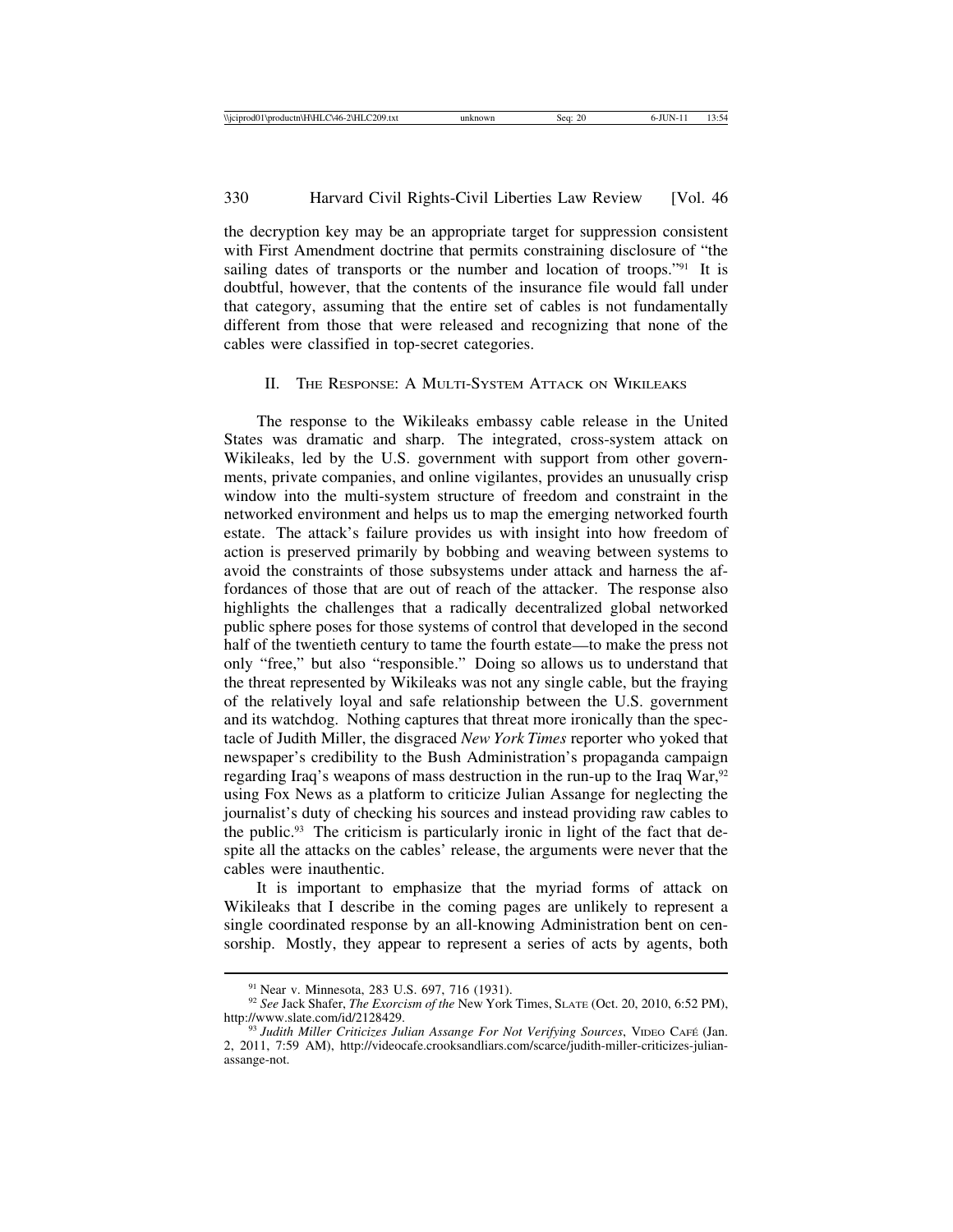public and private, that feed into each other to produce an effect that is decidedly inconsistent with the kind of freedom of the press and freedom of speech to which the United States is committed. That no distinct attack pattern that I describe clearly violates Wikileaks' constitutional rights *as against the state* is no salve; indeed, it is precisely the vulnerability to destructive attacks, none of which is in itself illegal but that together effectively circumvent the purposes of constitutionality and legality that requires our attention.

#### *A. Sociopolitical Framing: Situating Wikileaks in the Frame of the War on Terror*

The political attack on Wikileaks as an organization and on Julian Assange as its public face was launched almost immediately upon release of the cables. Their defining feature was to frame the event not as journalism, irresponsible or otherwise, but as a dangerous, anarchic attack on the model of the super-empowered networks of terrorism out to attack the U.S. The first salvo was fired by Secretary of State Hillary Clinton, who stated, "Let's be clear: This disclosure is not just an attack on America's foreign policy interests. . . . It is an attack on the international community—the alliances and partnerships, the conversations and negotiations, that safeguard global security and advance economic prosperity."<sup>94</sup> The trope of an attack on the international community provided the backdrop for a series of comments aimed at delegitimizing Wikileaks and locating it in the same corner, in terms of threats to the United States, as global terrorism. This was the backdrop for Vice President Biden's statement that Wikileaks founder Julian Assange is "more like a high-tech terrorist than the Pentagon Papers."<sup>95</sup> This assessment was not uniformly supported by the Administration. Defense Secretary Robert Gates called the public response "overwrought," and concluded with: "Is this embarrassing? Yes. Is it awkward? Yes. Consequences for U.S. foreign policy? I think fairly modest."96 Echoing this sentiment, the German Interior Minister described the revelations as "annoying for Germany, but not a threat."97 These measured voices did not prevail in the first few weeks after the disclosures began.

The invitation by Secretary Clinton and Vice President Biden to respond to dissemination of confidential information as an assault on our national pride and integrity, on par with terrorism, was complemented by calls to use the techniques that the U.S. has adopted in its "War on Terror" against Julian Assange or Wikileaks as a site. Bob Beckel, the Fox News

<sup>95</sup> Biden Makes Case For Assange As A 'High-Tech Terrorist,' supra note 6.<br><sup>96</sup> DOD News Briefing, supra note 5.<br><sup>97</sup> Holger Stark & Marcel Rosenbach, 'WikiLeaks Is Annoying, But Not a Threat,' SPIEGEL

<sup>94</sup> Glenn Kessler, *Clinton, in Kazakhstan for Summit, Will Face Leaders Unhappy over WikiLeaks Cables*, WASH. POST, Nov. 30, 2010, *available at* http://www.washingtonpost.com/

ONLINE, Dec. 20, 2010, http://www.spiegel.de/international/germany/0,1518,735587,00.html.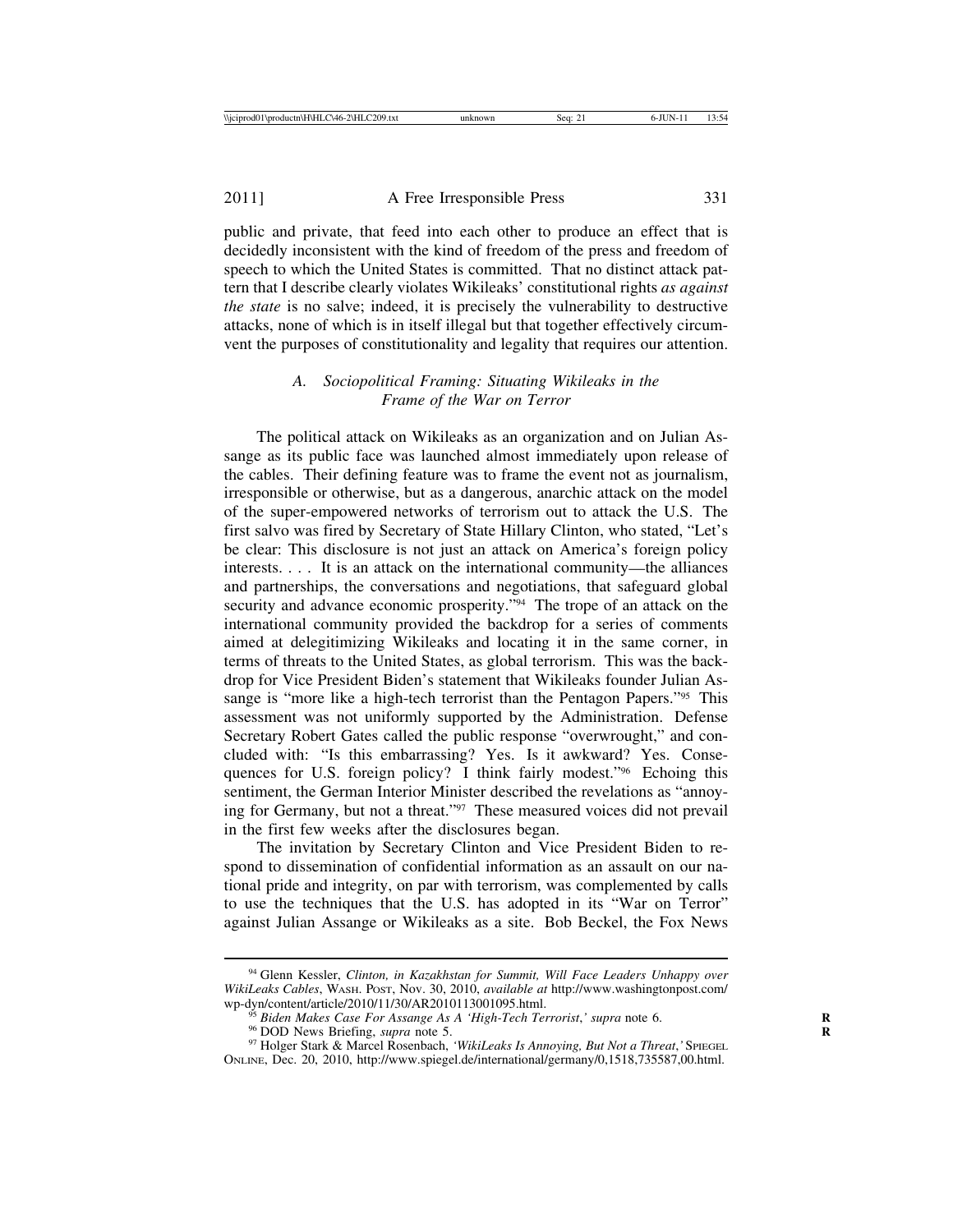commentator who had been a Deputy Assistant Secretary of State in the Carter Administration and had been campaign manager to Walter Mondale, said, "'A dead man can't leak stuff . . . . This guy's a traitor, he's treasonous, and he has broken every law of the United States. And I'm not for the death penalty, so . . . there's only one way to do it: illegally shoot the son of a bitch.'"<sup>98</sup> This proposal was met with universal agreement by the panel on the program.99 Republican Representative Pete King, then-incoming Chairman of the House Homeland Security Committee, sought to have Wikileaks declared a foreign terrorist organization.<sup>100</sup> Right-wing commentators picked up this line. William Kristol wrote in the *Weekly Standard*:

Why can't we act forcefully against WikiLeaks? Why can't we use our various assets to harass, snatch or neutralize Julian Assange and his collaborators, wherever they are? Why can't we disrupt and destroy WikiLeaks in both cyberspace and physical space, to the extent possible? Why can't we warn others of repercussions from assisting this criminal enterprise hostile to the United States?101

He concludes with the remarkable statement: "Acting together to degrade, defeat, and destroy WikiLeaks should be the first topic discussed at today's White House meeting between the president and the congressional leadership."102 Sarah Palin linked to this commentary on her Twitter feed, and on her Facebook page stated that Assange "is an anti-American operative with blood on his hands. His past posting of classified documents revealed the identity of more than 100 Afghan sources to the Taliban. Why was he not pursued with the same urgency we pursue Al Qaeda and Taliban leaders?"103 By the end of the first decade of the twenty-first century, these statements show that we in the United States know quite well what to do to terrorists or suspected terrorists. Whether one uses the euphemisms of "targeted killings," "extraordinary renditions," and "enhanced interrogations," or simply calls things by their names—assassination, kidnapping, and torture—these practices have become a standard, if controversial, part of the U.S. arsenal in its war on terror since the early days after September 11th. While the

<sup>98</sup> *Fox News' Bob Beckel Calls For 'Illegally' Killing Assange: 'A Dead Man Can't Leak Stuff' (VIDEO)*, THE HUFFINGTON POST (Dec. 7, 2010, 5:50 PM), http://www.huffingtonpost. com/2010/12/07/fox-news-bob-beckel-calls n 793467.html.

<sup>&</sup>lt;sup>99</sup> See id.<br><sup>100</sup> Michael O'Brien, *Republican Wants WikiLeaks Labeled As Terrorist Group*, THE HILL (Nov. 29, 2010, 8:38 AM), http://thehill.com/blogs/blog-briefing-room/news/130863-top-

<sup>&</sup>lt;sup>101</sup> William Kristol, *Whack Wikileaks*, THE WEEKLY STANDARD (Nov. 30, 2010, 8:25 AM), http://www.weeklystandard.com/blogs/whack-wikileaks\_520462.html.

<sup>&</sup>lt;sup>102</sup> Id.<br><sup>103</sup> Peter Grier, *WikiLeaks' Julian Assange, Does Sarah Palin Think CIA Should 'Neutralize' Him?*, CHRISTIAN SCI. MONITOR, Nov. 30, 2010, http://www.csmonitor.com/USA/Politics/ The-Vote/2010/1130/WikiLeaks-Julian-Assange-Does-Sarah-Palin-think-CIA-should-neutral ize-him.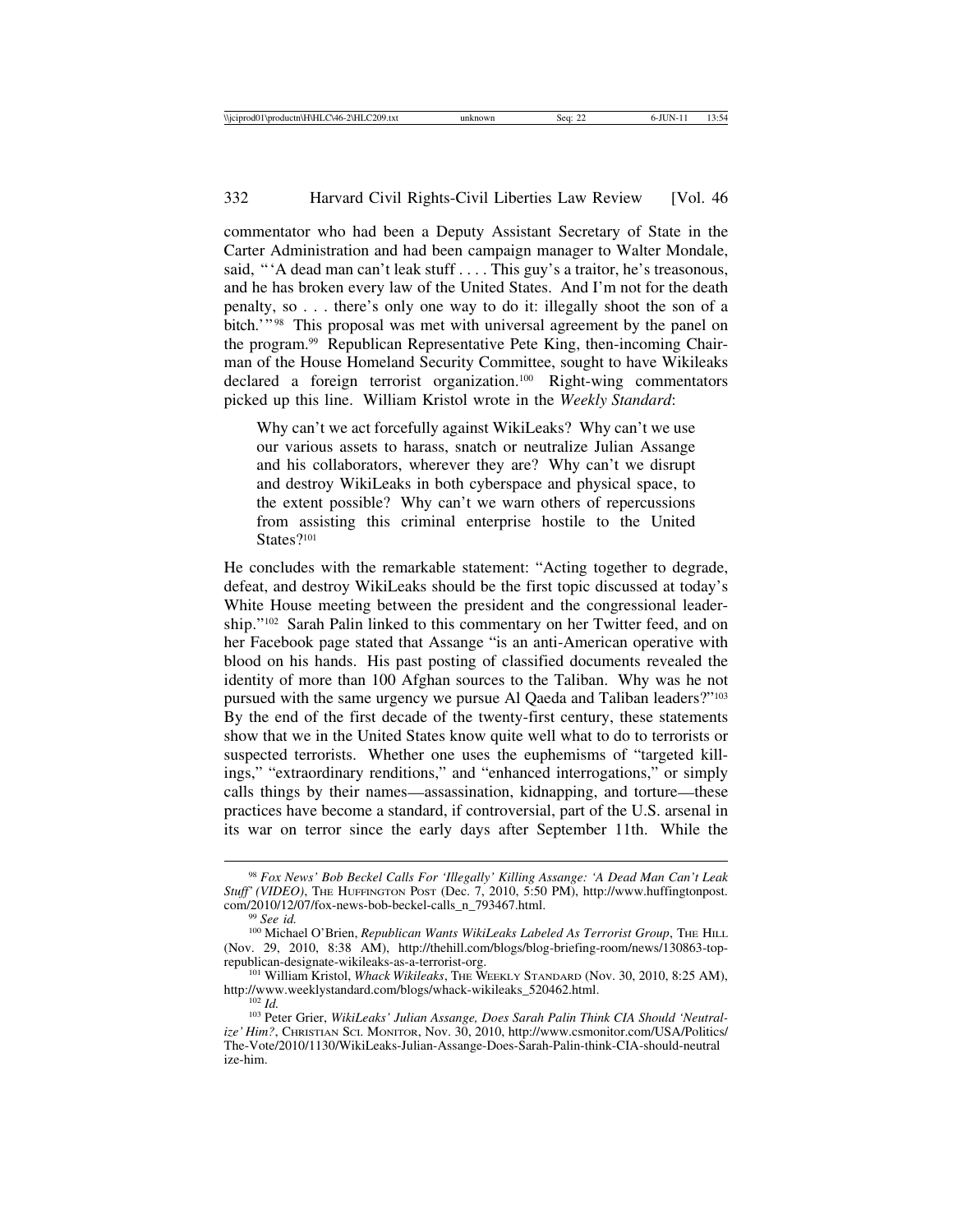Obama Administration has renounced torture, it has embraced targeted killings as a legitimate part of its own war on terror,104 and chosen as a matter of stated policy to turn a blind eye to the illegality of the Bush Administration's torture program.105 As a result, these continue to be options that can be publicly proposed by major public outlets and speakers. They remain part of the legitimate range of options for discussion.

It is unthinkable that the U.S. will in fact assassinate Assange. But the range of actions open to both government and non-government actors is in important ways constrained by our understanding of the social frame, or social context in which we find ourselves.106 The legal options that the Justice Department thinks about when confronted with a case of a journalist who publishes sensitive materials are fundamentally different than those it thinks about when it is developing a prosecution strategy against terrorism suspects. The pressure to cut off payment systems flows is fundamentally different when considering whether to cut off payments to a politically odious group than when considering cutting off payments to a terrorist organization. It is very difficult to understand the political and market dynamics that could have led to the decision by MasterCard and Visa to cut off payments to Wikileaks except against the background of the framing efforts that located Wikileaks in the same rubric as the Taliban, rather than the same rubric as the *New York Times* or the *Progressive*. 107

#### *B. Media Misinformation and Misdirection*

Traditional media outlets provided substantial support for the Administration's framing by exaggerating the number of cables and implying a careless approach to their release. A study of major print newspaper stories that mentioned the quantity of cables during the first two weeks after the November 28th release shows that a substantial majority of newspapers stated as fact that Wikileaks had "released," "published," or "posted on its site," "thousands" or "over 250,000" cables.<sup>108</sup> About 20% of the stories in major

<sup>104</sup> Harold Koh, Legal Adviser, U.S. Dep't of State, Address at the Annual Meeting of the American Society of International Law (Mar. 25, 2010), *available at* http://www.state.gov/s/l/

 $105$  As the President put it explicitly, in response to questions about investigating the torture of Spanish citizens at Guantanamo: "I'm a strong believer that it's important to look forward and not backwards, and to remind ourselves that we do have very real security threats out there." Sam Stein, *Obama On Spanish Torture Investigation: I Prefer To Look Forward*, THE HUFFINGTON POST (Apr. 16, 2009, 11:51 AM), http://www.huffingtonpost.com/2009/04/ 16/obama-on-spanish-torture\_n\_187710.html (reporting on a CNN en Espanol interview with

<sup>&</sup>lt;sup>106</sup> *See, e.g.*, ERVING GOFFMAN, FRAME ANALYSIS (1974).<br><sup>107</sup> United States v. Progressive, Inc., 467 F. Supp. 990 (W.D. Wis. 1979); Howard Morland, *The H-bomb Secret*, The Progressive, Nov. 1979, at 3, *available at* http://www.progres sive.org/images/pdf/1179.pdf.

<sup>&</sup>lt;sup>108</sup> The data was collected from the Lexis-Nexis database on January 29, 2011. The date range searched was November 28, 2010 to January 14, 2011. The dataset was "Major Newspapers." The search string was purposefully broad: "wikileaks w/25 ((thousands or 250,000)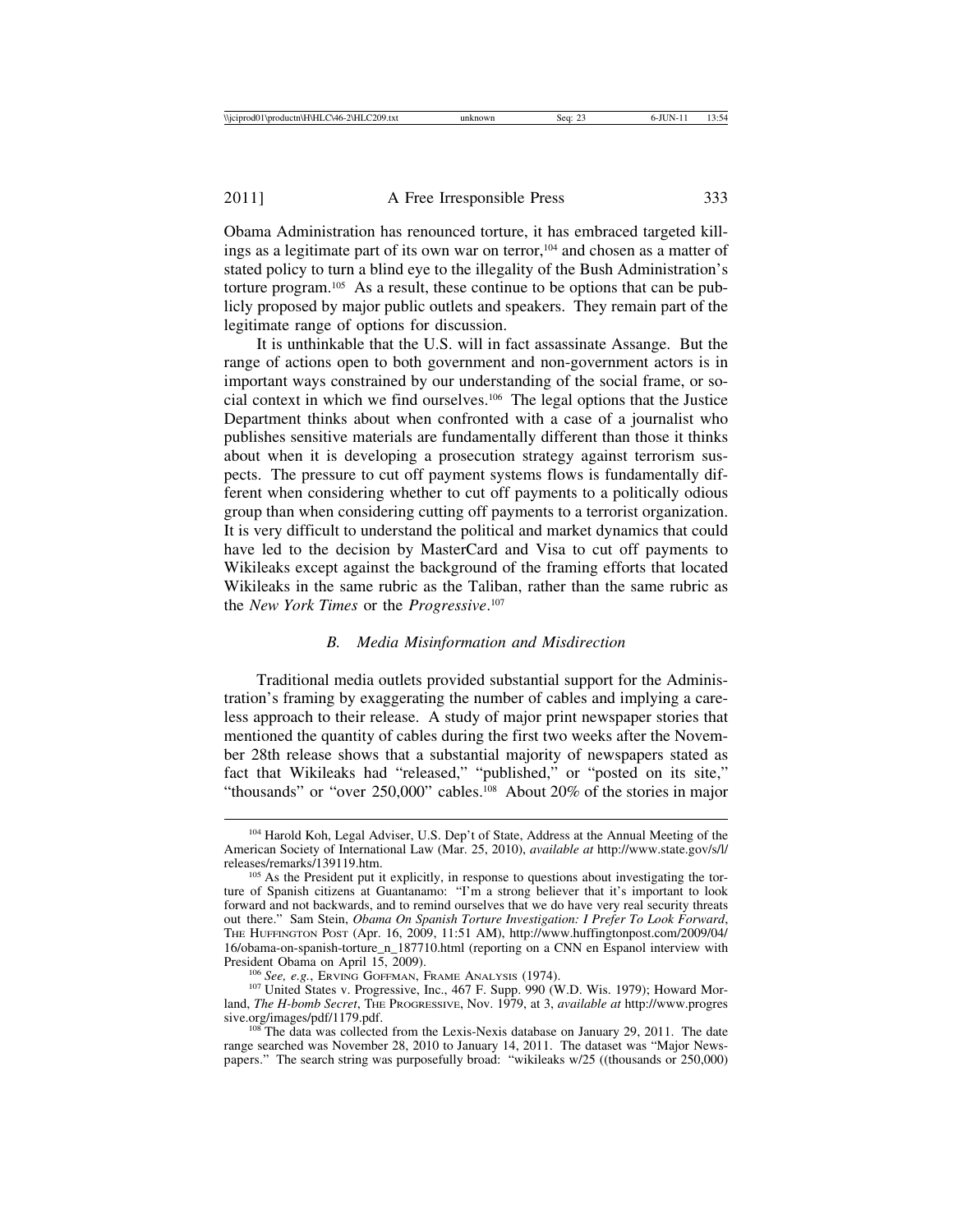newspapers were clear and accurate on the question of how many cables were released at that time and how vetted and redacted the published cables were. Typical of this type of story are *Chicago Tribune* and *Los Angeles Times* reports from November 30, 2010: "WikiLeaks released 272 diplomatic cables from a trove of more than 250,000. The remainder are to be dribbled out for maximum impact, group members say."109

The existence of a substantial minority of accurate reports underscores the degree of misleading information published in the majority of stories during the initial period after release, when public perceptions of Wikileaks and Assange were being framed. Reports categorized as being unambiguously misleading included sentences such as "WikiLeaks showed relatively little such discretion in its online posting of more than 250,000 diplomatic cables,"110 or "thousands of State Department cables, just released by WikiLeaks, were providing a glimpse into what U.S. diplomats really thought."111 Sixty-eight out of 111 stories coded made these kinds of claims. Another twenty stories were more ambiguous. These stories used characterizations that were truthful but easily misinterpreted as describing a full release.112

Reporting of the events at the time suggests not so much a conspiracy but confusion and lack of clarity about the facts. Some papers published reports that contradicted each other from one day to the next, sometimes even in the same edition. For example, on November 29, 2010, the *Chicago Tribune* published three stories: in one it accurately said that hundreds of thousands of cables were "obtained" by Wikileaks,<sup>113</sup> in another it misstated "more than 250,000 U.S. diplomatic cables *released* Sunday by the Web site WikiLeaks,"114 and in a third it ambiguously wrote: "The online whistleblower site WikiLeaks *began publishing* more than 250,000 diplomatic cables from U.S. embassies around the world Sunday."115 On November

POST, Nov. 30, 2010, at A13.

<sup>113</sup> Kristen Schorsch, *Leak: Afghan President's Brother Loves Lakeview*, CHI. TRIB., Nov. 29, 2010, at C3 (correctly categorized in the data set).

<sup>/7</sup> cables)." The resulting 353 reports were manually coded to exclude non-U.S. publications, and then identified as "thousands" or "250,000" released; "correct" or "ambiguous."

<sup>&</sup>lt;sup>109</sup> Paul Richter, U.S. Tries to Contain Damage; WikiLeaks Cables Reverberate in Global *Hot Spots*, CHI. TRIB., Nov. 30, 2010, at C12; *U.S. Rushes to Reassure Edgy Allies*, L.A. TIMES, Nov. 30, 2010, at A1.

<sup>110</sup> Editorial, *Undiplomatic Tales; On the WikiLeaks Revelations*, S.F. CHRON., Nov. 30, 2010, at A17. <sup>111</sup> *Clinton Treads Carefully in Leading Massive Damage-Control Campaign*, WASH.

<sup>&</sup>lt;sup>112</sup> The Associated Press in particular was careful not to say that 250,000 cables were released, but rather said that Wikileaks "began publishing" the 250,000 documents. This was true at the time, but was coded in this study as "ambiguous" relative to the much clearer stories explaining the limited nature of the release. *See, e.g.*, David Stringer, *British Court*

<sup>&</sup>lt;sup>114</sup> Cable Leaks: U.S. Urged to Hit Iran; Latest WikiLeaks Release Also Says U.S. Envoys *Spied on Counterparts*, CHI. TRIB., Nov. 29, 2010, at C1 (incorrectly categorized in the dataset as "thousands"). <sup>115</sup> *Return of WikiLeaks; White House Says New Round of Document Releases Puts Lives*

*at Risk*, CHI. TRIB., Nov. 29, 2010, at 3 (categorized as ambiguous).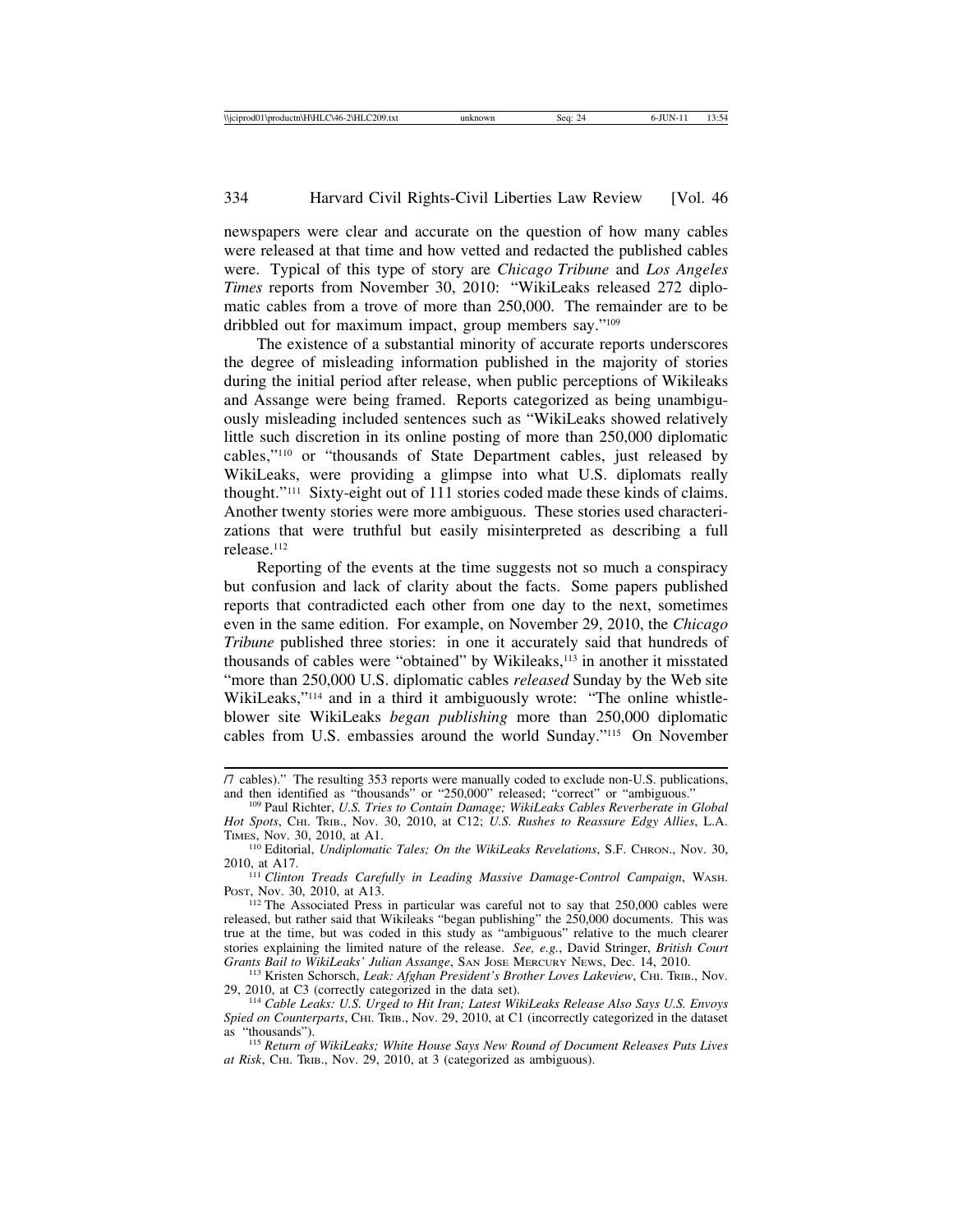30th, the *Christian Science Monitor* misleadingly referred to "hundreds of thousands of cables released by Wikileaks,"116 but in other stories used a more ambiguous phrasing<sup>117</sup> and an accurate description.<sup>118</sup>

Capturing the treatment of television is less comprehensive and much can be missed. Conclusions made here about television coverage are thus more tentative. An identical search of transcripts available in the Lexis-Nexis database suggests that Fox News and CBS News consistently misreported the number of cables released. For example, *CBS Evening News* included a statement that "Assange and WikiLeaks deny that their publication of 250,000 State Department cables put the lives of spies or diplomats at risk;"119 the CBS News show *Sunday Morning* stated, "A week after publishing those thousands of secret U.S. diplomatic cables, WikiLeaks is struggling to stay online;"120 and *The Early Show* included the statement, "Those classified cables over two hundred and fifty thousand of them were released by the whistle-blowing website WikiLeaks. In a move that White House calls reckless . . . ."121 NBC had a more mixed record. *NBC Nightly News* stated: "Now to the latest on Wikileaks. One week after the release of hundreds of thousands of State Department cables, after companies in this country and France took down the Wikileaks Web site, Sweden and Switzerland became the main access points. As for the man behind Wikileaks, he says he continues to receive death threats."122 Three weeks later, however, the *Today* show explicitly stated that "WikiLeaks has so far released less than 1 percent of the classified documents it claims to have [obtained]."123 ABC had fewer reports, but the December 1st episode of *Good Morning America* stated that "We're gonna turn now to more fallout from the WikiLeaks release of thousands of diplomatic cables."124 CNN had many more reports, and, like the print newspapers, included descriptions regarding the number

<sup>116</sup> Marisa L. Porges, *'We Cannot Deal with These People': WikiLeaks Shows True Feelings on Guant´anamo*, CHRISTIAN SCI. MONITOR, Nov. 30, 2010, http://www.csmonitor.com/ Commentary/Opinion/2010/1130/We-cannot-deal-with-these-people-WikiLeaks-shows-true-

<sup>&</sup>lt;sup>117</sup> Sara Miller Llana, *Ecuador and Venezuela Compete to Praise WikiLeaks' Julian Assange*, CHRISTIAN SCI. MONITOR, Nov. 30, 2010 ("The Venezuelan president seems to seize every chance to criticize the United States, and he didn't miss a beat by praising the 'bravery' of controversial website WikiLeaks—which is releasing a cache of 250,000 classified US diplomatic cables—and calling for the resignation of US Secretary of State Hillary Clinton."). That is, *Christian Science Monitor* continued to use the "this hurts America" frame.

<sup>&</sup>lt;sup>118</sup> Ariel Zirulnick, *WikiLeaks: What the World is Saying*, CHRISTIAN SCI. MONITOR, Nov. 30, 2010 ("The latest WikiLeaks trove of 250,000 diplomatic cables, obtained in advance by five news outlets, has generated enough fodder in the US alone to occupy American readers. But people all over, from Germany to Lebanon to Australia, are also talking about the sometimes troubling, sometimes mundane cables that WikiLeaks founder Julian Assange is gradually releasing for public consumption.").

<sup>&</sup>lt;sup>119</sup> CBS Evening News, Saturday Edition (CBS television broadcast Jan. 8, 2011).<br><sup>120</sup> Sunday Morning (CBS television broadcast Dec. 5, 2010).<br><sup>121</sup> The Early Show (CBS television broadcast Nov. 29, 2010).<br><sup>122</sup> NBC Nigh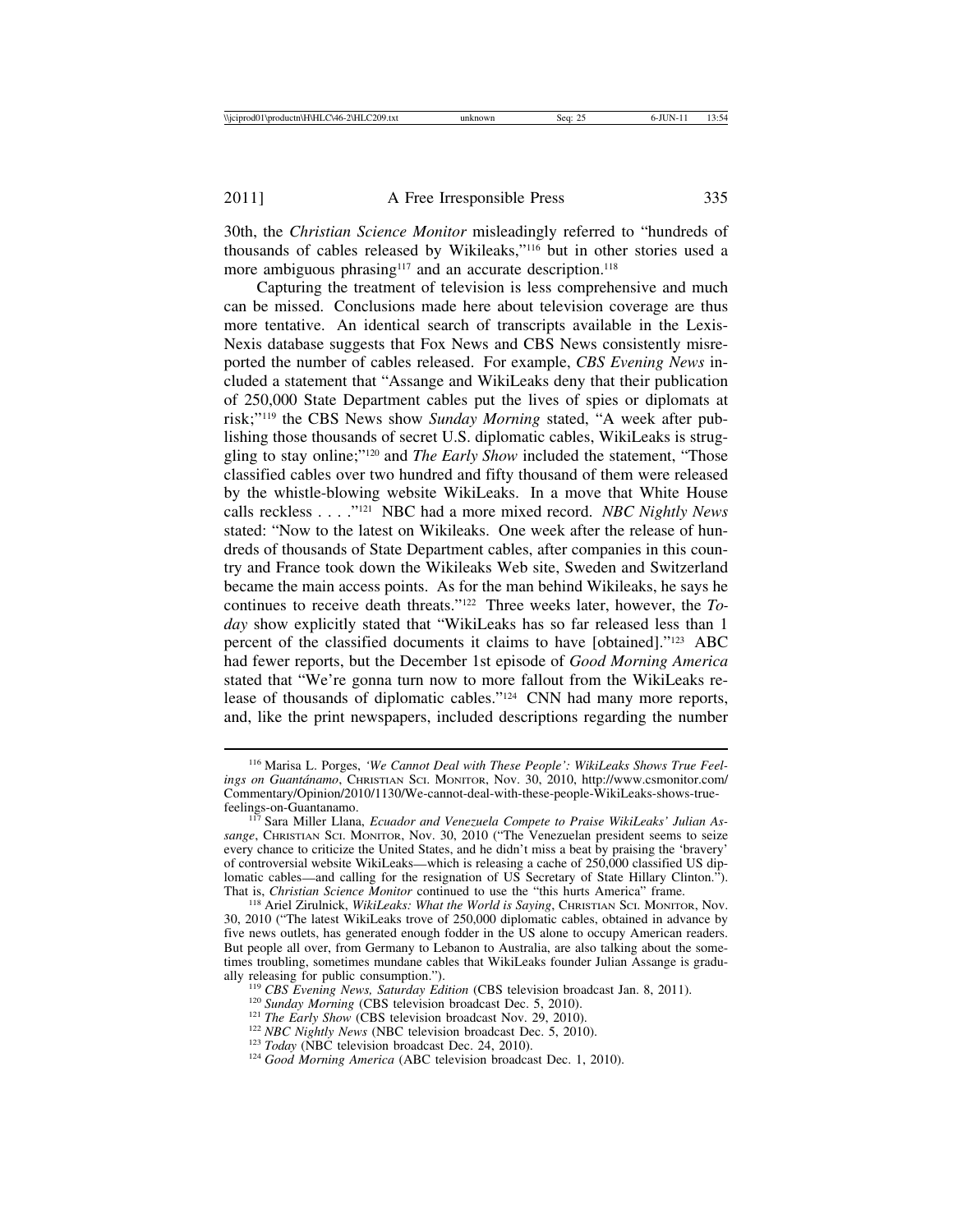of cables actually released, ranging from precise reports to claims of profligate release.





A second dimension of media coverage that merits note is the relatively heavy emphasis on the sexual molestation charges against Assange in Sweden. It is not difficult to understand why media outlets that need to sell copy would add sex and violence to politics and diplomacy. The Swedish prosecution made for a salacious story too reminiscent of what Bill Keller, executive editor of the *New York Times*, would later call "a missing Stieg Larsson novel"<sup>125</sup> to pass up. One need not hold the position that there was a conspiracy involved in reporting on the rape investigation to see that it is what formed the foundation for the depiction of Assange as a "hunted man."126 At an aggregate level, it is possible to observe an interference pattern created by the rape or molestation charge in media coverage of Wikileaks. The interference pattern is neither perfectly matched nor completely effective, but is clearly identifiable in a timeline of the frequency, in twenty-five top mainstream media outlets in the U.S., of the terms "Iraq," "embassy," "rape," and "molestation" in stories that mention "Wikileaks" between August 2010 and January 2011.127

<sup>&</sup>lt;sup>125</sup> Keller, *supra* note 54.<br><sup>126</sup> Burns & Somaiya, *supra* note 69.<br><sup>127</sup> Data collected and analyzed using Media Cloud. *See* MEDIA CLOUD, http://www. mediacloud.org.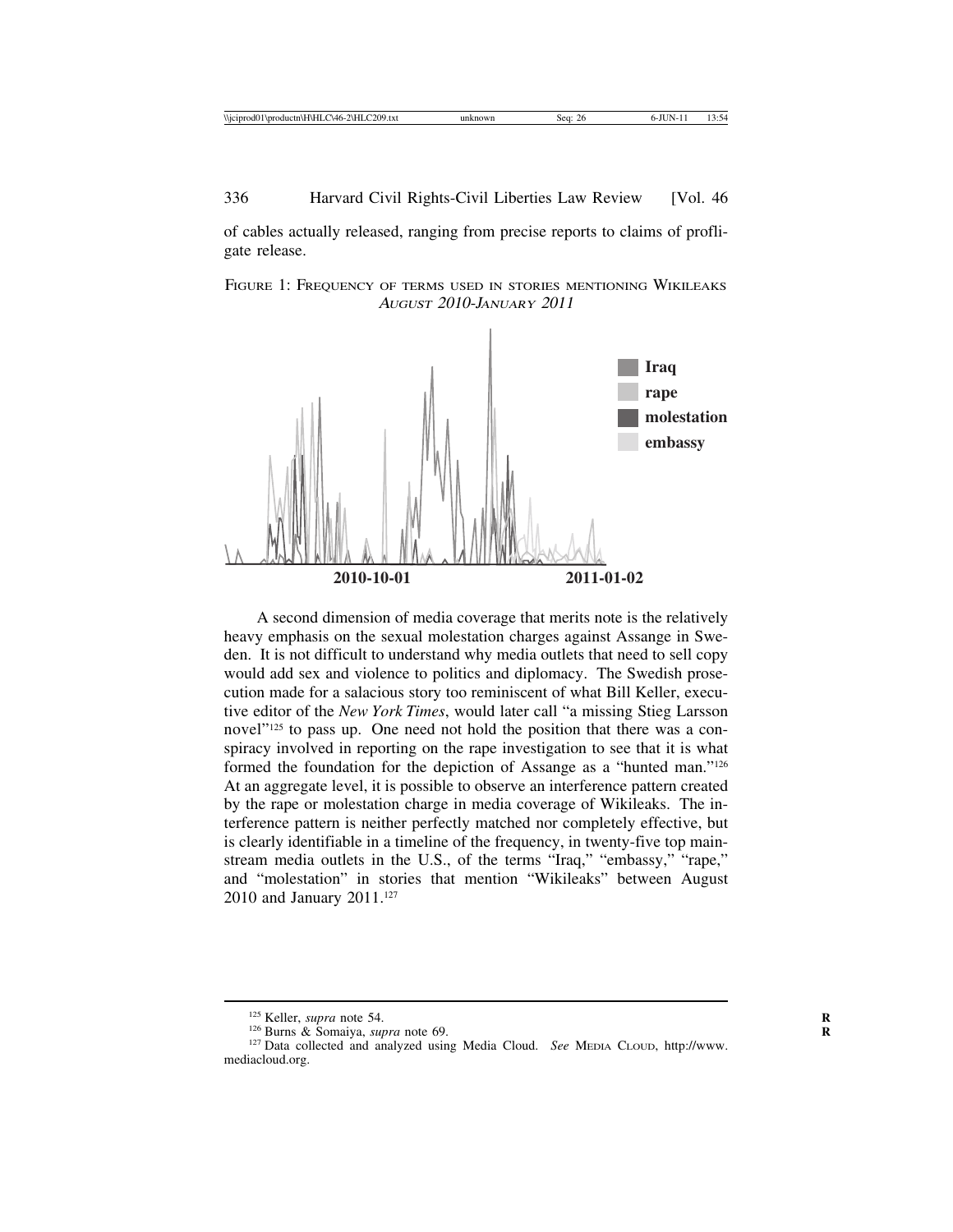#### *C. Direct Legal Action: Espionage Act, Computer Fraud and Abuse Act, and Conspiracy*

Within a week of the initial release of the cables, Democratic Senator and Chairman of the Senate Intelligence Committee Dianne Feinstein called for Assange's prosecution under the Espionage Act of 1917.128 The call for using the Espionage Act of 1917 is a remarkable exercise in historical amnesia. It is consistent, however, with the wording of both the Pentagon's response in August and the State Department's letter in November.<sup>129</sup> The Act was the primary legal tool developed in what was "one of the most fiercely repressive periods in American history."130 Efforts by judges, most prominently Learned Hand in the *Masses* case,<sup>131</sup> to constrain its use to preserve press freedom failed, and courts of appeals followed the approach that the government had the power to punish publication of materials that had a "natural and probable tendency" to produce the result that the Act was intended to prevent.132 Under the Act, Rose Pastor Stokes was convicted to ten years imprisonment for saying in a public meeting, "I am for the people and the government is for the profiteers"133; although her conviction was overturned on appeal.134 Others were not as fortunate. A film director, Robert Goldstein, received a ten-year term for producing a movie about the Revolutionary War that portrayed not only the Midnight Ride, the signing of the Declaration of Independence, and Valley Forge, but also the Wyoming Valley Massacre, showing British soldiers bayoneting women and children.135 The trial court found that these depictions "may have a tendency or effect of sowing . . . animosity or want of confidence between us and our allies."<sup>136</sup> Goldstein's ten-year prison term was not overturned, but was later commuted by Woodrow Wilson.<sup>137</sup> Eugene V. Debs would have to wait for President Warren G. Harding to be released, alongside other "political prisoners"

<sup>130</sup> GEOFFREY R. STONE, PERILOUS TIMES: FREE SPEECH IN WARTIMES FROM THE SEDITION

ACT OF 1789 TO THE WAR ON TERRORISM 153 (2004).<br>
<sup>131</sup> Masses Publ'g Co. v. Patten, 244 F. 535, 542–43 (S.D.N.Y. 1917).<br>
<sup>132</sup> See Stone, *supra* note 130, at 171 (quoting Shaffer v. United States, 255 F. 886 (9th<br>
Cir. 19

<sup>133</sup> *Id.* at 171–72.<br><sup>134</sup> Stokes v. United States, 264 F. 18, 26 (8th Cir. 1920).<br><sup>135</sup> STONE, *supra* note 130, at 173.<br><sup>136</sup> *Id.* (citing United States v. Motion Picture Film "The Spirit of '76," 252 F. 946, 947–48 (D. Cal. 1918)).

<sup>128</sup> Dianne Feinstein, Op-Ed., *Prosecute Assange under the Espionage Act*, WALL ST. J., Dec. 7, 2010, *available at* http://online.wsj.com/article/SB1000142405274870398900457565

<sup>&</sup>lt;sup>129</sup> See *supra*, notes 76-77 and text accompanying notes (describing how the language used in both the Pentagon and State Department documents, concerning threat to U.S. forces, illegality of origin, and demand for return are consistent with laying the foundations of the elements of an offense under the Espionage Act against a person possessing documents).

<sup>137</sup> *Revive "Spirit of '76," Film Barred in 1917*, N.Y. TIMES, July 14, 1921, *available at* http://query.nytimes.com/mem/archive-free/pdf?res=F50D14FD3C5A1B7A93C6A8178CD8 5F458285F9; *see also* Timothy Noah, *The Unluckiest Man in Movie History*, SLATE (June 13, 2000, 10:13 AM), http://www.slate.com/id/1005493.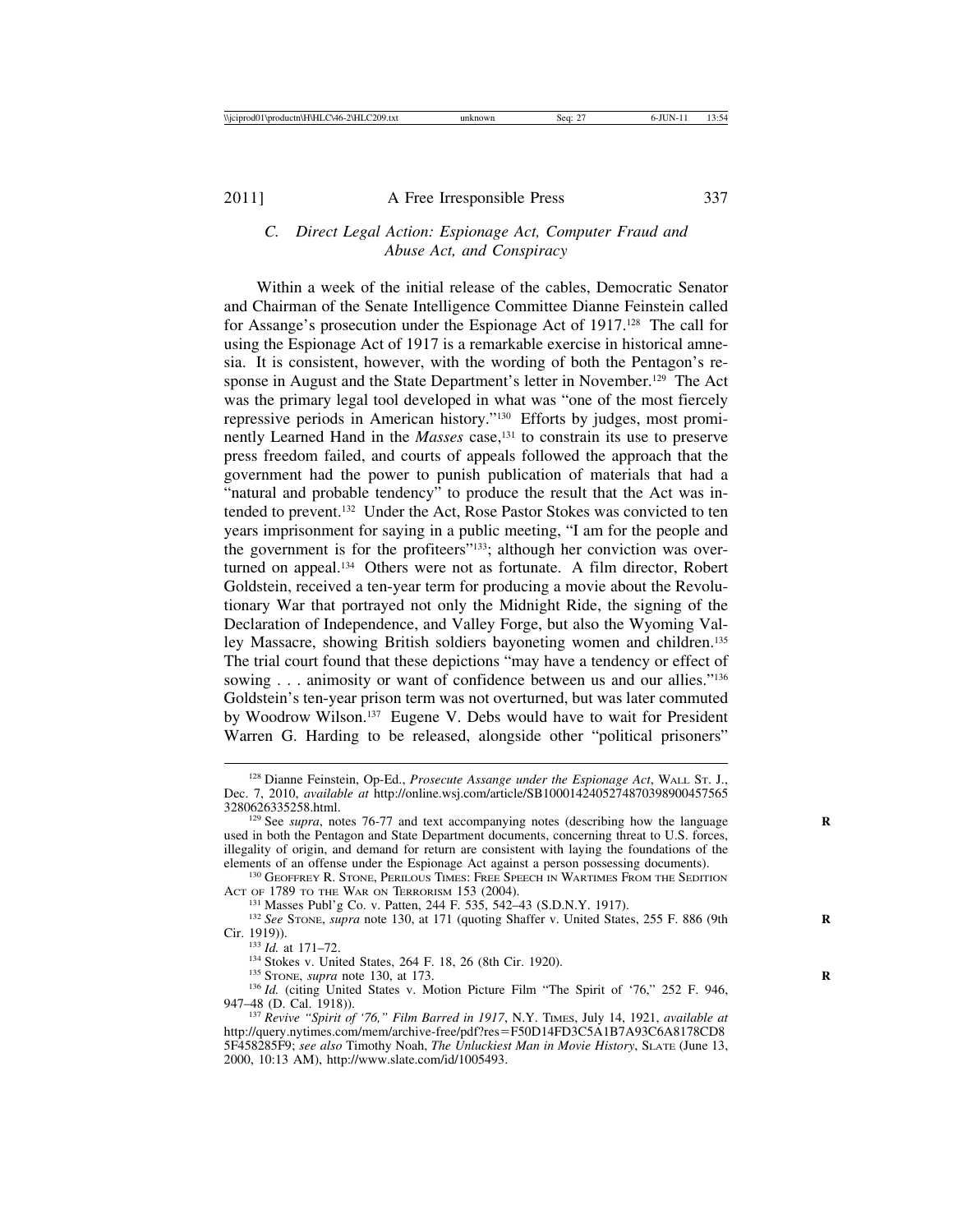prosecuted under the Act during World War I.138 As a matter of law, parts of the Act are indeed on the books. As a matter of constitutional culture, invoking the Espionage Act against an act of public expression is more akin to calling for the prosecution of dissenters under the Sedition Act of 1789. News reports suggest that the Justice Department is considering prosecution, but likely under a theory of conspiracy to violate one of several other provisions, like the Computer Fraud and Abuse Act.139 As I discuss in Part III, this path of attack is effectively blocked by the First Amendment. Here, in painting the dimensions of the attack on Wikileaks, I note only the most obvious form of government action: prosecution, subject to the requirements of legality, due process, and constitutional protections for free speech.

#### *D. Will no one rid me of this turbulent priest? Denial-of-Service Attacks by an Extralegal Public-Private Partnership*

#### *i. Technical Infrastructure Denial of Service*

Beginning a few hours after the release of the first embassy cables, the Wikileaks site came under a distributed-denial-of-service ("DDoS") attack.140 A pattern of denial-of-service attacks continued over the next few weeks. It is difficult to pin down whether these attacks came from government bodies, and if so, whether from one of the countries fearing embarrassing revelations or from the United States.141 News reports about the initial set of attacks emphasized the self-congratulatory tweets of a hacker who took the name "Jester" and claimed responsibility for some of these attacks: because Wikileaks is "attempting to endanger the lives of our troops, 'other assets' & foreign relations."142 The sheer scale of the attacks, on the one hand, and the technique adopted by the Jester, which was not DDoS, on the other hand, suggest that the Jester was merely taking responsibility for the acts of other sources of attack that have not been identified or reported upon,

<sup>138</sup> *Harding Frees Debs and 23 Others Held for War Violations*, N.Y. TIMES, Dec. 24, 1921, *available at* http://query.nytimes.com/mem/archive-free/pdf?res=9B0DE2D71539E133

<sup>&</sup>lt;sup>139</sup> Charlie Savage, *Building A Case For Conspiracy By Wikileaks*, N.Y. TIMES, Dec. 16, 2010, at A1.

<sup>&</sup>lt;sup>140</sup> Charles Arthur, *WikiLeaks Under Attack: The Definitive Timeline*, GUARDIAN.CO.UK, Jan. 8, 2011, http://www.guardian.co.uk/media/2010/dec/07/wikileaks-under-attack-definitivetimeline.<br><sup>141</sup> The 2008 Pentagon report identified China, Israel, and Russia as having developed and

deployed denial-of-service attack capabilities against terrorist or dissident websites. Pentagon Report, *supra* note 21, at 21. In his annotations to the February 8, 2010 version of this article, **R** Assange expresses the belief that the scale of the attack, together with the fact that " [t]here is almost no-one in the capable computer underground that is opposed to WikiLeaks on political or philosophical grounds" supports the inference that the attacks were state-based. Assange Annotations, *supra* note 24.

<sup>&</sup>lt;sup>142</sup> Nathan Olivarez-Giles, 'Hacktivist' Takes Credit for WikiLeaks Attacks via Twitter, L.A. TIMES (Nov. 30, 2011, 6:19 PM), http://latimesblogs.latimes.com/technology/2010/11/ hacktivist-takes-credit-for-wikileaks-attacks-via-twitter.html.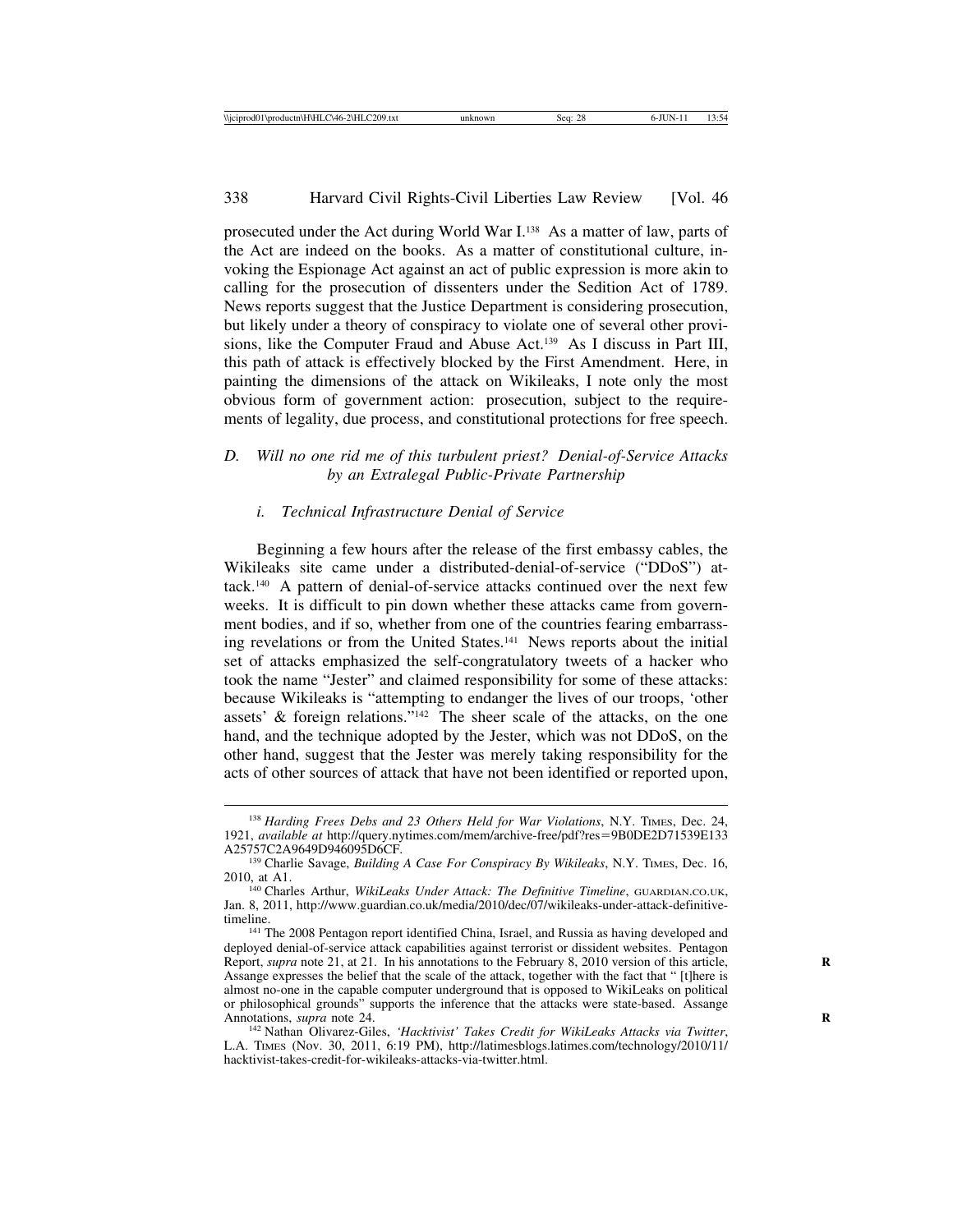at least in the early stages, using a relatively small number of machines located in Russia, eastern Europe, and Thailand.<sup>143</sup> In describing any DDoS attack, identifying the culprits is extremely difficult, if not impossible. What is quite clear is that one response Wikileaks adopted was to move its data to Amazon's cloud hosting services, where it would be safe from such attacks because of the sheer size and sophistication of the hosting site.144 This move, in turn, made it vulnerable to a new threat.

On December 1, 2010 Senator Joe Lieberman, Chairman of the Senate Committee on Homeland Security, launched a different kind of denial-ofservice attack. Lieberman released a statement in which he stated:

I call on any other company or organization that is hosting Wikileaks to immediately terminate its relationship with them. Wikileaks' illegal, outrageous, and reckless acts have compromised our national security and put lives at risk around the world. No responsible company—whether American or foreign—should assist Wikileaks in its efforts to disseminate these stolen materials.145

The response to Lieberman's call was swift and wide ranging. That same day, Amazon, which hosted Wikileaks' embassy cables on its cloud computing platform, removed Wikileaks' content.146 Amazon denied that it had acted under government pressure, but its own denial notice clearly stated that it made a judgment that the content did not belong to Amazon, was likely damaging, could not have been properly redacted, and therefore violated the company's terms of service.<sup>147</sup> In other words, Amazon was making precisely the determination that a government official making a decision to impose prior restraint would have to make. Because the company appar-

<sup>143</sup> Craig Labovitz, *Wikileaks Cablegate Attack*, ARBOR NETWORKS (Nov. 29, 2010, 1:17 PM), http://asert.arbornetworks.com/2010/11/wikileaks-cablegate-attack; Craig Labovitz, *Round 2 DDoS against Wikileaks*, ARBOR NETWORKS (Nov. 30, 2010, 4:51 PM), http://asert. arbornetworks.com/2010/11/round2-ddos-versus-wikileaks; Ethan Zuckerman, *If Amazon Has Silenced Wikileaks . . .*, MY HEART'S IN ACCRA (Dec. 01, 2010, 6:38 PM), http://www.

<sup>&</sup>lt;sup>144</sup> Zuckerman, *supra* note 143.<br><sup>145</sup> Arthur, *supra* note 140.<br><sup>146</sup> Ewen MacAskill, *WikiLeaks Website Pulled by Amazon after US Political Pressure*, THE GUARDIAN, Dec. 2, 2010, at 11, *available at* http://www.guardian.co.uk/media/2010/dec/ 01/wikileaks-website-cables-servers-amazon. Most readers will know Amazon from its ecommerce site; Amazon is also a major provider of consumer-grade cloud computing platform

<sup>&</sup>lt;sup>147</sup> AMAZON WEB SERVICES, http://aws.amazon.com/message/65348:

It's clear that WikiLeaks doesn't own or otherwise control all the rights to this classified content. Further, it is not credible that the extraordinary volume of 250,000 classified documents that WikiLeaks is publishing could have been carefully redacted in such a way as to ensure that they weren't putting innocent people in jeopardy. . . . [W]hen companies or people go about securing and storing large quantities of data that isn't rightfully theirs, and publishing this data without ensuring it won't injure others, it's a violation of our terms of service . . . .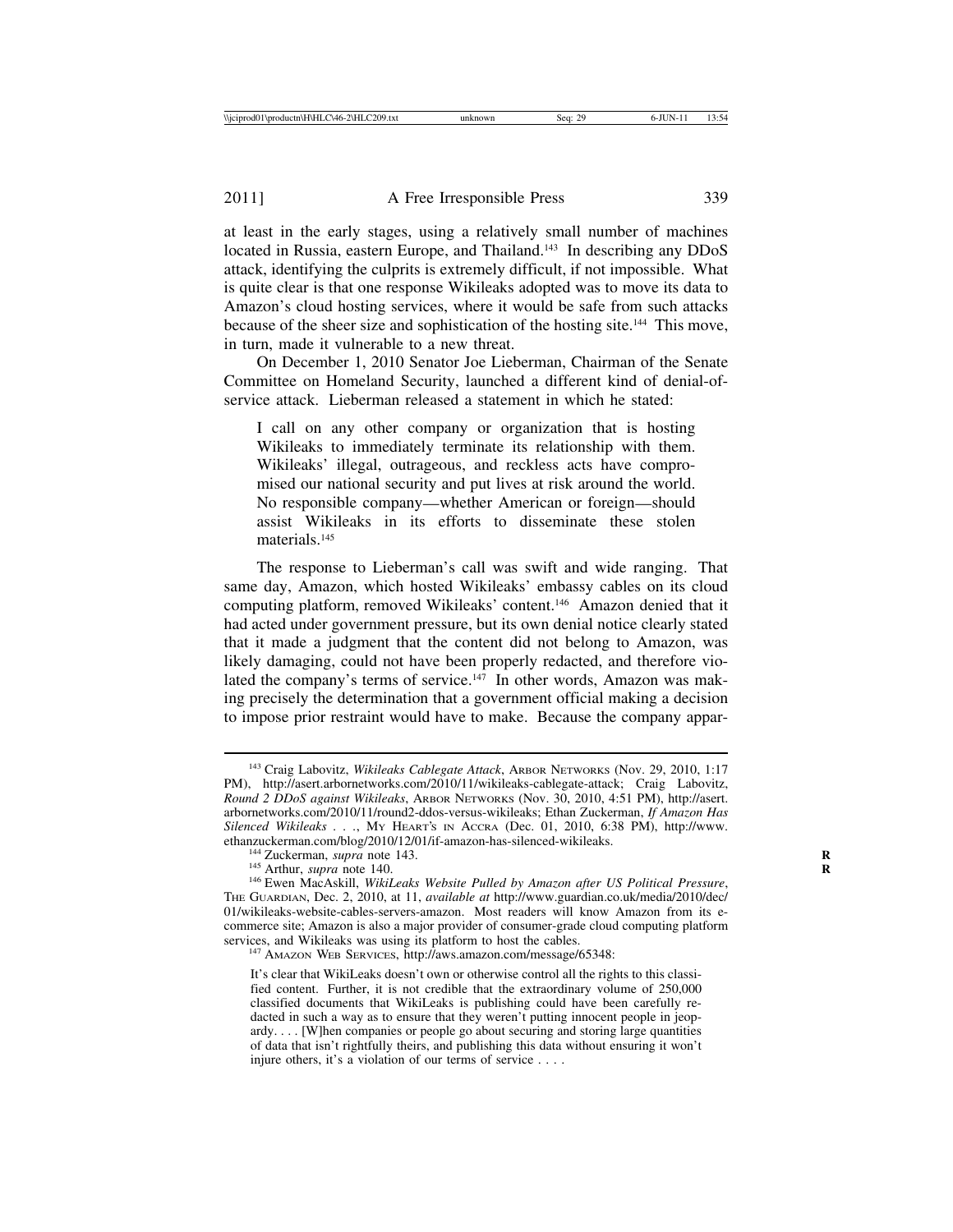ently acted without direct order from the government, this decision is unreviewable by a court. Given what we know of the materials as they have come out to this point, there is little likelihood that an official order to remove the materials would have succeeded in surmounting the high barriers erected by First Amendment doctrine in cases of prior restraint. The fact that the same effect was sought to be achieved through a public statement by an official, executed by voluntary action of a private company, suggests a deep vulnerability of the checks imposed by the First Amendment in the context of a public sphere built entirely of privately-owned infrastructure.<sup>148</sup>

The next private infrastructure to deny service to Wikileaks was EveryDNS, the registration company that provided domain name service to Wikileaks. The company ceased to point the domain name "wikileaks.org" to the site. When EveryDNS removed service, Internet users who would type "www.wikileaks.org" into their URL bar, or users who clicked on online links to the main Wikileaks site would come up with nothing. The site was quickly up and running again, however, using the Swiss domain name wikileaks.ch. The content itself was hosted on servers in Sweden and France.<sup>149</sup> EveryDNS issued a notice claiming that they cut off Wikileaks because the site was subject to massive DDoS attacks that adversely affected its other clients. In an amusing "protest too much" moment, the company's notice ended with: "Lastly, regardless of what people say about the actions of EveryDNS.net, we know this much is true—we believe in our New Hampshire state motto, 'Live Free or Die.'" 150 When it became clear that the materials were now hosted by a French firm, the French Industry Minister, Eric Bresson, called upon Internet companies to deny service and not to host the cables.151 Two days later, the French company OVH, which was hosting the embassy cables, went offline. The cables were moved to a server hosted by the Pirate Party in Sweden, a political party dedicated to digital copyright reform in Sweden. Beginning the next day, the party's server, on which the cables were hosted, came under massive DDoS attacks. These were not, however, sufficient to disrupt service significantly. The last major distribution infrastructure company to deny service to Wikileaks content (albeit indirectly) was Apple, which removed an iPhone App, developed and sold by a developer with no connections to Wikileaks, providing access to the information Wikileaks made available free online. Apple's formal reason was the claimed illegality and harm caused by the materials.152

<sup>148</sup> *See* Michael D. Birnhack & Niva Elkin-Koren, *The Invisible Handshake: The* <sup>149</sup> Arthur, *supra* note 140.<br><sup>150</sup> Id.<br><sup>151</sup> Josh Halliday & Angelique Chrisafis, *WikiLeaks: France Adds to US Pressure to Ban* 

*Website*, GUARDIAN.CO.UK, Dec. 3, 2010, http://www.guardian.co.uk/media/2010/dec/03/

<sup>&</sup>lt;sup>152</sup> Andy Greenberg, *Apple Nixes Wikileaks iPhone App. Will Google Follow?*, FORBES (Dec. 21, 2010, 6:33 AM), http://blogs.forbes.com/andygreenberg/2010/12/21/apple-nixeswikileaks-iphone-app-will-google-follow (quoting an Apple spokesperson as saying that the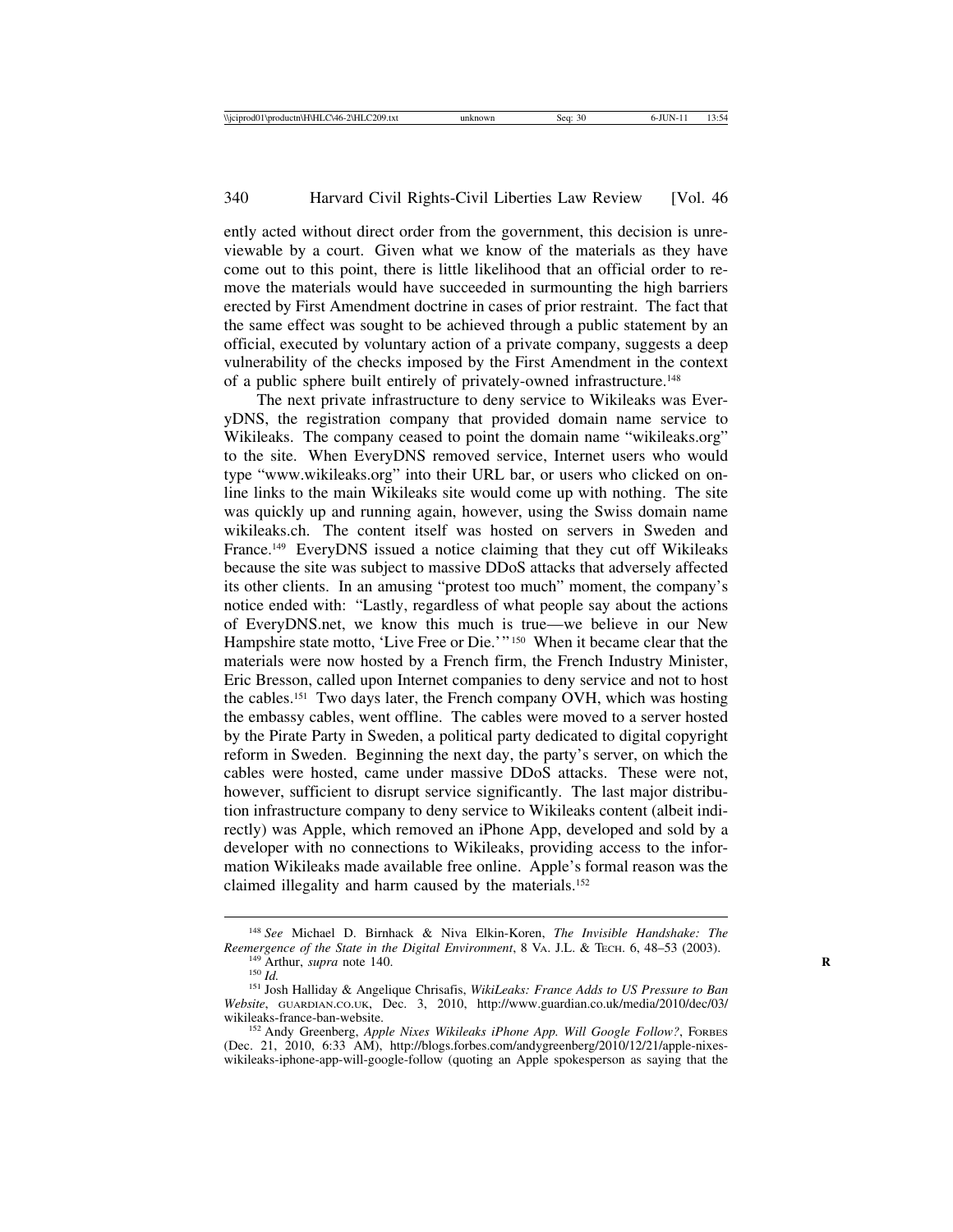### *ii. Payment Systems Disruption*

Wikileaks is a nonprofit that depends on donations from around the world to fund its operation. A second system that came under attack on a model parallel to the attack on technical infrastructure was the payment system. The first platform to go was PayPal, which suspended service to Wikileaks on Saturday, December 4, 2010. That Wednesday, the company's vice president of platform, mobile, and new ventures stated:

What happened is that on November 27th [the day before Wikileaks began releasing cables] the State Department, the U.S. government basically, wrote a letter saying that the Wikileaks activities were deemed illegal in the United States. And so our policy group had to take a decision to suspend the account. . . . It was straightforward from our point of view.153

The letter was not necessarily evidence of direct pressure from the State Department on PayPal, however, but rather a reference by PayPal to the letter sent by Harold Koh to Wikileaks as evidence that Wikileaks engaged in illegality, and hence violated the company's terms of service.<sup>154</sup> That letter, however, stated that the materials were provided to Wikileaks illegally, not that their publication by Wikileaks was illegal. It was a careful piece of lawyering, insinuating, but not asserting, illegality on the part of Wikileaks itself.155 That PayPal would act so swiftly against a client, misstating the illegality and identifying the State Department as its source all strongly suggest that even if the action was not directly coordinated with the U.S. government, the company certainly thought it was implementing the policy that Senator Lieberman had called for and was the course of action desired by the government.

The other major payment systems followed soon thereafter. On Monday, December 6th, MasterCard announced that "MasterCard is taking action to ensure that WikiLeaks can no longer accept MasterCard-branded products."156 That same day, the Swiss postal bank shut down Julian Assange's personal bank account because, the bank's announcement stated, he "provided false information regarding his place of residence during the account opening process."157 The irony of a Swiss bank shutting a bank ac-

app was removed because "[a]pps must comply with all local laws and may not put an individual or targeted group in harms way"); Alexis Tsotsis, *Apple Removes Wikileaks App from App Store*, TECHCRUNCH (Dec. 20, 2010), http://techcrunch.com/2010/12/20/apple-removes-

<sup>&</sup>lt;sup>153</sup> Arthur, *supra* note 140 (alteration in original) (internal quotation marks omitted).<br><sup>154</sup> See Letter from Harold Hongju Koh, *supra* note 75.<br><sup>155</sup> See infra, Part IV. The demand made in the letter, coupled with t

may itself have been crafted to create a potential violation of the Espionage Act*. See supra*

<sup>&</sup>lt;sup>156</sup> Arthur, *supra* note 140. <sup>157</sup> *Id.*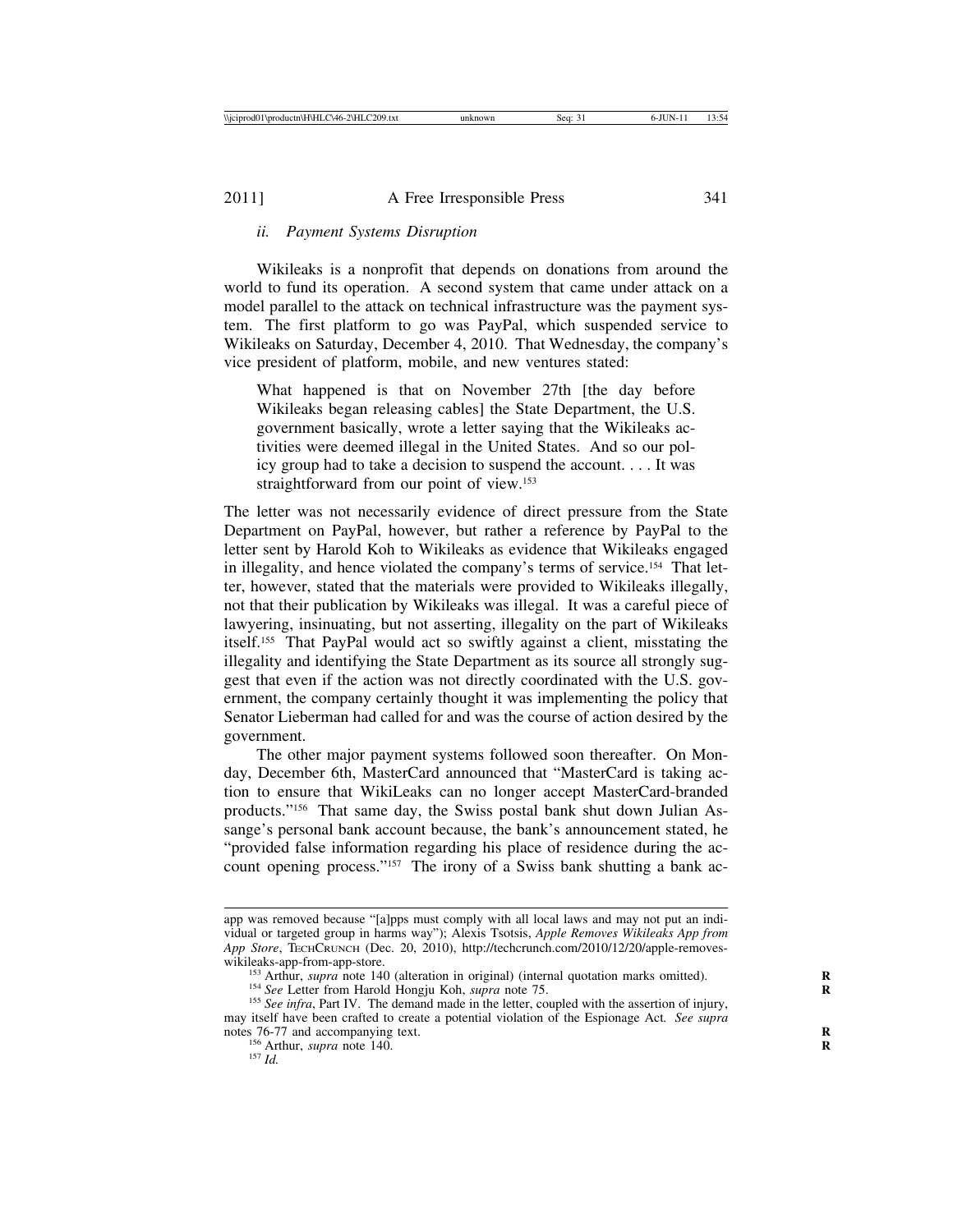count because its owner provided less-than-transparent information about his residential address is practically more revealing than a frank admission of a political decision. Visa followed suit the next day, and Bank of America ten days after that.<sup>158</sup>

The pattern of attack through the payment system was similar to the pattern of the attack on the technical system. The initial impetus from the rhetoric equating Wikileaks with global terrorism was followed by Senator Lieberman's express request that U.S. companies cut Wikileaks off. The companies then complied, and the U.S. government did nothing to distance itself from these acts. Indeed, when MasterCard came under attack for its actions, Senator Lieberman publicly came to its support.159 If we were to consider what judicial process would be required for the government to exert this kind of force directly—cutting off technical infrastructures and excluding an organization from the payment systems—because of the content of information that organization disseminated, the barriers in law would have been practically insurmountable. However, the implicit alliance—a publicprivate partnership between the firms that operate the infrastructure and the government that encourages them to help in its war on terror, embodied by this particularly irritating organization—was able to achieve extra-legally much more than law would have allowed the state to do by itself.

#### *iii. Organizational Power*

On December 3, 2010, the Office of Management and Budget issued a memorandum to the various government departments, emphasizing that the Wikileaks documents were still classified, and that access to them remained subject to all the legal limitations appropriate to their classification.<sup>160</sup> As a result, a wide range of federal agencies prohibited or technically blocked their employees from reading the Wikileaks materials online from their federal computers.

Perhaps the most symbolic of these was that patrons of the Library of Congress could not read materials available everywhere else in the world "because applicable law obligates federal agencies to protect classified in-

<sup>158</sup> Tom Murphy, *Bank of America Stops Handling WikiLeaks Payments*, YAHOO! FINANCE (Dec. 18, 2010), http://finance.yahoo.com/news/Bank-of-America-stops-apf-3526927234.html. A statement from the bank said that "[t]his decision is based upon our reasonable belief that WikiLeaks may be engaged in activities that are, among other things, inconsistent with our internal policies for processing payments." *Id.* In the case of Bank of America, since it was rumored at the time to be the potential target of leaked materials held by WikiLeaks, the other financial institutions' decision probably gave cover to the bank's own need to see WikiLeaks deterred and shut down, rather than response to pressure.<br><sup>159</sup> Ryan Singel, *Key Lawmakers Up Pressure on WikiLeaks and Defend Visa and Master-*

*Card*, THREAT LEVEL (WIRED) (Dec. 9, 2010, 3:27 PM), http://www.wired.com/threatlevel/ 2010/12/wikileaks-congress-pressure. <sup>160</sup> David de Sola, *U.S. Agencies Warn Unauthorized Employees Not to Look at*

*WikiLeaks*, CNN (Dec. 4, 2010, 3:05 AM), http://edition.cnn.com/2010/US/12/03/wikileaks. access.warning/index.html.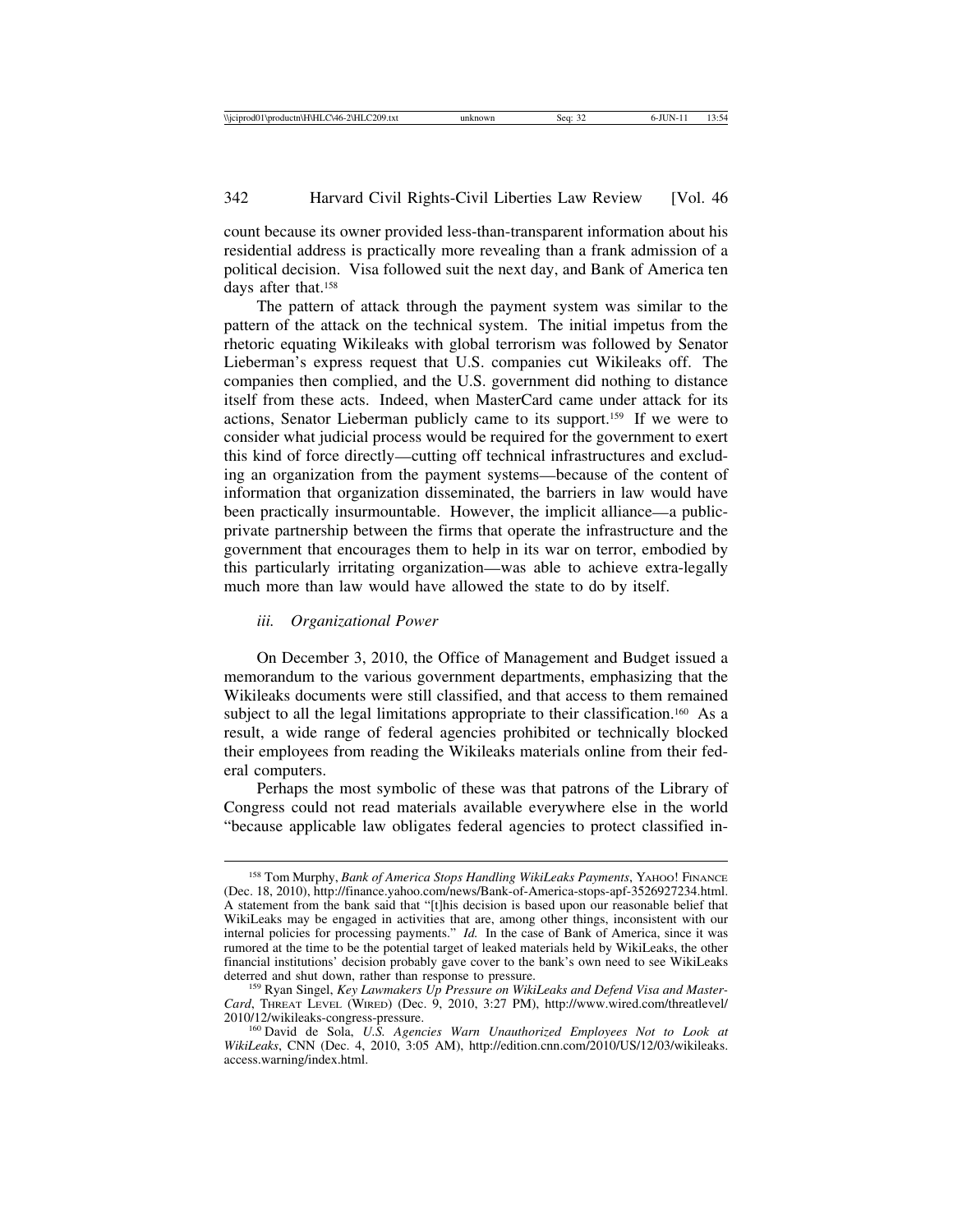formation. Unauthorized disclosures of classified documents do not alter the documents' classified status or automatically result in declassification of the documents."161 One wonders whether this meant that congressional staff or the Congressional Research Service, too, were disabled from reaching the cables to make their own independent judgment about the events. At least as ironic was the result that employees in the U.S. Department of Defense were not permitted to read cables available to every terrorist and foreign intelligence analyst with a computer and a terminal.<sup>162</sup> Plainly, these blocks could not possibly do anything to limit further leakage of already-leaked documents. It also seems highly implausible that these blocks represented an effort to prevent federal employees from seeing the paucity of the threat and the exaggerated nature of the response—for themselves. Much more likely is that these were uncoordinated acts intended as public performances of allegiance in the face of threat to the national pride. More than most other acts we have seen, these public announcements suggest a futile panic response.

The internal moves within the government translated through other organizational systems into constraints on reading and accessing the materials elsewhere. Most clearly, these are represented in a series of memoranda that university offices of career services throughout the country sent to their students, warning them that reading the Wikileaks cables could endanger their future employment prospects in the U.S. government.163 This becomes a serious exercise of power over speech through the power of the government to hire or refuse to hire. As such, it is a direct and effective constraint on reading publicly available truthful information with clear political import. And, as with the case of the companies, here university career services offices provided accreditation and dissemination services to the initial move by the government, so that the chilling effect was amplified through the organizational power of recruitment and hiring in the country's institutes of higher education.

One particularly interesting source of accreditation was the *Washington Post*, which published a career advice column on the threat that reading the cables presented to one's eligibility to get a government job.164 The article,

<sup>&</sup>lt;sup>161</sup> *Id.* (quoting Library of Congress spokesman Matthew Raymond).<br><sup>162</sup> *Id.* ("We have put out a policy saying Department of Defense military, civilian and contractor personnel should not access the WikiLeaks website to view or download the publicized classified information,' Department of Defense spokesman Maj. Chris Perrine told

CNN."). <sup>163</sup> Emanuella Grinberg, *Will Reading WikiLeaks Cost Students Jobs With the Federal Government?*, CNN (Dec. 8, 2010), http://articles.cnn.com/2010-12-08/justice/wikileaks. students\_1\_wikileaks-security-clearance-students. <sup>164</sup> *See* Derrick T. Dortch, *Job Hunters Should Steer Clear of WikiLeaks Site*, WASH. POST,

Dec. 9, 2010, *available at* http://www.washingtonpost.com/wp-dyn/content/article/2010/12/08/ AR2010120806796.html.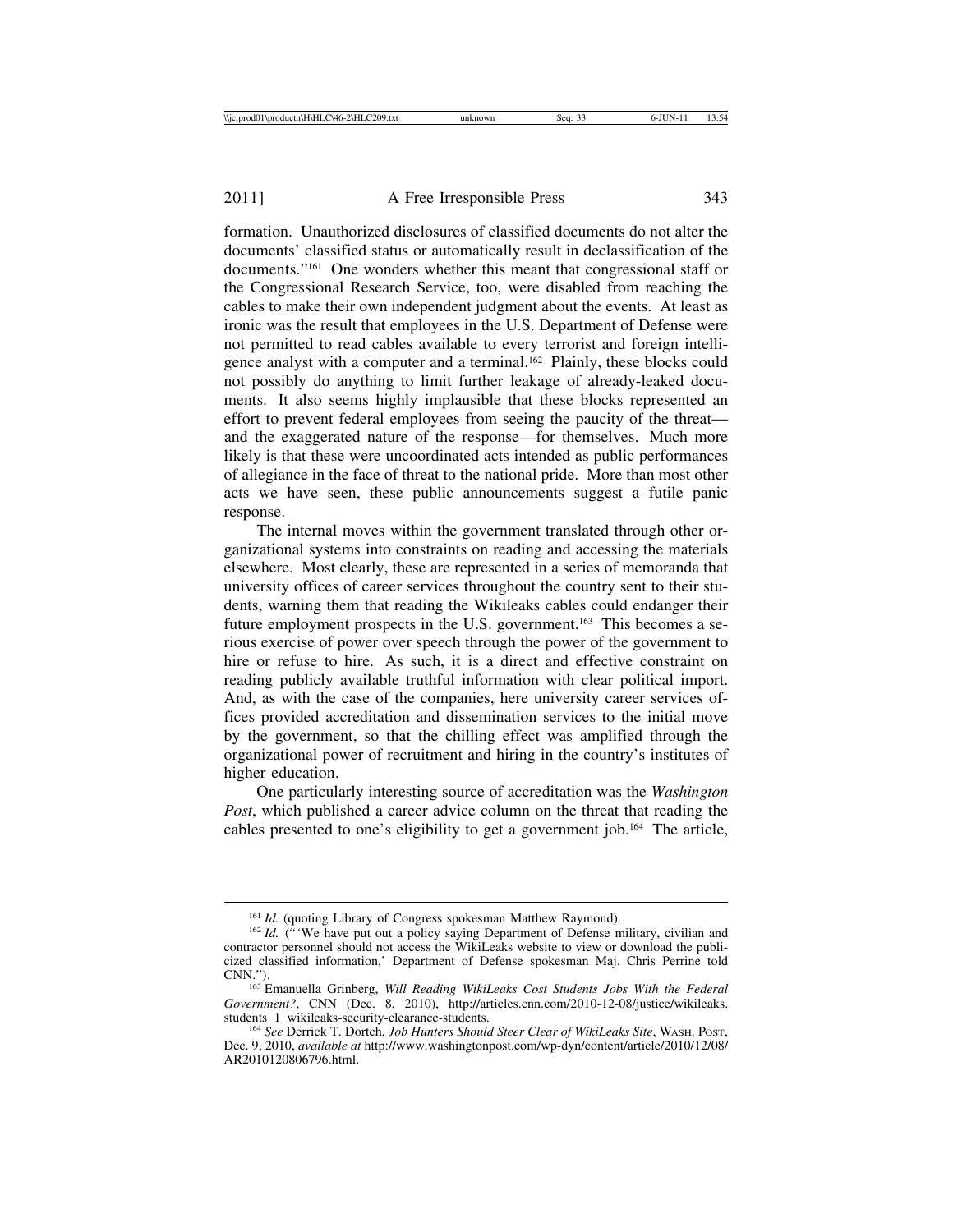authored by the *Post*'s leading expert on federal career placement,<sup>165</sup> opens with the following sentences:

You have always had an interest in the U.S. government and the missions of the agencies that deal with national security and international affairs. You even hope to work for the feds or serve in the military one day. Then you find yourself—an avid reader and seeker of knowledge—face-to-face with the WikiLeaks Web site. This rare look inside government operations could also cost you a potential security clearance.166

It is hard to imagine a more effective way to prevent young people aspiring to a career in politics or public service from reading the materials that the government would prefer they not read.

#### *iv. Indirect Legal Assault*

The multi-system attack on Wikileaks employs the legal system on two dimensions that are not directly aimed at the actions of Wikileaks in leaking the cables. Each attack is likely to put pressure on the continued ability of the organization to function.

The first of these is the actual legal action against the soldier who is accused of having leaked the materials: a 22-year-old army intelligence analyst named Bradley Manning. As of this writing, little is known about Manning or his motivations beyond a series of articles in *Wired Magazine*, based on materials provided by the hacker who turned Manning in, Adrian Lamo.<sup>167</sup> That Manning can be prosecuted under military or civilian criminal law is certainly true. It is clear, however, from what little is available, that while Manning was under stress and self-medicating, he was operating at least in part from motives that we would normally consider the paradigm case of whistleblowing: moral and political disagreement with the course of action of the state.168 Whether the actions exposed in the documents are indeed illegal or immoral in a manner that would justify blowing the whistle is not obvious. After almost a year of revelations from this set of materials, they seem more a broad affirmation of what is widely believed to be the case than offering any new smoking guns. Their disclosure largely serves to confirm readers' views—both positive and negative—of U.S. policy. The contours of what protection, if any, is due federal employees generally, and military personnel in particular, who engage in whistleblowing under these

<sup>&</sup>lt;sup>165</sup> *Our Leadership: Derrick T. Dortch, President*, THE DIVERSA GROUP, http://www. diversagroup.com/DerrickTDortchBio.html (last visited Feb. 19, 2011).

<sup>&</sup>lt;sup>166</sup> Dortch, *supra* note 164.<br><sup>167</sup> Kevin Poulsen & Kim Zetter, *I Can't Believe What I'm Confessing to You*, THREAT LEVEL (WIRED) (June 10, 2010, 9:01 PM), http://www.wired.com/threatlevel/2010/06/ wikileaks-chat. <sup>168</sup> *See id.*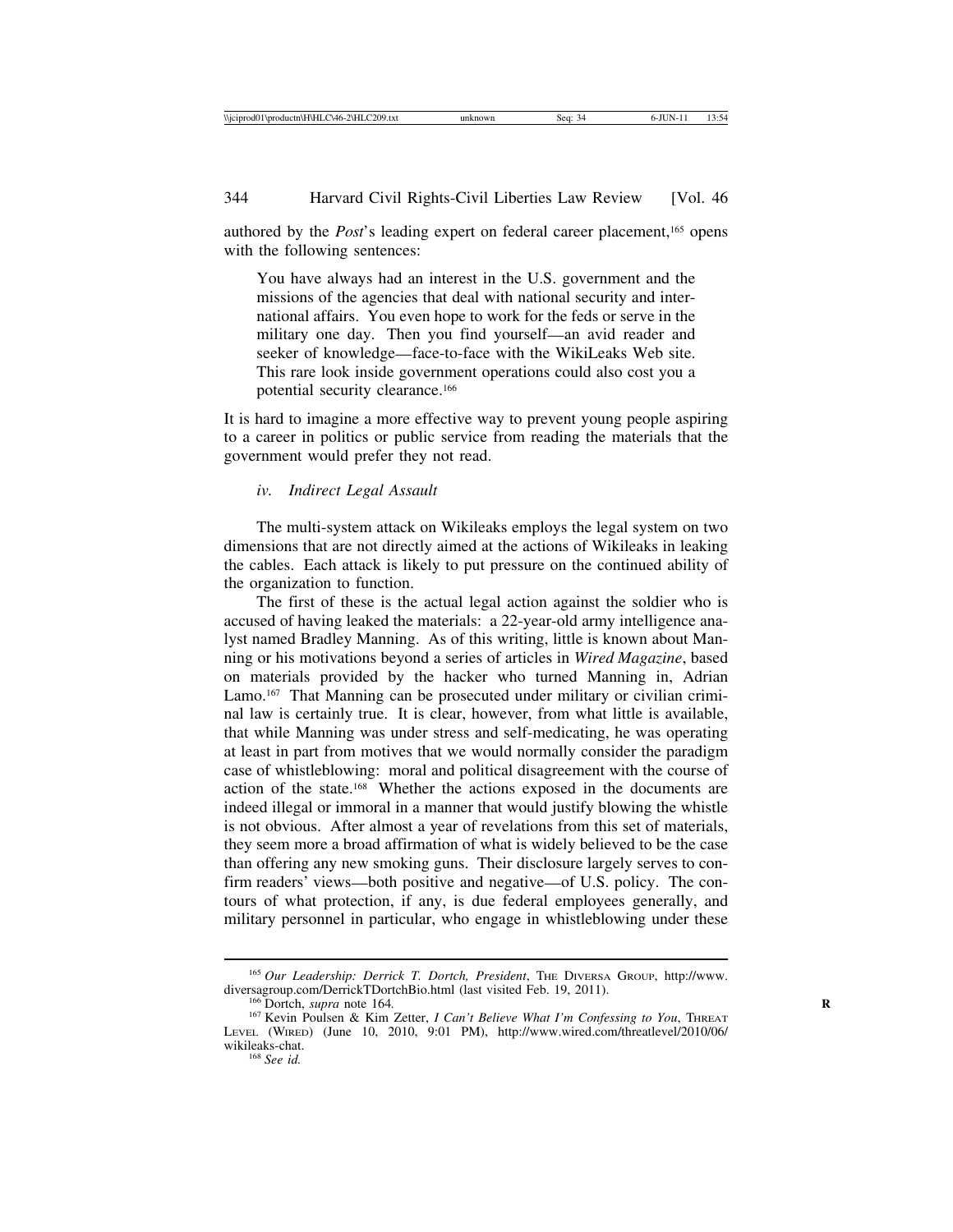circumstances or where unambiguous illegality is exposed is beyond the scope of this article.169 From the perspective of the assault on Wikileaks, the important aspect of Manning's treatment is the effort to use him to deter future whistleblowers and the question of whether his culpability could serve to anchor conspiracy liability against Assange and Wikileaks. Given the Pentagon Report's focus on disrupting the trust of whistleblowers in Wikileaks by exposing them,170 Manning's long-term solitary confinement seems clearly intended as a warning<sup>171</sup> and possibly as a lever to obtain his cooperation in bringing a conspiracy charge against Assange. However, the long confinement may undermine a court's willingness to credit his testimony in such a case.

The second dimension of indirect legal attack on Wikileaks is the Swedish investigation into accusations of sexual assault by Julian Assange against two women during an August 2010 visit to Sweden. On August 20, 2010, after release of the Collateral Murder video and the Afghanistan documents, the Swedish prosecutor's office issued an arrest warrant against Assange in an investigation of allegations of rape stemming from accusations by two women whom he had met at a conference in Sweden on August 14th and 17th. The accusations and issuance of the arrest warrant were leaked to the press. The next day, the arrest warrant was withdrawn, and a chief prosecutor in the Swedish prosecutor's office stated, "I don't think there is reason to suspect that he has committed rape."172 On September 1st, the Director of Prosecutions decided to overturn the investigating prosecutor's decision, and reopen the rape investigation.173 On November 18th, three weeks after release of the Iraq documents, the Director of Prosecutions obtained a warrant to detain Assange for questioning. Assange, then in the United Kingdom, offered to come to the Swedish embassy or Scotland Yard for the interview. On November 20th, Sweden issued an international arrest warrant. On November 30th, Interpol issued a "red notice" against Assange, and on December 7th, Assange gave himself up to London police and was denied bail until

<sup>169</sup> *See, e.g*., Geoffrey R. Stone, First Amendment Ctr., Government Secrecy vs. Freedom of the Press 1–10 (2006), *available at* http://www.firstamendmentcenter.org/PDF/Govt. Secrecy.Stone.pdf. **Report,** *supra* note 21. **R** 170 *See* Pentagon Report, *supra* note 21. **Report** *Report Conditions*, *supra* note 46; *see also* The Law Offices of **Report Assections** 

David E. Coombs, *Manning Case*, http://www.armycourtmartialdefense.info/search/label/ Manning%20Case (providing updates from Manning's counsel); Jeffrey L. Meltzner & Jamie Fellner, *Solitary Confinement and Mental Illness in U.S. Prisons: A Challenge for Medical Ethics*, 38 J. AM. ACAD. PSYCHIATRY & L. 104, 104 (2010) ("Solitary confinement is recognized as difficult to withstand; indeed, psychological stressors such as isolation can be as clinically distressing as physical torture."). On the psychological effects, see P. S. Smith, *The Effects of Solitary Confinement on Prison Inmates: A Brief History and Review of the Litera-*

*ture*, 34<sup>172</sup> *Timeline: Sexual Allegations Against Assange in Sweden*, BBC News (Dec. 16, 2010), http://www.bbc.co.uk/news/world-europe-11949341.

<sup>&</sup>lt;sup>173</sup> Sweden Reopens Wikileaks Founder Rape Investigation, BBC News (Sept. 1, 2010), http://www.bbc.co.uk/news/world-europe-11151277.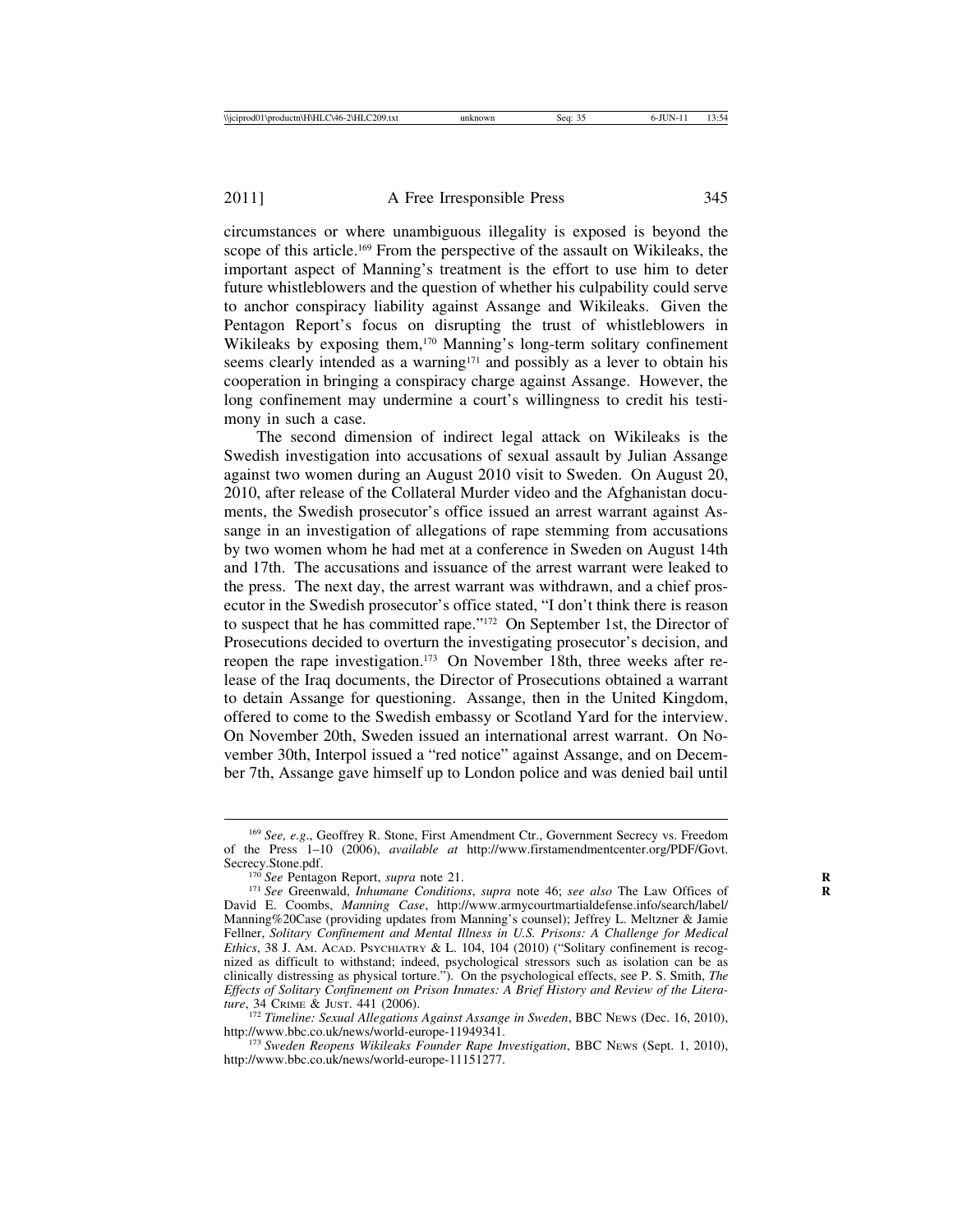the extradition hearing.174 While the U.K. government did not comment on the arrest, U.S. Secretary of Defense Robert Gates responded that it was "good news,"<sup>175</sup> lending support to concerns raised by observers from the moment of the initial issuance of the arrest warrant and its retraction that the charges were part of a campaign to undermine Wikileaks.176 On December 14th, the judge awarded bail, but the prosecution appealed the grant of bail so that Assange's release was delayed.<sup>177</sup> The decision to appeal may have been requested by the Swedish prosecutor's office.<sup>178</sup>

The facts underlying the effort to extradite Assange before charging him raise questions about the relationship between the aggressive pursuit of the extradition request and appeals over bail and the general assault on Wikileaks. According to a report in the *Guardian*, based on police reports leaked to the newspaper,<sup>179</sup> the accusers suggested that Assange behaved aggressively with at least one of the two accusers, and inconsiderately with both.180 It is entirely possible that under Sweden's definition of rape and sexual molestation laws, reflecting significant respect for women's right to refuse at any point in the interaction,<sup>181</sup> that Assange committed an offense.182 The treatment of the case—issuance of the warrant, its retraction and reissuance, the leaks to the press, and most importantly the issuance of an international arrest warrant, requesting extradition without consenting to an initial interview at the embassy or Scotland Yard, and repeated efforts to seek denial of bail and appeal of the bail decision—suggests that the manner of pursuit was a political act, rather than purely standard procedure in such a case.183 Whether the politics were about Wikileaks or simply using the name recognition of the accused to make a point about sexual assault law in Swe-

<sup>174</sup> *Wikileaks Founder Julian Assange Refused Bail*, BBC NEWS (Dec. 7, 2010), http://

<sup>&</sup>lt;sup>175</sup> Id.<br><sup>176</sup> See, e.g., Alan Nothnagle, *Swedes Question Rape Accusations Against Wikileaks Founder*, LOST IN BERLIN (Aug. 21, 2010, 1:13 PM), http://open.salon.com/blog/lost\_in\_berlin/<br>2010/08/21/swedes\_question\_rape\_accusations\_against\_wikileaks\_founder.

<sup>&</sup>lt;sup>177</sup> Wikileaks Founder Assange Bailed, but Release Delayed, BBC News (Dec. 14, 2010), http://www.bbc.co.uk/news/uk-11989216.

<sup>&</sup>lt;sup>178</sup> Wikileaks Founder Julian Assange Freed on Bail, BBC News (Dec. 16, 2010), http://<br>www.bbc.co.uk/news/uk-12005930.

<sup>&</sup>lt;sup>179</sup> Nick Davies, 10 days in Sweden: The Full Allegations Against Julian Assange, GUARDIAN.CO.UK, Dec. 17, 2010, http://www.guardian.co.uk/media/2010/dec/17/julian-ass

<sup>&</sup>lt;sup>180</sup> See id.<br><sup>181</sup> *Id.* <sup>182</sup> *See Wikileaks: Julian Assange v Sweden's Broad Sexual Laws*, BBC NEws (Dec. 8,<br>2010), http://www.bbc.co.uk/news/world-europe-11946652.

 $^{183}$  The only statistics I have been able to obtain state that in 2009–2010, Sweden made a total of six extradition requests from the United Kingdom under a European Arrest Warrant, which is not the same as an Interpol Red Notice. Nick Herbert, *House of Commons Written Answers: European Arrest Warrants*, PARLIAMENT OF THE UNITED KINGDOM, Nov. 9, 2010, http://services.parliament.uk/hansard/Commons/ByDate/20101109/writtenanswers/ part004.html.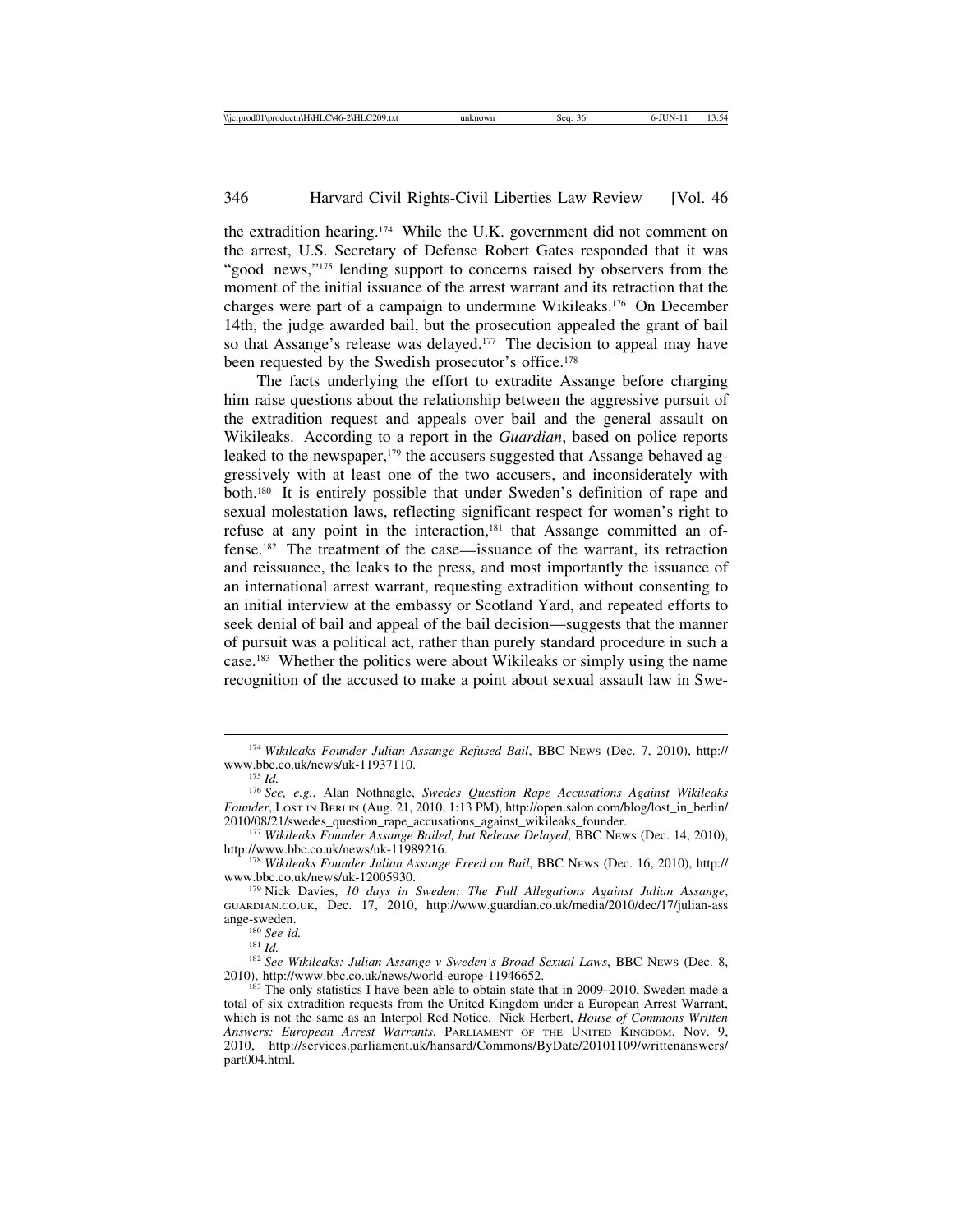den is unclear.184 Certainly, it created the materials for the media interference pattern described above.

# *E. Sources of Resilience of the Networked Fourth Estate, and Their Limits*

Despite the multi-system assaults it sustained, Wikileaks continued to operate throughout the period following release of the cables, and its supporters continued to function and indeed respond to the attack along many dimensions. Just as the attacks provide insight into the ways in which human practice involves action in and through multiple intersecting systems, so, too, do the responses.

*Jurisdictional arbitrage*. The first and most obvious feature of the operation of Wikileaks is its presence outside the jurisdiction of the affected country—the United States. Even if U.S. law were to permit shutting down the site or arresting Julian Assange, that alone would be insufficient. The fact that the actors and servers are in other countries, and in particular, in countries with strong rights protecting whistleblowers—initially Iceland and later Sweden—provided Wikileaks with a degree of robustness against the most predictable legal attacks. The defense is, of course, only as strong as the self-imposed limits of potentially offended countries on applying extraterritorial jurisdiction, and the degree to which the host countries are, or are not, susceptible to legal process or diplomatic pressure.

*Shifting to redundant backup technical systems*. When EveryDNS, a California company, cut off domain name service, Wikileaks used a Swiss domain name service, Switch, and a Swiss domain name—Wikileaks.ch—to remain reachable. Despite U.S. and French pressure to shut down the Swiss domain name, the Swiss DNS registrar refused to do so.<sup>185</sup> Wikileaks then used Twitter to disseminate the new URL. The redundancy of naming platforms, and the availability of uncontrolled pathways to disseminate information necessary to coordinate on the alternative platform, meant that Wikileaks was again available within hours. Combining jurisdictional arbitrage with technical system redundancy, Wikileaks quickly set up fourteen domain servers, in multiple countries, to respond to searches for its domain.186 Similarly, when Amazon denied Wikileaks service, the organization was able to quickly shift to copies hosted on servers provided by OVH in France; and when the French government cracked down on that backup

<sup>&</sup>lt;sup>184</sup> The accusers' lawyer is a Swedish politician whose signature issue is gender equality. It was apparently he who advised the accusers that they could challenge and reverse the prosecutorial decision not to pursue Assange. *See* DAVID LEIGH & LUKE HARDING, WIKILEAKS: INSIDE JULIAN ASSANGE'S WAR ON SECRECY 162–63 (2011).

<sup>&</sup>lt;sup>185</sup> Josh Halliday, *WikiLeaks Site's Swiss Registry Dismisses Pressure to Take it Offline*, GUARDIAN.CO.UK, Dec. 4, 2010, http://www.guardian.co.uk/media/2010/dec/04/wikileaks-siteswiss-host-switch. <sup>186</sup> Jane Wakefield, *Wikileaks' Struggle to Stay Online*, BBC NEWS (Dec. 7, 2010), http://

www.bbc.co.uk/news/technology-11928899.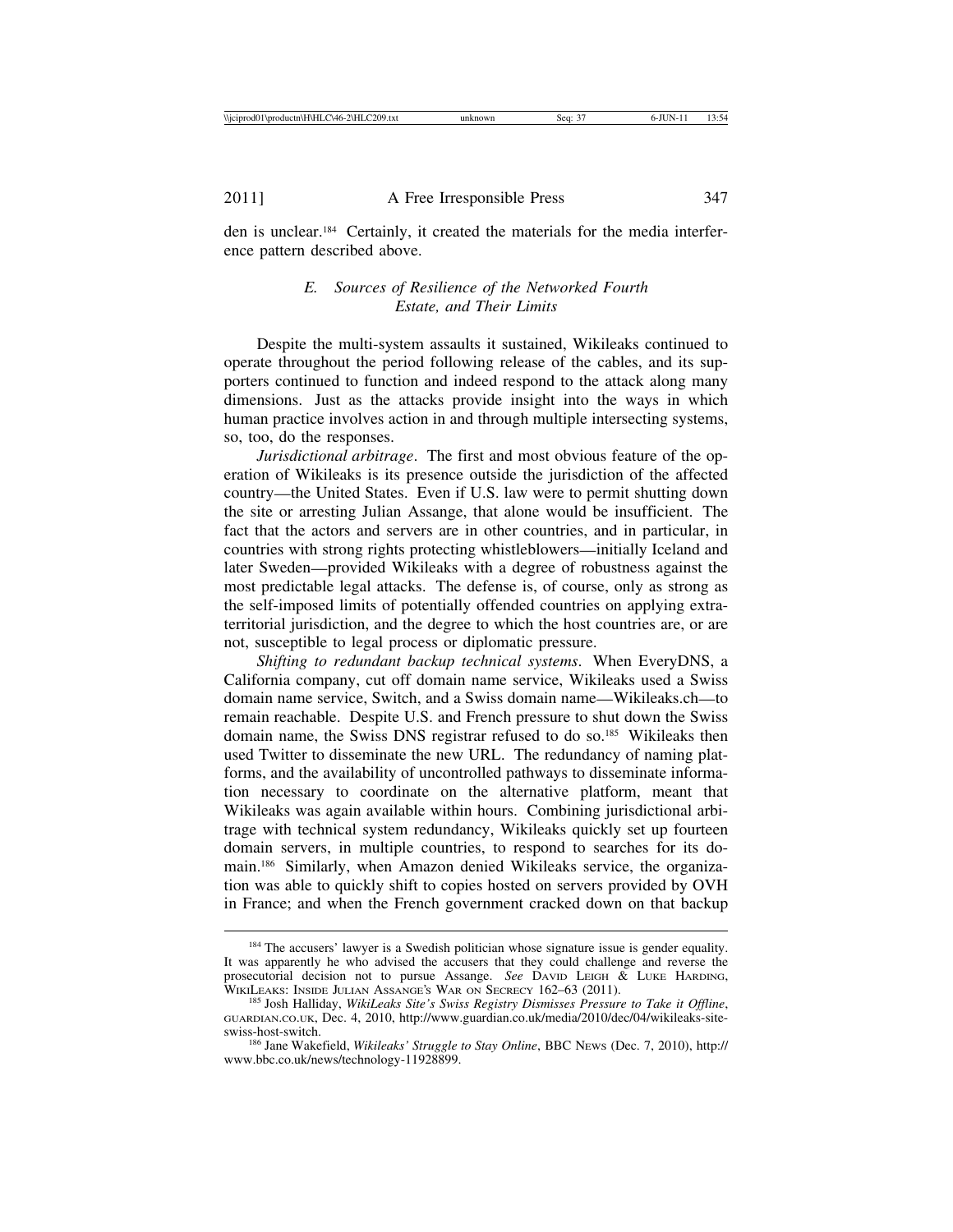system, Wikileaks moved to pointing at copies hosted in Sweden, which has stronger press freedom and whistleblower protection laws.

*Shifting to backup payment systems.* When payment systems were denied to Wikileaks by PayPal, MasterCard, and Visa, several pathways remained. These included a German bank, an Icelandic bank, Datacell (a Swiss-Icelandic online payment system processing money transfers from banks in several European countries), as well as simply using PayPal to pay Julian Assange's U.K. lawyer directly (instead of sending the payments to Wikileaks' account).<sup>187</sup> Unlike the technical backup solutions, these are obviously less efficient avenues, and the need to resort to them inflicted real damage on Wikileaks.<sup>188</sup>

*Socio-political framing as journalism*. Throughout the events, Assange and Wikileaks emphasized their role as journalists. Inverting the practices of those who sought to analogize Wikileaks to terrorists, some commentators and reporters emphasized the basic argument that Wikileaks is a reporting organization, fulfilling a reporting function. In particular, Glenn Greenwald of Salon provided the most detailed and systematic coverage in support of Wikileaks.189

*Backup organizational systems*. Perhaps the most important strategic choice of Wikileaks in this case was to release through several established news sites in different jurisdictions and markets. This approach achieved several things. First, it provided accreditation for the materials themselves. Second, offering the materials to several organizations meant that no single organization could, acting alone, suppress the cables. Competition for the scoop drove publication. Third, it located Wikileaks squarely within the "journalist," and even "responsible established media" rubric. This effort failed, at least in the public framing of the release, although it may yet play a role in the decision as to whether to prosecute anyone at Wikileaks. By harnessing the established fourth estate to its materials, Wikileaks received accreditation and attention, and was able to exercise power over the public sphere well beyond what it could have commanded by a single document dump on its own site, or an edited set of its own. By releasing an exclusive scoop to major outlets in different global markets, it was able to create enough exclusivity to make publication commercially valuable to each of the

<sup>&</sup>lt;sup>187</sup> For a time-sensitive snapshot, see Arthur, *supra* note 140; *see also* WIKILEAKS - Do-NATE, http://wikileaks.ch/support.html (last visited Jan. 11, 2011).

<sup>&</sup>lt;sup>188</sup> Assange notes that it is true that the back-up payment systems did function, "but by knocking out the most popular payments systems, some 80 to 90% of revenue stream was lost, at least \$5M dollars. We have since worked around this, and can now take PayPal, Visa and Mastercard through the appropriate proxies, but the Bank of America interdiction remains."<br>Assange Annotations, *supra* note 24.

<sup>&</sup>lt;sup>189</sup> See, e.g., Glenn Greenwald, Attempts to Prosecute WikiLeaks Endanger Press Free*doms*, SALON (Dec. 14, 2010, 6:15 AM), http://www.salon.com/news/opinion/glenn\_green wald/2010/12/14/wikileaks/index.html [hereinafter Greenwald, *Attempts to Prosecute*]; Clint Hendler, *The WikiLeaks Equation: Secrets, Free Speech, and the Law*, COLUM. JOURNALISM REV. (Dec. 28, 2010), http://www.cjr.org/behind\_the\_news/the\_wikileaks\_equation.php; Shane, *supra* note 73. **R**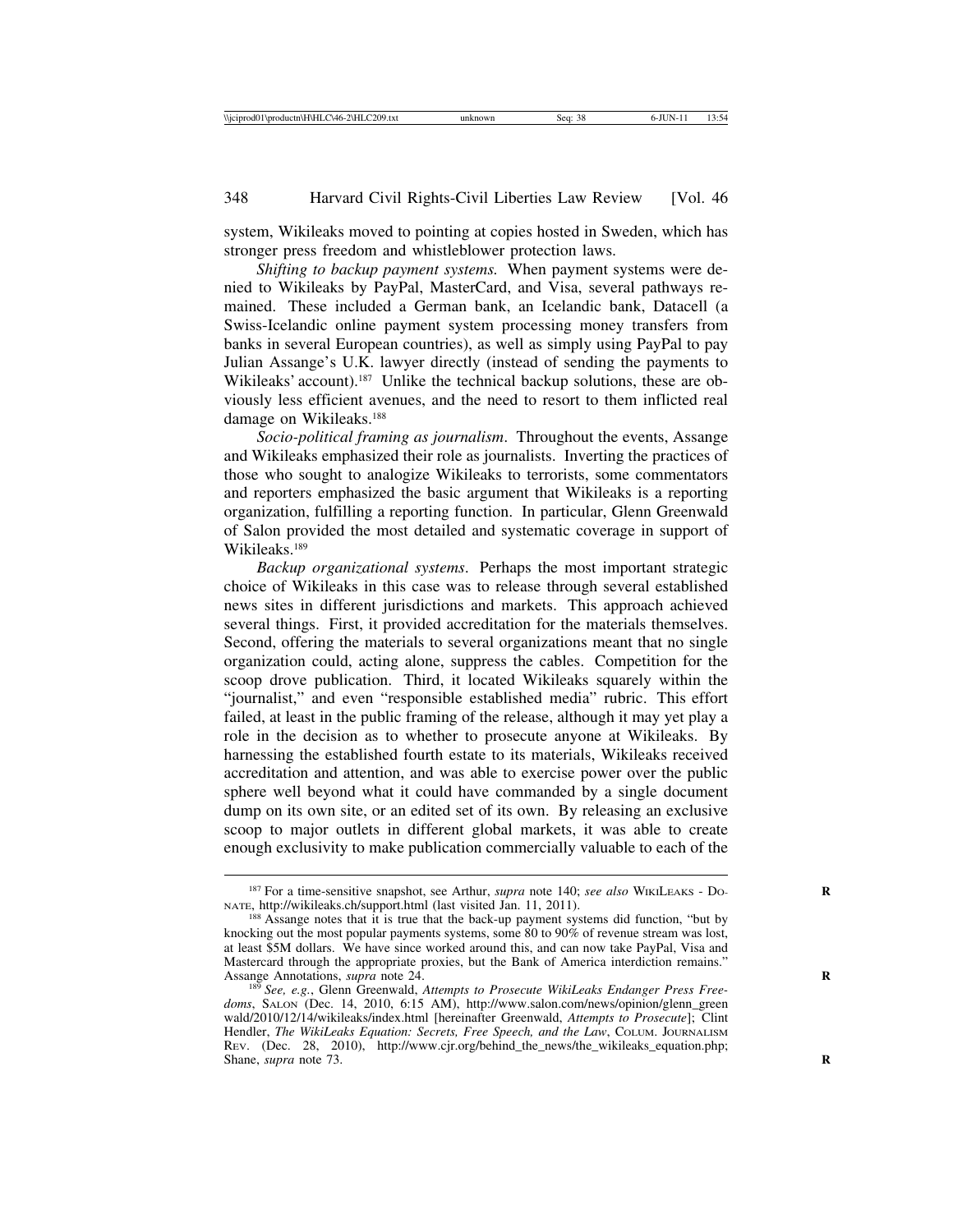news organizations in their respective markets, and enough competition to prevent any organization from deciding, in the name of responsibility, not to publish at all, or, as the *Times* did in the case of the NSA eavesdropping report, to delay publication for a year.190 Doing so also solved the problem of how to sift through these vast amounts of data without having to harness a large army of volunteers, thereby defeating the purpose of releasing carefully so as not to harm innocent bystanders.<sup>191</sup>

*DDoS attacks by supporters.* In the days following the denial-of-service attacks by the payment systems companies, a network of online activists called Anonymous launched a series of DDoS attacks against PayPal.192 The group knew that its combined power was insufficient to cause substantial damage, and its members responded in an interview that they were mounting the attacks "to raise awareness," "to show the prosecutor that we have the ability to act."<sup>193</sup> The attacks were investigated by the FBI, and they lead to a backlash concerned with anarchic protests aimed at major components of the market system.194 Rather than providing support to Wikileaks, as they clearly were intended to do, these attacks helped to underscore and legitimate the framing of Wikileaks as a dangerous and anarchic actor. Participants rapidly abandoned this strategy.195

*Threat of major embarrassment: the "insurance" file*. In anticipation of arrest or assassination, Assange posted on Wikileaks as early as July a 1.4 GB file, much larger than all the available materials, which was available for download. It was also made available as a torrent peer-to-peer sharing file.196 The file is encrypted, apparently with sufficiently secure encryption

<sup>190</sup> Paul Farhi, *At the Times, a Scoop Deferred*, WASH. POST, Dec. 17, 2005, at A7, *available at* http://www.washingtonpost.com/wp-dyn/content/article/2005/12/16/AR200512160171

<sup>&</sup>lt;sup>191</sup> Of less importance, but worth noting nonetheless, was the role of the Pirate Party in Sweden, which hosted the data, and the Swiss Pirate Party, which had registered wikileaks.ch months earlier and made it immediately available as the backup domain name that has provided access since the shutdown by EveryDNS. These parties are registered in their national systems as political parties; the Swedish Pirate Party actually has two members of parliament in the European Parliament. They reflect the beginnings of the institutionalization of the antiauthoritarian culture of peer-to-peer file sharing and its conversion into a more established part

of the European political system.<br><sup>192</sup> B.G., *The 24-Hour Athenian Democracy*, The ECONOMIST (Dec. 8, 2010, 11:48 AM),<br>http://www.economist.com/blogs/babbage/2010/12/more\_wikileaks.

<sup>&</sup>lt;sup>193</sup> *Id.* <sup>194</sup> *FBI in Hunt for Pro-WikiLeaks Hackers: Report*, AGENCE FRANCE PRESSE, Dec. 31, 2010, *available at 12/31/10* Agence Fr.-Presse 19:50:53 (Westlaw).

<sup>&</sup>lt;sup>195</sup> B.G., *supra* note 192. Assange's annotations to this article suggest that at least Assange disagrees with my assessment of the effect, and he believes that "[i]t appears that the supportive attacks won us more popular support than we lost and possibly also as a 'social discipline' mechanism, these 'online protests' may be valuable in policing future extrajudicial censorship attacks." Assange Annotations, *supra* note 24.<br><sup>196</sup> Kim Zetter, *WikiLeaks Posts Mysterious 'Insurance' File*, THREAT LEVEL (WIRED)

<sup>(</sup>July 30, 2010, 3:09 PM), http://www.wired.com/threatlevel/2010/07/wikileaks-insurance-file.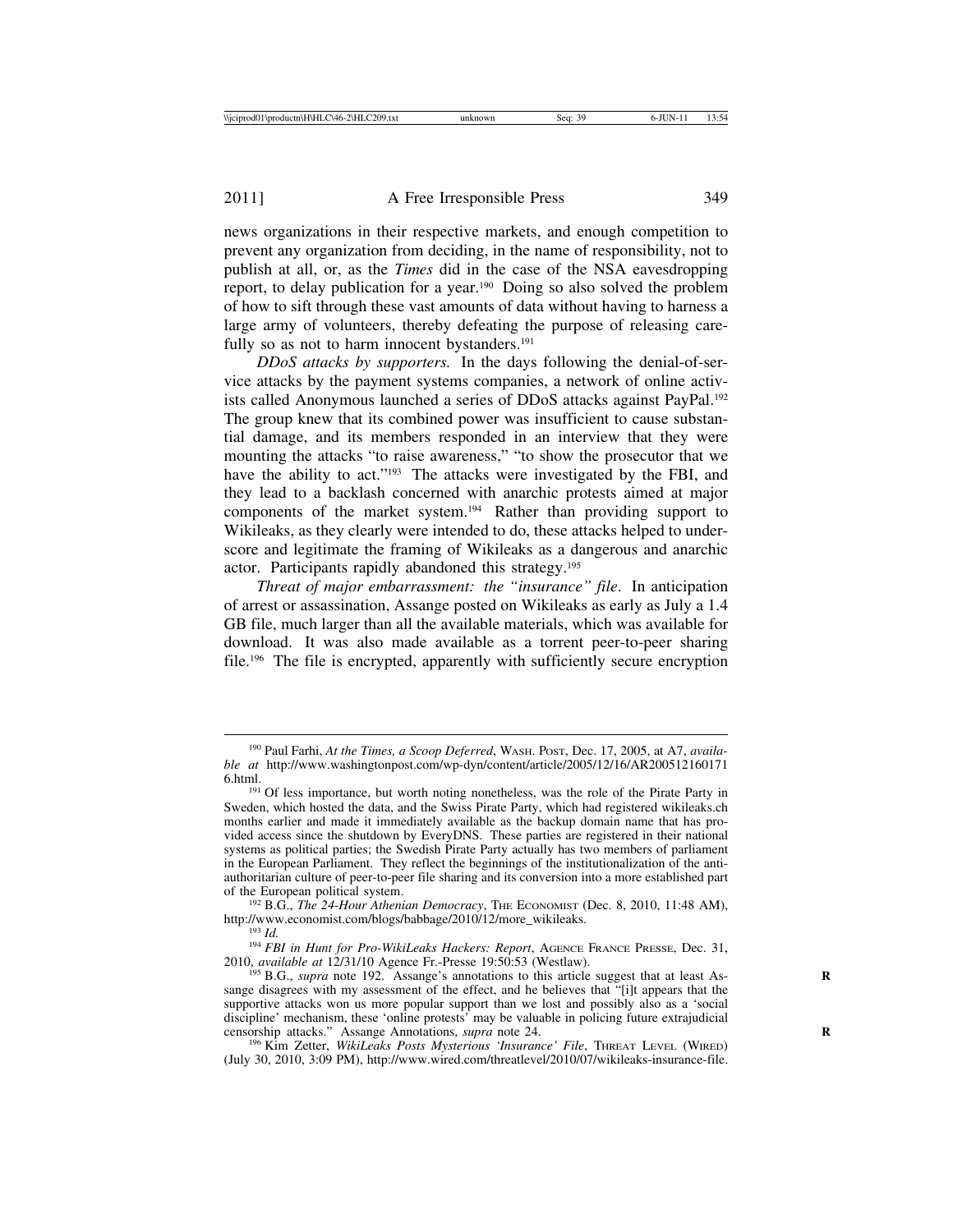to assure that it will not be broken.197 The threat was clear: if Assange is arrested or harmed, or Wikileaks attacked, the decryption key will be released. Of all the actions by Wikileaks or Assange, this was the one that most conformed to the profile of a dangerous activist. The file remains at large; the decryption code remains secret; it was not released despite Assange's arrest.

*Mutation and replication.* On the larger, longer-term scale, another important response during the first month following the release of the embassy cables was mutation and replication. Some former Wikileaks members announced creation of a parallel organization, OpenLeaks, intended to receive leaks and release them solely to subscribing NGOs and media organizations.198 A completely separate organization, Brussels Leaks, was launched to provide leaks specifically regarding the EU Commission.199 Both organizations plan to institutionalize in their structure the strategy that Wikileaks rapidly evolved over the course of 2010—the dedication to release through the mediation of "legitimate" real world organizations, both media and NGOs. A month later, Al Jazeera launched (and the *New York Times* was considering launching) its own copy of Wikileaks, a secure platform for decentralized submission of leaked documents.200 Al Jazeera's Transparency Unit<sup>201</sup> was launched with the leaked "Palestine Papers."<sup>202</sup> To the extent that the campaign against Wikileaks was intended not to quash the specific documents, but to tame the beast of distributed online systems providing avenues for leaking documents outside of the traditional responsible media system, the emergence of these new sites suggests that the social and cultural phenomenon of distributed leaking is too resilient to be defeated by this type of attack. Just as the closure of Napster was merely the invitation for the development of more litigation-proof systems like Gnutella and KaZaa, so, too, here it appears that even the destruction of Wikileaks itself is unlikely to lead to the abandonment of this new model of provisioning one important aspect of the fourth estate. Reporting based on documents leaked securely online and using multiple overlapping systems to reach the public and evade efforts at suppressing their publication is here to stay.

<sup>197</sup> Ashley Fantz, *Assange's 'Poison Pill' File Impossible to Stop, Expert Says*, CNN (Dec. 8, 2010), http://articles.cnn.com/2010-12-08/us/wikileaks.poison.pill\_1\_julian-assange-

<sup>&</sup>lt;sup>198</sup> Ossi Carp, *"A New WikiLeaks" Revolts Against Assange*, DN.SE, Dec. 9, 2010 (Majsan Boström, trans.), http://www.dn.se/nyheter/varlden/a-new-wikileaks-revolts-against-assange-1.

<sup>1224764.&</sup>lt;br><sup>199</sup> *Id.* (describing OpenLeaks); BRUSSELS LEAKS ABOUT, http://brusselsleaks.com/about (last visited Feb. 22, 2011). (last visited Feb. 22, 2011). <sup>200</sup> Michael Calderone, *NY Times Considers Creating an 'EZ Pass Lane for Leakers*,*'* THE

CUTLINE (YAHOO!) (Jan. 25, 2011, 8:38 AM), http://news.yahoo.com/s/yblog\_thecutline/

<sup>20110125/</sup>ts\_yblog\_thecutline/ny-times-considers-creating-an-ez-pass-lane-for-leakers. <sup>201</sup> *About the Transparency Unit*, AL JAZEERA TRANSPARENCY UNIT, http://www.ajtrans parency.com (last visited Feb. 19, 2011).

<sup>&</sup>lt;sup>202</sup> The Palestine Papers, AL JAZEERA, http://english.aljazeera.net/palestinepapers (last visited Feb. 19, 2011).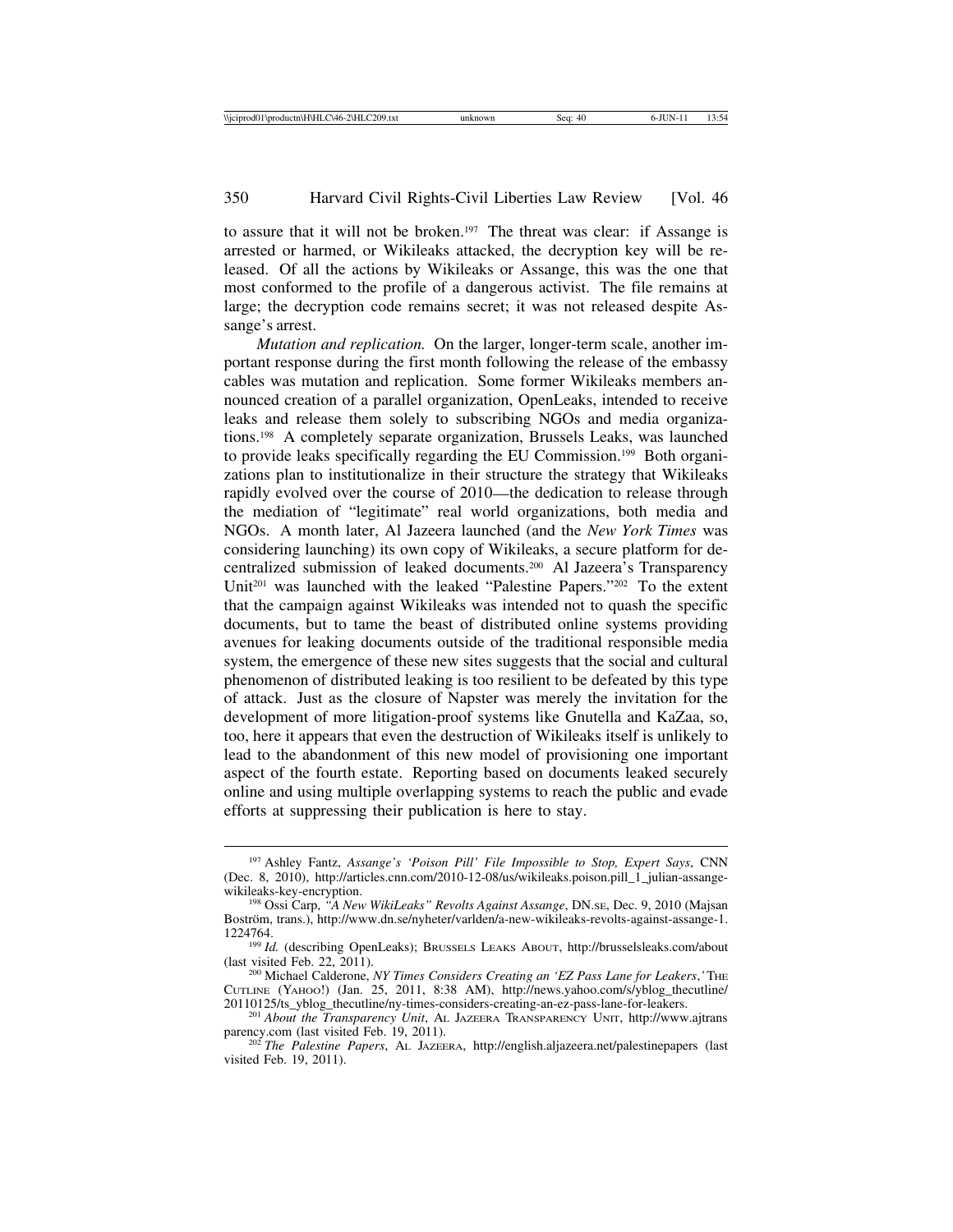#### *F. The Response to Wikileaks: Wrap Up.*

The response to Wikileaks was dramatic, extensive, overwrought, and ineffective. If the purpose was to stop access to the cables, it failed. If the effort was to cast a doubt on the credibility of the cables, it failed. If the purpose was to divert attention from the cables, it failed. And if the effort was to prevent the future availability of decentralized dissemination of leaked documents outside of the confines of the responsible press, it failed. Indeed, it is possible that, had Secretary Clinton adopted the same stance as Secretary Gates and shrugged off the events as embarrassing, but not fundamentally destructive, a measured response to Wikileaks could have significantly advanced the State Department's Internet freedom agenda by allowing the United States to exhibit integrity and congruence between its public statements in support of Internet freedom and its actions.<sup>203</sup> The actual response will create a visible incongruity should the State Department continue to assert Internet freedom as a major policy agenda.

Part III will be dedicated to outlining the constitutional limits on the State's ability to prevent such dissemination directly through law, and the legal avenues open to constraining the capacity of the State to use extralegal avenues to achieve what it cannot do directly within those confines. Part IV will use the event to outline the emerging shape of the networked public sphere, the emerging structure of the networked fourth estate, and the new challenges it faces and affordances it has relative to those of the mass-mediated fourth estate.

# III. THE LEGAL FRAMEWORK

#### *A. Baseline: Freedom of the Press and the National Interest*

To anchor our understanding of the Wikileaks case, it is useful first to provide a baseline of what law is relevant for more traditional media. Consider the release of the embassy cables by the *New York Times* and the *Guardian*. Each of these newspapers received a cache of classified cables it (correctly) believed to be authentic. Each spent time negotiating the details of receipt and publication of these documents with its source (Wikileaks). Each ultimately released over one thousand cables, some in redacted form, others without redaction where it deemed release in full to be safe. What is the legal framework governing the government's response to the actions of these organizations in this very case?

The basic framework for this question is provided by *New York Times v.* United States,<sup>204</sup> the Pentagon Papers case. The United States was at war.

<sup>&</sup>lt;sup>203</sup> Hillary Rodham Clinton, Sec'y of State, Remarks on Internet Freedom at the Newseum (Jan. 21, 2010), *available at* http://www.state.gov/secretary/rm/2010/01/135519.htm. <sup>204</sup> 403 U.S. 713 (1971).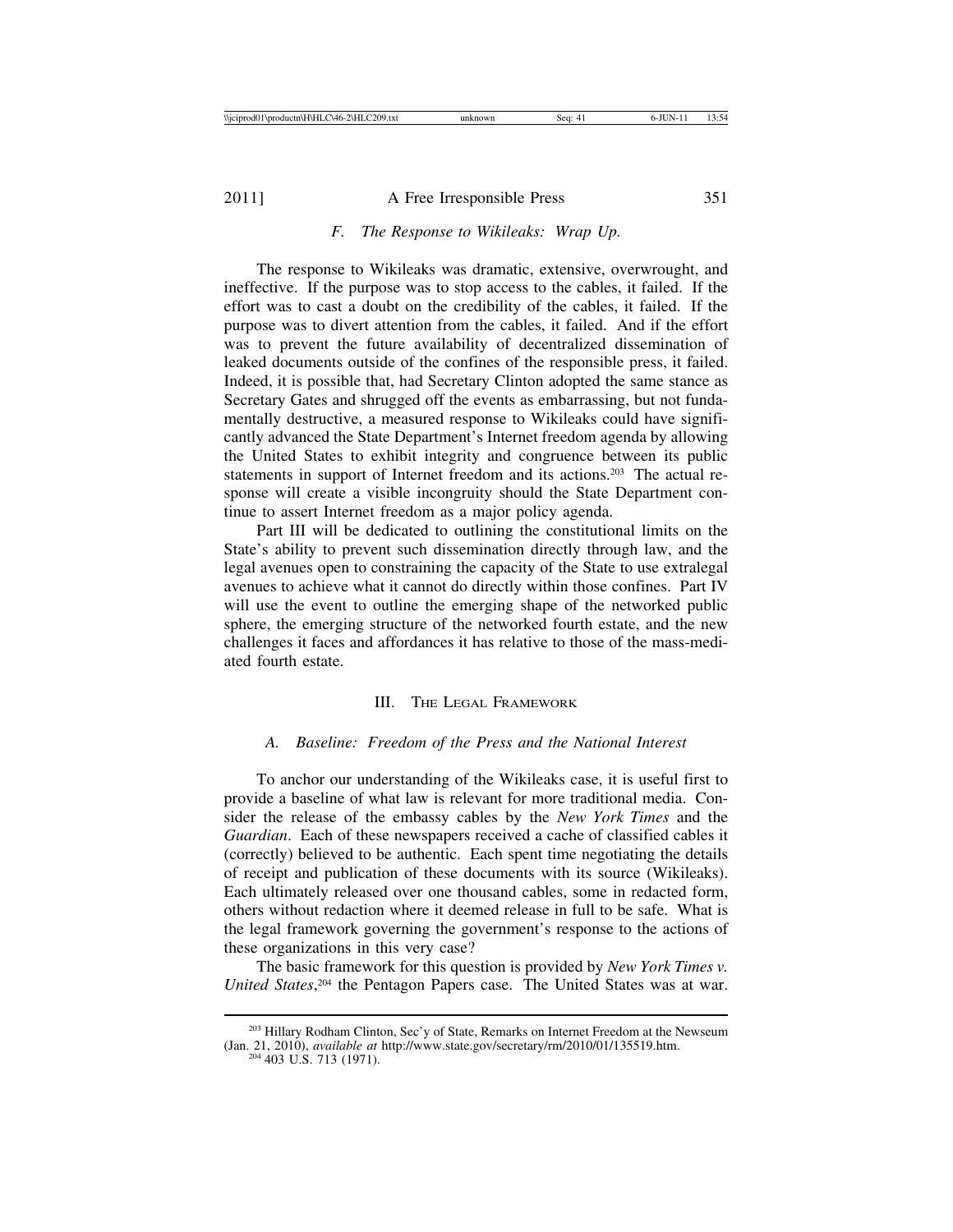Daniel Ellsberg, a Defense Department employee, leaked to the *New York Times* a copy of a forty-seven volume internal study commissioned by Robert McNamara in 1967 on the Vietnam War, including details of military operations and secret diplomatic negotiations.205 As soon as the *Times* began publishing the papers, the Attorney General of the United States, John Mitchell, sent a telegram to the *New York Times* worded very much like the letter Harold Koh sent to Wikileaks, claiming that publication would "cause irreparable injury to the defense interests of the United States," and demanding that the *Times* show that it had "made arrangements for the return of these documents to the Department of Defense."206 The government sought an injunction against publication. Within seventeen days of the original publication, the case reached the Supreme Court and was decided in favor of the *Times* and freedom of publication. As Justice Stewart, with whom Justice White joined to provide the fifth and sixth votes for the decision, put it:

We are asked, quite simply, to prevent the publication by two newspapers of material that the Executive Branch insists should not, in the national interest, be published. I am convinced that the Executive is correct with respect to some of the documents involved. But I cannot say that disclosure of any of them will *surely result in direct, immediate, and irreparable damage to our Nation or its people*. That being so, there can under the First Amendment be but one judicial resolution of the issues before us.<sup>207</sup>

It is particularly pertinent to the question of Wikileaks that Justice Stewart was well aware of the consequences of disclosure. Writing as though for the Wikileaks cable embassies case itself, Justice Stewart writes:

[I]t is elementary that the successful conduct of international diplomacy and the maintenance of an effective national defense require both confidentiality and secrecy. Other nations can hardly deal with this Nation in an atmosphere of mutual trust unless they can be assured that their confidences will be kept. And within our own executive departments, the development of considered and intelligent international policies would be impossible if those charged with their formulation could not communicate with each other freely, frankly, and in confidence.208

Indeed, Justice Stewart opened his opinion by emphasizing that in areas of national defense and international relations the Executive has relatively

 $^{205}$  *See generally* Neil Sheehan et al., The PENTAGON PAPERS: As PUBLISHED BY THE NEW YORK TIMES (1971).

<sup>&</sup>lt;sup>206</sup> STONE, *supra* note 169, at 11; *see also* Hedrick Smith, *Mitchell Seeks to Halt Series on Vietnam, but Times Refuses, N.Y. TIMES, June 15, 1971, http://www.nytimes.com/books/97/04/* 13/reviews/papers-mitchell.html.

<sup>&</sup>lt;sup>207</sup> *New York Times*, 403 U.S. at 730 (emphasis added). <sup>208</sup> *Id.* at 728.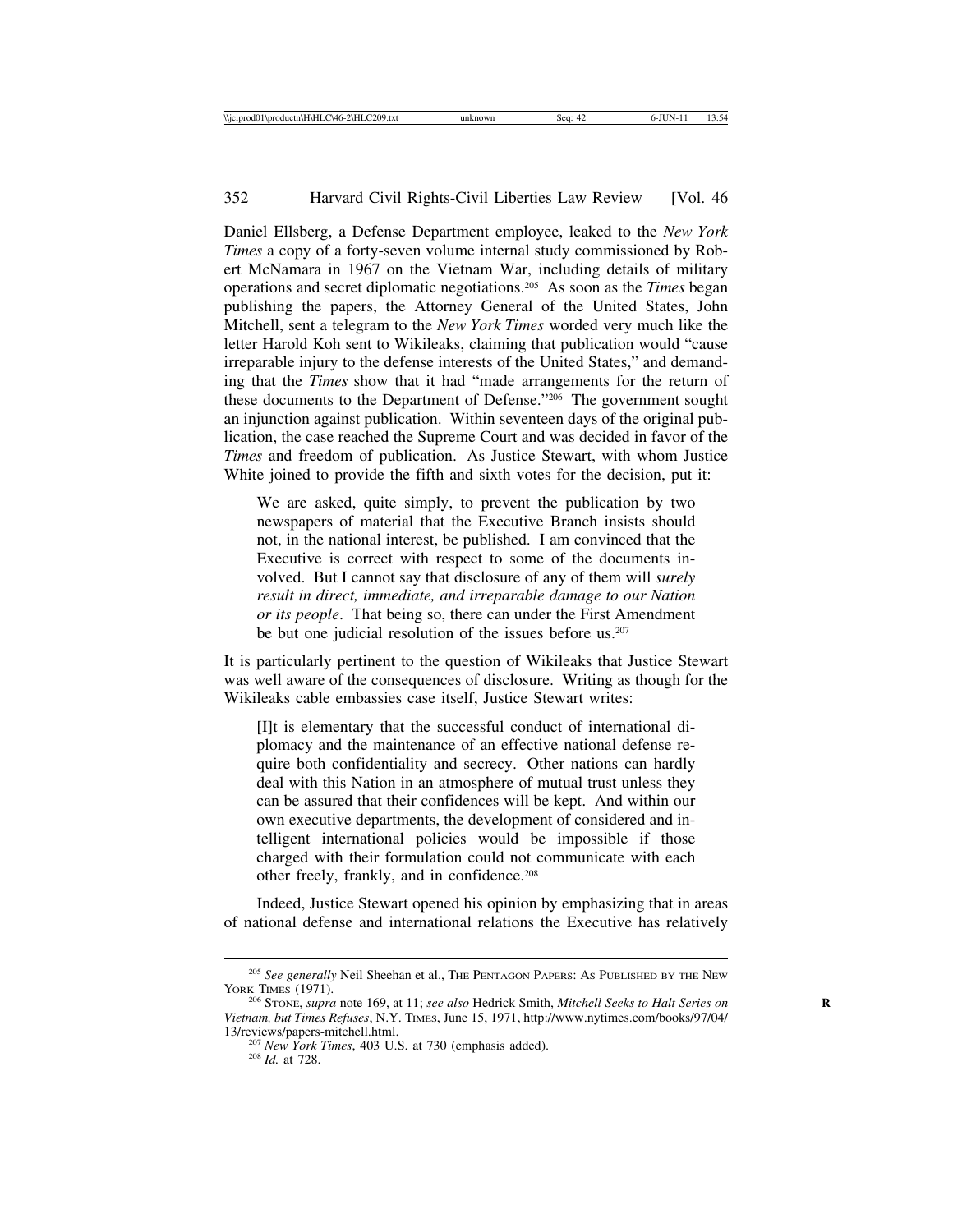unchecked powers, by comparison to other areas of policy where Congress and the Judiciary are more closely engaged, making a robust, critical, free press all the more important as the only foundation for a critical and enlightened public that could act as a check on abuse of Executive power.209 This very powerful executive had the responsibility of maintaining its own operations with enough security and wisdom to make sure that only what needs classifying is indeed classified, and that that which is classified does not get leaked. But it could not, consistent with the First Amendment, call upon the courts to enjoin publication of leaked materials. That messy balance between the administration's need for secrecy and the public's right and need to know, while far from perfect, means that the administration continues to function under normal conditions, subject to occasional disclosures to keep it honest.<sup>210</sup> The rare exceptions would require a combination of high likelihood, magnitude, and immediacy of harm to justify suppression. In the area of national defense, this is captured by the phrase, "the sailing dates of transports or the number and location of troops."211 Or, as Justice Stewart put it, to justify suppression, the publication must "surely result in direct, immediate, and irreparable damage to our Nation or its people."212

But the Pentagon Papers case concerned prior restraint, which the Court recognized as requiring extraordinary care. What of prosecution ex post? In the first instance, imagine what would have happened had the Justice Department turned around and brought criminal charges against the editors and journalists of the *New York Times* and the *Washington Post* after publication of the Pentagon Papers. Do we think that a court that held that the First Amendment requires that the newspapers be permitted to publish them would have simply allowed the government to charge and imprison the journalists after the fact? That would make a mockery of the protection and impose a much greater chill on publication than the risk of an injunction. The long history from the *Masses* case,<sup>213</sup> *Schenck v. United States*,<sup>214</sup> and the "bad tendency" era to *Brandenburg v. Ohio*'s215 overturning of *Whitney v. California*216 to embrace the "clear and present danger" framework ended up requiring a similar combination of high damage, high probability, and immediacy for prosecutions, as well as for prior restraints. As the Supreme

<sup>209</sup> *Id*. at 727–28 ("In the absence of the governmental checks and balances present in other areas of our national life, the only effective restraint upon executive policy and power in the areas of national defense and international affairs may lie in an enlightened citizenry—in an informed and critical public opinion which alone can here protect the values of democratic government. For this reason, it is perhaps here that a press that is alert, aware, and free most vitally serves the basic purpose of the First Amendment. For without an informed and free press there cannot be an enlightened people.").

<sup>&</sup>lt;sup>210</sup> See Stone, *supra* note 130.<br>
<sup>211</sup> Near v. Minnesota, 283 U.S. 697, 716 (1931).<br>
<sup>212</sup> New York Times, 403 U.S. at 729.<br>
<sup>213</sup> Masses Publ'g Co. v. Patten, 244 F. 535 (S.D.N.Y. 1917).<br>
<sup>214</sup> 249 U.S. 47 (1919).<br>
<sup>21</sup>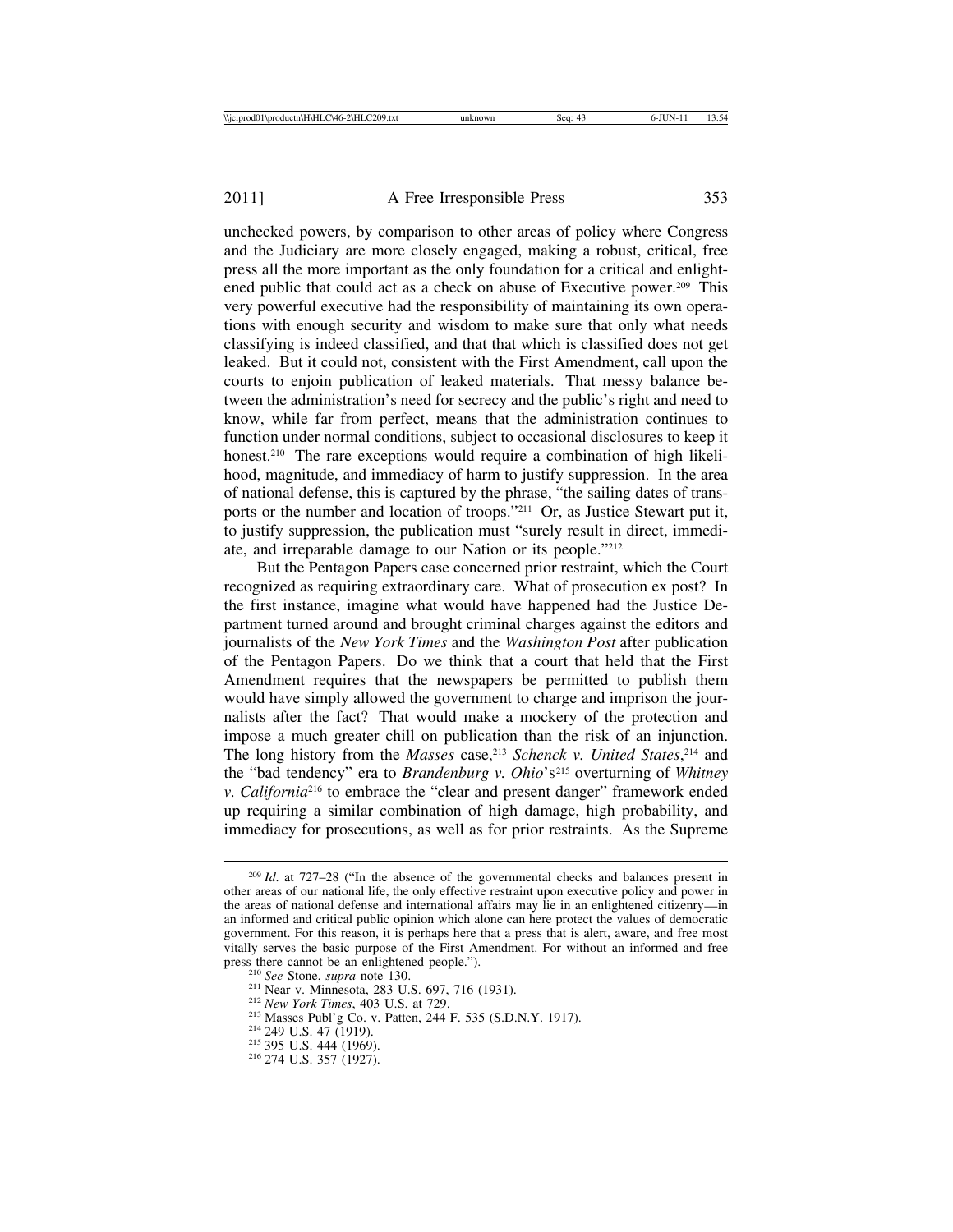Court put it in the context of considering criminal liability of a broadcaster who had broadcast illegal materials, the First Amendment does not permit prosecution of a journalist transmitting truthful information of public interest "absent a need of the highest order."<sup>217</sup> The distinction, then, is minimal in practice. The standard for prior restraint and the standard for criminal prosecution over the publication of truthful materials of public concern seems to be largely the same, and exceedingly stringent.218 On the background of this extremely high barrier to both prior restraint and to criminal prosecution, it is perhaps not surprising that efforts by the Bush Administration to prosecute the *New York Times* for its revelations of the National Security Agency's program of domestic eavesdropping, and the *Washington Post* for its reporting on the existence of CIA-operated black sites in Eastern Europe, were abandoned.219

Against the background of this legal regime, and what we know of the contents of the embassy cables eight weeks after their initial publication, it is for all practical purposes impossible to imagine that the *New York Times* would be prosecuted, or that if such an ill-advised prosecution were to be brought, that it could survive judicial scrutiny under prevailing First Amendment doctrine. Now, what of the *Guardian*? Could it be that U.S. statutory law—say, the Espionage Act or the Computer Fraud and Abuse Act—extends to noncitizens' actions outside of the United States, but the protections afforded by the First Amendment do not apply to such defendants? In that case, non-U.S. defendants who publish materials that harm the interests of the United States in ways that are legal in their own jurisdiction could be prosecuted under U.S. law without either legal system's protections. That non-citizens are "persons" covered by the substantive guarantees of the Bill of Rights is long-settled law.220 That a range of provisions of United States criminal law can apply extra-territorially is similarly settled, $221$  and that the extension of constitutional protections and limitations does not necessarily travel with the extra-territorial reach of the criminal law is also quite clear. The intuition, and the area of primary application, is criminal procedure:

<sup>219</sup> See Mary-Rose Papandrea, Lapdogs, Watchdogs and Scapegoats, 83 IND. L.J. 233, <sup>234</sup>–35 (2007); *see also* Stone, *supra* note 169, at 27 n.2. <sup>220</sup> Yick Wo v. Hopkins, 118 U.S. 356, 374 (1886); *see also* Boumediene v. Bush, 553

<sup>&</sup>lt;sup>217</sup> Bartnicki v. Vopper, 532 U.S. 514, 528 (2001) (quoting Smith v. Daily Mail Publ'g Co., 443 U.S. 97, 103 (1979)).

<sup>&</sup>lt;sup>218</sup> See, e.g., Landmark Commc'ns, Inc. v. Va., 435 U.S. 829 (1978); Worrell Newspapers of Ind. v. Westhafer, 739 F.2d 1219, 1223 (7th Cir. 1984), *aff'd* 469 U.S. 1200 (1985); GEOF-FREY R. STONE, PERILIOUS TIMES: FREE SPEECH IN WARTIME FROM THE SEDITION ACT OF 1798 TO THE WAR ON TERRORISM (2004); Stone, *supra* note 169, at 14 (citing David A. Strauss, **R** *Freedom of Speech and the Common-Law Constitution*, *in* ETERNALLY VIGILANT: FREE SPEECH IN THE MODERN ERA 32, 57–59 (Lee C. Bollinger & Geoffrey R. Stone ed., 2002) (arguing that "it is difficult to believe that the Court would have allowed newspaper editors to be punished, criminally, after they published the [Pentagon] Papers").

U.S. 723 (2008). <sup>221</sup> *See* Gerald L. Neuman, *Whose Constitution?* 100 YALE L.J. 909 (1991); *see also* Jose

A. Cabranes, *Our Imperial Criminal Procedure: Problems in the Extraterritorial Application of U.S. Constitutional Law*, 118 YALE L.J. 1660 (2009).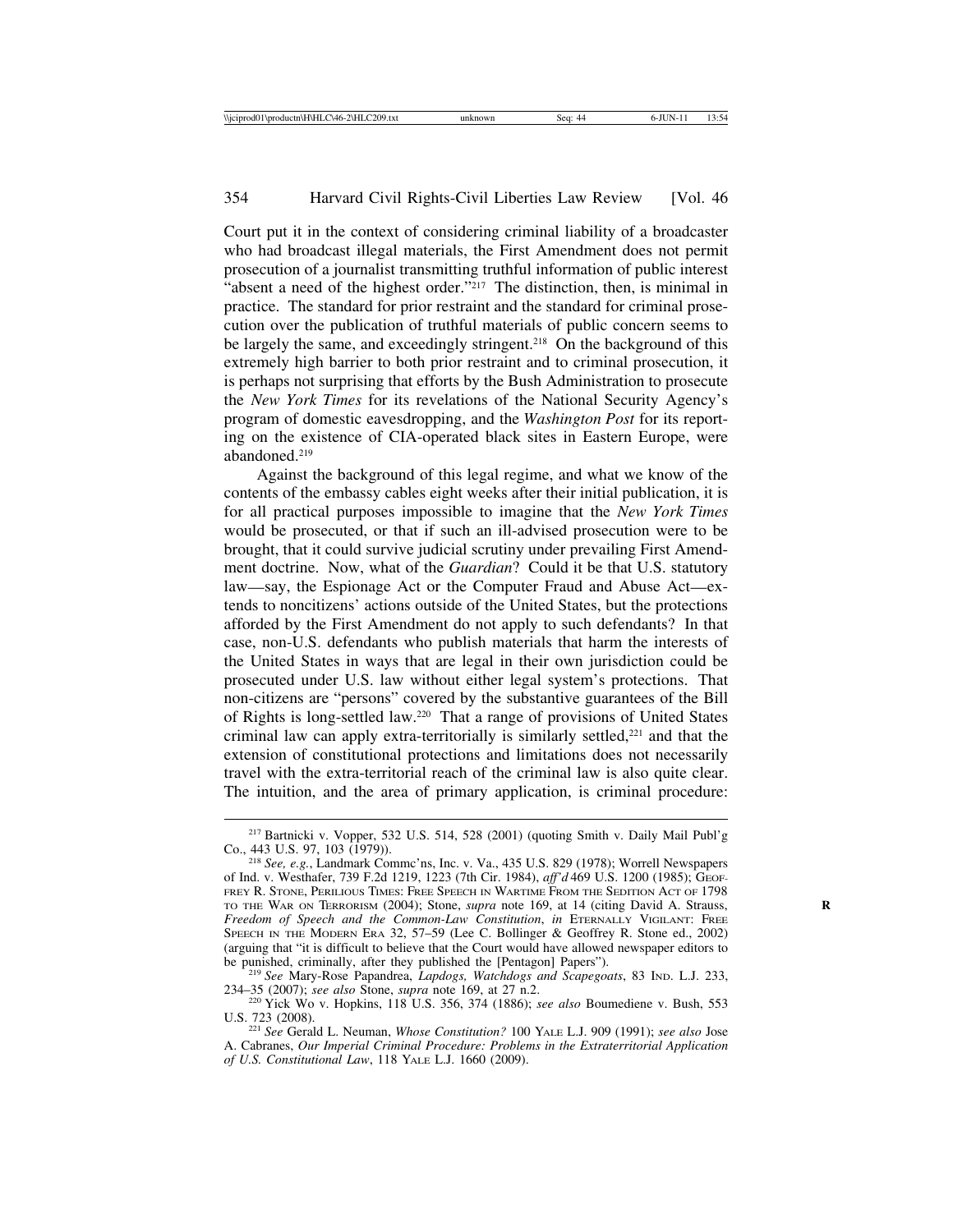questions such as how to deal with the criminal procedure owed foreign nationals in trials carried out abroad.222 In the past decade, post-9/11 detention of enemy combatants has placed significant pressure by the executive, on courts, to limit extra-territorial application of constitutional guarantees. The Supreme Court, however, has not taken the formalist path argued to it (that the Constitution stops at the border), holding instead that even noncitizens designated as enemy combatants and held in Guantanamo can assert *habeas corpus*. 223 The Court reemphasized that "[e]ven when the United States acts outside its borders, its powers are not 'absolute and unlimited' but are subject 'to such restrictions as are expressed in the Constitution.'"224

A hypothetical suit against the *Guardian* or, for that matter, Assange, for publishing the embassy cables would be vastly simpler than the post-9/11 cases. First, it would proceed within the United States, not abroad. Even the absolutist version would not deny protection in trials conducted here. Second, the rights to be asserted are those involving the First Amendment's freedoms of expression and of the press. Over one hundred years ago the Supreme Court, in one of the most important precedents limiting the extension of constitutional protections beyond the borders of the United States, nonetheless specifically stated that "freedom of speech and of the press" were among those rights so "indispensable to a free government" that they would apply abroad.225 Do we imagine, for example, that if the *Guardian* were to publish a report making revelations about a U.S. political figure, that person could sue the *Guardian* for libel in the United States without having to comport with the constraints of *New York Times v. Sullivan*?226 Indeed, Congress is pushing to have our own constitutional constraints protect our citizens from libel suits in perfectly democratic countries that give less deference to press freedom in the area of libel.<sup>227</sup> It seems highly unlikely, then, that the mere fact of a publisher being a company or person who is not a U.S. citizen or resident, or of the publication being disseminated outside the United States, as would be the case were the government to prosecute the *Guardian*, would entail a lower level of First Amendment protection than the *New York Times* itself would receive. This conclusion is made even clearer when we remember that the core purpose driving freedom of the press is the democratic necessity of an informed citizenry, to avoid the "farce, or tragedy, or both" that James Madison warned of.228 Functionally, whether the American public learns of official misconduct from a U.S.-based publication

<sup>&</sup>lt;sup>222</sup> Id.<br><sup>223</sup> Boumediene, 553 U.S. 723.<br><sup>224</sup> Id. at 765 (quoting Murphy v. Ramsey, 114 U.S. 15, 44 (1885)).<br><sup>225</sup> Downes v. Bidwell, 182 U.S. 244, 282–83 (1901).<br><sup>226</sup> 376 U.S. 254 (1964).<br><sup>227</sup> See Securing The Protec

<sup>&</sup>lt;sup>228</sup> James Madison, Letter to W. T. Barry (Aug. 4, 1822), *in* 9 THE WRITINGS OF JAMES MADISON 103, 103–09 (Gaillard Hunt ed., 1910) (1822) ("A popular Government, without popular information, or the means of acquiring it, is but a Prologue to a Farce or a Tragedy; or,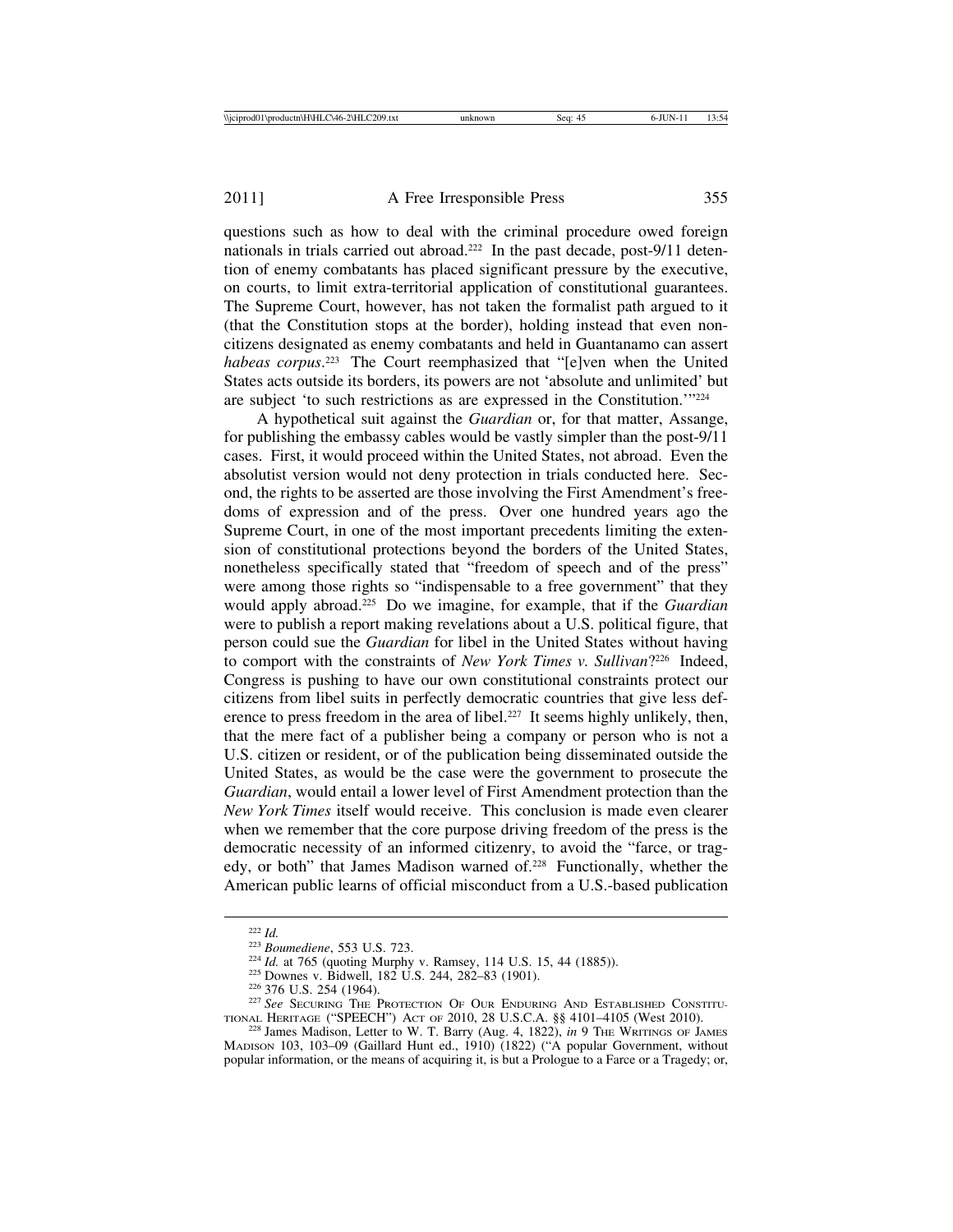or a foreign publication is immaterial to the real beneficiaries of robust First Amendment freedom of the press—these are always and foremost the American public and American democracy.

Looking at both the *Guardian* and the *New York Times*, then, any effort on the part of the U.S. government to prosecute either of these two publications for their publication of the embassy cables would founder on the bulwarks of the First Amendment. What, if anything, would make Wikileaks sufficiently different from the *Guardian* or the *Times* to justify treating its publications under a different standard?

# *B. Does the First Amendment Treat Wikileaks and Julian Assange as Less Protected than the* New York Times *and Its Editors and Reporters?*

The most obvious difference between Wikileaks and the more traditional media outlets is the organizational identity. The latter are culturally familiar as major media outlets; they have established editors and boards, and we have a general cultural assumption about their organizational culture: they care about getting the facts right, and being "responsible" in presenting the news. Perhaps, then, the important dividing line is between established media and journalists, on the one hand, and the decentralized, informal, and quasi-formal culture of speech on the Internet?

What might account for such a difference? The intuition would likely take the form of what Jonathan Klein said just before taking over as president of CNN/U.S.: that "you couldn't have a starker contrast between the multiple layers of checks and balances, and a guy sitting in his living room in his pajamas writing what he thinks."229 He was speaking of the bloggers who had exposed the fact that a *60 Minutes* report by Dan Rather on President George Bush's military record was based on inauthentic documents. While Klein no longer leads CNN/U.S.,<sup>230</sup> the disdainful treatment of the blogosphere by traditional media has not disappeared. The *New York Times*' own coverage of Wikileaks paired coverage of the substance of the materials that Wikileaks made public with unflattering portraits of Julian Assange, describing him variously as a "hunted man" who "checks into hotels under false names, dyes his hair, sleeps on sofas and floors, and uses cash instead

perhaps both. Knowledge will forever govern ignorance: And a people who mean to be their

<sup>&</sup>lt;sup>229</sup> Special Report w/ Brit Hume: How the Blogosphere Took on CBS' Docs (Fox News television broadcast Sept. 14, 2004), *available at* http://www.foxnews.com/story/0,2933,

<sup>&</sup>lt;sup>230</sup> Brian Stelter, *Jonathan Klein to Leave CNN*, MEDIA DECODER (N.Y. TIMES) (Sept. 24, 2010, 10:12 AM), http://mediadecoder.blogs.nytimes.com/2010/09/24/jonathan-klein-to-leavecnn; Catherine Taylor, *With Jonathan Klein Dismissal, CNN Finally Pushes the Panic Button*, BNET (Sept. 27, 2010), http://www.bnet.com/blog/new-media/with-jonathan-klein-dismissalcnn-finally-pushes-the-panic-button/6204.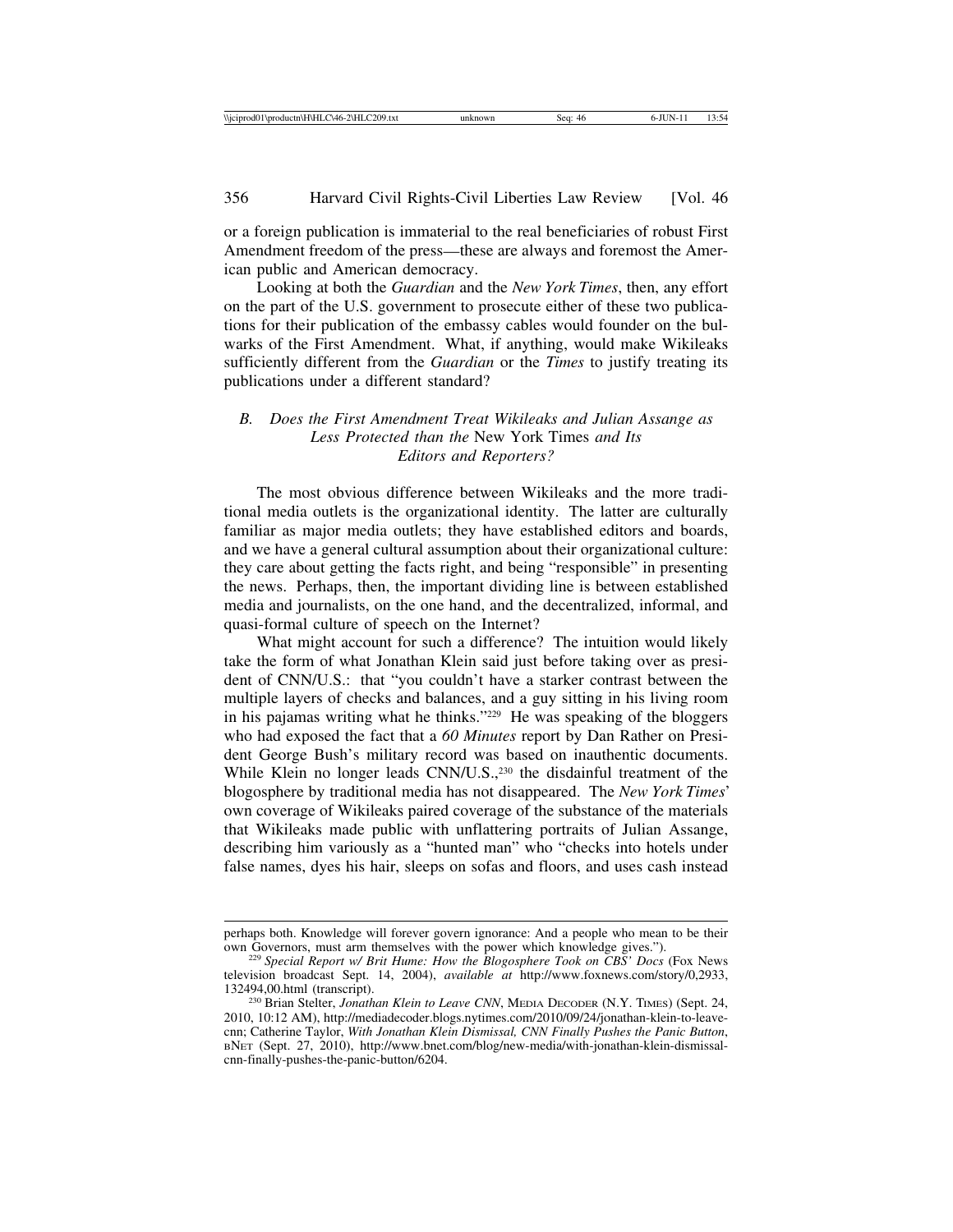of credit cards, often borrowed from friends,"231 or "like a bag lady walking in off the street, wearing a dingy, light-colored sport coat and cargo pants, dirty white shirt, beat-up sneakers and filthy white socks that collapsed around his ankles. He smelled as if he hadn't bathed in days."232 These descriptions seem to represent a deep anxiety and identity crisis of the traditional media; perhaps they exhibit existential fear that the glory days of their profession are past, perhaps simple envy over the fact that the biggest scoop of 2010, a scoop that dominated the front pages of all the major outlets for weeks, was generated by someone who was not a member of the club. Whatever the reason for this unflattering portrait, it cannot form the basis of a constitutional principle.

If Manning had walked off a military base in Oklahoma and handed the disc with the files to the editor of a tiny local newspaper of a small town 100 miles away, and that newspaper had published the materials, we would not conceivably have treated that local newspaper, even if it were a two-person operation, as categorically different from the *New York Times*. Indeed, we lionize the local newspaperman as a bulwark against local corruption.233 The *Progressive* does not have the organizational heft of the *New York Times*, but this lack does not affect its constitutional protections. As the Supreme Court put it, "Liberty of the press is the right of the lonely pamphleteer who uses carbon paper or a mimeograph just as much as of the large metropolitan publisher who utilizes the latest photocomposition methods."234 Organizationally, the tiny local newspaper cannot possibly institute the kinds of institutional-procedural "checks and balances" that Klein spoke of. Their presence or absence cannot sustain a distinction that makes a constitutional difference if we are not willing to leave the small local newspaper out of the protective umbrella of freedom of the press.

The difference between the constituents of the networked fourth estate and the mass media cannot, then, be organizational size or complexity. Functionally, it is more important to provide robust constitutional protection to the weaker members of the fourth estate, who have less public visibility and wherewithal to withstand pressure from government officials, than it is to emphasize the rights of the organizationally and economically stronger members of the press. When Senator Bunning and Representative King called the *New York Times*' disclosure of the NSA domestic eavesdropping agenda "treason,"235 there was little risk that the *Times* could successfully be prosecuted criminally, or that its editor would find himself under house arrest wearing an ankle bracelet. The sheer economic, social, and cultural

<sup>&</sup>lt;sup>231</sup> Burns & Somaiya, *supra* note 69.<br><sup>232</sup> Keller, *supra* note 54. **R** 233 Paul Starr, *Goodbye to the Age of Newspapers (Hello to a New Era of Corruption),* THE NEW REPUBLIC, March 4, 2009, at 28, *available at* http://www.tnr.com/article/goodbyethe-age-newspapers-hello-new-era-corruption.<br><sup>234</sup> Branzburg v. Hayes, 408 U.S. 665, 704 (1972).<br><sup>235</sup> Stone, *supra* note 169, at 1.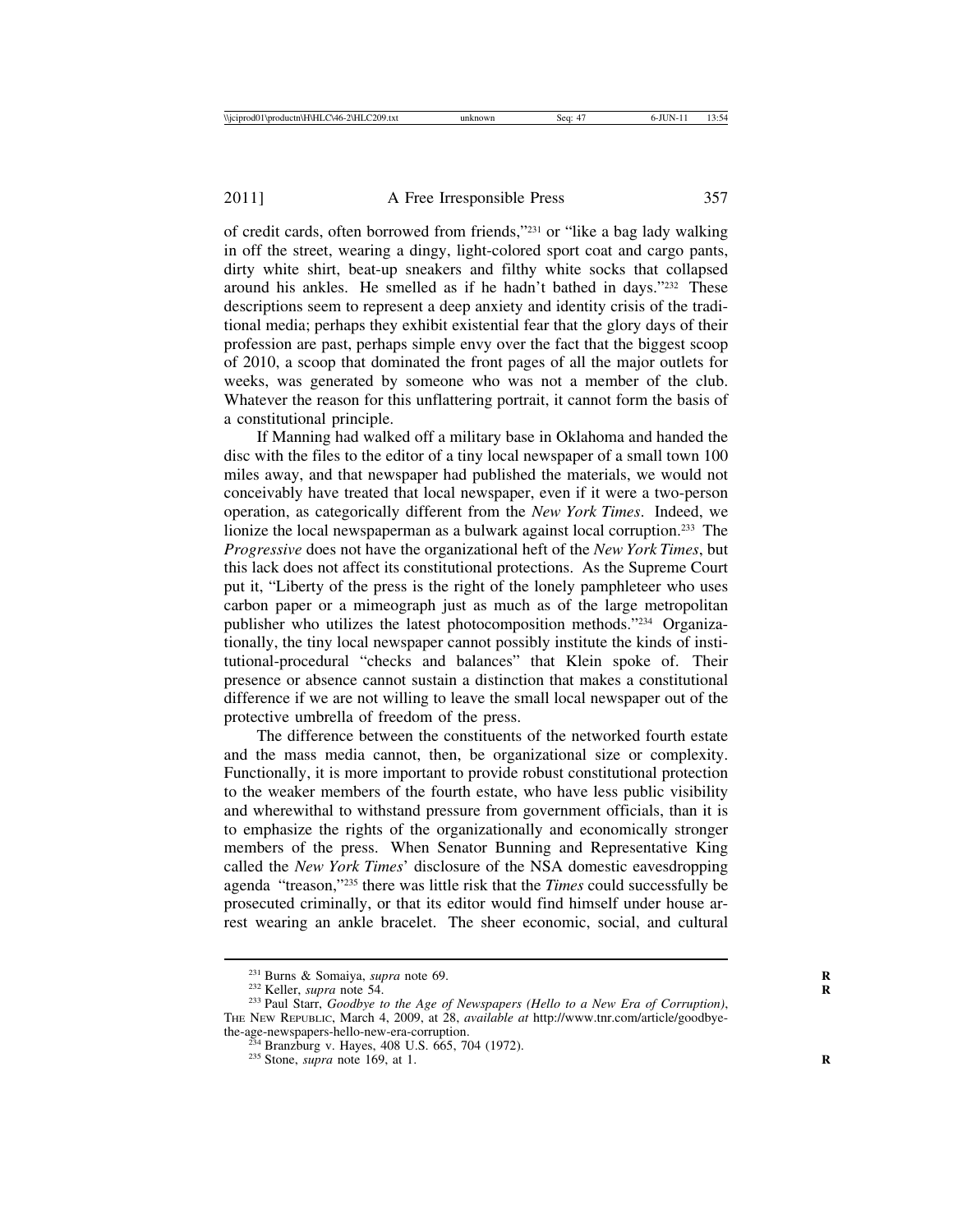power of the *Times* meant that the constitutional limitations will not have to kick in to prevent such an eventuality. The same is not necessarily true of a man whom the Vice President of the United States describes as a "high-tech terrorist,"236 and whom the *New York Times* publicly describes as "a hunted man,"237 while its executive editor emphasizes that he sees him as "a source," emphatically not a partner, and not really a journalist.<sup>238</sup> Recall that in this case, the source, Manning, is in solitary confinement precisely because he is a source.239 It is possible that the *Times*' efforts to distance itself from Assange were driven by a concern to insulate itself from prosecution, should the Department of Justice decide to proceed on a conspiracy theory. But, the emphatic rejection of the idea of a partnership with Wikileaks is equally likely to be an assertion of identity by the flagship of an industry and profession that feels itself to be under threat. Whatever the reason, it increases the threat level to members of the networked fourth estate. The emphatic denial of membership in the club does not make a formal constitutional difference, but, as a matter of constitutional culture, it puts the practitioners of the networked fourth estate at greater risks than fringe journalists have been in the United States for almost a century.

The difference is not organizational complexity or formal membership in the Press Club, but the difference also certainly cannot be technology. The portions of the *New York Times* that are published only online are no less protected from those published in print; nor would anyone argue that the online-only publication launched by legendary magazine editor Tina Brown, The Daily Beast, or Glenn Greenwald's coverage of Wikileaks over the course of 2010 in the online-only publication, Salon, count for less, constitutionally, than does the *New York Times*. Repeatedly, over the course of this past decade, we have seen Internet-only publications, primarily in what we currently see as the blogopshere, take on investigative reporting and critical opinion-writing and evaluation that are at the very heart of the function of the fourth estate.240 Whether it is the role that bloggers played in exposing Dan Rather's error, the central role that Josh Marshall's Talking Points Memo played in exposing the U.S. Attorney scandal,<sup>241</sup> or Sheri Fink's Pulitzer-

<sup>236</sup> *Meet the Press* (NBC television broadcast Dec. 19, 2010), *available at* http://www.

<sup>&</sup>lt;sup>237</sup> Burns & Somaiva, *supra* note 69, at A1.<br><sup>238</sup> Keller, *supra* note 54.<br><sup>239</sup> Greenwald, *Strange and Consequential*, *supra* note 41.<br><sup>240</sup> *See, e.g.*, YOCHAI BENKLER, THE WEALTH OF NETWORKS: HOW SOCIAL PRODUCTION TRANSFORMS MARKETS AND FREEDOM ch. 7 (2006); *see generally* Clay Shirky, COGNITIVE SURPLUS (2010); Dan Gilmore, WE THE MEDIA: GRASSROOTS JOURNALISM BY THE PEOPLE, FOR

<sup>&</sup>lt;sup>241</sup> Paul McLeary, *How TalkingPointsMemo Beat the Big Boys on the U.S. Attorney Story*, COLUM. JOURNALISM REV. (Mar. 15, 2007, 1:53 PM), http://www.cjr.org/behind\_the\_news/ how\_talkingpointsmemo\_beat\_the.php.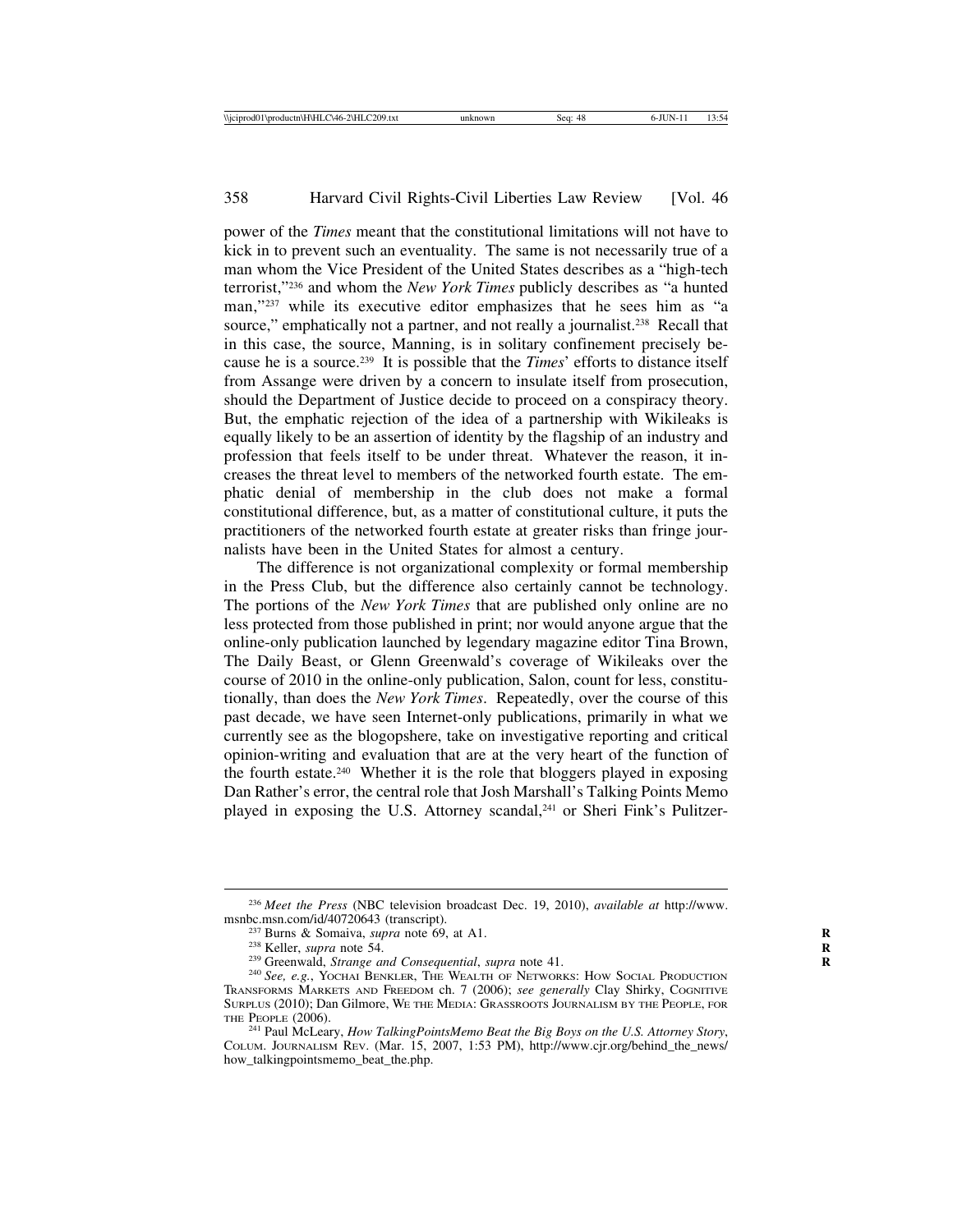Prize-winning work for ProPublica, $242$  it is by 2011 beyond cavil that these outlets deserve as much First Amendment protection as do traditional media.

In law, the area where the efforts to define the line between "journalist" and "just a guy in his pajamas" have come to a head has been in the definition of eligibility for the journalist's privilege under state laws. Here, the need for a definition is obvious, because law offers much more than the First Amendment's core protection from criminal prosecution for what one has published. In *von Bulow v. von Bulow*, the Court of Appeals for the Second Circuit held that "the individual claiming the privilege must demonstrate . . . the intent to use material—sought, gathered or received—to disseminate information to the public and that such intent existed at the inception of the newsgathering process."243 "The intended manner of dissemination may be by newspaper, magazine, book, public or private broadcast medium, handbill or the like, for '[t]he press in its historic connotation comprehends *every sort of publication which affords a vehicle of information and opinion*.'" 244 The court concluded by emphasizing that membership in the club of established journalists is not required for protection:

Although prior experience as a professional journalist may be persuasive evidence of present intent to gather for the purpose of dissemination, it is not the sine qua non. The burden indeed may be sustained by one who is a novice in the field.

Further, the protection from disclosure may be sought by one not traditionally associated with the institutionalized press because "[t]he informative function asserted by representatives of the organized press . . . is also performed by lecturers, political pollsters, novelists, academic researchers, and dramatists."245

In following the Second Circuit, and integrating it with the Ninth Circuit,246 the Third Circuit in *In re Madden* summarized: "We hold that individuals are journalists when engaged in investigative reporting, gathering news, and have the intent at the beginning of the news-gathering process to disseminate this information to the public."247 The critical definitional element here is intent at the time of gathering and function, the intent to gather for public dissemination, not mode of dissemination. There simply cannot

<sup>&</sup>lt;sup>242</sup> Pulitzer Prize in Investigative Reporting: Deadly Choices at Memorial, PROPUBLICA, http://www.propublica.org/awards/item/pulitzer-prize-in-investigative-reporting-deadly-choic

<sup>&</sup>lt;sup>243</sup> von Bulow v. von Bulow, 811 F.2d 136, 144 (2d Cir. 1987). <sup>244</sup> *Id.* (alteration in original) (emphasis added) (quoting Lovell v. Griffin, 303 U.S. 444, 452 (1938)). The Third Circuit, in *In re Madden*, interpreted this as "the Supreme Court's recognition that the 'press' includes all publications that contribute to the free flow of informa-<br>tion." 151 F.3d 125, 129 (3d Cir. 1998). tion." 151 F.3d 125, 129 (3d Cir. 1998). <sup>245</sup> *von Bulow*, 811 F.2d at 144–45 (alteration in original) (quoting Branzburg v. Hayes,

<sup>408</sup> U.S. 665, 705 (1972), and later quoting *Branzburg* language on the lonely pamphleteer). <sup>246</sup> *See* Shoen v. Shoen, 5 F.3d 1289, 1293 (9th Cir. 1993). <sup>247</sup> *Madden*, 151 F.3d at 130.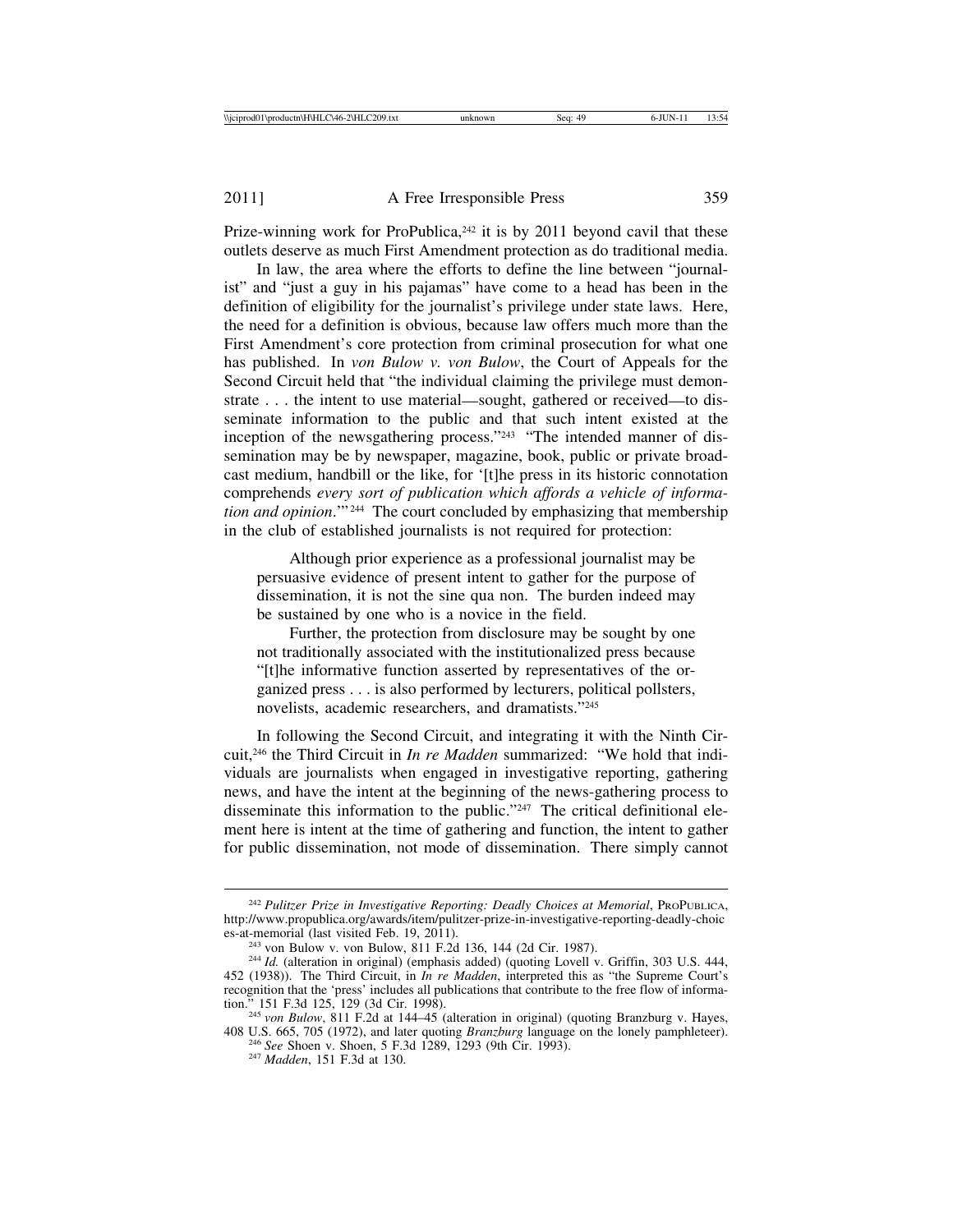be the remotest doubt that the entire purpose of Wikileaks is the gathering of information for public dissemination. The use of traditional media outlets as the primary pathway emphasizes this fact, although it is not constitutive or a necessary element of the defense. The professionalism, niceness, or personal hygiene of the reporter are not germane to the inquiry. The interest concerned is not individual, but systemic; it is "society's interest in protecting the integrity of the newsgathering process, and in ensuring the free flow of information to the public."248

Perhaps, though, there is nonetheless something about the "intent" test required by the courts of appeal in the journalists' privilege cases that allows us to separate Assange and Wikileaks from Talking Points Memo's role in exposing the U.S. Attorney's scandal, or from Free Republic<sup>249</sup> and Power Line,<sup>250</sup> the main movers of the Dan Rather scandal. Most relevant here is a memorandum apparently authored by Julian Assange in 2006, which was posted by Cryptome, a much older website that was already publishing material uncomfortable to someone in power a decade before Wikileaks was founded. Assange opens the 2006 paper, *State and Terrorist Conspiracies*, with a quote from Theodore Roosevelt: "Behind the ostensible government sits enthroned an invisible government owing no allegiance and acknowledging no responsibility to the people. To destroy this invisible government, to befoul this unholy alliance between corrupt business and corrupt politics is the first task of statesmanship."251 The core of the paper's claim includes three elements: (1) authoritarian regimes depend on secret internal communications to organize their functioning suppression of opposition; (2) secrecy is necessary for these regimes to function because if these internal communications were publicly known, they would induce more resistance than the regime can effectively deal with; and (3) exposing the internal communications of authoritarian regimes will drive these regimes to clamp down on their internal communications, and by slowing internal communications, will lead these regimes to function less effectively and weaken them.252 The purpose of transparency, in this ideological framework, is to decrease the effective functioning of its targets, not through the criticism that sunlight will induce, but through the decline in internal information flows caused by the effort to evade that sunlight. Now, nowhere in the essays does Assange say that the "conspiratorial regime" he is talking about is the U.S. government.<sup>253</sup> At the time of this memorandum, recall from the Pentagon Re-

<sup>&</sup>lt;sup>248</sup> *Id.* at 128.<br><sup>249</sup> FREE REPUBLIC, http://www.freerepublic.com (last visited Apr. 3, 2011).<br><sup>250</sup> Power LINE, http://www.powerlineblog.com (last visited Apr. 3, 2011).<br><sup>251</sup> Julian Assange, *State and Terrorist Cons* 

 $\frac{252 \text{ } Id.}{253 \text{ The closest he comes to it is the implication, in the second version of the essay, that the$ Republican and Democratic parties would fit his definition of "conspiracy." *See* Julian Assange, *Conspiracy as Governance*, *IQ.ORG*, Jul. 31, 2010, *available at http://cryptome.org/* 0002/ja-conspiracies.pdf.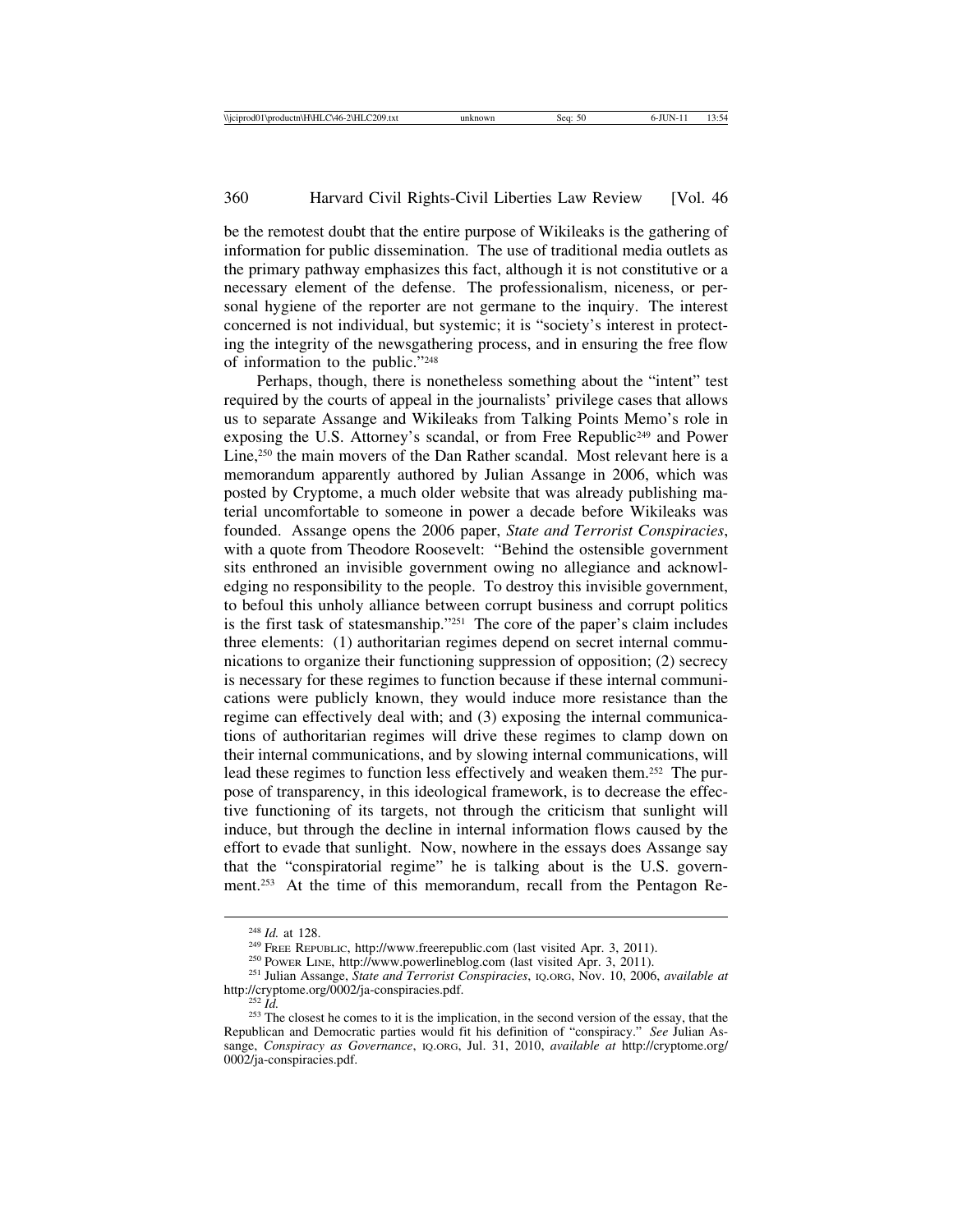port,254 Wikileaks was focused on providing a platform for exposing communications of regimes whose designation as authoritarian or at least non-democratic and oppressive would be mainstream. Yet the quote from Roosevelt, and the current context of disclosure of U.S. documents, certainly lends itself to a reasonable interpretation that the secret functioning of the U.S. government, and the powerful role that corporate interests are seen to play in defining U.S. policy, all out of the public eye, fall under the umbrella of targets of this strategy.

So, imagine that we were satisfied by these essays from 2006, in the context of these revelations, that Assange's primary purpose for exposing the embassy cables was to force the administration to limit the sharing of information across agencies and increase the difficulty of information spreading into and across the government, and that the ultimate motivation is specifically to make the government's functioning less effective, so that it can oppress its own people less.255 Would that motivation change the constitutional analysis—particularly given the role of "intent" in defining who is a journalist? The answer seems to be quite clearly not. The "intent" entailed by the constitutional analysis is intent to a certain action: dissemination to the public, as distinguished from research for private use. The purpose of protecting the press is systemic and functional—to serve a more enlightened public, which is a precondition to a well functioning democracy. The motivation driving any given individual to advance that goal is entirely irrelevant to the core question. A journalist is not measured by whether she investigates and publishes in order to serve democracy, aggrandize her name, or make money; Fox News would be no less deserving of freedom of the press if we were to find a set of internal memos revealing that its prime motive were to undermine the capacity of President Obama to govern, rather than to inform the public. Inquiring into the political or personal motivations of speakers opens the door to the most pernicious form of censorship—the definition of some political motivations as legitimate bases for speech and others as illegitimate and not eligible for protection. The intent has to focus on the intended action: public dissemination. By this measure, irrespective of the political theory underlying the investigation and publication, Horace

<sup>&</sup>lt;sup>254</sup> *See supra* notes 21–40 and accompanying text.<br><sup>255</sup> If that was the purpose, it is hard to tell whether it was successful in the long term. Initial public statements suggest that the response is less oriented toward limiting information sharing, and more toward tighter controls on how easy it is to copy information, on identifying patterns of leakage, and on identifying individuals at risk for disaffection. *See*, *e.g.*, DOD News Briefing, *supra* note 5. The primary available formal action known publicly is a memorandum from the Office of Management and Budget detailing appropriate agency efforts that seem to be focused on preventing leakage, both technical and human, rather than efforts to limit information sharing. How these will be implemented remains, of course, to be seen. *See* Memorandum for the Heads of Executive Departments and Agencies, from Jacob J. Lew, Director, Office of Management and Budget, re: Initial Assessments of Safeguarding and Counterintelligence Postures for Classified National Security Information in Automated Systems (Jan. 3, 2011), *available at* http://msnbcmedia.msn.com/i/msnbc/sections/news/OMB\_ Wiki\_memo.pdf.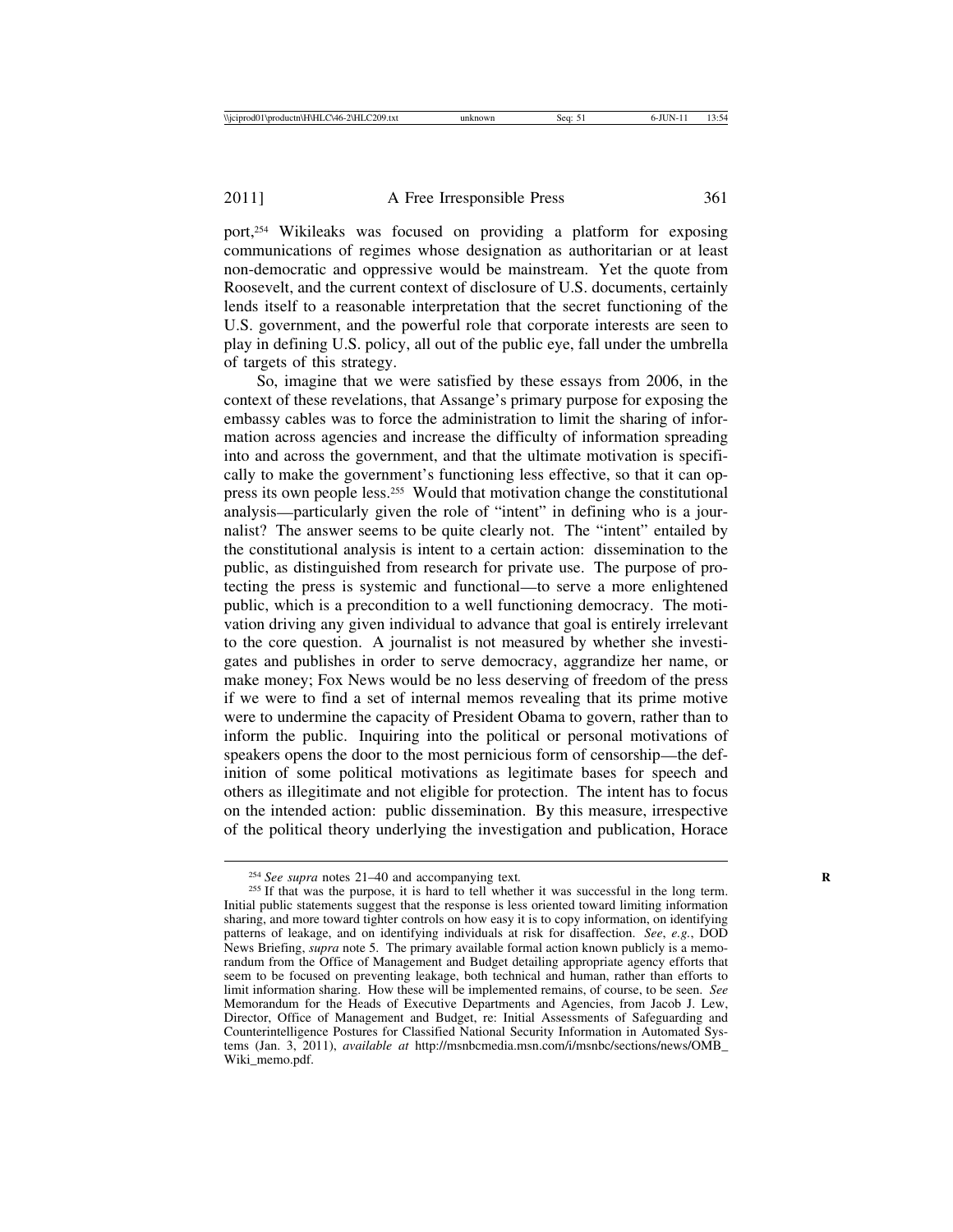Greeley is no more and no less protected than William Randolph Hearst or Upton Sinclair. A reporter operating out of political conviction is every bit as protected as a reporter out to make a buck, become a celebrity, or humbly serve the public interest.

We come, then, to the conclusion that as a matter of First Amendment doctrine, Wikileaks is entitled to the protection available to a wide range of members of the fourth estate, from fringe pamphleteers to the major press organizations of the industrial information economy. As a matter of First Amendment values, what is being protected by this refusal to privilege the *New York Times* over Wikileaks is the continued access of the public to a steady flow of truthful, publicly relevant information about its government's inner workings. As the networked public sphere develops, as a more diverse set of actors—from individual bloggers like Instapundit,<sup>256</sup> to nonprofits like the Sunlight Foundation,<sup>257</sup> small commercial online publications like Talking Points Memo,258 and large decentralized groups of political activists like Daily Kos or Townhall.com<sup>259</sup>—come to play an ever larger role in the construction of the public sphere,<sup>260</sup> the functional importance of divorcing the constitutional protection from the degree to which the actor is a familiar part of the twentieth century model of mass media increases.

We cannot afford as a polity to create classes of privileged speakers and press agencies, and underclasses of networked information producers whose products we take into the public sphere when convenient, but whom we treat as susceptible to suppression when their publications become less palatable. Doing so would severely undermine the quality of our public discourse and the production of the function of the fourth estate in the networked information society. Fortunately, clarifying that this freedom extends to "every sort of publication which affords a vehicle of information and opinion" and that "[l]iberty of the press is the right of the lonely pamphleteer who uses carbon paper or a mimeograph just as much as of the large metropolitan publisher" is not a matter of policy discretion or moral belief.<sup>261</sup> Our

<sup>&</sup>lt;sup>256</sup> INSTAPUNDIT.COM, http://pajamasmedia.com/instapundit (last visited Feb. 23, 2011).<br><sup>257</sup> SUNLIGHT FOUNDATION, http://sunlightfoundation.com (last visited Feb. 23, 2011).<br><sup>258</sup> TALKING POINTS MEMO, http://www.talkingp

<sup>2011).&</sup>lt;br><sup>259</sup> Dаплу Kos, http://www.dailykos.com (last visited Feb. 23, 2011); Тоwмнаll.coм,

http://townhall.com (last visited Feb. 23, 2011). Note, however, that it appears that these kinds of engaged, larger scale participatory platforms are more typical of the left wing of the blogosphere than the right wing. *See* Yochai Benkler & Aaron Shaw, *A Tale of Two Blogospheres: Discursive Practices on the Left and Right* 23 (Berkman Ctr. for Internet & Soc'y at Harvard Univ., Apr. 27, 2010), *available at* http://cyber.law.harvard.edu/sites/cyber.law.harvard.edu/

<sup>&</sup>lt;sup>260</sup> See Yochai Benkler, *Giving the Networked Public Sphere Time to Develop*, *in* WILL THE LAST REPORTER PLEASE TURN OUT THE LIGHTS: THE COLLAPSE OF JOURNALISM AND WHAT CAN BE DONE TO FIX IT (Robert McChesney & Victor Packard, eds., forthcoming 2011); BENKLER, *supra* note 240.

<sup>&</sup>lt;sup>261</sup> Branzburg v. Hayes, 408 U.S. 665, 704 (1972).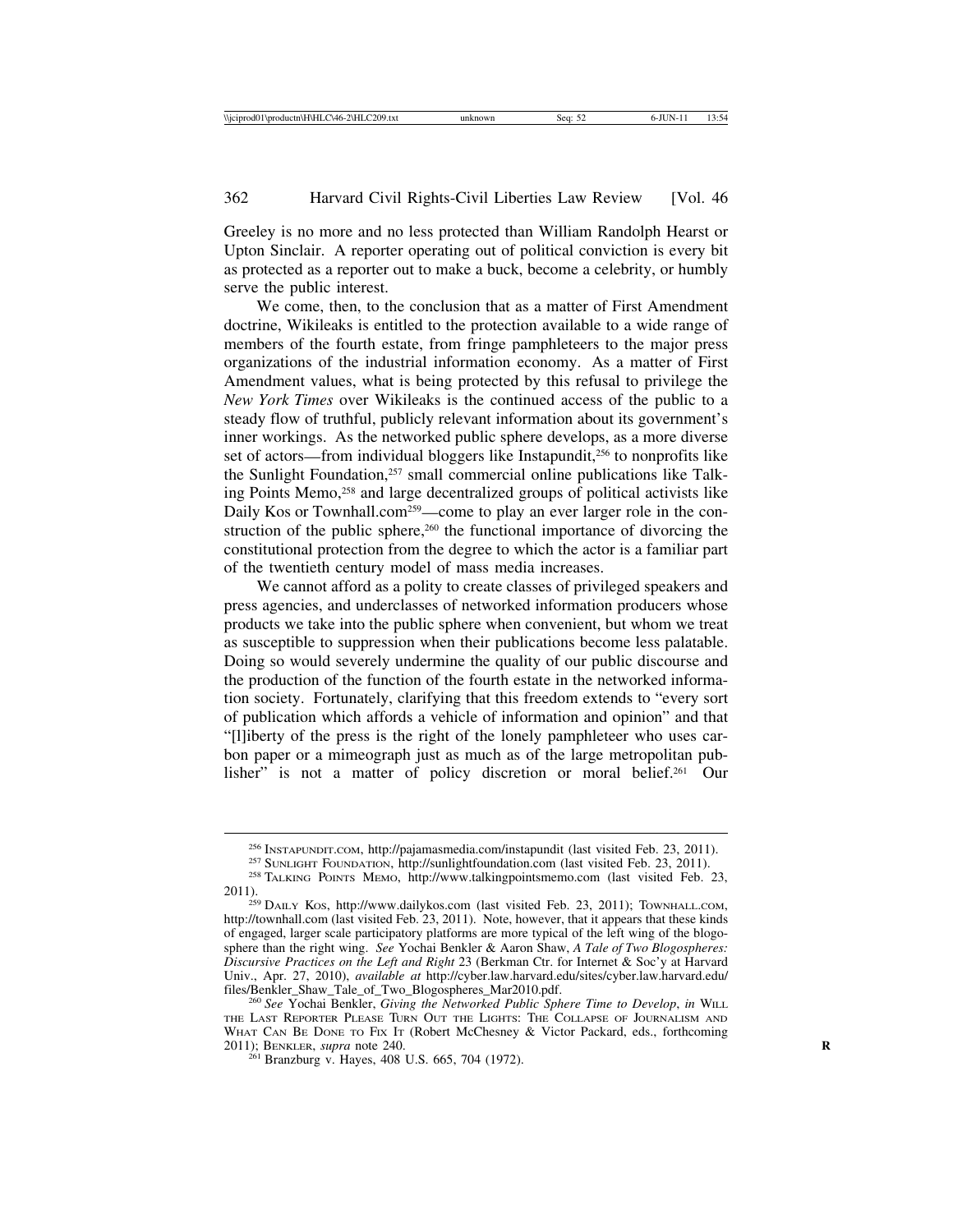constitution requires it, and the Supreme Court's jurisprudence has made this clear.

# *C. The Prospects of Prosecution: The Espionage Act, the Computer Fraud and Abuse Act, and Conspiracy.*

Senator Dianne Feinstein, Chairman of the Senate Intelligence Committee, called for Assange's prosecution under the Espionage Act of 1917.262 News reports suggest more specifically that the Justice Department considered, and perhaps continues to consider as of this writing, conspiracy charges associated either with the Espionage Act, the Computer Fraud and Abuse Act, or a different provision pertaining to publication of classified materials as inchoate liability predicated on the primary liability of Bradley Manning.<sup>263</sup> The intuition behind such an approach is fairly obvious. Imagine that a reporter suspects that the Governor of the State of Ruritania is corrupt, and is selling mining rights in the state for large personal payments. The reporter could not break into the house of one of the contractors, looking for documentation of the payments, and hope to defend against a burglary charge by claiming a journalist's privilege. The same would be true of vicarious liability if the journalist were to hire a professional burglar to do the job. These laws of general applicability apply to journalists as to others, and the incidental effect on freedom of speech puts them in the more relaxed framework of *United States v. O'Brien* review.264

There is little doubt that the government has the power to prosecute its own employees, particularly those whose employment relates to national security and who have access to classified information by dint of their public employment, for revealing classified materials.<sup>265</sup> Specifically, one could imagine Pfc. Manning being charged under a variety of provisions,<sup>266</sup> ranging from § 793(e) of the Espionage Act, which prohibits any person from willfully communicating "any document . . . relating to the national defense which information the possessor has reason to believe could be used to the injury of the United States or to the advantage of any foreign nation;"267 to 18 U.S.C. § 952, which specifically prohibits disclosure of diplomatic cables,268 to the provisions of the Computer Fraud and Abuse Act

<sup>&</sup>lt;sup>262</sup> Feinstein, *supra* note 128.<br><sup>263</sup> Charlie Savage, *Building Case for Conspiracy by WikiLeaks*, N.Y. TIMES, Dec. 16,<br>2010, at A1, *available at* http://www.nytimes.com/2010/12/16/world/16wiki.html.

<sup>&</sup>lt;sup>264</sup> United States v. O'Brien, 391 U.S. 367 (1968) (draft card burning case).<br><sup>265</sup> See, e.g., Snepp v. United States, 444 U.S. 507 (1980); Pickering v. Bd. of Educ., 391 U.S. 563, 568 (1968); Stone, *supra* note 169, at

<sup>&</sup>lt;sup>266</sup> For an overview of sources of liability, see Stephen I. Vladeck, *The Statutory Framework*, in GEOFFREY R. STONE, FIRST AMENDMENT CTR., GOVERNMENT SECRECY VS. FREEDOM OF THE PRESS 35 (2006), *available at* http://www.firstamendmentcenter.org/PDF/Govt.Secrecy .Stone.pdf.<br><sup>267</sup> 18 U.S.C. § 793(e) (2006).<br><sup>268</sup> 18 U.S.C. § 952 (2006).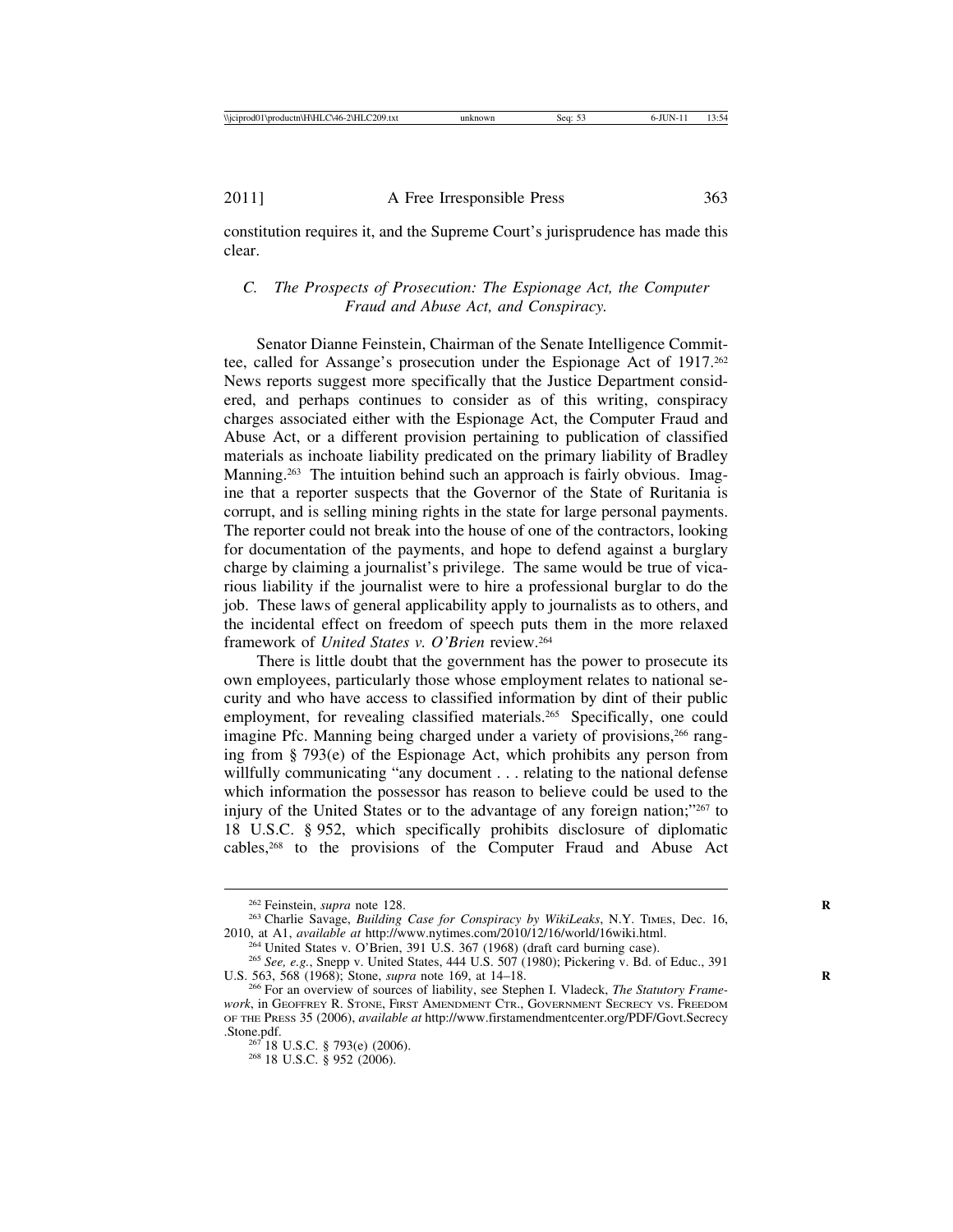("CFAA"), which would appear to cover Manning's having exceeded his authorized access to government computers willfully intending to transmit classified information that "could be used to the injury of the United States, or to the advantage of any foreign nation" to a person not authorized to receive it.269 That Manning can be prosecuted, or that anyone who had hacked in to government computers from the outside could be, $270$  even if the intent is to publish and deliver the material to the press, $271$  is not legally controversial. What is controversial is the idea that this initial liability can form the basis of liability for the journalist or publisher who publishes the information.

It is well settled that a journalist who passively receives illegally obtained information is privileged to publish it. Both Neil Sheehan, the *New York Times* reporter who received the Pentagon Papers from Daniel Ellsberg,<sup>272</sup> and Fred Vopper, the radio commentator whose broadcast of illegal telephone intercepts pertaining to local school and union negotiations was the basis for the Supreme Court's holding in *Bartnicki v. Vopper*, 273 clearly received materials from someone who violated criminal law in the acquisition and transfer of the materials. If the "receipt of stolen goods" rationale were applicable, or if inchoate liability (such as aiding and abetting or conspiracy) were triggered by such passive receipt, the journalists in these cases would have been liable.

Passive receipt of illegally obtained materials is, then, not subject to prosecution.274 What, then, are we to make of the space between hiring a burglar, or bribing a public employee to breach her obligations of secrecy, on the one hand, and passive receipt of a brown paper envelop in the mail, on the other hand? What are we to make of a journalist who is contacted by a potential source, meets her in a cafe once or twice; hears her out; listens to her complaints, fears, and anxieties; promises her anonymity, and arranges for another meeting when the materials can be delivered? What of the journalist who receives one set of documents in the mail, and then is required by the source to meet that source again to receive further caches of documents? What if the journalist sees the source wavering, believes that publication itself would be legal and politically significant, and encourages the source: "I know this is hard to do, but you're doing the right thing; what you've uncovered is really important and the public has a right to know"? Casting the shadow of potential criminal liability on these kinds of conversations would create a significant chilling effect on journalists and journalism, and, as Professor Stone has argued against the background of the *New York Times* case concerning NSA eavesdropping, likely causes too great a loss of press

<sup>&</sup>lt;sup>269</sup> 18 U.S.C. § 1030(a)(1) (Supp. III 2010).<br><sup>270</sup> 18 U.S.C. § 1030(a)(5) (Supp. III 2010).<br><sup>271</sup> *See* United States v. Morison, 844 F.2d 1057 (4th Cir. 1988).<br><sup>272</sup> *See generally* Sheehan, *supra* note 205; *see also*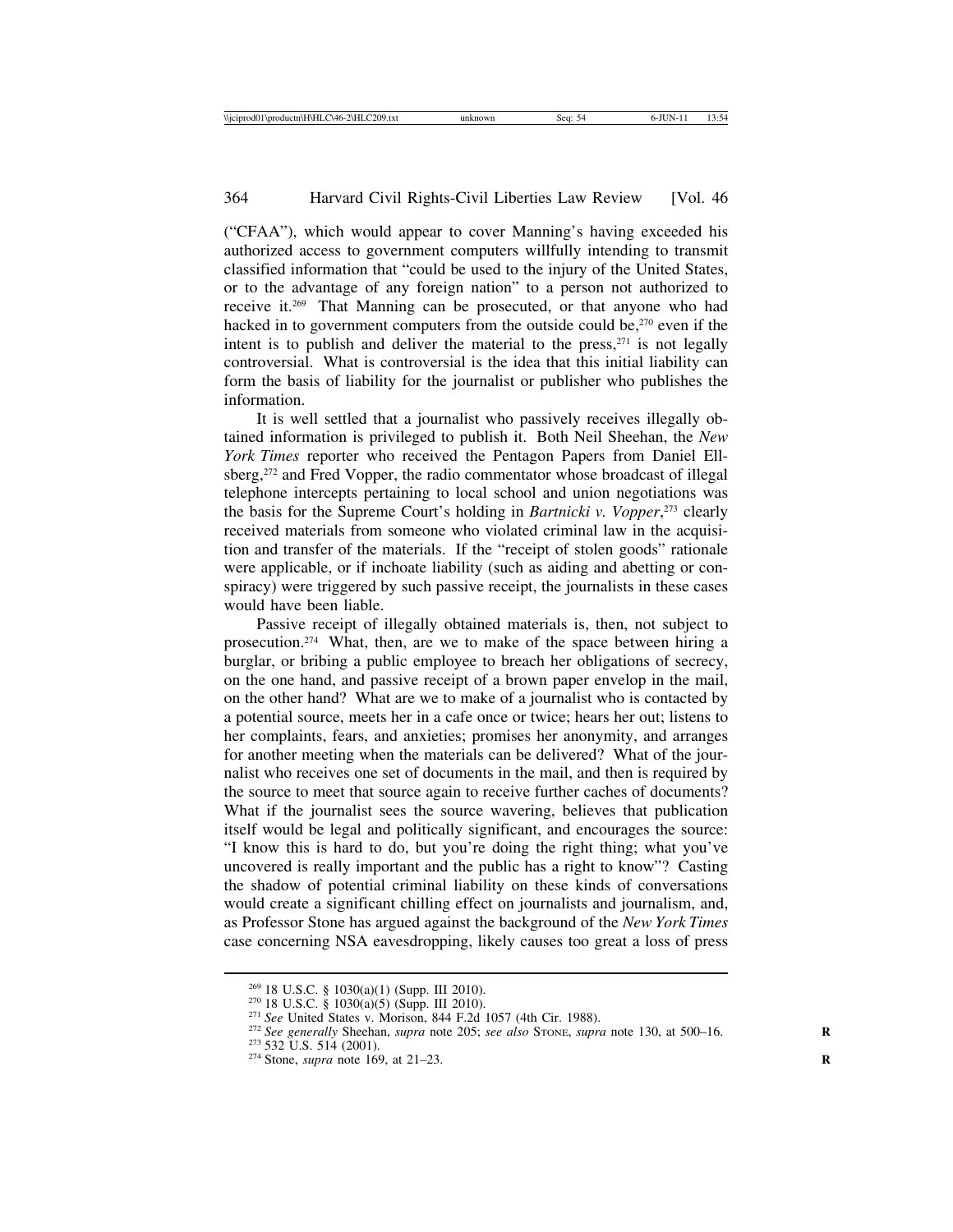freedom to justify except under extremely limited conditions that include the journalist knowing both that the information would cause imminent harm and that it did not have high public value.275

To build a prosecution of Assange on the foundation of this gray area would present grave risks to press freedom. As we have seen, distinguishing between Assange and other journalists is not feasible without effectively excluding core pillars of the emerging networked public sphere and the networked fourth estate. The kind of gray area that would have to be probed to expand liability through a conspiracy theory would cover behaviors that are a daily part of journalists' lives as they contact and cultivate sources. As Glenn Greenwald explains, it would cover contacts that *New York Times* reporters developed while reporting on the NSA eavesdropping program, during which they promised a dozen officials anonymity, as well as the *Washington Post*'s communications with sources about the CIA black sites.<sup>276</sup> Moreover, building a conspiracy claim on the testimony of Manning, who would be considered a co-conspirator, after the latter had spent over eight months in solitary confinement, should give pause to any court adjudicating such a case. If journalists who cultivate sources and promise anonymity, or who appeal to their sources that transmitting the information they are transmitting is a public service, can be prosecuted criminally under a conspiracy theory, on the testimony of sources held under conditions of extreme duress, then the only real protection journalists have is the political clout of their employers. That is insufficient to secure the press freedom necessary for an informed and engaged public that is at the very foundation of the First Amendment's distinct protection of the institution of the press.

# *D. Legal Responses to Extralegal Public-Private Actions to Restrain Wikileaks*

What the government could not achieve through law within the boundaries of the Constitution, it arguably tried to achieve through extralegal avenues,277 in particular, through pressure on skittish private companies more concerned with preserving their public image with consumers than preserving their customers' continued access to their facilities. A system that depends on privately-owned critical communications systems and privately-run payment systems is clearly susceptible to an indirect violation of civil rights.278 This is not, fundamentally, a new threat. Blacklisting during Mc-Carthyism was a particularly extreme form of economic persecution of political undesirables, achieved not directly by government, but through a public-

<sup>275</sup> *Id.* at 23. <sup>276</sup> Glenn Greenwald, *Getting to Assange Through Manning*, SALON (Dec. 16, 2010, 8:17 AM), http://www.salon.com/news/opinion/glenn\_greenwald/2010/12/16/wikileaks [hereinafter Greenwald, Getting to Assange].

<sup>&</sup>lt;sup>277</sup> *See supra*, Parts II.D.1–II.D.3 (describing the multi-system attack on Wikileaks). <sup>278</sup> *See* Birnhack & Elkin-Koren, *supra* note 148, at 25.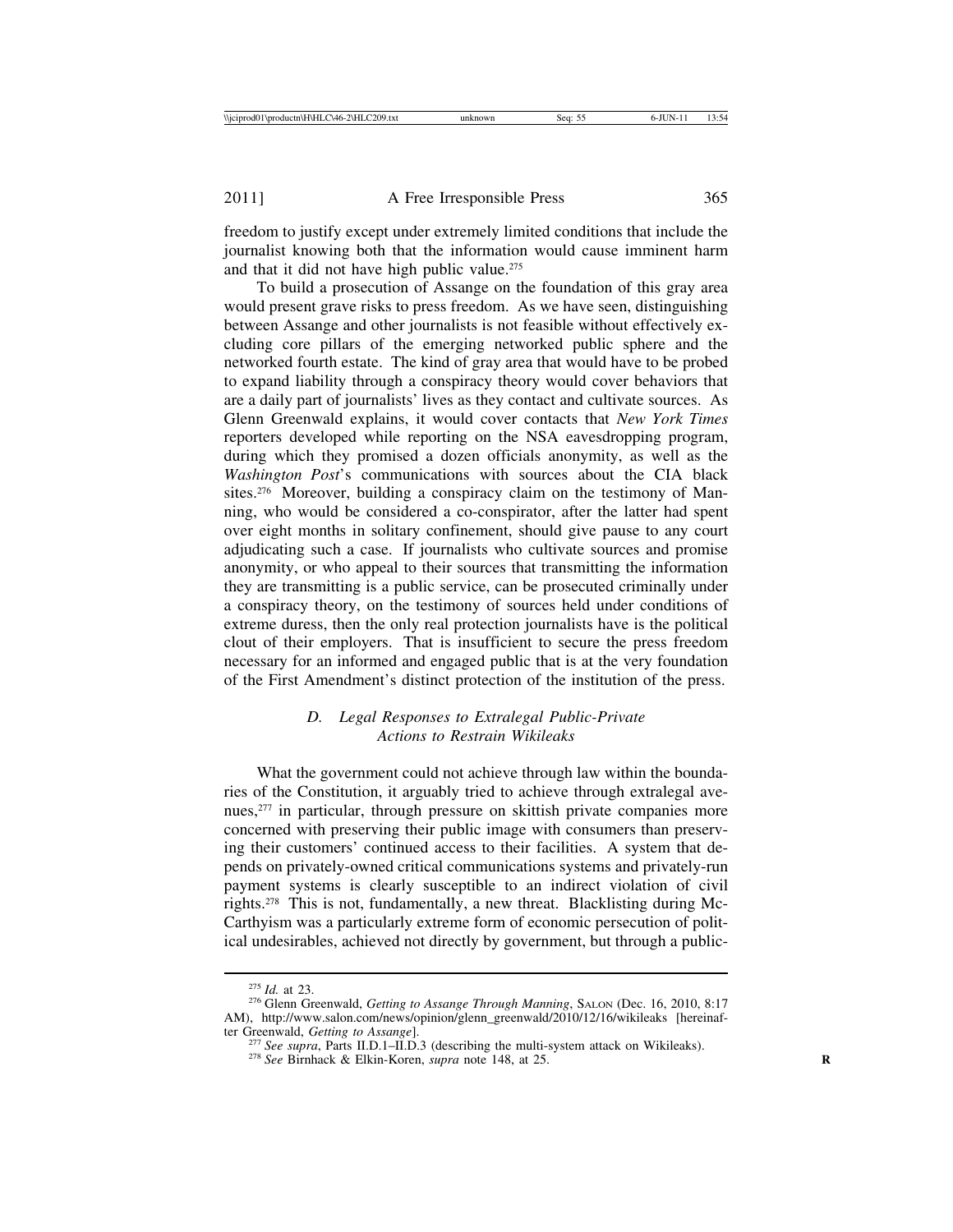private partnership between Senator McCarthy's hearings, the House Un-American Activities Committee, private list compilers, and the private employers who adhered to them. The rest is an all-too-familiar story of repression and persecution over a decade that was not one of the finest hours in the annals of American political freedom. Most recently, the resort to an extralegal public-private partnership was used as a means to circumvent constitutional privacy protections and became the subject of litigation in *Hepting v. AT&T Corporation*, 279 where customers sued AT&T over its collaboration with the federal government in implementing illegal wiretaps. The company was given retroactive immunity by Congress in the FISA Amendments Act of 2008,280 and the case against it was subsequently dismissed.281

The basic framework is clear. What makes the networked public sphere generally, and the networked fourth estate in particular, especially democratic, open, and diverse, is the relatively large role that decentralized, nontraditional speakers and journalists can play.282 These online media and citizen speakers are newly enabled by the widespread availability of low-cost machines and platforms for speech. The susceptibility of the basic infrastructure, or platform providers, to public pressure of the kind we saw developing around the Wikileaks embassy cables release therefore represents a threat not to the fourth estate in general, but specifically to the politically weak, technically-dependent on widespread information, communications, and payment utilities elements of the networked economy. In the print environment, accessibility to the mails as a common carrier was central; in the physical, soap-box world, access to streets and parks indispensable. What the Wikileaks cables case emphasizes is the extent to which the networked environment is made up of private speech spaces, and in particular the susceptibility of these kinds of spaces to a demonization attack pattern by the opponents of the speaker—both within the government and outside it.

#### *i. Suits against officials*

Because the pressures involved in this kind of public-private partnership need not be forceful or explicit, but rather can act subtly and indirectly, it would be extremely difficult to bring action against the government or its officials. A *Bivens* action against this kind of subtle request to a third party

<sup>279</sup> 439 F. Supp. 2d 974 (N.D. Cal. 2006), *superseded by statute*, FISA Amendments Act of 2008, Pub. L. No. 110-261, 122 Stat. 2436, *as recognized in* Hepting v. AT&T Corp., 539 F.3d 1197 (9th Cir. 2008) (remanding in light of the FISA Amendments Act). For a collection of documents from the case, see *Hepting v. AT&T*, ELECTRONIC FRONTIER FOUND., http://www. eff.org/cases/hepting#242 (last visited Apr. 1, 2011). <sup>280</sup> FISA Amendments Act of 2008, Pub. L. No. 110-261 § 802, 122 Stat. 2436, 2468–70

<sup>(</sup>codified as amended at 50 U.S.C. § 1885a (Supp. III 2010)). <sup>281</sup> *In re* Nat'l Sec. Agency Telecomm. Records Litig., 633 F. Supp. 2d 949 (N.D. Cal.

<sup>2009).</sup> <sup>282</sup> BENKLER, *supra* note 240, at ch. 7. **<sup>R</sup>**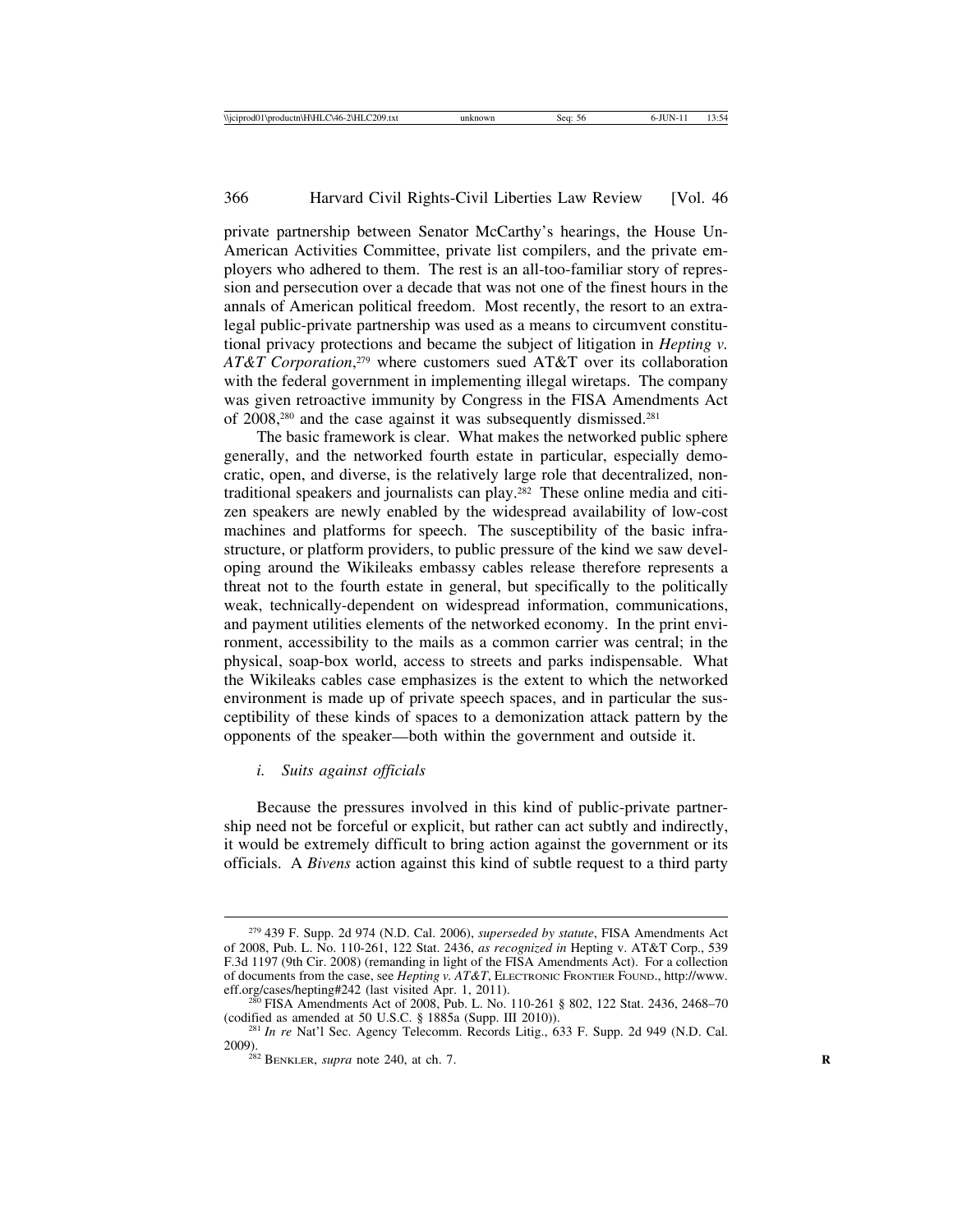provider would be all but impossible,<sup>283</sup> particularly given the attitude that the right wing of the Court exhibits toward the continued existence of a private right of action against federal officials for civil rights violations.284 Moreover, the few cases that have looked at "regulation by raised eyebrow" or "jawboning" suggest that the barrier for courts treating informal government pressure on private actors as state action sufficient to trigger First Amendment review, even where it is intended to achieve results that could not be achieved directly by the regulator, is far from trivial.285 A more likely, but still difficult, avenue might be suit for tortious interference with contractual relations against the participating government officials themselves, in this case, perhaps against Senator Lieberman.286 Here, a plaintiff must show that (1) the defendant knew of the contractual relationship, (2) intentionally and (3) improperly interfered with the relationship, (4) that intervention caused the party contracting with the plaintiff to terminate or impair the contractual relations, and (5) the plaintiff suffered damage.287 It would be trivial to establish elements one, two, and five. Determining whether scolding companies about their patriotic duty would be "improper," and whether indeed it was the intervention that "caused" EveryDNS, Amazon, MasterCard, Visa, or PayPal to terminate their contracts with Wikileaks or Assange, would be the difficult part. However, action along these lines, however tentative, appears to be the primary legal avenue available to disrupt the extralegal avenues of enforcement that we observe in the Wikileaks event and others like it. Moreover, as long as the action can survive a motion to dismiss, so that the parties can reach discovery, the threat of public disclosure of government pressure on companies to deny service to members of the networked fourth estate could provide a measure of deterrence to improper extralegal efforts to circumvent the First Amendment requirements for obtaining an injunction by harnessing private companies to shut down the undesirable speakers. Nonetheless, it seems that legal avenues against the government itself, barring a direct "smoking gun" type communication from the Executive to the private actors, would be difficult to sustain.

#### *ii. Suits Against the Private Partners*

One potential path to temper the threat of extralegal action from service providers of critical platform services—like DNS service, data hosting, or payment systems—is to bring suit against the commercial firms for wrongful denial of service. Clarifying the existence of a legal duty to customers to

<sup>283</sup> *See* Wilkie v. Robbins, 551 U.S. 537 (2007). <sup>284</sup> *See id.* at 568 (Thomas J., concurring in part). <sup>285</sup> *See, e.g.*, Writers Guild of Am., W., Inc. v. Am. Broad. Co., 609 F.2d 355, 365 (9th Cir. 1979) (describing and citing a wide range of cases on regulation by raised eyebrow, or jawboning).<br><sup>286</sup> RESTATEMENT (SECOND) OF TORTS § 766 (1979).<br><sup>287</sup> PROSSER AND KEETON ON TORTS § 129 (W. Page Keeton et al. eds., 5th ed. 1984)

<sup>(</sup>citing extensive case law).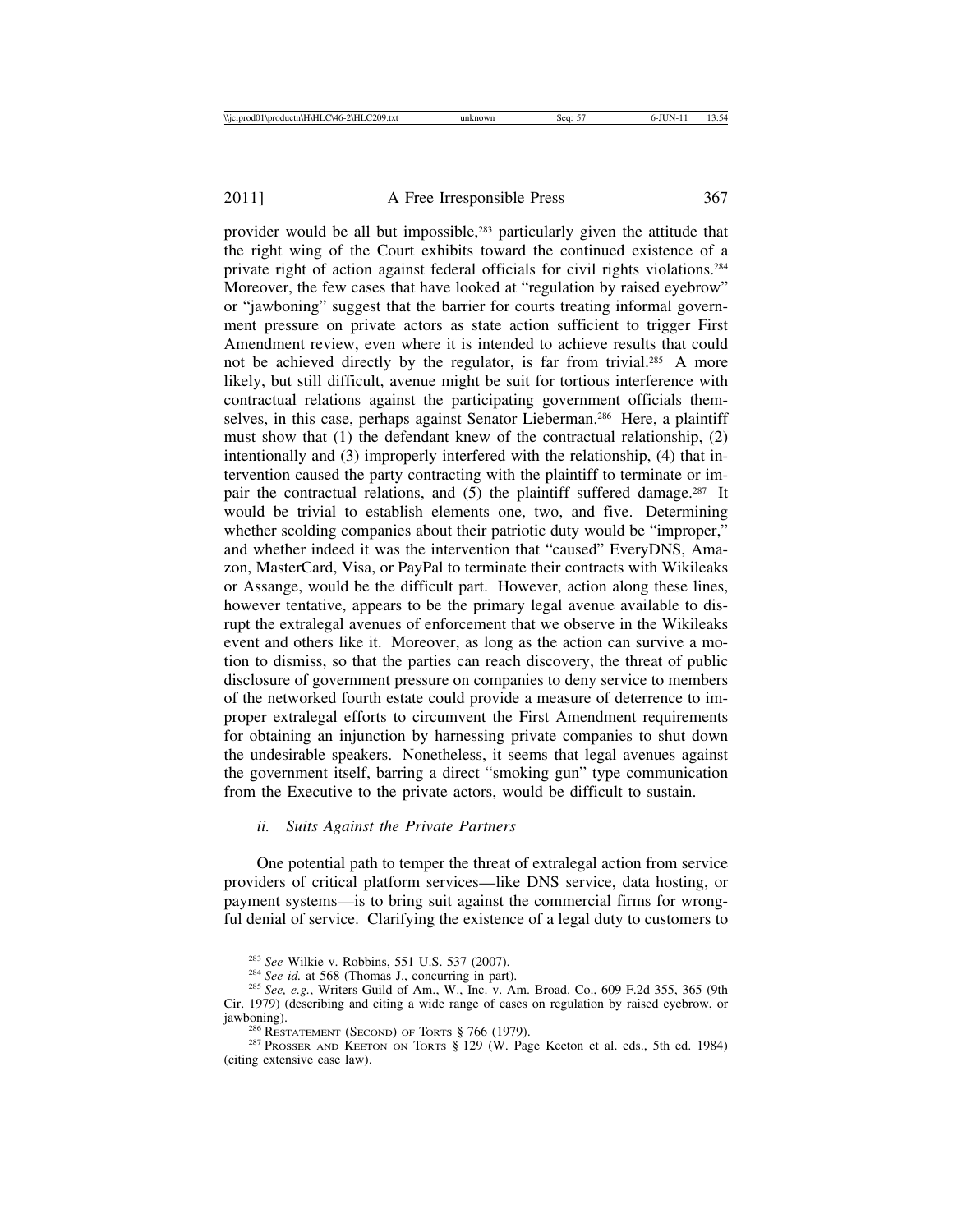continue service absent a clear contractual violation on the part of the customer or a significant necessity on the part of the provider would give service providers the cover they need to resist government requests for aid in extralegal suppression of inconvenient publications, and provide an adequate public explanation for continued service to an unpopular customer that would avert the market pressure to comply. A firm asked to stop pointing its DNS server to the offending material or to remove it from its cloud hosting service can answer both the government official and the complaining public: "I'm sorry; I have a legal obligation to continue to provide this service unless I get a court order telling me to stop providing the service." That is an answer that is complete and adequate legally, politically, and culturally. Recognizing a legal duty would not mean that suits would be forthcoming left and right; recognizing the right would by itself, in large measure, prevent the harm to begin with.

The most direct path to such a cause of action would be to argue an implied contractual obligation not to unreasonably, or without good faith, withhold service. The services we are speaking of are all in consumer markets, subject to standard contracts. Amazon's hosting service contract, for example, includes termination provisions, both for cause and at will. Most pertinent here would be provisions for termination for cause, that give the company the right to terminate service effective immediately if "(vii) we receive notice or we otherwise determine, in our sole discretion, that you may be using AWS Services for any illegal purpose or in a way that violates the law or violates, infringes, or misappropriates the rights of any third party; (viii) we determine, in our sole discretion, that our provision of any of the Services to you is prohibited by applicable law, or has become impractical or unfeasible for any legal or regulatory reason."288 The terms were changed on December 6, 2010, the week following termination of Wikileaks's services; copies of earlier versions in the Internet Archive are unreachable.289 The vagueness of the combination of "in our sole discretion" and "impracticable or unfeasible for any legal or regulatory reason" essentially invite the kind of government pressure that Senator Lieberman apparently applied to Amazon. This is precisely the kind of contract of adhesion that provides room for a court to exercise its judgment as to whether the term should be applied. At least where the *Restatement* is concerned, these terms should be construed against the drafting party,290 and are subject to an obligation of good faith.291 It is hard to imagine a court striking this kind of provision down as, in general, unconscionable,<sup>292</sup> but the obligation

<sup>288</sup> *AWS Customer Agreement*, AMAZON WEB SERVICES, http://aws.amazon.com/agreement (last visited Feb. 6, 2011). These terms were superseded by terms updated on February 8, 2011, but purported to apply to actions at the time of the events described here.<br><sup>289</sup> Attempts on Jan. 29, 2011.<br><sup>290</sup> RESTATEMENT (SECOND) OF CONTRACTS § 206 (1981).<br><sup>291</sup> *Id.* at § 205.<br><sup>292</sup> *Id.* at § 208.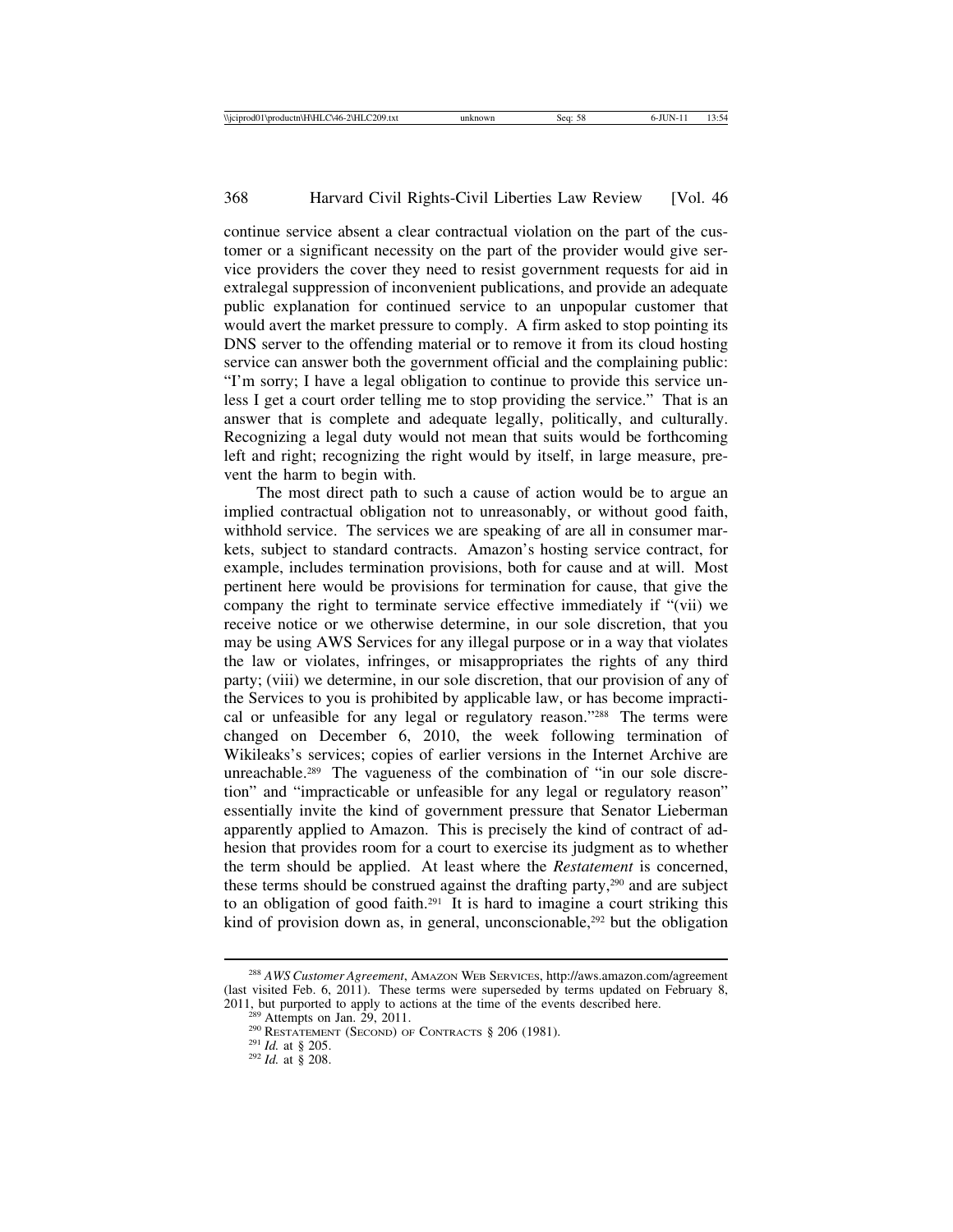of good faith may provide sufficient basis for a court to review and constrain a service provider from cutting off critical services to a client, when it is done to suppress their speech rather than because there is genuine illegal behavior. As a matter of public policy, it is conceivable that such a right would be tailored to denial of service that undermines the facilities of the press, although one suspects that such special treatment of the press under generally applicable law, like contract law, would not be a particularly attractive path.293

An alternative approach may be to develop a tort claim modeled on tortious interference with prospective economic advantage.294 In the case of volunteer organizations like Wikileaks, the economic advantage or contractual relation aspect may be something of a stretch in a suit against the provider, as opposed to a suit against the government official.<sup>295</sup> The other elements of the tort can, under the right facts, be present: intent to bring about an interference, a relationship (between the networked journalists and their readers) that the provider seeks to interfere with—indeed sever—and which is advantageous to the journalist. For members of the networked press who are of the small commercial type, there is no difficulty in establishing this. It might be a mild stretch to argue that a donation-dependent organization like Wikileaks, which depends on reaching its audience, has a pecuniary interest in continued access to its materials and website. Intentional efforts to prevent that communication, and thus to harm the network journalists' pecuniary advantage, are sufficient. No actual malice, in the sense of ill will toward the party interfered with, is required.<sup>296</sup> Certainly such an effect would be trivial to establish in the case of MasterCard, Visa, and PayPal, whose denial of service was clearly intended to prevent Wikileaks from using their payment services to receive donations that sustain the organization. The hard part here would be to establish the intent requirement, and that the claims of violation of terms of service were pretextual. Despite the difficulty, this kind of factual dispute would make discovery necessary and, with it, the salutary effects of shining a light on back channel communications between government and private actors aimed to "disrupt and degrade" the operations of members of the networked fourth estate.<sup>297</sup>

The private law solutions I offer here are small steps in the direction of solving a basic problem: core facilities and infrastructure necessary to com-

<sup>&</sup>lt;sup>293</sup> *See* United States v. Associated Press, 326 U.S. 1 (1945) (refusing to create a special antitrust law for the press).

<sup>&</sup>lt;sup>294</sup> RESTATEMENT (SECOND) OF TORTS § 766B (1979).<br><sup>295</sup> See supra notes 290–292.<br><sup>296</sup> RESTATEMENT (SECOND) OF TORTS § 766 cmts. *r*-s (1979).<br><sup>297</sup> Kristol, supra note 101. It is worth noting that organizations, like Wi pend on bobbing and weaving between jurisdictions may not choose to employ this technique, so as not to risk jurisdictional exposure. On the other hand, core facilities the organization needs—like DNS service and hosting—are subject to the jurisdiction, so bringing action may not be seen as fundamentally increasing the organization's exposure.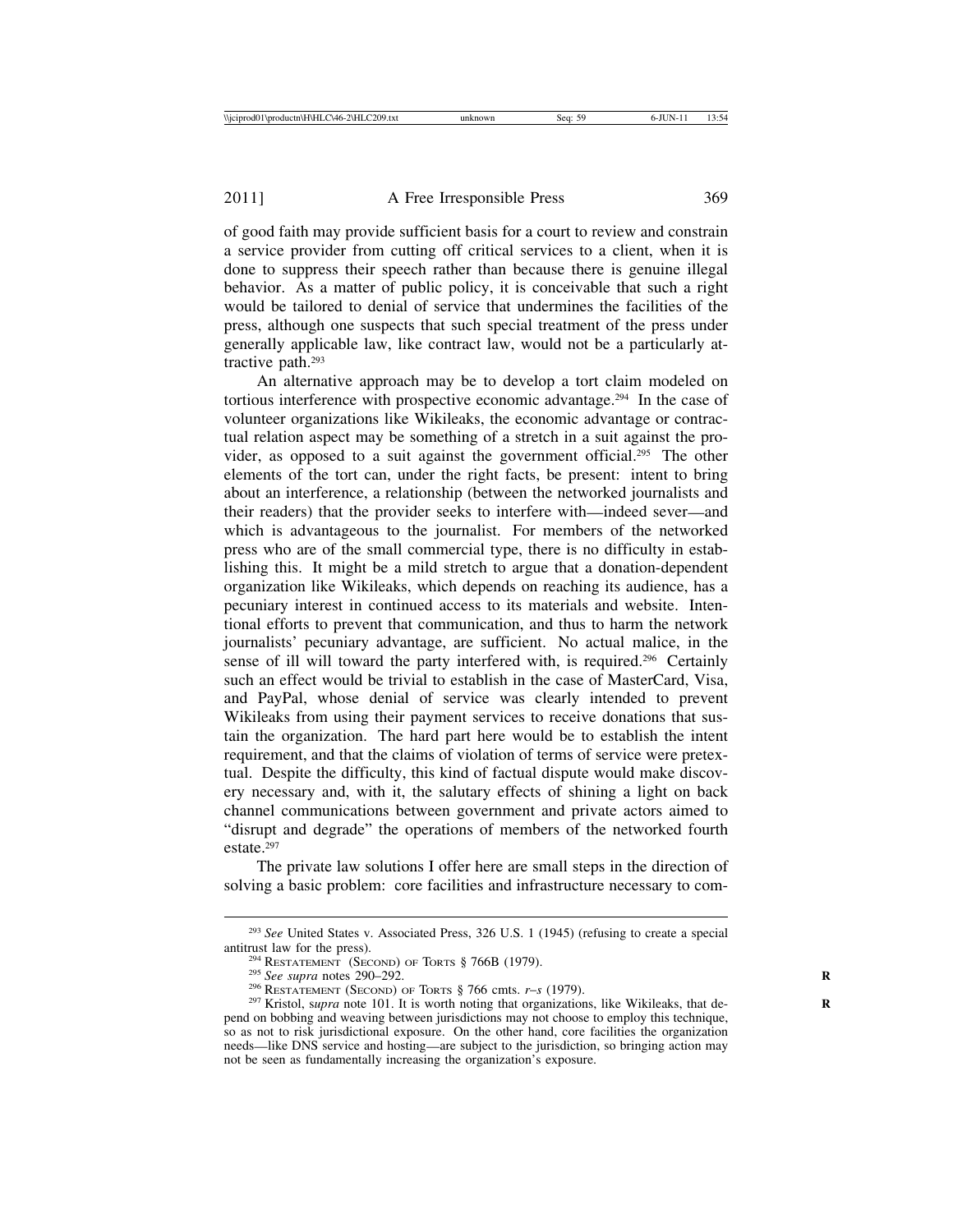municate effectively in the networked environment can be arbitrarily denied by their private owners. By looking at currently available means in tort and contract law I aim to underscore the necessity of achieving a basic outcome—the introduction of a right to communicate and not to be unreasonably excluded from services critical to achieving that end. In the early republic and since, basic mailing privileges over a common carrier mail system played a foundational role in the development of the fourth estate in the United States.<sup>298</sup> As capital costs of production rose, carriage was transposed into public interest obligations for radio and television. But when privately deployed cable and satellite met the neoliberal revival of the Reagan era, the concept of common carriage began to fall out of favor, and "the public interest" found itself on the defensive. Most recently, even where the case for common carriage of Internet service was most clearly indicated legally and economically, in the last mile to the home, the FCC shied away from treating broadband carriage to the home as common carrier service.299 The basic problem presented by the denial-of-service attacks on Wikileaks is that some of the core facilities necessary to enable precisely those actors who make the networked environment open, participatory, and available for critical insight are susceptible to arbitrary denial of service by private providers. This power that private actors have, given these actors' incentives to avoid offending the public at large, creates a new version of the much older vulnerability of speech to ostracism and boycott, one that is particularly effective against the new players that depend on these critical infrastructures. To counter this vulnerability, we need a menu of legal constraints that will preserve the ability to communicate against unreasonable denials of service. In an environment where light-weight, low-cost, low-return models, both commercial and nonprofit, play an important role, we learn from this case that private payment systems are also a core component of the new infrastructure, alongside hosting services, logical addressing, and carriage. Given the range and diversity of essential facilities, it is possible that these very humble foundations in contracts and tort law will offer a more general basis for developing a system of legal constraints that will be robust to manipulation and control by government actors in particular, and less susceptible to shut down by skittish private actors more generally.

PART IV. FROM MASS-MEDIATED TO NETWORKED FOURTH ESTATE

The constitutional analysis of the Wikileaks case must be informed by an understanding of the emerging shape of the networked fourth estate. The attack on Wikileaks, in particular the apparent fear of decentralization that it represents, requires us to understand the current decline of the traditional

<sup>&</sup>lt;sup>298</sup> PAUL STARR, THE CREATION OF THE MEDIA: POLITICAL ORIGINS OF MODERN COMMU-NICATION 88–90 (2004); ITHIEL DE SOLA POOL, TECHNOLOGIES OF FREEDOM 75–80 (1984). <sup>299</sup> Preserving the Open Internet, 25 FCC Rcd. 17905, § IV (F.C.C. 2010), *available at*

http://www.fcc.gov/Daily\_Releases/Daily\_Business/2010/db1223/FCC-10-201A1.pdf.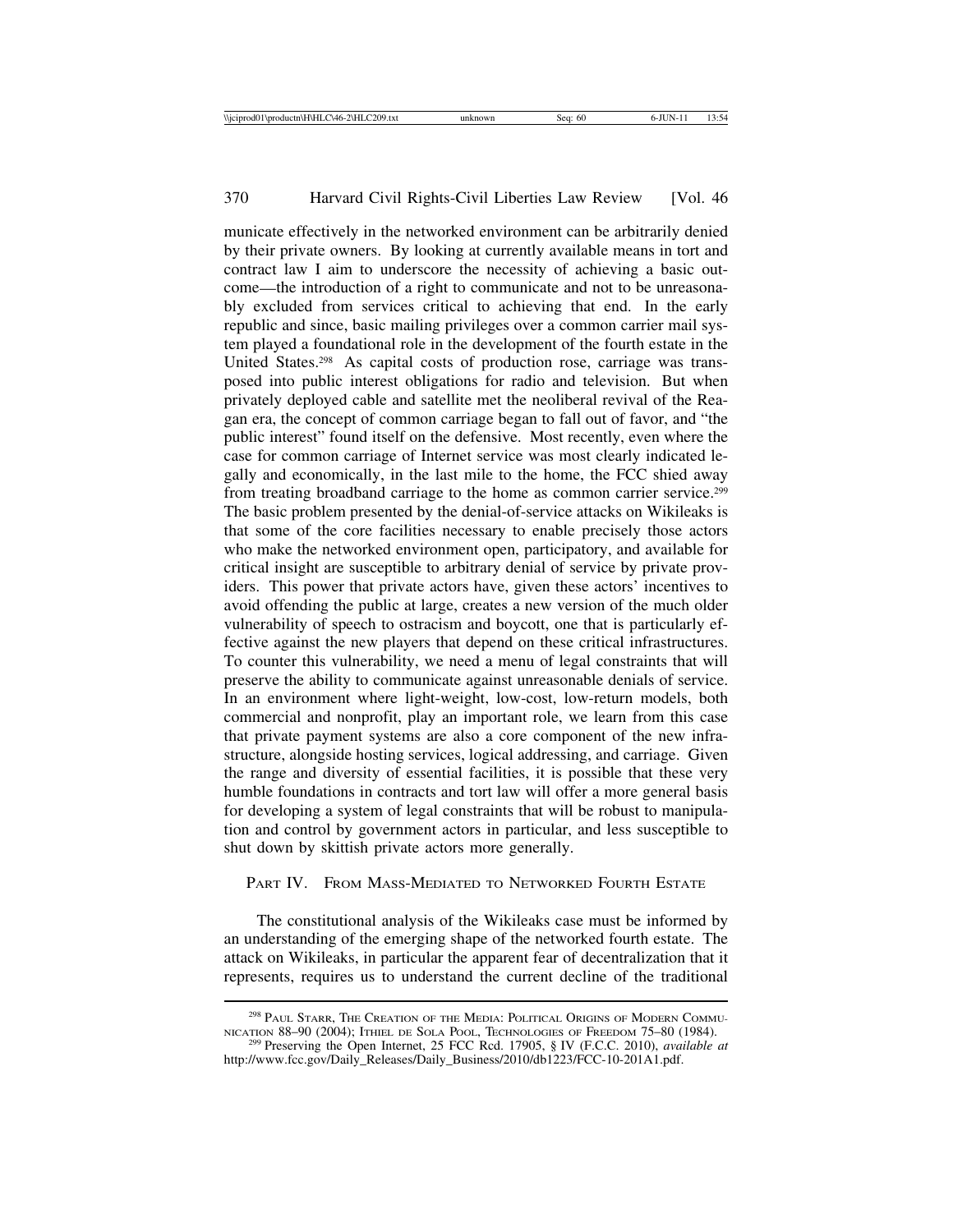model of the press and the emergence of its new, networked form. At core, the multi-system attack on Wikileaks, including mass media coverage and framing, is an expression of anxiety about the changes that the fourth estate is undergoing. This anxiety needs to be resisted, rather than acted upon, if we are to preserve the robust, open model of news production critical to democracy in the face of economic and technological change.

#### *A. The Crisis of the Mass-Mediated Fourth Estate*

The American fourth estate is in the midst of a profound transformation, whose roots are in the mid-1980s, but whose rate, intensity, and direction have changed in the past decade.300 The first element of this transformation includes changes internal to the mass media—increasing competition for both newspapers and television channels, and the resulting lower rents to spend on newsrooms, and the fragmented markets that drove new strategies for differentiation. Many of the problems laid at the feet of the Internet—fragmentation of the audience and polarization of viewpoints, in particular—have their roots in this element of the change. The second element of transformation was the adoption of the Internet since the mid-1990s. The critical change introduced by the network was decentralized information production, including news and opinion, and the new opportunities for models based on neither markets nor the state for financing to play a new and significant role in the production of the public sphere.<sup>301</sup>

As Paul Starr showed in *The Creation of the Media*, the middle of the nineteenth century saw a fundamental shift in the cost structure of journalism.302 Starr had emphasized the rise of the large, professionalized newsroom.303 James Beniger, identifying the same trend, emphasized the high capital costs of the electric press, automated setting, and paper folding machines*.* 304 Regardless of the relative importance and causal relations between organizational and technical innovations, it is quite clear that a combination of technological and organizational changes began a dynamic that, within a few decades, came to replace the party press and postal service patronage systems that preceded it. The model of high physical capital and high fixedcost labor investments created the basis for the rise of major advertisingsupported dailies that typified the first half of the twentieth century. These high costs, coupled with the relatively high proportion of the cost related to physical distribution, created significant barriers to entry in local news markets. Over the course of the twentieth century, local newspapers had become local monopoly businesses.<sup>305</sup> By 1984, the average market share of the top

<sup>&</sup>lt;sup>300</sup> See generally BENKLER, supra note 240, at chs. 6–7.<br><sup>301</sup> See generally id. at chs. 2–4, 7.<br><sup>302</sup> See generally STARR, supra note 298.<br><sup>303</sup> Id.<br><sup>304</sup> JAMES R. BENIGER, THE CONTROL REVOLUTION (1986).<br><sup>305</sup> BENKLER,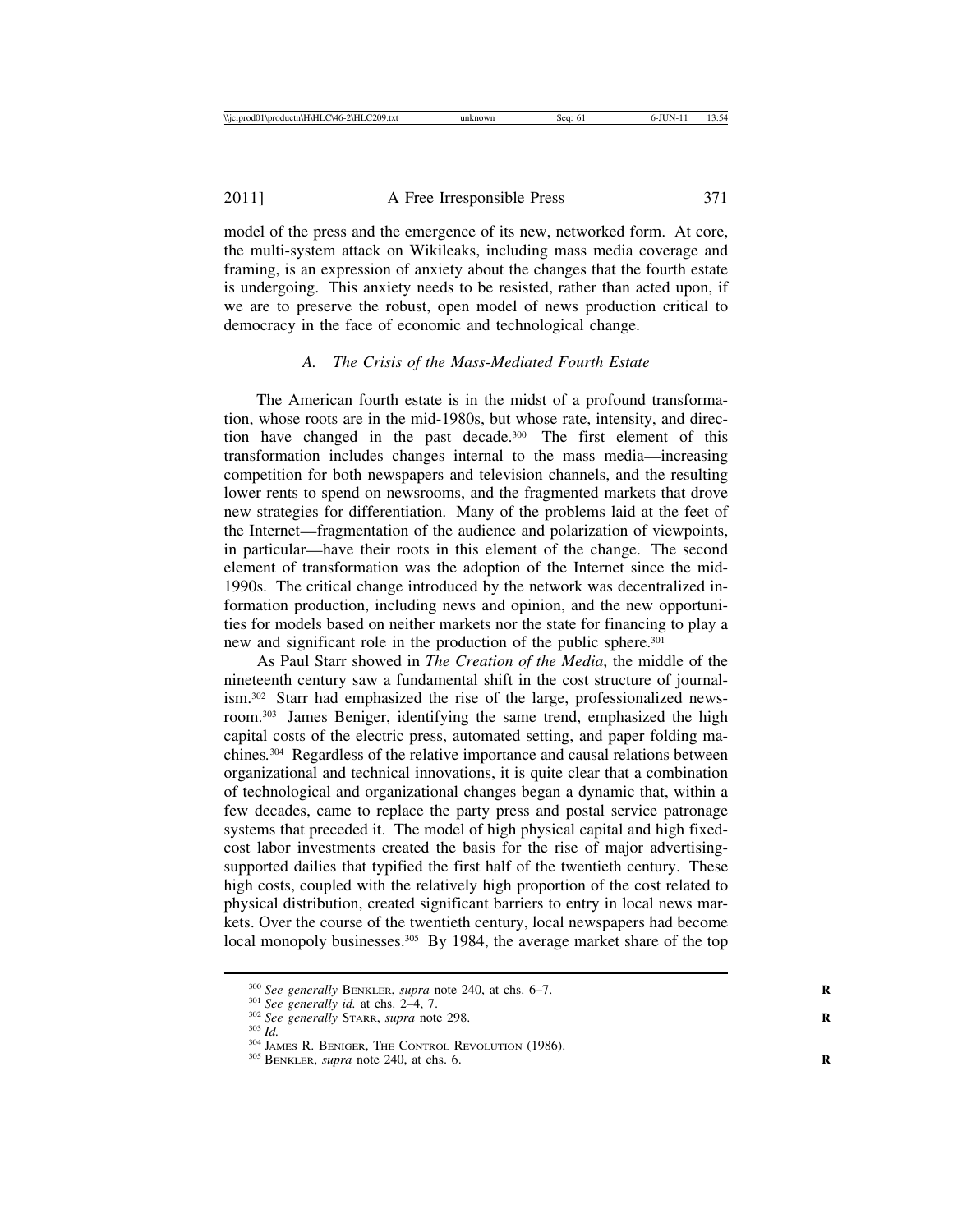newspaper in small towns was close to 95%, and in medium-sized cities just over 93%. By 2006, the market share of the largest newspapers in such towns was over 97%. In large cities, that share was around 60% throughout this period.306 The absence of competition, in turn, sustained unusually high rents.307

This ability to extract rents and use them to subsidize newsrooms had begun to change just before the emergence of the Internet into widespread use. As early as 1990, Warren Buffet's annual letter to Berkshire Hathaway shareholders stated with regard to his media holdings: "While many media businesses will remain economic marvels in comparison with American industry generally, they will prove considerably less marvelous than I, the industry, or lenders thought would be the case only a few years ago."308 The main cause of this change, which he saw as part of a long-term secular trend rather than a cyclical downturn, was that "the number of both print and electronic advertising channels has substantially increased. As a consequence, advertising dollars are more widely dispersed and the pricing power of ad vendors has diminished. These circumstances materially reduce the intrinsic value of our major media investments . . . ."309 A year later he explained further: "The fact is that newspaper, television, and magazine properties have begun to resemble *businesses* more than *franchises* in their

Once dominant, the newspaper itself, not the marketplace, determines just how good or how bad the paper will be. Good or bad, it will prosper. That is not true of most businesses: inferior quality generally produces inferior economics. But even a poor newspaper is a bargain to most citizens simply because of its "bulletin board" value. Other things being equal, a poor product will not achieve quite the level of readership achieved by a first-class product. A poor product, however, will still remain essential to most citizens, and what commands their attention will command the attention of advertisers. Since high standards are not imposed by the marketplace, management must impose its own.

Letter from Warren Buffett, Chairman, Berkshire Hathaway, Inc., to Shareholders of Berkshire<br>Hathaway, Inc. (1984), *available at http://www.berkshirehathaway.com/letters/1984.html.* 

<sup>306</sup> ELI M. NOAM, MEDIA OWNERSHIP AND CONCENTRATION IN AMERICA 377 Table 15.4

 $(2009)$ .<br><sup>307</sup> Warren Buffet explained this most clearly in a letter to shareholders of Berkshire Hathaway in 1984:

The economics of a dominant newspaper are excellent, among the very best in the business world. Owners, naturally, would like to believe that their wonderful profitability is achieved only because they unfailingly turn out a wonderful product. That comfortable theory wilts before an uncomfortable fact. While first-class newspapers make excellent profits, the profits of third-rate papers are as good or better—as long as either class of paper is dominant within its community. Of course, product quality may have been crucial to the paper in achieving dominance. We believe this was the case at the News, in very large part because of people such as Alfred Kirchhofer who preceded us.

<sup>&</sup>lt;sup>308</sup> Letter from Warren Buffett, Chairman, Berkshire Hathaway, Inc., to Shareholders of Berkshire Hathaway, Inc. (1990), *available at* http://www.berkshirehathaway.com/letters/ 1990.html. <sup>309</sup> *Id*.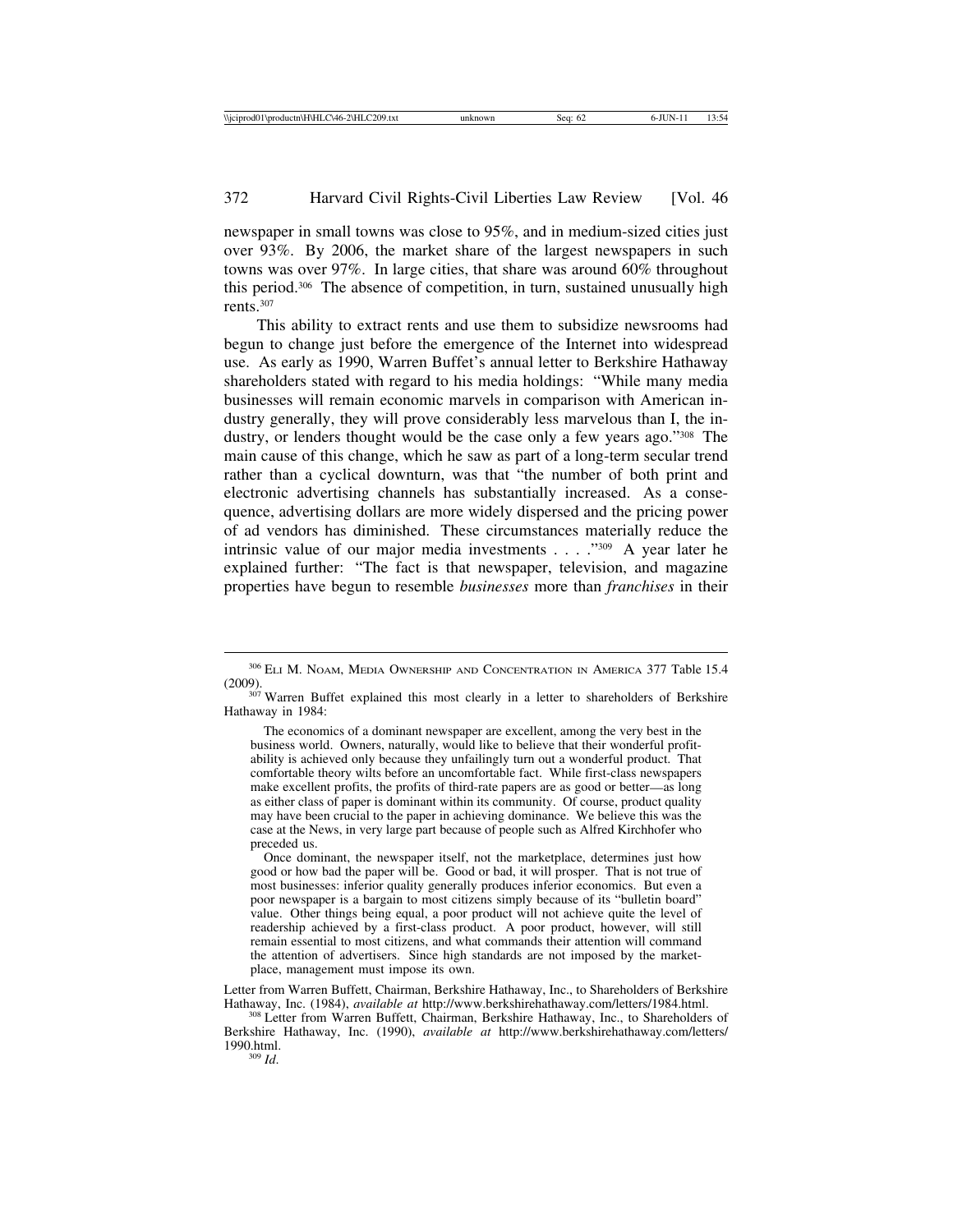economic behavior."310 What he called an "economic franchise" is what we would sometimes call possessing market power: being able to demand and obtain high prices for its product, getting high rents, and being relatively free of competitive pressures on the quality of the product or the management.311 He concluded:

Until recently, media properties possessed the three characteristics of a franchise and consequently could both price aggressively and be managed loosely. Now, however, consumers looking for information and entertainment (their primary interest being the latter) enjoy greatly broadened choices as to where to find them. . . . The result is that competition has intensified, markets have fragmented, and the media industry has lost some—though far from all—of its franchise strength.312

His conclusion foreshadows the media industry woes in the years that followed them: cost cutting, often at the expense of newsrooms, and failures of management and financing deals, like those of the *Tribune* company. "In contrast," continues Buffet,

"a business" earns exceptional profits only if it is the low-cost operator or if supply of its product or service is tight. Tightness in supply usually does not last long. With superior management, a company may maintain its status as a low-cost operator for a much longer time, but even then unceasingly faces the possibility of competitive attack. And a business, unlike a franchise, can be killed by poor management.<sup>313</sup>

The dispersion of attention and increasing competition that Buffet observed before the Internet age meant that there were more outlets that consumers could go to that simply did not provide news. The television six o'clock news was no longer a fixture; nor was the front page of the local paper. The ease with which Americans need not confront news at all, together with the incentives to provide news that would attract a less informed

*Id.* <sup>312</sup> *Id.* <sup>313</sup> *Id.*

<sup>310</sup> Letter from Warren Buffett, Chairman, Berkshire Hathaway, Inc., to Shareholders of Berkshire Hathaway, Inc. (1991), *available at* http://www.berkshirehathaway.com/letters/

<sup>&</sup>lt;sup>311</sup> Buffet put it:

An economic franchise arises from a product or service that: (1) is needed or desired; (2) is thought by its customers to have no close substitute and; (3) is not subject to price regulation. The existence of all three conditions will be demonstrated by a company's ability to regularly price its product or service aggressively and thereby to earn high rates of return on capital. Moreover, franchises can tolerate mis-management. Inept managers may diminish a franchise's profitability, but they cannot inflict mortal damage.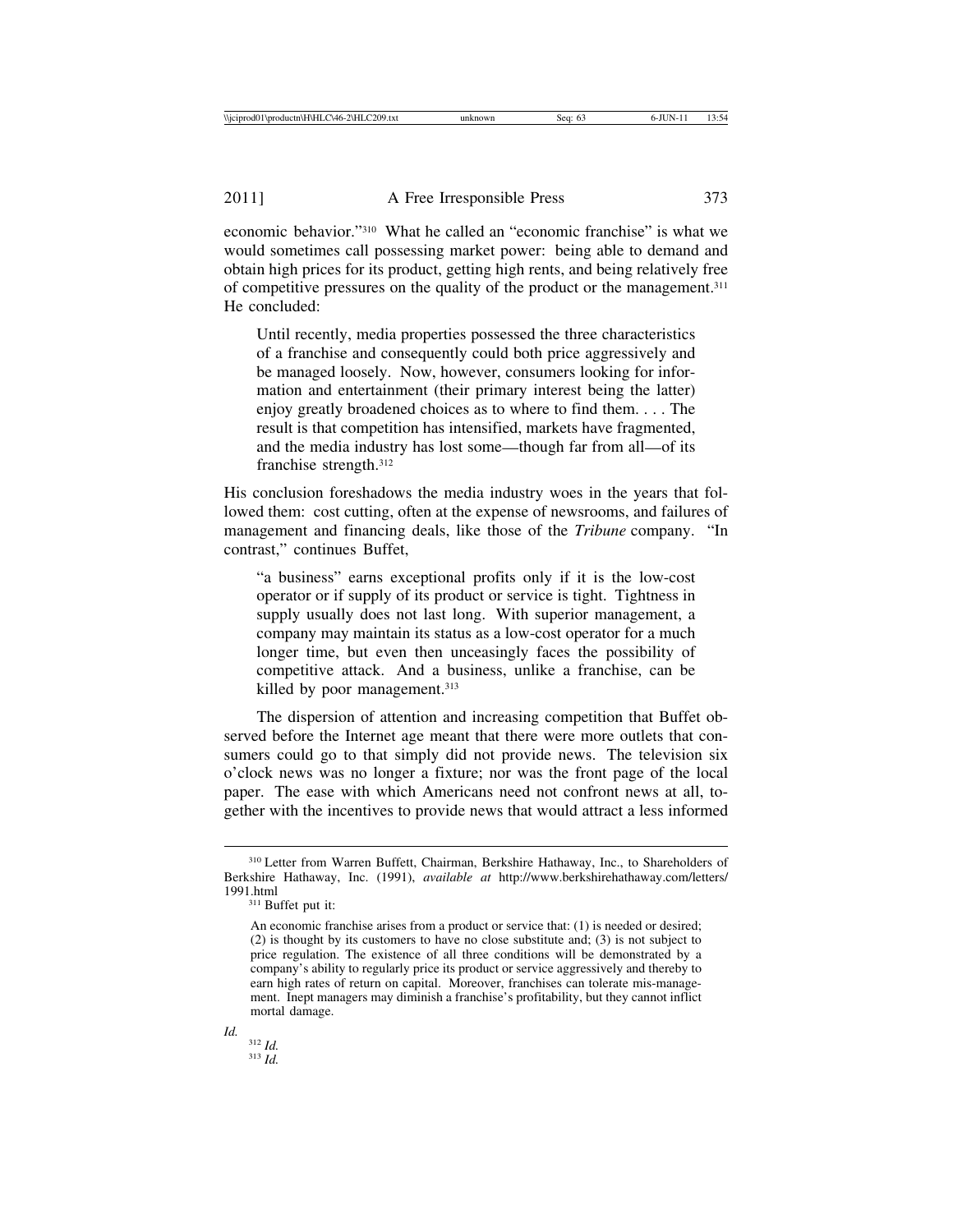and politically engaged audience, likely contributed to the observed decline in the level of knowledge of Americans exposed primarily to, say, morning broadcast news shows or local television news about public affairs.314 Audience dispersion also meant that there was an opportunity to capture narrower market segments than were most profitable during the more concentrated period. Where there is only one outlet, providing content that is highly mobilizing to 30% of the audience but alienates 70% is a bad strategy. You gain strong commitment to 30%, but if you are a local monopoly, those 30% have no real options and would have bought your product anyway, while the 70% who might have bought a bland informative media product will be turned off by, say, a highly partisan screed.<sup>315</sup> The same is not true when one is faced with a field of, for example, seven media outlets of roughly similar coverage. Now, if one outlet is able to mark itself as uniquely representative of a significant minority of the population, it can generate for itself an audience segment within which it can enjoy the kinds of franchise economics Buffet had described the media industry as losing. This (together with the contemporaneous elimination of the fairness doctrine)<sup>316</sup> is why Rush Limbaugh's show, launched in 1988, became not only economically viable, but economically advantageous, a strategy followed with enormous success by Fox News eight years later.

In combination, these changes within the industrial organization of American mass media were leading to disinvestment in newsrooms, audience fragmentation, and the emergence of right-wing media that used polarization as a differentiation strategy. The two major criticisms of the networked public sphere—fragmentation and polarization—are at least as much the product of industrial structure changes internal to the commercial mass media as they are the product of an asserted "Daily Me" Internet culture,317 the extent of whose actual empirical existence continues to be a matter for investigation, not assertion. Both the disinvestment and the niche targeting placed significant pressure on the will and ability of many outlets to commit to and pursue serious journalism consistent with professional norms.

At the same time, the Internet rapidly shifted from being primarily a research and education platform to a core element of our communications and information environment. The defining characteristic of the Net was the

<sup>314</sup> *Summary of Findings*, *Public Knowledge of Current Affairs Little Changed by News and Information Revolutions: What Americans Know: 1989*–*2007*, PEW RESEARCH CENTER FOR THE PEOPLE & THE PRESS (Apr. 15, 2007), http://people-press.org/report/319/public-knowledge-of-current-affairs-little-changed-by-news-and-information-revolutions.

knowledge-of-current-affairs-little-changed-by-news-and-information-revolutions.<br><sup>315</sup> For a more detailed analysis of this phenomenon and a review of the literature, see generally BENKLER, *supra* note 240, at chs. 5–6.<br><sup>316</sup> Inquiry into Section 73.1910 of the Comm'n's Rules & Regulations Concerning the

Gen. Fairness Doctrine Obligations of Broad. Licensees, 102 F.C.C. 2d 142, 246 (1985) (de-<br>claring that the Fairness Doctrine was no longer in the public interest).

<sup>&</sup>lt;sup>317</sup> See generally CASS R. SUNSTEIN, REPUBLIC.COM (2001).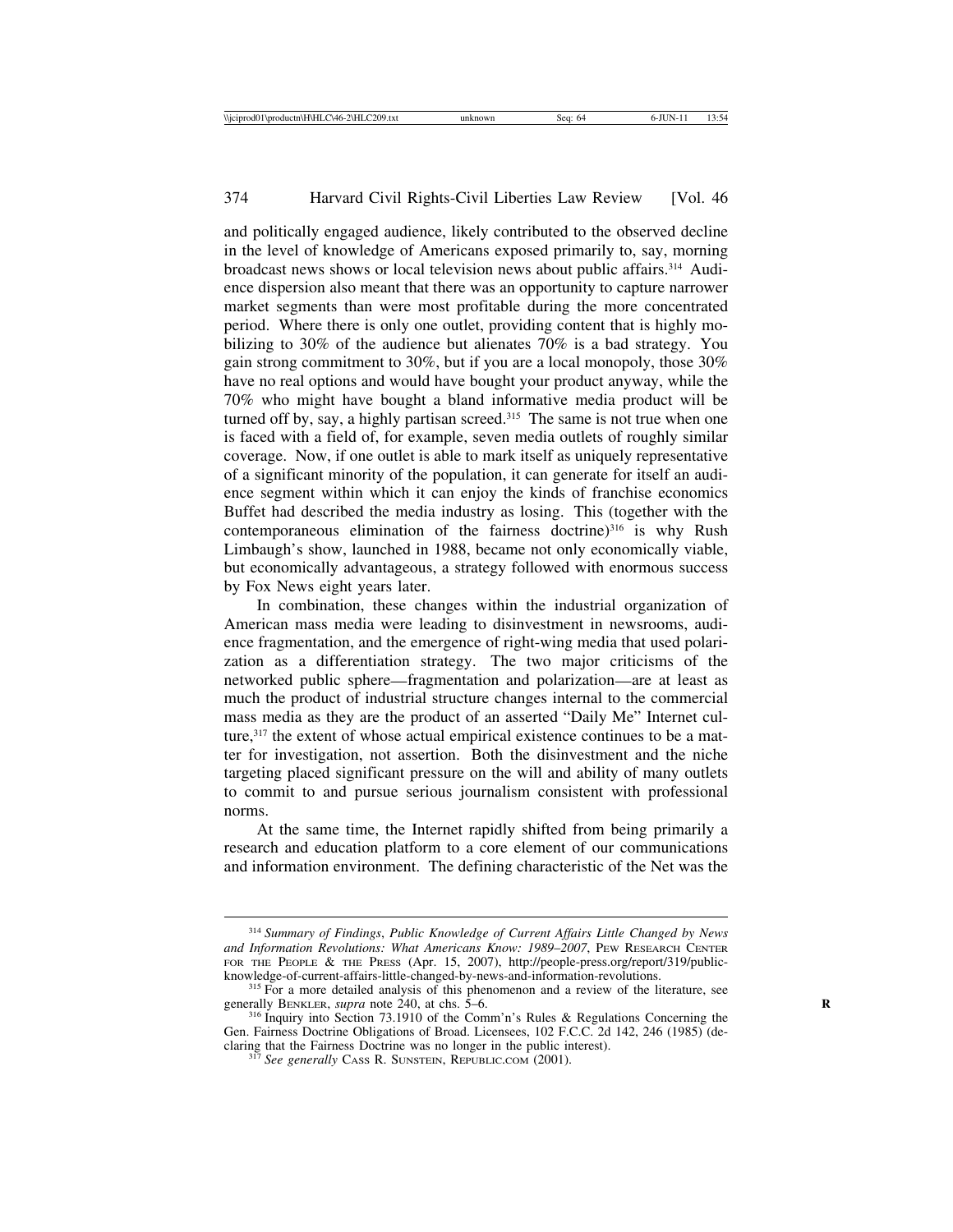decentralization of physical and human capital that it enabled.<sup>318</sup> In 1999, acute observers of the digital economy saw Encarta as the primary threat to *Britannica* in the encyclopedia market, and the epitome of what the new rules for the digital economy required.<sup>319</sup> That a radically decentralized, non-proprietary project, in which no one was paid to write or edit and that in principle anyone could edit, would compete with the major encyclopedias was simply an impossibility. And yet, ten years later, Wikipedia was one of the top six or seven sites on the net, while Encarta had closed its doors. Peer production and other forms of commons-based, non-market production became a stable and important component of the information production system,<sup>320</sup> an observation not lost on business writers,<sup>321</sup> and, increasingly, governments.322 Just as free and open source software became an important complement to and substitute for some proprietary software models; just as photography,<sup>323</sup> cookbooks,<sup>324</sup> travel guides,<sup>325</sup> restaurant and consumer reviews, $326$  and video $327$  came to develop important components of their industrial organization that were based on peer production and social production more generally, so too has been the case with news reporting and opinion. If the first Gulf War was the moment of the twenty-four-hour news channel and CNN, then the Iranian Reform movement of 2009 was the moment of amateur video reportage, as videos taken by amateurs were uploaded to You-Tube, and from there became the only significant source of video footage of the demonstrations available to the major international news outlets. Most recently, the Tunisian revolt was in part aided by amateur videos of demon-

<sup>&</sup>lt;sup>318</sup> *See generally* Benkler, *supra* note 240, at chs. 2–4.<br><sup>319</sup> Carl Shapiro & Hal R. Varian, Information Rules: A Strategic Guide to the NETWORK ECONOMY 19–27 (1999).<br><sup>320</sup> *See, e.g.*, BENKLER, *supra* note 240, at ch. 3; *see generally* CLAY SHIRKY, HERE COMES

EVERYBODY (2008); SIVA VAIDHYANATHAN, ANARCHIST IN THE LIBRARY: HOW THE CLASH BETWEEN FREEDOM AND CONTROL IS HACKING THE REAL WORLD AND CRASHING THE SYSTEM  $(2005).$ 

<sup>321</sup> *See, e.g.*, DON TAPSCOTT & ANTHONY WILLIAMS, WIKINOMICS: HOW MASS COLLABO-RATION CHANGES EVERYTHING (2006); Robert D. Hof, *The Power of Us*, BUSINESS WEEK, June 20, 2005, at 74–82, *available at* http://www.businessweek.com/magazine/content/05\_25/

<sup>&</sup>lt;sup>322</sup> For example, the peer-to-patent initiative, developed by Beth Noveck as an academic, seeks to harness distributed knowledge to improve the quality of patents granted. *See Peer-to-*Patent, Open Government Initiative, THE WHITE HOUSE, http://www.whitehouse.gov/open/ innovations/Peer-to-Patent. On the local level, efforts range from very practical strategies to improve services through harnessing distributed citizen reporting systems, like Boston's New Urban Mechanics initiative, *see* THE MAYOR'S OFFICE OF NEW URBAN MECHANICS, http:// www.newurbanmechanics.org, to a wide range of efforts to engage citizens in participatory budgeting or planning, *see* Jennifer Shkabatur, *Cities @ Crossroads: Digital Technology and*

<sup>&</sup>lt;sup>323</sup> FLICKR, http://www.flickr.com (last visited Feb. 22, 2011).<br><sup>324</sup> ALLRECIPES.COM, http://allrecipes.com (last visited Feb. 22, 2011).<br><sup>325</sup> TRIPADVISOR, http://www.tripadvisor.com (last visited Feb. 22, 2011).<br><sup>325</sup> revver.com (last visited Apr. 19, 2011); METACAFE, http://www.metacafe.com (last visited Feb. 22, 2011).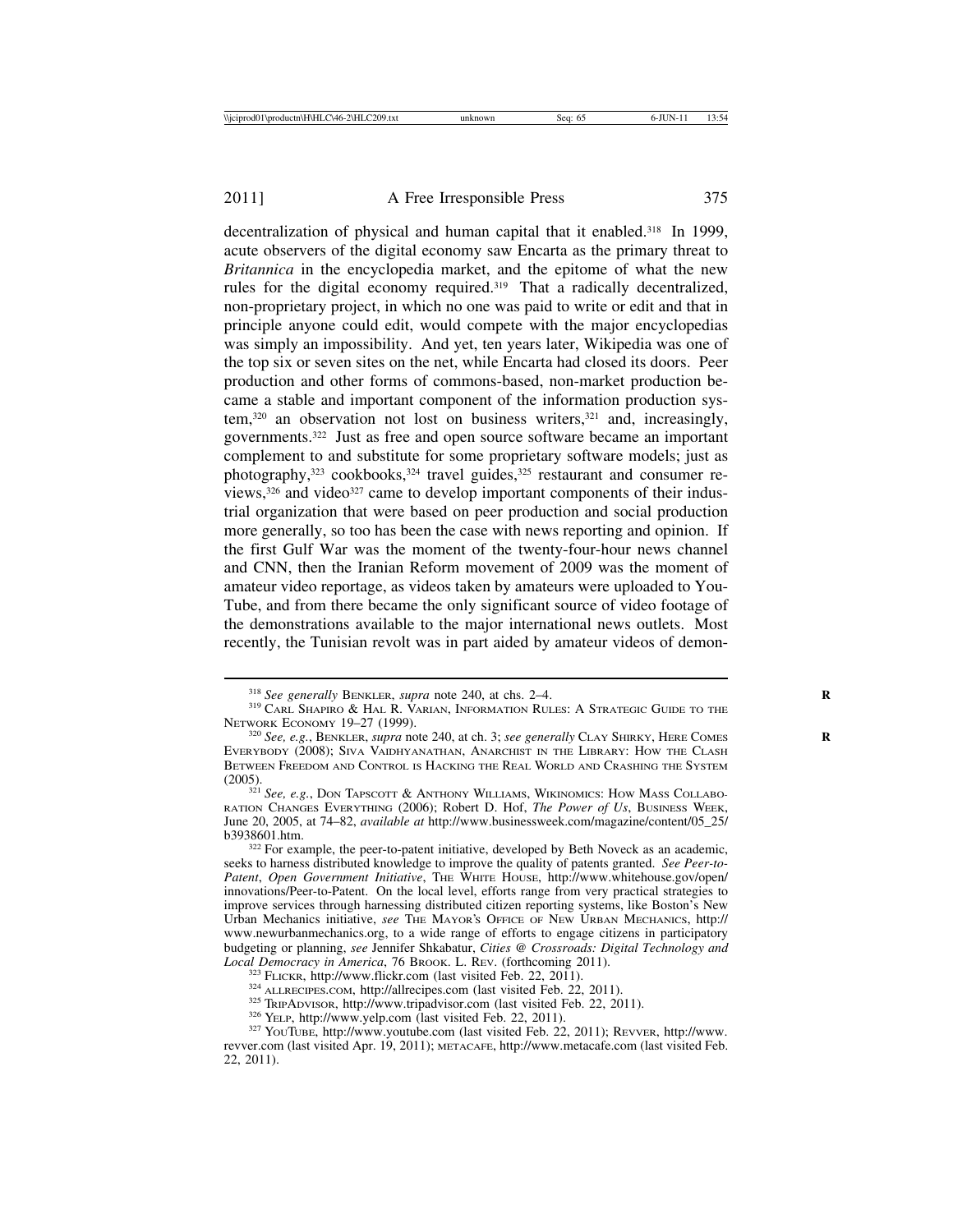strations, uploaded to a Facebook page of an activist, Lotfi Hajji, and then retransmitted around the Arab world by Al Jazeera;<sup>328</sup> and video taken by protesters was mixed with that taken by professional journalists to depict the revolt in Egypt. But the networked public sphere is constructed of much more, and more diverse, organizational forms than ad hoc bursts of fully decentralized activity.

### *B. The Emerging Networked Fourth Estate*

As of the end of the first decade of the twenty-first century, it seems that the networked public sphere is constructed of several intersecting models of production whose operation to some extent competes with and to some extent complements each other. One central component of the new environment is comprised of core players in the mass media environment. However, these now have a global reach and have begun to incorporate decentralized elements within their own model. It is perhaps not surprising that CNN, the *New York Times*, NBC News and MSNBC News, the *Wall Street Journal*, Fox News, the *Washington Post*, and the *Los Angeles Times* are among the top-ranked news sites on the Internet.329 But alongside these are major international sites. The publicly-funded BBC and the U.K. nonprofit the *Guardian* play a large role alongside U.S. commercial media. The *Guardian*'s editor-in-chief claimed to have 36 or 37 million readers per month, in comparison to the paper's daily circulation of about 283,000.<sup>330</sup> These major players are, in turn, complemented by the online presence of smaller traditional media platforms and sources from other countries, accessed by U.S. readers through Yahoo! and Google News, both among the top news sites in the world. The Wikileaks case presents quite well how central these large, global online news organizational players are, but it also shows how, because they are all in the same attention market, it is harder for any one of them to control access to the news. One of the strategically significant moves that Assange made was precisely to harness these global mass media to his cause by providing them with enough exclusivity in their respective national markets to provide them with economic benefits from publishing the materials, and enough competition in the global network to make sure that none of them could, if they so chose, bury the story. The

<sup>328</sup> Robert F. Worth & David D. Kirkpatrick, *Seizing a Moment, Al Jazeera Galvanizes Arab Frustration*, N.Y. TIMES, Jan. 27, 2011, at A1, *available at* http://www.nytimes.com/

<sup>&</sup>lt;sup>329</sup> *Top Sites*, ALEXA, http://www.alexa.com/topsites/category/Top/News (last visited Jan. 28, 2011) [hereinafter ALEXA Rankings] (ranking the most popular news websites).

<sup>&</sup>lt;sup>330</sup> David Reid & Tania Teixeira, *Are People Ready to Pay for Online News?*, BBC CLICK (Feb. 26, 2010), http://news.bbc.co.uk/2/hi/programmes/click\_online/8537519.stm. It is difficult to translate exactly from daily subscription numbers—which may include multiple readers per household and need to be multiplied to reach a monthly figure—and to know what 36 million online readers really means. The numbers should therefore be read for illustration purposes only.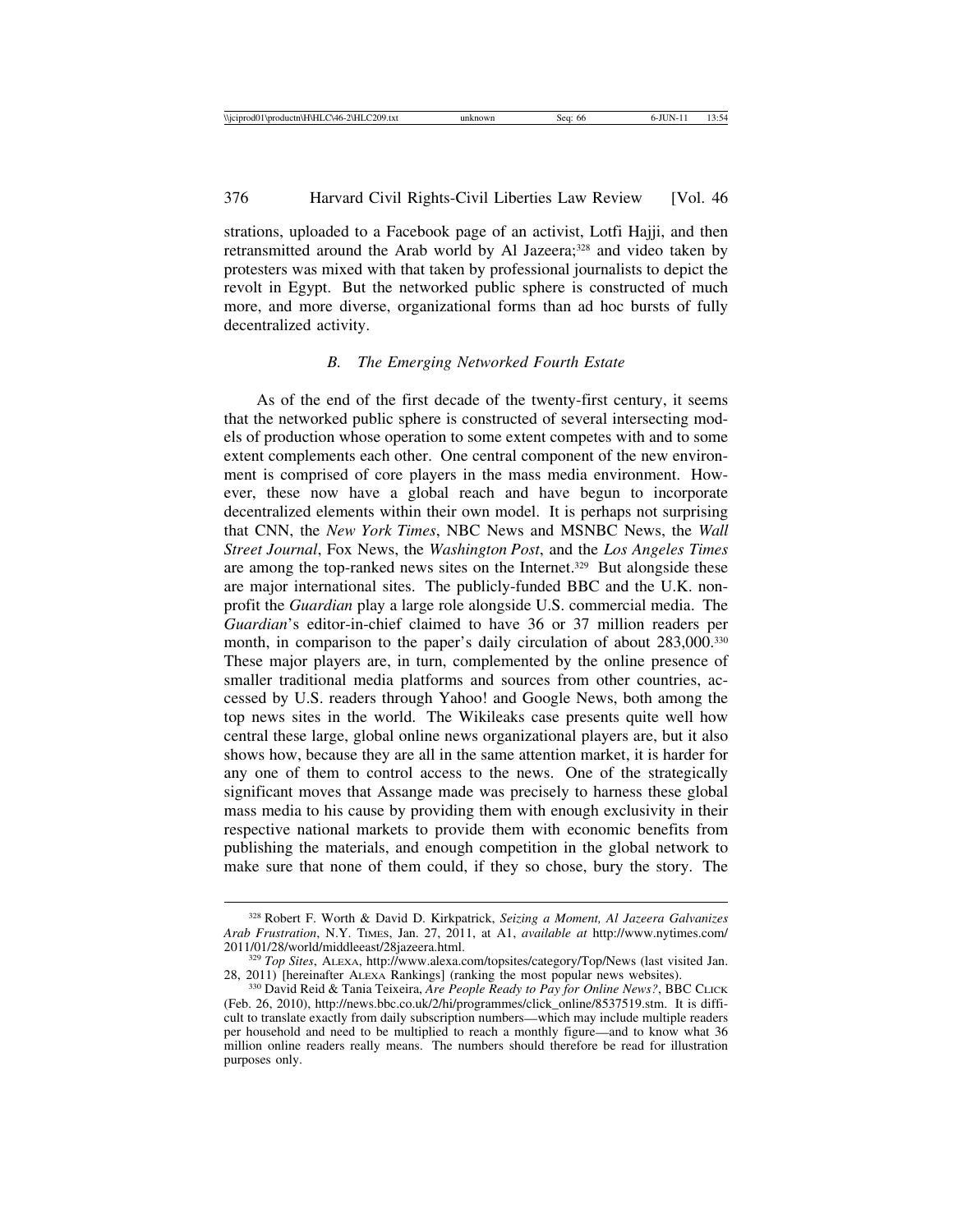global nature of the platform and the market made this strategy—by a small player with a significant scoop—both powerful and hard to suppress.

Alongside the broader reach of these traditional outlets in a new medium, we are seeing the emergence of other models of organization, which were either absent or weaker in the mass media environment. Remaining, for a moment, within the sites visible enough to make major Internet rankings lists, the Huffington Post, a commercial online collaborative blog, is more visible in the United States than any other news outlet except for the BBC, CNN, and the *New York Times*. 331 There are, of course, other smaller scale commercial sites that operate on advertising, like the Drudge Report, Pajamas Media, or Talking Points Memo. These form a second element in the networked public sphere. Talking Points Memo, for example, has an Alexa reach and rank somewhere between the *Baltimore Sun* and the *Atlanta Journal Constitution*, 332 although it had a staff of only eleven people as of mid-2009.<sup>333</sup>

A third model that is emerging to take advantage of the relatively low cost of distribution, and the relatively low capital cost of production, of news is the nonprofit sector. Here, I do not mean the volunteer, radically decentralized peer-production model, but rather the ability of more traditionally organized nonprofits to leverage their capabilities in an environment where the costs of doing business are sufficiently lower than they were in the print and television era that they can sustain effective newsrooms staffed with people who, like academic faculties, are willing to sacrifice some of the bottom line in exchange for the freedom to pursue their professional values. One example is ProPublica, a foundation-supported model for an otherwise classic-style professional newsroom.334 A similar approach underlies the journalistic award-winning local reporting work of the Center for Independent Media, founded in 2006 and renamed in 2010 the American Independent News Network. This organization, as of this writing, funds a network of local independent nonprofit media in Colorado, Iowa, Michigan, Minnesota, and New Mexico.<sup>335</sup> A related model is the construction of universitybased centers that can specialize in traditional media roles. A perfect exam-

<sup>&</sup>lt;sup>331</sup> ALEXA Rankings, *supra* note 329. I exclude here The Weather Channel and Yahoo! News from what I consider to be "news outlets." Both are ranked ahead of the *Huffington Post*, however.

<sup>332</sup> *See Talkingpointsmemo.com*, ALEXA, http://www.alexa.com/siteinfo/talkingpointsmem o.com (last visited Apr. 1, 2011). To compare Talking Points Memo with the Baltimore and Atlanta newspapers, click on the "Traffic Stats" tab, type http://www.baltimoresun.com and http://www.ajc.com into the "Compare" boxes, and click "Compare." The "Traffic Rank" tab describes the sites' Alexa traffic rank, and the "Reach" tab describes the percent of global

<sup>&</sup>lt;sup>333</sup> Noam Cohen, *Now Hiring at Talking Points Memo*, N.Y. TIMES, July 12, 2009, at B5, *available at http://www.nytimes.com/2009/07/13/business/media/13marshall.html.* 

<sup>&</sup>lt;sup>334</sup> See About Us, PROPUBLICA, http://www.propublica.org/about (last visited Apr. 3,

<sup>2011).</sup> <sup>335</sup> *See About*, THE AMERICAN INDEPENDENT, http://tainews.org/about (last visited Apr. 3, 2011).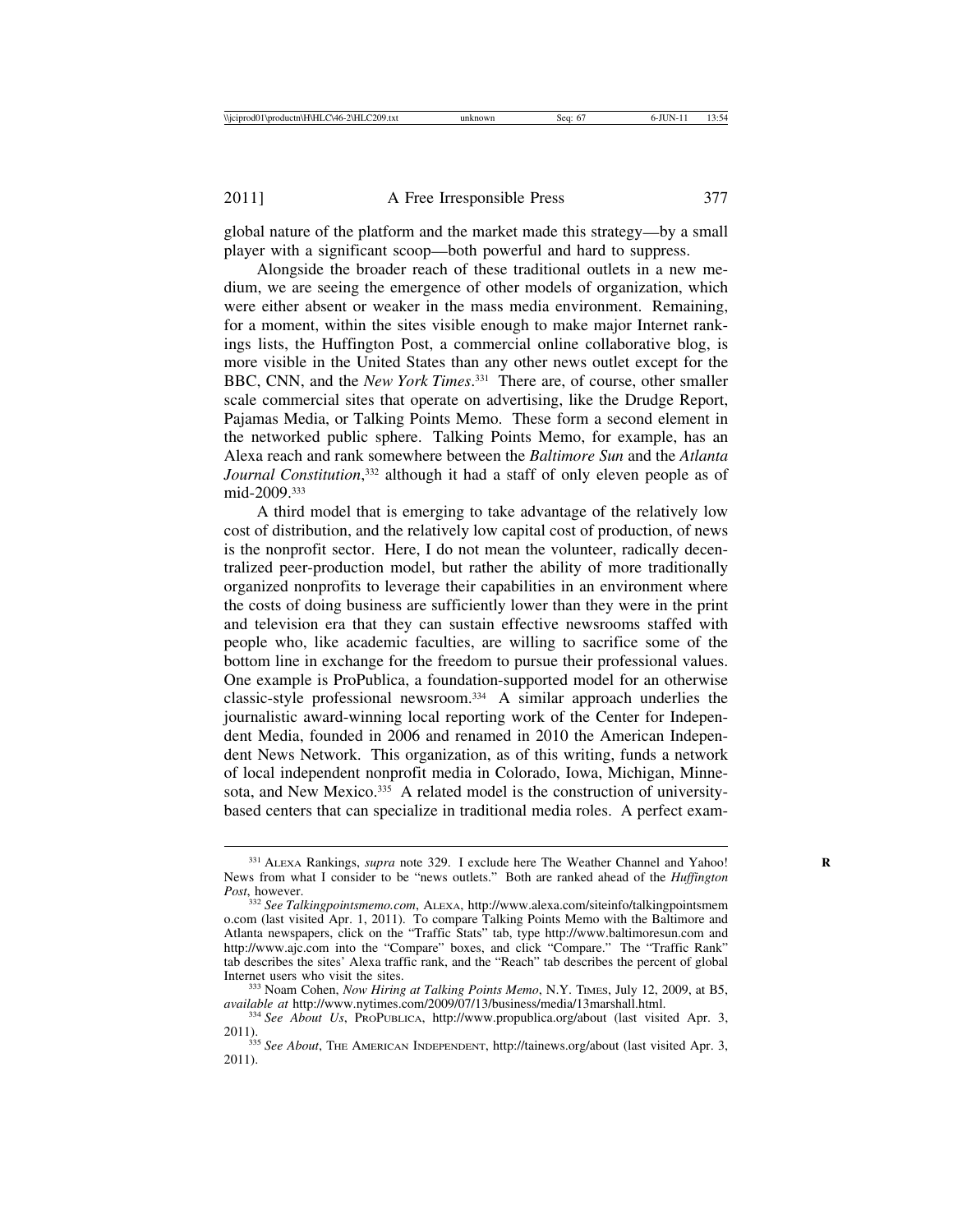ple of this is FactCheck.org, based in the Annenberg Public Policy Center at the University of Pennsylvania, which plays a crucial watchdog role in checking the veracity of claims made by political figures and organizations.336

Alongside these professional-journalism-focused nonprofits, we are seeing other organizations using a combination of standard nonprofit organization with peer production to achieve significant results in the public sphere. An excellent example of this model is offered by the Sunlight Foundation, which supports both new laws that require government data to be put online, and the development of web-based platforms that allow people to look at these data and explore government actions that are relevant to them.337 Like Wikileaks did before the most recent events, Sunlight Foundation focuses on making the raw data available for the many networked eyes to read. Unlike Wikileaks, its emphasis is on the legal and formal release of government data and the construction of technical platforms to lower the cost of analysis and construct collaborative practices, so as to make it feasible for distributed social practices and people with diverse motivational profiles, embedded in diverse organizational models, to analyze the data.

In addition to the professionals based in large-scale global media, small-scale commercial media, high-end national and local nonprofit media outlets, and other non-media nonprofits, we also see emerging a new party press culture. Over 10,000 Daily Kos contributors have strong political beliefs, and they are looking to express them and to search for information that will help their cause.<sup>338</sup> So do the contributors to Townhall.com on the right, although the left-wing of the blogosphere uses large collaborative sites at this point in history more than the right.339 For digging up the dirt on your opponent's corruption, political ambition and contestation is a powerful motivator, and the platforms are available to allow thousands of volunteers to work together, with the leadership and support of a tiny paid staff (paid, again, through advertising to this engaged community, or through mobilized donations, or both).

Finally, although less discretely prominent than the large collaboration platforms like Daily Kos or Newsvine,<sup>340</sup> and much more decentralized than any of the other models, individuals play an absolutely critical role in this new information ecosystem. First, there is the sheer presence of millions of individuals with the ability to witness and communicate what they witnessed over systems that are woven into the normal fabric of networked life. This is the story of the Iranian reform videos, and it is of course the story of much more mundane political reporting, from John McCain singing "Bomb Iran"

<sup>336</sup> *See About Us*, FACTCHECK.ORG, http://factcheck.org/about (last visited Apr. 3, 2011). <sup>337</sup> *See About Us*, SUNLIGHT FOUNDATION, http://sunlightfoundation.com/about (last vis-

ited Apr. 3, 2011).<br><sup>338</sup> Benkler & Shaw, *supra* note 259, at 4.<br><sup>339</sup> *Id.* at 23. <sup>340</sup> NEWSVINE, http://www.newsvine.com (last visited Apr. 3, 2011).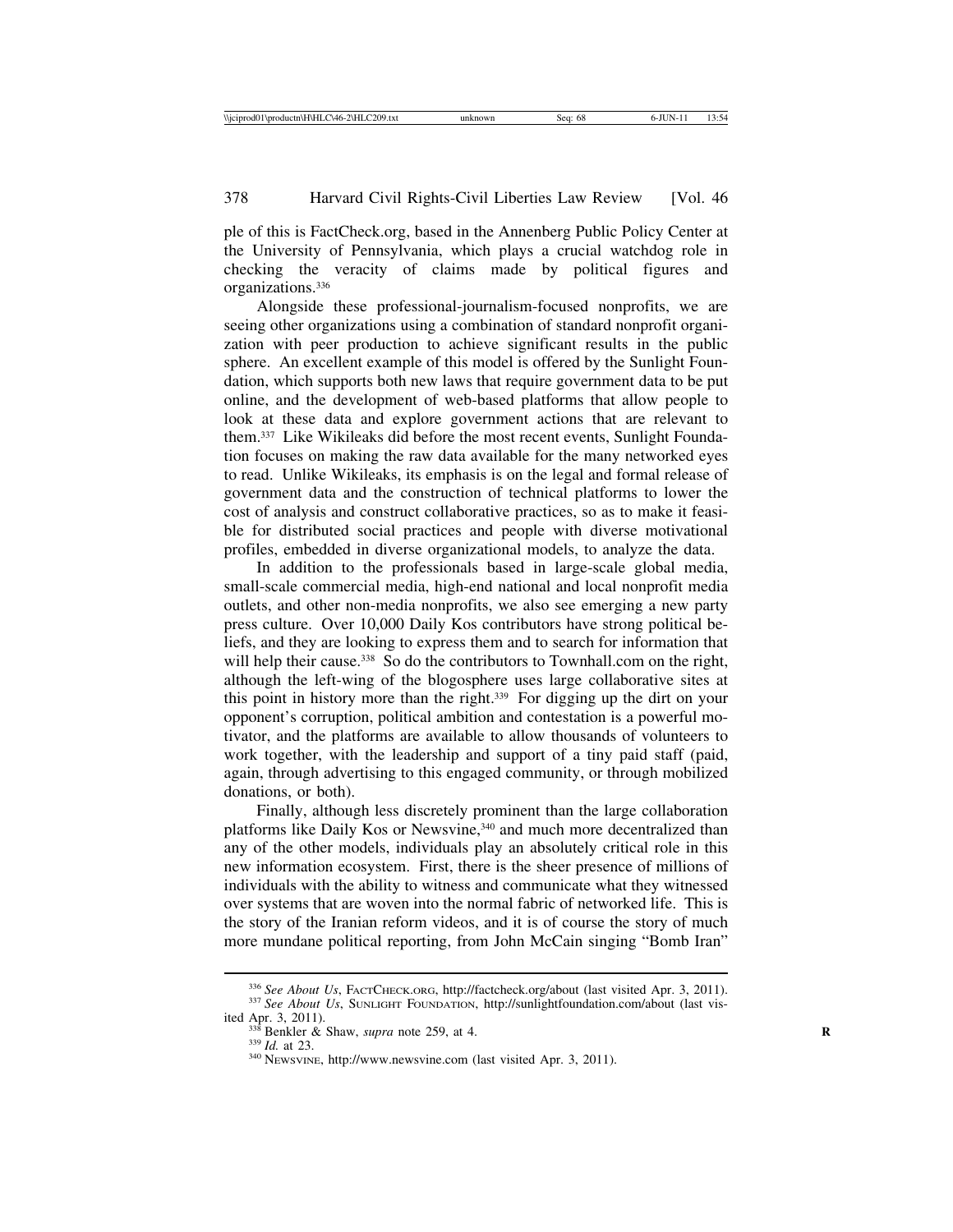to the tune of a Beach Boys song to George Allen's Macaca. Second, there is the distributed force of observation and critical commentary, as we saw in the exposure of the error in the CBS/Dan Rather expose. Third, there are the experts. For instance, academic economists like Brad DeLong, on the left, and Tyler Cowen, on the right, played a much greater role in debates over the stimulus and bailout (which can be observed by looking at traffic patterns to their individual blogs during the debates over the bailout) than they could have a mere decade ago. Collaborative websites by academics, like Balkinization<sup>341</sup> or Crooked Timber,<sup>342</sup> provide academics with much larger distribution platforms to communicate, expanding the scope and depth of analysis available to policy and opinion makers.

The Wikileaks events need to be understood in the context of these broad trends in the construction of the networked fourth estate. Like the Sunlight Foundation and similar transparency-focused organizations, Wikileaks is a nonprofit focused on bringing to light direct, documentary evidence about government behavior so that many others, professional and otherwise, can analyze the evidence and search for instances that justify public criticism. Like the emerging party presses, it acts out of political conviction. And like so many other projects on the Net, it uses a combination of volunteerism, global presence, and decentralized action to achieve its results. As such, Wikileaks presents an integral part of the networked fourth estate no less than the protesters who shoot videos on the streets of Tehran, Tunis, or Cairo and upload them to the Web, or the bloggers who exposed the Rather/CBS story. Whatever one thinks about the particular actions of Wikileaks in the particular instance of the release of the embassy cables, the organization and effort put forth by Wikileaks to bring to light actual internal government documents bearing on questions of great public import is essentially a networked version of the Pentagon Papers and Roosevelt's Man with the Muck-Rake.343 An attack on Wikileaks—legal or extralegal, technical or commercial—needs to be assessed from that perspective, and allows us to explore the limitations and strengths of the emerging networked fourth estate.

## *C. Mass Media Anxiety over the New Neighbors in the Networked Environment*

In 2009–2010, the state of mass media news reporting—newspapers in particular—and the financial future of these organizations became a matter of substantial public debate. The Senate held hearings on the future of journalism,344 and the Federal Trade Commission launched a series of public

<sup>&</sup>lt;sup>341</sup> BALKINIZATION, http://balkin.blogspot.com (last visited Apr. 3, 2011).<br><sup>342</sup> CROOKED TIMBER, http://crookedtimber.org (last visited Apr. 3, 2011).<br><sup>343</sup> See supra note 1 and accompanying text and Part III.A and accom

FRANCE PRESSE, May 7, 2009, *available at* 5/7/09 Agence Fr.-Presse 18:16:00 (Westlaw).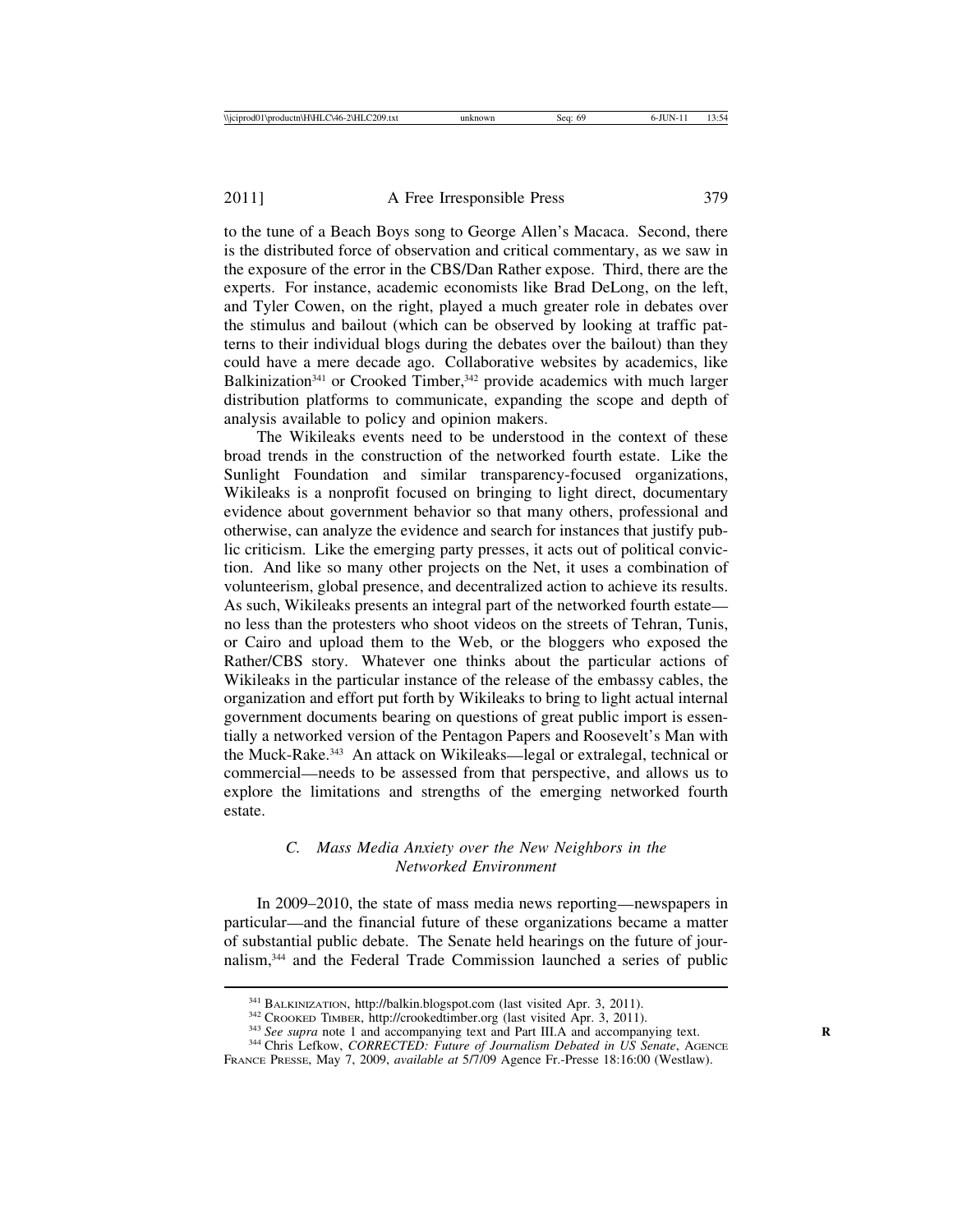workshops under the title *How Will Journalism Survive the Internet Age?*<sup>345</sup> A range of publications tried to understand what was happening to journalism, and what its future would look like. The *New Republic*, for example, ran a thoughtful cover on the end of the age of newspapers,346 NPR's *On the Media* carefully explored the sense of crisis,<sup>347</sup> and academics weighed in as well.348

Many treatments, like those cited, were careful and thoughtful. Much of the debate, however, involved name-calling of the "guy in his pajamas," "echo-chamber of the blogosphere" variety. The core of the critique of the networked forms of the press has been the same since Klein's memorable quote: the concern that the Internet and the blogosphere provide misinformation, while the traditional media are necessary to provide reliable investigative reporting. An event study that does not involve Wikileaks offers a baseline portrayal of what is, in fact, the much more complex interaction between the traditional and networked components of the fourth estate, and the distribution of responsible and irresponsible journalism on both sides of that divide. It turns out that being part of the mass media is no guarantee of high quality and effective journalism; nor is being online a guarantee of falsehood and echo-chamber effects. The new system will have high quality, effective participants of each type, and low quality rumormongers on either side of the traditional/networked media divide. Understanding this fact, as well as the dynamic that seems to lead serious writers on the traditional side to discount it, provides important insight into the ways in which the Wikileaks case, in turn, has been perceived.

On November 17, 2010 the *New York Times* published an op-ed by Thomas Friedman, *Too Good to Check*, whose opening beautifully explains the whole:

On Nov. 4, Anderson Cooper did the country a favor. He expertly deconstructed on his CNN show the bogus rumor that President Obama's trip to Asia would cost \$200 million a day. This was an important 'story.' It underscored just how far ahead of his time Mark Twain was when he said a century before the Internet, 'A lie can travel halfway around the world while the truth is putting on its shoes.' But it also showed that there is an antidote to malicious journalism—and that's good journalism.

<sup>345</sup> *See How Will Journalism Survive the Internet Age?*, FED. TRADE COMM'N, http://www. ftc.gov/opp/workshops/news/index.shtml (last visited Apr. 1, 2011); Fed. Trade Comm'n, Staff Discussion Draft: Potential Policy Recommendations to Support the Reinvention of Journalism (2010), *available at* www.ftc.gov/opp/workshops/news/jun15/docs/new-staff-discussion.pdf.

<sup>&</sup>lt;sup>346</sup> Starr, *supra* note 233.<br><sup>347</sup> Government Intervention to Save Journalism (WNYC radio broadcast July 16, 2010), *available at http://www.onthemedia.org/transcripts/2010/07/16/02.* 

<sup>&</sup>lt;sup>348</sup> See generally, e.g., ROBERT W. MCCHESNEY & JOHN NICHOLS, THE DEATH AND LIFE OF AMERICAN JOURNALISM (2010); Leonard Downie, Jr. & Michael Schudson, *The Reconstruction of American Journalism*, COLUM. JOURNALISM REV., Oct. 19, 2009, http://www. cjr.org/reconstruction/the\_reconstruction\_of\_american.php.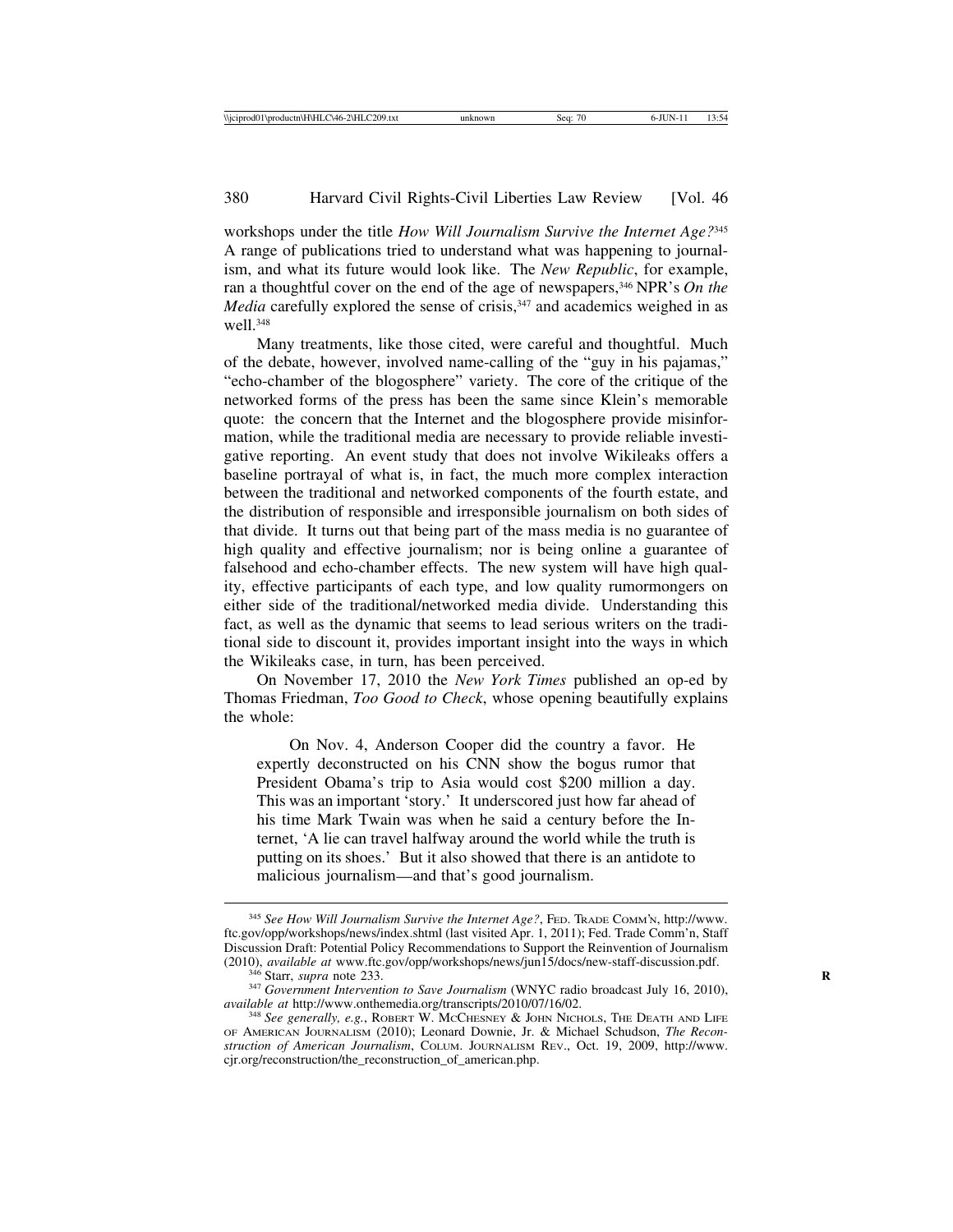In case you missed it, a story circulated around the Web on the eve of President Obama's trip that it would cost U.S. taxpayers \$200 million a day  $\ldots$ .<sup>349</sup>

The quote tells the whole of the story. The villain is "the Internet," which enables the lie traveling halfway around the world—in this case, from India to the U.S. public sphere—where it circulates around "the Web." The hero is the expert journalist in an established news outlet who exposes the lie, airs his exposé on a mass media outlet, and thereby administers the antidote.

There is only one problem with this story: it wasn't quite so. The initial source of the 200 million dollar per day story was an established media outlet, the Press Trust of India; it was primarily followed by the right-wing mass media in the United States, with one blogger playing a key importation role. "The Internet," on the other hand, was actually the first place where investigative journalism occurred to debunk the falsehood.

At 11:25 am EST on November 2, 2010, New Delhi Television<sup>350</sup> posted a story with the byline of the Press Trust of India, India's equivalent of the AP and Reuters, entitled *US to spend \$200 mn a day on Obama's Mumbai visit*. 351 This story was linked to within the next two hours by the Drudge Report,<sup>352</sup> Michelle Malkin's site at 1:53 pm,<sup>353</sup> as well as three other lower-visibility, right-wing blogs.<sup>354</sup> The afternoon and evening belonged to the mass media. That afternoon, Rush Limbaugh repeated it on his radio show.355 The story was repeated in the British *Daily Mail*356 at about 5:00

<sup>353</sup> Doug Powers, *Obama to See India on \$200 Million a Day*, MICHELLE MALKIN (Nov. 2, 2010, 1:53 PM), http://michellemalkin.com/2010/11/02/india.

<sup>&</sup>lt;sup>349</sup> Thomas Friedman, Op-Ed., *Too Good to Check*, N.Y. TIMES, Nov. 17, 2010, at A33, *available at* http://www.nytimes.com/2010/11/17/opinion/17friedman.html.

<sup>&</sup>lt;sup>350</sup> A major Indian news outlet that *Forbes Magazine* described in a 2006 article as "India's top-rated English-language news channel." Naazneen Karmali, *News Delhi TV*,

<sup>&</sup>lt;sup>351</sup> Press Trust of India, *US to Spend \$200 mn a Day on Obama's Mumbai Visit*, NDTV (Nov. 2, 2010, 8:54 PM IST), http://www.ndtv.com/article/india/us-to-spend-200-mn-a-day-

on-obama-s-mumbai-visit-64106.<br><sup>352</sup> THE DRUDGE REPORT (Nov. 2, 2010), http://www.drudgereportarchives.com/data/<br>2010/11/02/20101102\_155942.htm (precise timestamp unavailable).

<sup>&</sup>lt;sup>354</sup> 2ndUPDATE—Obama India Trip: 34 Warships & 1km-Long AC Bomb-Proof Tunnel!, DAILY PAUL (Nov. 2, 2010, 1:21 PM), http://www.dailypaul.com/node/148219; *Joe Biden Making His Move on Obama*, LAME CHERRY (Nov. 2, 2010, 11:22 AM), http://lamecherry. blogspot.com/2010/11/joe-biden-making-his-move-on-obama.html; *Obamas' India Trip Costing USA \$200 Million PER DAY*, KATABLOG (Nov. 2, 2010, 12:28 PM), http://www.katablog.

<sup>&</sup>lt;sup>355</sup> Stack of Stuff Quick Hits Page, THE RUSH LIMBAUGH SHOW (Nov. 2, 2010), http:// www.rushlimbaugh.com/home/daily/site\_110210/content/01125104.guest.html [hereinafter

<sup>&</sup>lt;sup>356</sup> James White, '\$200m-a-Day' Cost of Barack Obama's Trip to India Will Be Picked Up *by U.S. Taxpayers*, MAIL ONLINE (Nov. 2, 2010), http://www.dailymail.co.uk/news/article-1325990/Obamas-200m-day-India-visit-picked-US-taxpayers.html.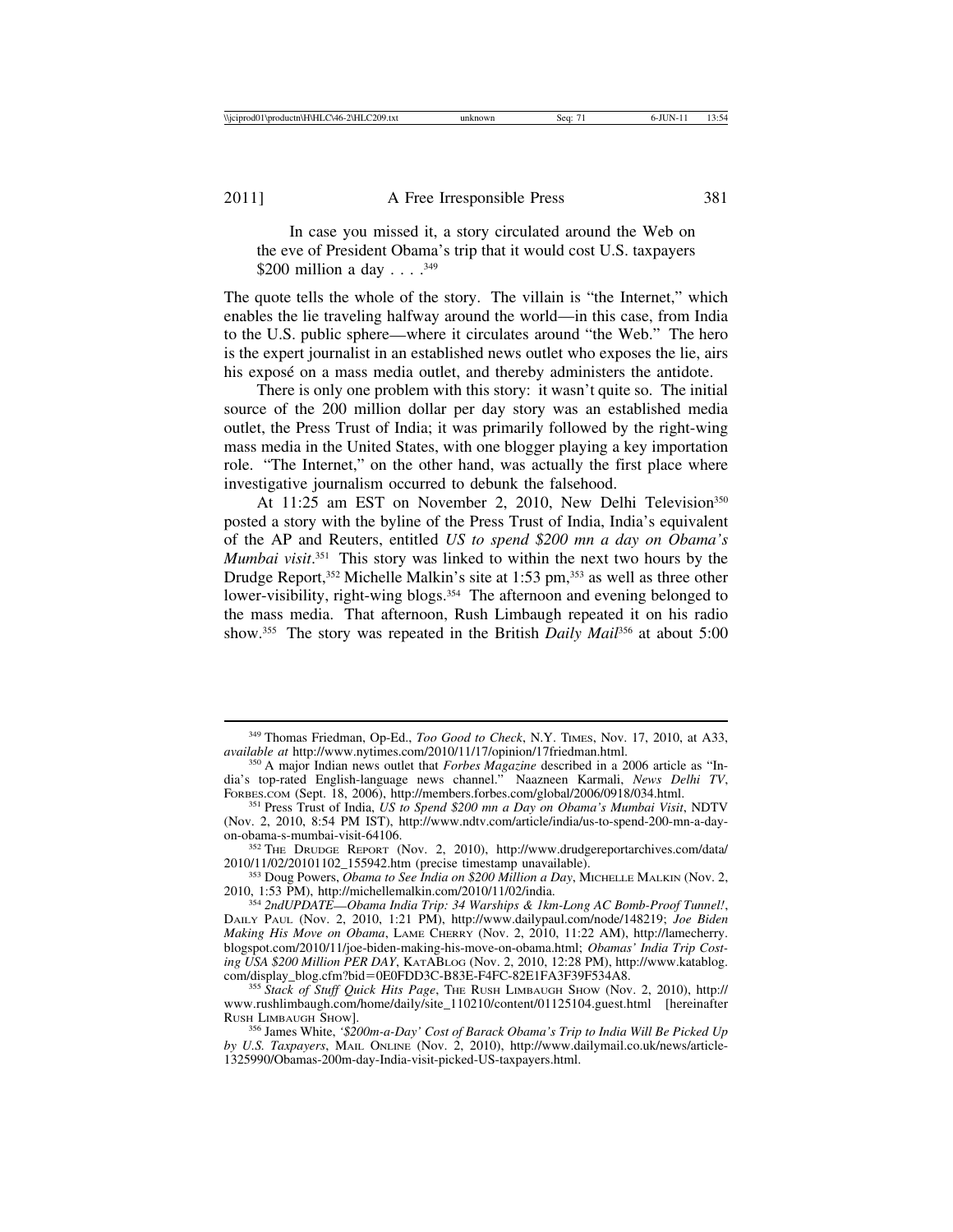pm EST, and that evening, Mike Huckabee repeated the story on Fox News election coverage.357

By the end of November 2nd, a story had been created by some of India's most respected news outlets, imported to the United States by two highly visible right-wing blogs, and then repeated and amplified by two major right-wing mass media outlets—Fox News and Rush Limbaugh. Limbaugh's story actually revived and combined the new 200-million-dollars meme with an earlier one: claiming that the president was taking 40 airplanes.358 This story was picked up two days later by the same Doug Powers who later posted Michelle Malkin's 200-million-dollars-a-day story on his own blog.359 His post was picked up in an opinion column for the *Washington Times* on October 29th,<sup>360</sup> but this part of the story did not take off until combined with the 200-million-dollars claim made by Limbaugh.

On November 3rd, the right-wing mass media propagation continued. Fox News' program *Follow the Money* created a whole segment, by Eric Bolling, repeating the claim with vivid images and the tag "The Obamas: The New American Royalty?"361 That same evening, Sean Hannity's program repeated the claim and conducted a panel discussion around its inappropriateness given the election results and the financial condition of the country.362 A few hours later, Representative Michele Bachmann repeated the accusation in an interview on *Anderson Cooper 360*; the interview that ultimately led Cooper to investigate and refute the claim, on CNN twentyfour hours later, on his November 4th show.363 But that refutation, the one to which Friedman paid such high respects, was by no means the first. The initial refutation, on November 3rd, was not in mainstream media but on the Net. FactCheck.org provided a clear breakdown of the source and flow of

<sup>357</sup> The Media Desk, *Election Night: Live Blogging the Media Coverage*, MEDIA DECODER (N.Y. TIMES) (Nov. 2, 2010, 11:26 PM), http://mediadecoder.blogs.nytimes.com/2010/11/02/ election-night-watching-the-media-coverage/#carter-on-fox-huckabee-puts-a-price-tag-on-astate-visit ("On Fox News, one of the potential future Republican presidential candidates on the network's payroll, Mike Huckabee, said that the president was about to take a huge entourage to India this week that would cost the American people \$200 million a day—but that was less than the government spent each day in the United States, so the people were probably getting a break.").

<sup>&</sup>lt;sup>358</sup> Rush LIMBAUGH Show, *supra* note 355.<br><sup>359</sup> Doug Powers, *Details of Obama's Big 'Carbon Footprint Felt 'Round the World' Tour,* THE POWERS THAT BE (Oct. 29, 2010), http://dougpowers.com/2010/10/29/details-of-obamas-<br>big-carbon-footprint-felt-round-the-world-tour.

<sup>&</sup>lt;sup>360</sup> Robert Knight, Pulling Back the Curtain on Obama's Audacity, WASHINGTON TIMES, Nov. 1, 2010, at B1, *available at* http://www.washingtontimes.com/news/2010/oct/29/pulling-

<sup>&</sup>lt;sup>361</sup> Eric Bolling, *Follow the Money* (FOX Business television broadcast Nov. 3, 2010),

*available at* http://mediamatters.org/mmtv/201011030048. <sup>362</sup> *Hannity*, (FOX NEWS television broadcast Nov. 3, 2010), *available at* http://media-

<sup>&</sup>lt;sup>363</sup> Anderson Cooper 360 (CNN television broadcast Nov. 4, 2010) [hereinafter *Anderson Cooper 360*].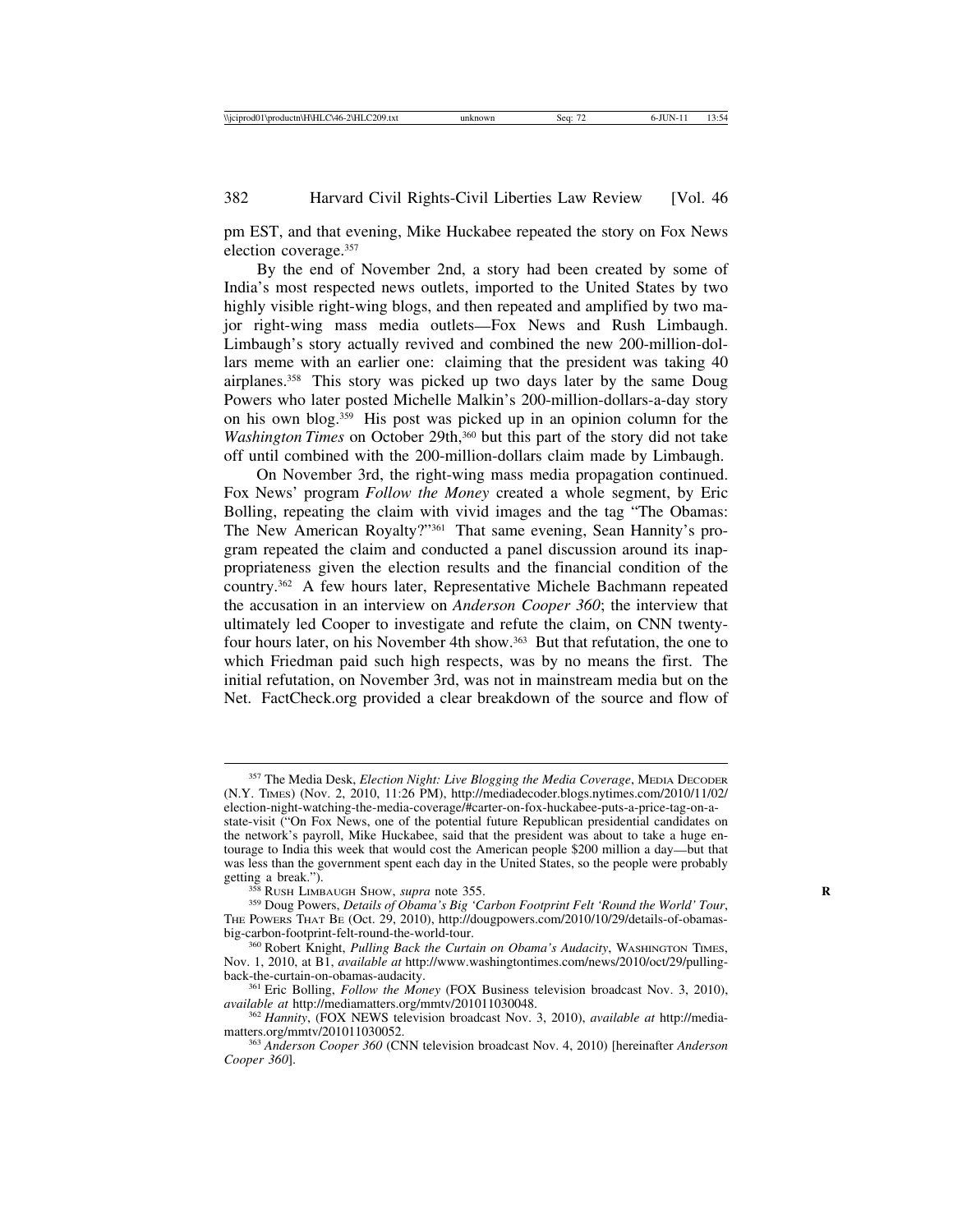the story.364 Media Matters for America posted a long story in the afternoon of November 3rd, providing a similar flow and debunking of the story.365 Snopes.com also provided enough debunking either on November 3rd or early November 4th<sup>366</sup> to be linked to by a November 4th, 3:16 pm *Wall Street Journal* blogpost.367 By the end of November 3rd, only Internet-based reporting was doing the "good journalism" work; the only established media working the story were either purposefully repeating the misstatement—in the case of Fox News—or being used by right-wing politicians to propagate the slander, as in Bachmann's interview on Cooper's show.

By November 4th, the tide of the story was turning. Glenn Beck started the day by repeating the slander.<sup>368</sup> But an increasing number of blogs and mainstream outlets were picking up the White House and Pentagon denials. Over the course of that day, the Media Cloud database identified thirteen blogposts within the political blogosphere that continued to support and propagate the story, and fourteen blogposts that pointed to the critique and refutations of the story.369 Interestingly, several of the blogposts underscoring and disseminating the debunking reports were right-wing blogs: Hot-Air, $370$  Instapundit $371$  (although these sites framed the debunking with: it's not our fault we believed this bunk given Obama's reputation for extravagance), and Outside the Beltway.372

In the mainstream, *USA Today*, the *Washington Post*, the *Wall Street Journal*, and the *Kansas City Star* all had various versions of the refutation

fuzzy-math-dogs-obamas-asia-trip. <sup>368</sup> *Details on Obama Trip Remain Unclear*, GLENN BECK (Nov. 5, 2010, 12:53 PM), http:/

<sup>&</sup>lt;sup>364</sup> *Trip to Mumbai*, FACTCHECK.ORG (Nov. 3, 2010), http://factcheck.org/2010/11/ask-factcheck-trip-to-mumbai.

<sup>&</sup>lt;sup>365</sup> Sarah Pavlus, *White House Debunks "Wildly Inflated" \$200M-per-Day Price Tag for Obama's India Trip*, COUNTY FAIR (MEDIA MATTERS FOR AMERICA) (Nov. 3, 2010, 4:31 PM), http://mediamatters.org/blog/201011030032.

<sup>&</sup>lt;sup>366</sup> Foreign Currency, SNOPES.COM, http://www.snopes.com/politics/obama/india.asp (last updated Nov. 5, 2010). The precise time of the original *Snopes.com* post has been obscured by the November 5th update of that site's analysis.

<sup>&</sup>lt;sup>367</sup> Jonathan Weisman, *Fuzzy Math Dogs Obama's Asia Trip*, WASHINGTON WIRE (THE WALL STREET JOURNAL) (Nov. 4, 2010, 3:16 PM), http://blogs.wsj.com/washwire/2010/11/04/

<sup>&</sup>lt;sup>369</sup> See MEDIA CLOUD, http://www.mediacloud.org (last visited Apr. 1, 2011) (results of analysis on file with author). Media Cloud is a research platform developed at the Berkman Center for Internet and Society at Harvard University. The lead developer of the project is Hal Roberts. The development team includes David Larouchelle, Catherine Bracy, and associated researchers include Ethan Zuckerman, Bruce Etling, John Palfrey, Urs Gasser, Rob Faris, and Yochai Benkler.<br><sup>370</sup> *No, Obama's Not Taking 34 Navy Ships to India with Him*, Hor AIR (Nov. 4, 2010,

<sup>7:02</sup> PM), http://hotair.com/archives/2010/11/04/no-obamas-not-taking-34-navy-ships-to-

<sup>&</sup>lt;sup>371</sup> Glenn Reynolds, *Debunking: No, Obama's Not Taking 34 Navy Ships to India with Him*, INSTAPUNDIT.COM (Nov. 4, 2010, 8:21 PM), http://pajamasmedia.com/instapundit/109

<sup>224.</sup> <sup>372</sup> Doug Mataconis, *Obama's India Trip Costing \$ 200 Million A Day? Don't Believe It*, OUTSIDE THE BELTWAY (Nov. 4, 2010), http://www.outsidethebeltway.com/obamas-india-tripcosting-200-million-a-day-dont-believe-it.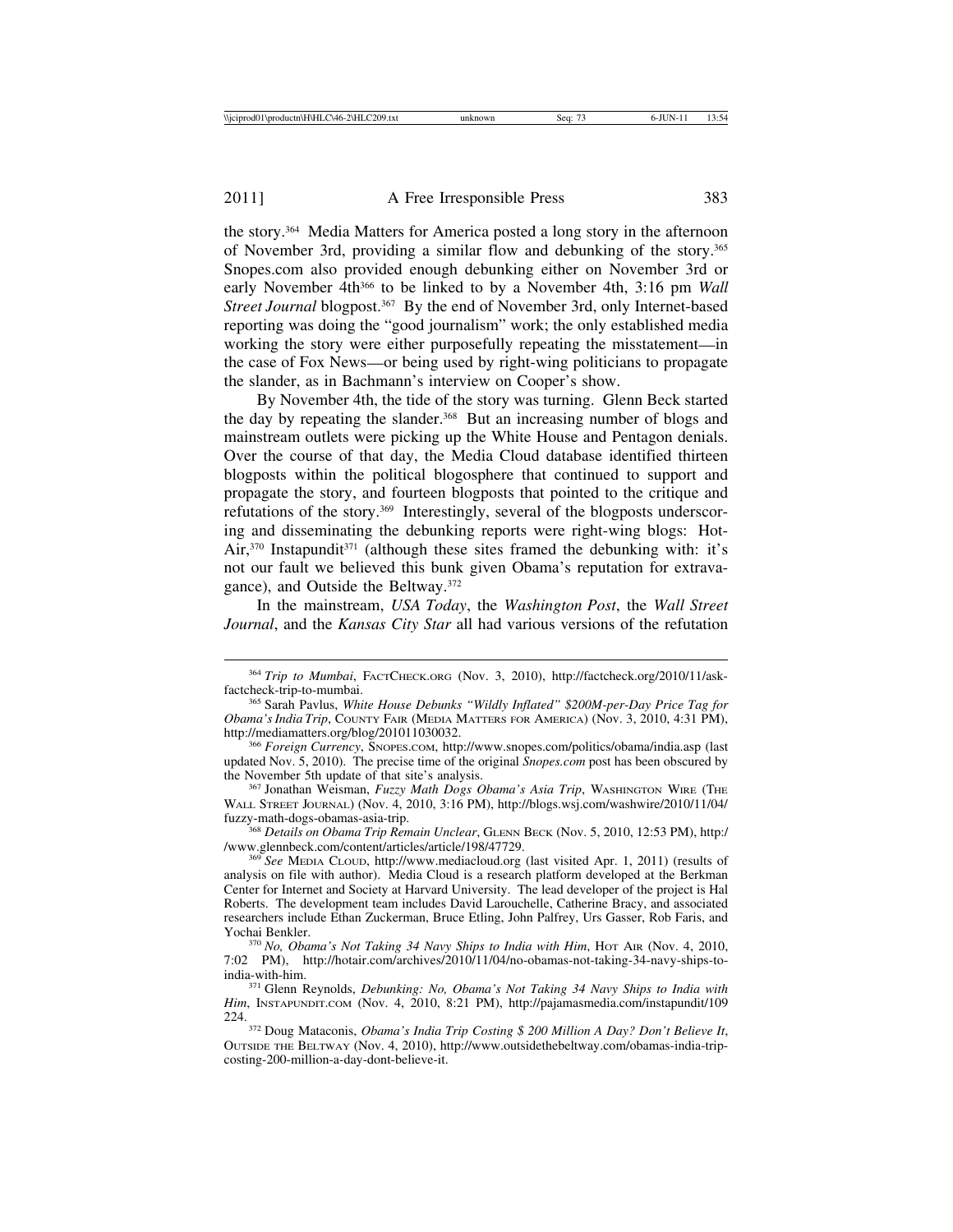in their web-based versions. At 10:00 pm that night, Anderson Cooper aired a long segment that specifically emphasized the vacuity of the sources, and the central role that the right-wing conservatives—Limbaugh, Beck, Don Imus, and Michael Savage— played in repeating and amplifying the lie.<sup>373</sup> It was indeed a good piece of journalism. Its story captured the right tone of how the story emerged, why it was unreliable, and who repeated the lie. Cooper then went to his "data board" and explained how the 200-milliondollar claim could not possibly be true, given what we know from public sources about the daily cost of the war in Afghanistan and what we know based on an old GAO report about the costs of Bill Clinton's Africa trip in 1999. All of these pieces of evidence, down to the comparison to the 190 million-dollar-a-day cost of the Afghan war and the GAO report on Clinton's trip, had already been reported over twenty-four hours earlier by FactCheck.org. Cooper played an enormously important role in giving voice to and amplifying the excellent research that was done by FactCheck. Given the continued importance of mass media outlets in reaching very large audiences, that is indeed an important role for someone with a mass media voice to play. It is certainly a necessary counterweight to the kind of propagandist reportage that Fox News and talk radio employ to solidify their brand and retain their franchise, as well as perhaps to support the owner's politics. But the story is emphatically not one where "the Internet" spreads lies and professional journalism combats them.

The story of these three days in November 2010 offers some insight into the emerging structure of the global, networked fourth estate. It identifies a more complex relationship than simply either "good professionals vs. bad amateurs" or "pure-hearted, net-based journalists vs. a corrupt mainstream media." It reveals a networked alternative to the more traditional model of media checks and balances. Here, publication by an Indian outlet was globally visible; "the Internet," or rather one entrepreneurial right-wing blogger, moved that information quickly, and the network and its relationship to mass media created and elevated the memes. But the networked environment also included nonprofit academic and professional groups (FactCheck.org; Media Matters), as well as a small commercial professional publisher (Snopes), all of whom were able to check the reporting and criticize it. And the Net included over two dozen sites that sifted through the original and the refutation. The mass media, in turn, took both the false and the correct story lines, and in each case amplified them to their respective audiences.

<sup>373</sup> *Anderson Cooper 360*, *supra* note 363. **R**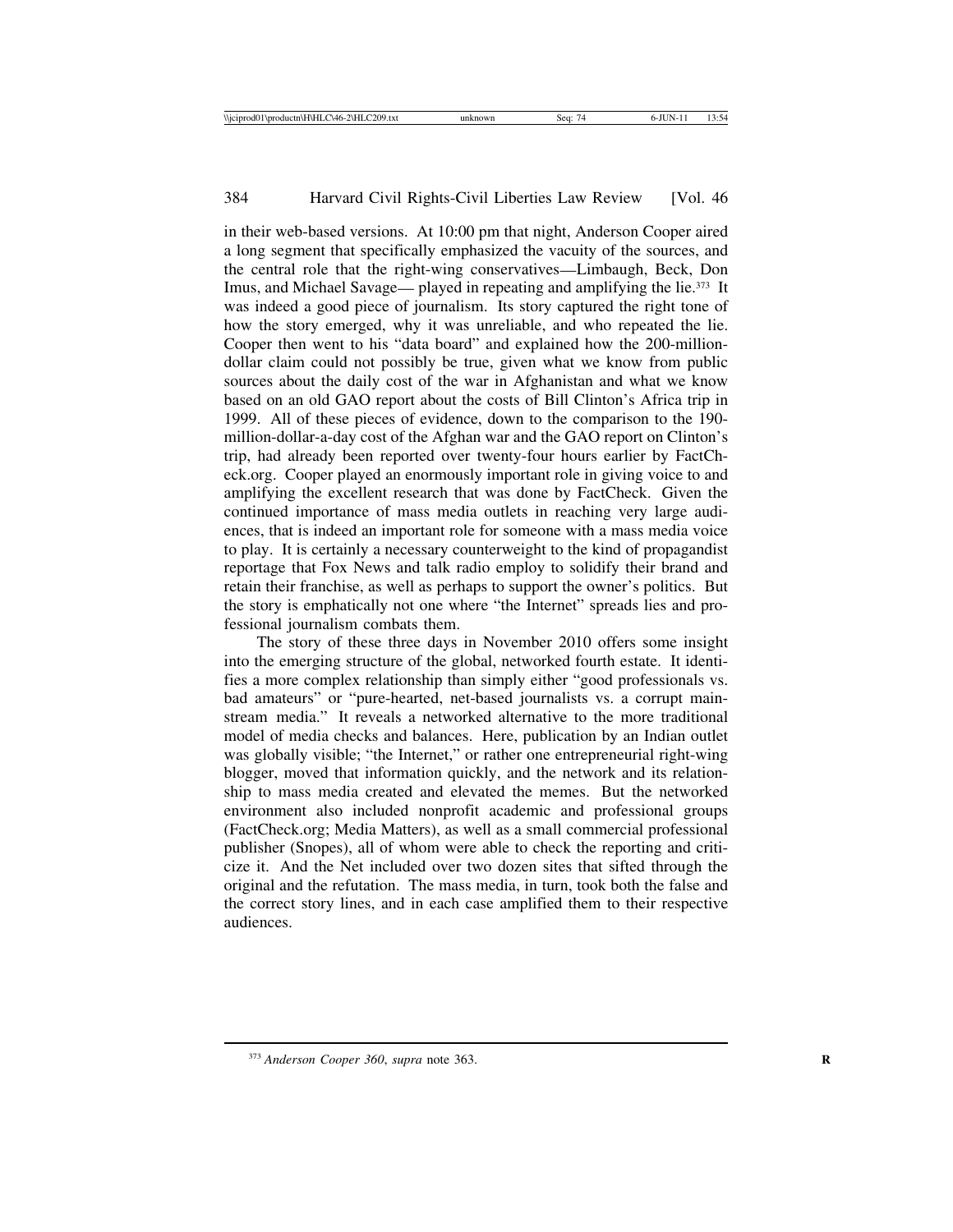# *D. Mass Media Anxiety Played out in the Wikileaks Case Endangers the Networked Fourth Estate vis-a-vis the State, and Makes Cooperative Ventures Across the Divide Challenging*

The concern that the incumbent news industry has exhibited in the past two years over the emerging competitors in the networked information environment, played out in the way Friedman ascribed blame for the 200-million-dollar-a-day story, was also on display in the way that American newspapers dealt with Wikileaks after the release of the embassy cables. This anxiety has two practical consequences. The first is that the kind of cooperative venture that Wikileaks entered into with the major newspapers was clearly difficult to manage. The cultural divide between established media players and the scrappy networked organizations that make up important parts of the networked fourth estate makes working together difficult, as the published reports from the media partners in this enterprise clearly reveal.

The second practical consequence is that, in seeking to preserve their uniqueness and identity, the traditional media are painting their networked counterparts into a corner that exposes them to greater risk of legal and extralegal attack. As we saw in the analysis of the legal framework, from a constitutional *law* perspective, the way in which the traditional media respond to, and frame, Wikileaks or other actors in the networked fourth estate does not matter a great deal. But from the practical perspective of what is politically and socially feasible for a government to do, given the constraints of public opinion and the internalized norms of well-socialized elites in democratic countries, the more that newspapermen, in their effort to preserve their own identity, vilify and segregate the individuals and nontraditional components of the networked fourth estate, the more they put those elements at risk of suppression and attack through both legal and extralegal systems.

## *i. A Difficult Relationship*

Two major pieces in the *New York Times* exemplify the effort to assert the identity of the traditional media as highly professional, well organized, and responsible by denigrating the networked alternative. The first was a Tom Friedman op-ed piece published on December 14, 2010. In it, Friedman wrote:

The world system is currently being challenged by two new forces: a rising superpower, called China, and a rising collection of superempowered individuals, as represented by the WikiLeakers, among others. What globalization, technological integration and the general flattening of the world have done is to superempower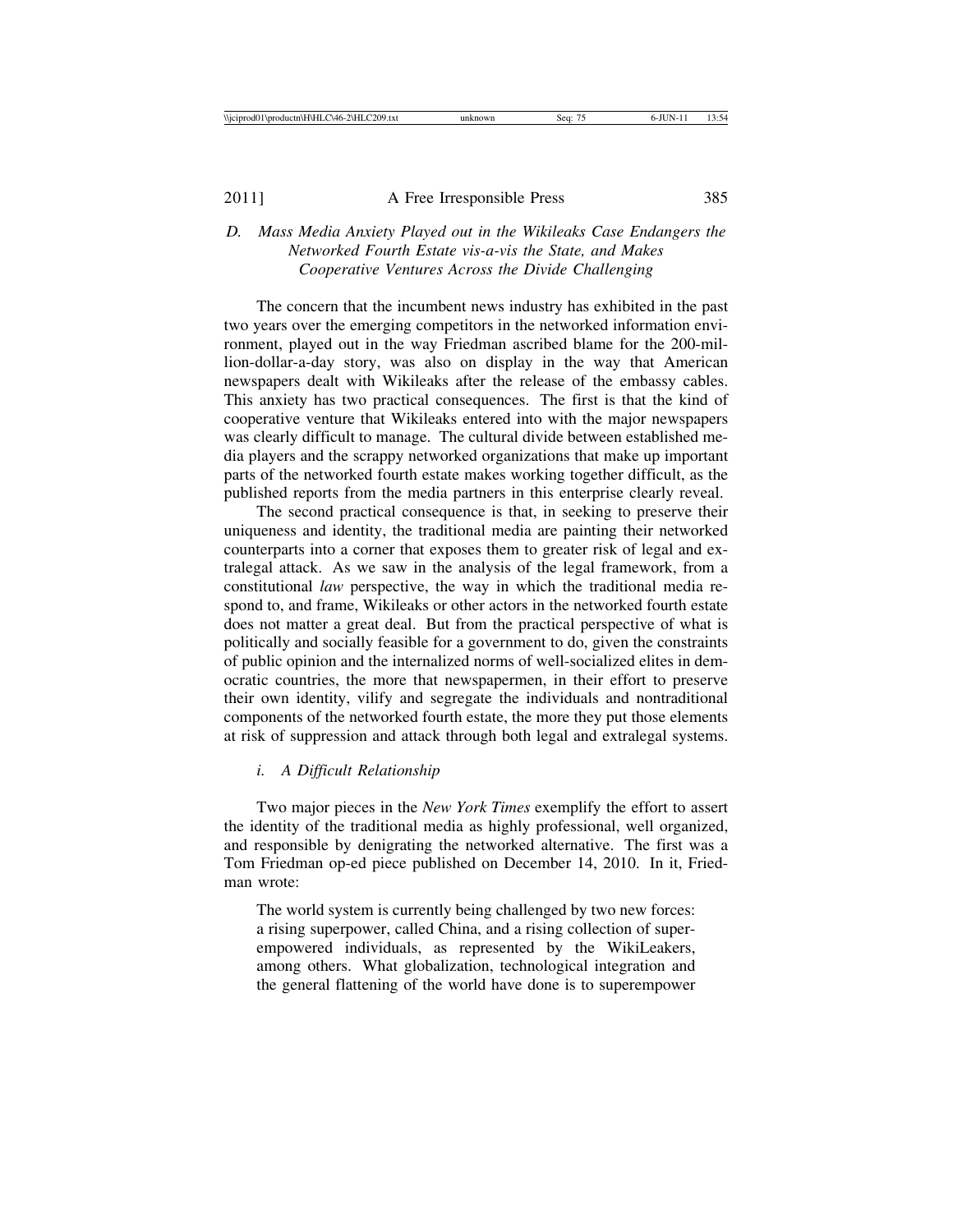individuals to such a degree that they can actually challenge any hierarchy—from a global bank to a nation state—as individuals.<sup>374</sup>

He explains:

As for the superempowered individuals—some are constructive, some are destructive. I read many WikiLeaks and learned some useful things. But their release also raises some troubling questions. I don't want to live in a country where they throw whistleblowers in jail. That's China. But I also don't want to live in a country where any individual feels entitled to just dump out all the internal communications of a government or a bank in a way that undermines the ability to have private, confidential communications that are vital to the functioning of any society. That's anarchy.375

As a factual matter, "a country where they throw whistleblowers in jail" is, in fact, the United States.<sup>376</sup> "They," read "we Americans," have been keeping Bradley Manning, the only whistleblower involved in this case, in solitary confinement for months.<sup>377</sup> But the important insight from this oped is the expressed fear of anarchy and the fear that the decentralized network, with its capacity to empower *individuals* to challenge their governments or global banks, is not democracy, but anarchy. The fact that the individual in question did not in fact "dump out all the internal communications of a government," but rather partnered with major traditional news outlets, including the *Times*, to do so, is eliminated from the op-ed. By mischaracterizing what Wikileaks in fact did and labeling those imagined actions "anarchy," Friedman is able to paint it as the dangerous "other"; just like China, a decentralized, open network is a dangerous threat to what he concludes is the only thing standing between us and either anarchy or authoritarianism: "a strong America."378

More revealing yet is an 8,000-word essay by *New York Times* executive editor Bill Keller in a *New York Times Magazine* cover story on January 26, 2011.379 Parts of the essay, particularly around its middle, seem intended to emphasize and legitimate the fourth estate function of the *Times* itself against critics who argue that the *Times* should not have published the materials. Keller writes, for example:

A free press in a democracy can be messy. But the alternative is to give the government a veto over what its citizens are allowed to

<sup>&</sup>lt;sup>374</sup> Friedman, *supra* note 8.<br><sup>375</sup> Id.<br><sup>376</sup> See, e.g., Greenwald, Attempts to Prosecute, supra note 189.<br><sup>376</sup> See, e.g., Greenwald, Strange and Consequential, supra note 41; see also Greenwald, Inhu*mane Conditions*, *supra* note 46; Greenwald, *Getting to Assange*, *supra* note 276. <sup>378</sup> Friedman, *supra* note 8. **R** 379 Keller, *supra* note 54.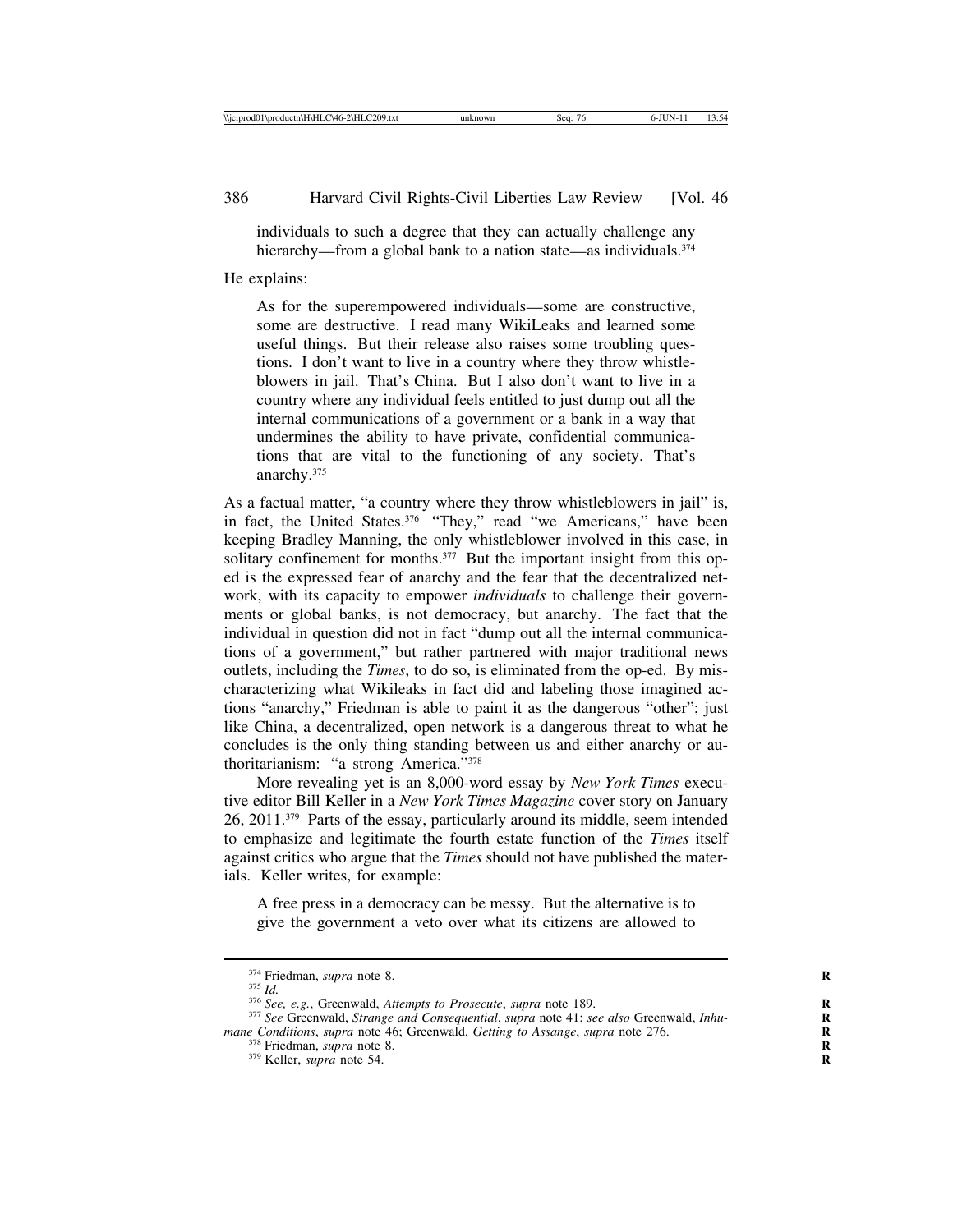know. Anyone who has worked in countries where the news diet is controlled by the government can sympathize with Thomas Jefferson's oft-quoted remark that he would rather have newspapers without government than government without newspapers.<sup>380</sup>

But any close reading of the essay makes crystal clear that a central purpose it serves is to separate Wikileaks from the *Times*, and to emphasize the *Times*' professionalism, care, and organizational rationality while denigrating the contribution and reliability of Wikileaks. Immediately in the first paragraph, Keller refers to "an organization called WikiLeaks, a secretive cadre of antisecrecy vigilantes."381 Compare this to the *Times*' own characterization of Wikileaks a mere ten months earlier as "a tiny online source of information and documents that governments and corporations around the world would prefer to keep secret,"382 or to the 2008 Pentagon Report's detailed analysis of Wikileaks as a website dedicated to "expos[ing] unethical practices, illegal behavior, and wrongdoing within corrupt corporations and oppressive regimes," or the Pentagon Report's claim that "Wikileaks.org supports the US Supreme Court ruling regarding the unauthorized release of the Pentagon Papers by Daniel Ellsberg, which stated that—'only a free and unrestrained press can effectively expose deception in government.'" 383 A few paragraphs later, Keller then emphasizes Wikileaks' mistake in releasing the edited version of the *Collateral Murder* video, writing: "[I]n its zeal to make the video a work of antiwar propaganda, WikiLeaks also released a version that didn't call attention to an Iraqi who was toting a rocket-propelled grenade and packaged the manipulated version under the tendentious rubric 'Collateral Murder.'" 384 This sentence repeats the Fox News accusation against the edited version, ignoring the fact that the opening slide of the edited footage states, "Although some of the men appear to have been armed, the behavior of nearly everyone was relaxed[,]"<sup>385</sup> and the interpretive disagreement at the time about whether what the pilots thought was an RPG was in fact so.386 Later, Keller writes: "The *Times* was never asked to sign anything or to pay anything. For WikiLeaks, at least in this first big venture, exposure was its own reward[,]" implying that perhaps, in the long term, Wikileaks' intentions were to profit from its relationships with the

<sup>&</sup>lt;sup>380</sup> *Id.*<br><sup>381</sup> *Id.*<br><sup>382</sup> Strom, *supra* note 22.<br><sup>383</sup> See Pentagon Report, *supra* note 21, at 2, 6.<br><sup>384</sup> Keller, *supra* note 54.<br><sup>385</sup> See Open Secrets: WikiLeaks, War and American Diplomacy, N.Y. TIMES, http://w nytimes.com/projects/2011/video/opensecrets/edited.html (last visited Apr. 2, 2011) (contain-<br>ing the edited version of the footage).

<sup>&</sup>lt;sup>386</sup> Ironically, given the general concern about distributed editorial platform, among the better sources collecting and providing an objective overview of the competing interpretations of the edited volume is the Wikipedia article on the subject. *See July 12, 2007 Baghdad Airstrike*, WIKIPEDIA, http://en.wikipedia.org/wiki/July\_12,\_2007\_Baghdad\_airstrike (last visited Apr. 2, 2011).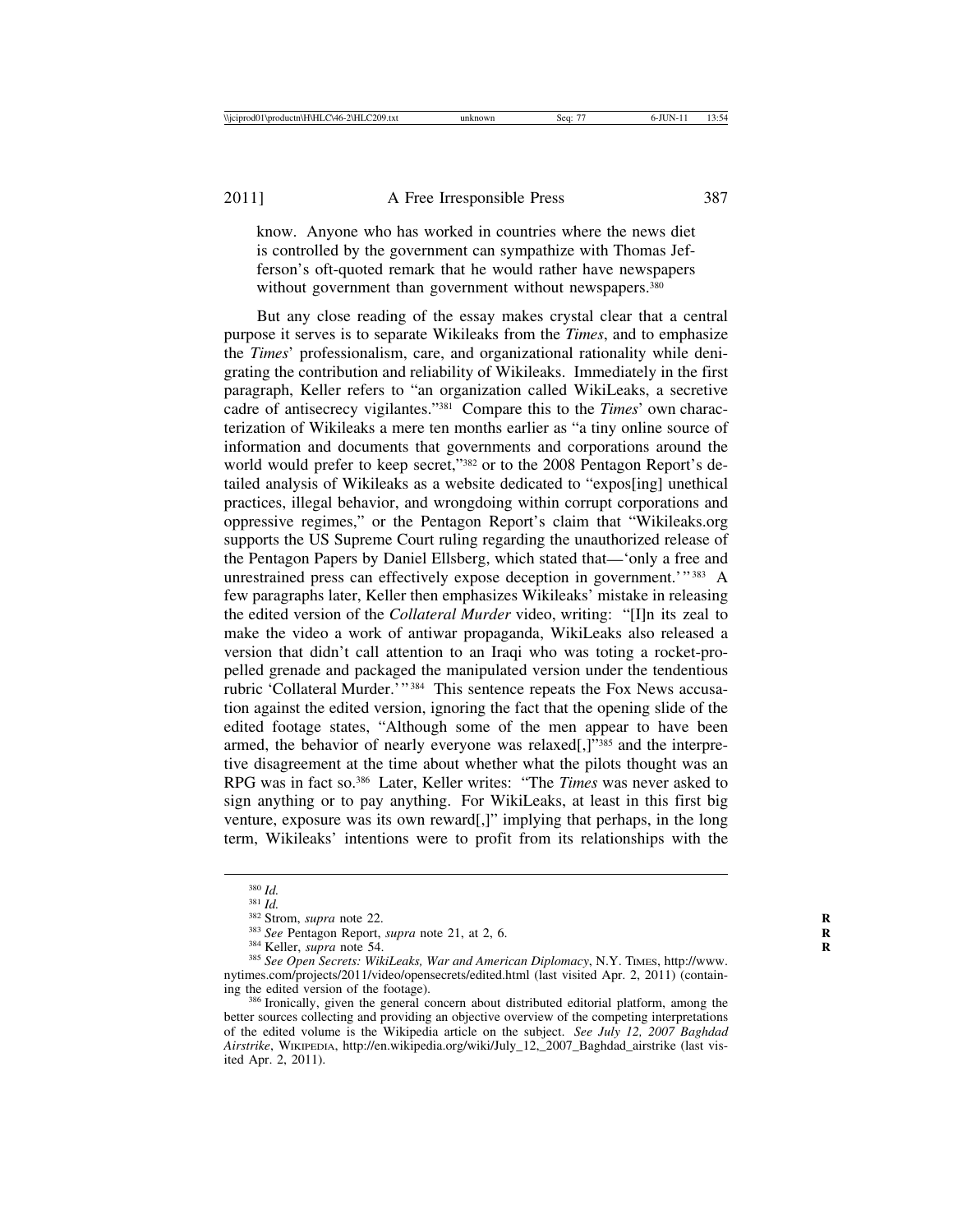press. At a different point, Keller implies, without pointing to any evidence, that Wikileaks volunteers hacked into the *Times*' computers during a rocky period of the relationship.387

Beyond Wikileaks as an organization, it is clear that Assange and the *Times* had a very bad relationship, and Keller peppers the essay with a range of what reads more like gratuitous name-calling than substantive criticism. In the first paragraph, Keller introduces Assange as "an eccentric former computer hacker of Australian birth and no fixed residence."<sup>388</sup> Keller then introduces and frames Assange by describing the impressions of the first *Times* reporter who met him:

Assange slouched into The Guardian office, a day late. . . . "He was alert but disheveled, like a bag lady walking in off the street, wearing a dingy, light-colored sport coat and cargo pants, dirty white shirt, beat-up sneakers and filthy white socks that collapsed around his ankles. He smelled as if he hadn't bathed in days."389

A few paragraphs later, Keller recounts:

Schmitt told me that for all Assange's bombast and dark conspiracy theories, he had a bit of Peter Pan in him. One night, when they were all walking down the street after dinner, Assange suddenly started skipping ahead of the group. Schmitt and Goetz stared, speechless. Then, just as suddenly, Assange stopped, got back in step with them and returned to the conversation he had interrupted.390

By comparison, the *Guardian*, which had as difficult and stormy a relationship with Assange as did the *Times*, introduced Assange in its editor's equivalent of Keller's overview essay very differently: "Unnoticed by most of the world, Julian Assange was developing into a most interesting and unusual pioneer in using digital technologies to challenge corrupt and authoritarian states."391 As *Der Spiegel* put it, in reporting on Keller's essay: "For some time now, Julian Assange has been sparring with *New York Times* Executive Editor Bill Keller. Assange claims the paper didn't publish the

<sup>&</sup>lt;sup>387</sup> Keller, *supra* note 54 ("At a point when relations between the news organizations and WikiLeaks were rocky, at least three people associated with this project had inexplicable activity in their e-mail that suggested someone was hacking into their accounts."). In his annotations to this article, Assange stated: "This allegation is simply grotesque." Assange

<sup>&</sup>lt;sup>388</sup> Keller, *supra* note 54.<br><sup>389</sup> *Id.* 390 *Id.* 390 *Id.* 390 *Id.* 391 Alan Rusbridger, *WikiLeaks: The Guardian's Role in the Biggest Leak in the History of the World*, GUARDIAN.CO.UK, Jan. 28, 2011, http://www.guardian.co.uk/media/2011/jan/28/ wikileaks-julian-assange-alan-rusbridger.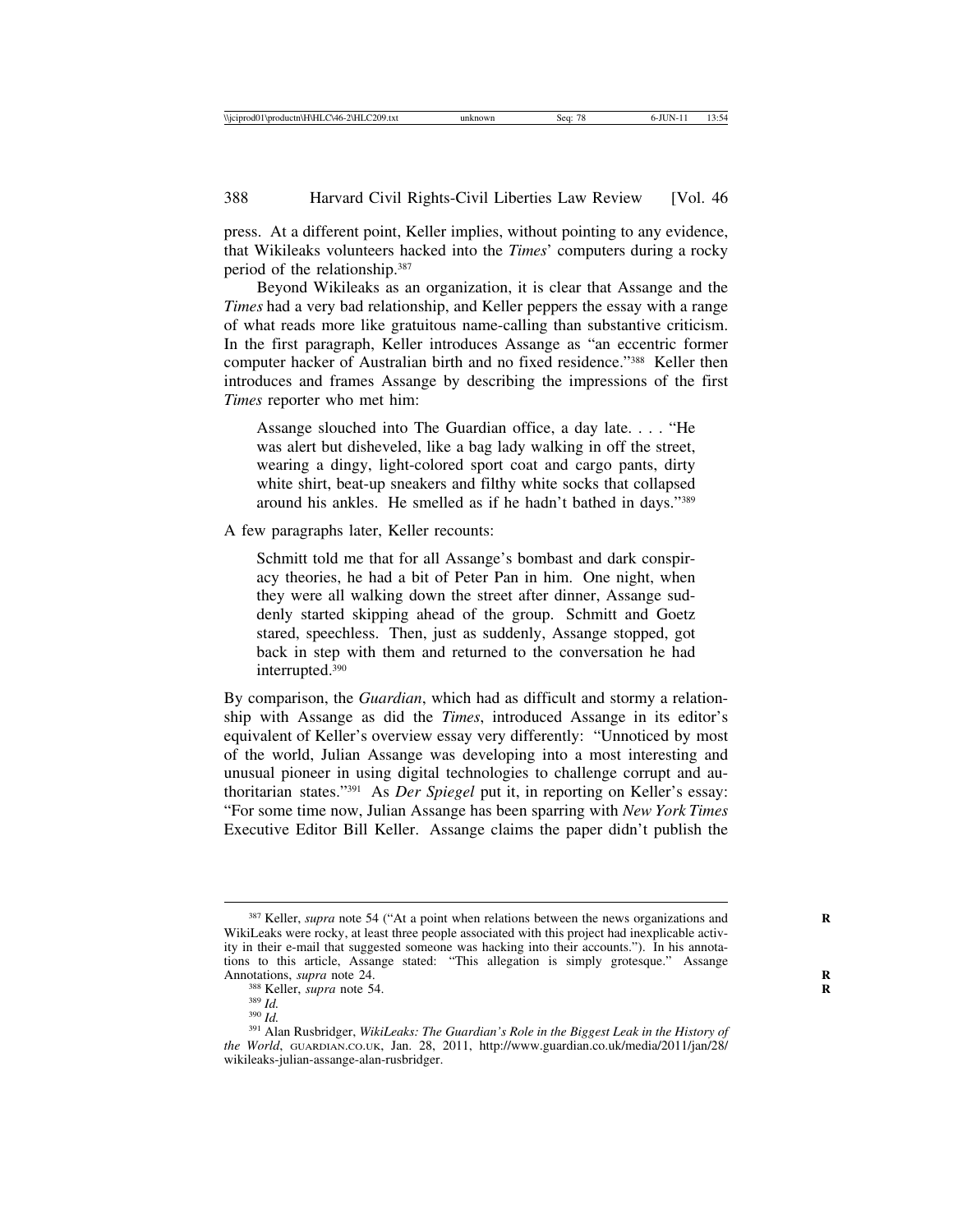material in its entirety and made too many concessions to the White House before going to print. Now, Keller is fighting back."392

These kinds of jabs make separating out the personal animosity from aspects of the essay that reflect structural, systemic concerns difficult. Nonetheless, it is possible to observe in the piece a clear core theme: asserting a categorical distinction between the *New York Times* as an institution and organizational form and the decentralized, networked form represented by Wikileaks. Keller says, "We regarded Assange throughout as a source, not as a partner or collaborator."393 He later concludes by repeating what appears to be a central argument of the essay: "Throughout this experience we have treated Assange as a source. I will not say 'a source, pure and simple,' because as any reporter or editor can attest, sources are rarely pure or simple, and Assange was no exception."394 Further, even when asserting that First Amendment values require that Wikileaks not be suppressed, Keller prefaces by restating: "I do not regard Assange as a partner, and I would hesitate to describe what WikiLeaks does as journalism."395 By contrast, the *Guardian* frames its own account of its relationship quite differently: "[T]he fruit of Davies' eager pursuit of Assange would result in an extraordinary, if sometimes strained, partnership between a mainstream newspaper and WikiLeaks: a new model of co-operation aimed at publishing the world's biggest leak."<sup>396</sup> It is certainly possible that the difference in framing reflects jurisdictional susceptibility and the advice of counsel; the *Times* may be trying to preempt possible co-conspirator charges against it should the Department of Justice decide to proceed against Assange and Wikileaks on such a theory. It seems more likely, however, that the difference reflects the *Guardian*'s strategic embrace of the networked models of journalism, on the one hand, and the *Times*' continued rejection of the model.

The professional/reliable vs. unprofessional/unreliable dichotomy is repeated throughout Keller's essay in more context-specific instances. At one point he describes a certain problem the *Times* reporters had with displaying the data: "Assange, slipping naturally into the role of office geek, explained

<sup>&</sup>lt;sup>392</sup> Rosenbach & Stark, *supra* note 78. Assange, in his annotations to this article, explained that the disagreement with Keller was over Keller's decision to kill a piece on Task Force 373, the targeted assassination squad, authored by national security reporter Eric Schmitt, and widely considered by other papers to be one of the most important revelations in the Afghan War logs. Assange Annotations, *supra* note 24. A Lexis-Nexis search of the *New York Times* suggests that, indeed, Task Force 373 is mentioned only once, in a brief, highly sanitized version: "Secret commando units like Task Force 373—a classified group of Army and Navy special operatives—work from a 'capture/kill list' of about 70 top insurgent commanders. These missions, which have been stepped up under the Obama administration, claim notable successes, but have sometimes gone wrong, killing civilians and stoking Afghan resentment." C. J. Chivers et al., *The Afghan Struggle: A Secret Archive*, N.Y. TIMES, July 26, 2010, at A1.<br><sup>393</sup> Keller, supra note 54.<br><sup>394</sup> *Id.* 395 *Id.* 396 Leigh & Harding, *supra* note 54.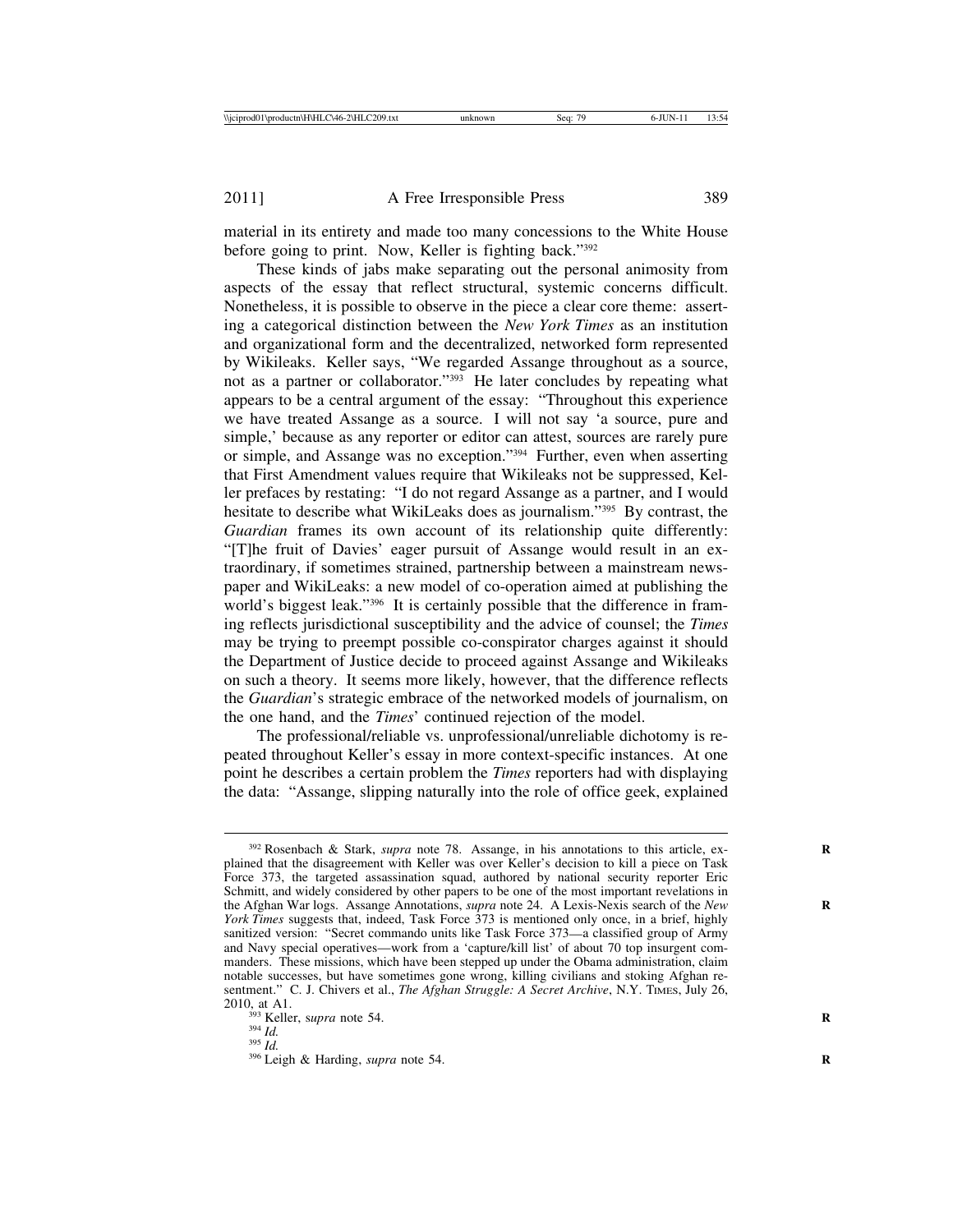that they had hit the limits of Excel."397 By contrast to Assange, who was merely like "the office geek," Keller later describes the challenge of organizing the data and explains how, "[w]ith help from two of The Times's best computer minds [the lead reporters] figured out how to assemble the material into a conveniently searchable and secure database."398 When discussing the redaction efforts, Keller writes of the *Times*' efforts:

Guided by reporters with extensive experience in the field, we redacted the names of ordinary citizens, local officials, activists, academics and others who had spoken to American soldiers or diplomats. We edited out any details that might reveal ongoing intelligence-gathering operations, military tactics or locations of material that could be used to fashion terrorist weapons.399

Keller does recognize Wikileaks' efforts to avoid harming innocents, but the tone is quite different. He writes: "In the case of the Iraq war documents, WikiLeaks applied a kind of robo-redaction software that stripped away names (and rendered the documents almost illegible)," and

there were instances in which WikiLeaks volunteers suggested measures to enhance the protection of innocents. . . . WikiLeaks advised everyone to substitute a dozen uppercase X's for each redacted passage, no matter how long or short. . . . Whether WikiLeaks's 'harm minimization' is adequate, and whether it will continue, is beyond my power to predict or influence. WikiLeaks does not take guidance from The New York Times.<sup>400</sup>

When writing about responsible journalism, Keller again focuses on differentiating between the traditional media participants in the disclosure, and the networked elements, this time explicitly using Wikileaks as an anchor for denigrating the networked fourth estate more generally:

[W]e felt an enormous moral and ethical obligation to use the material responsibly. *While we assumed we had little or no ability to influence what WikiLeaks did, let alone what would happen once this material was loosed in the echo chamber of the blogosphere,* that did not free us from the need to exercise care in our own journalism.401

The essay was written two months after the initial release. Keller, by this point, knew full well that Wikileaks in fact did not release materials irresponsibly. Nor did anyone else in what he calls "the echo chamber of the

<sup>&</sup>lt;sup>397</sup> Keller, *supra* note 54.<br><sup>398</sup> *Id.*<br><sup>499</sup> *Id.* 400 *Id.* (emphasis added).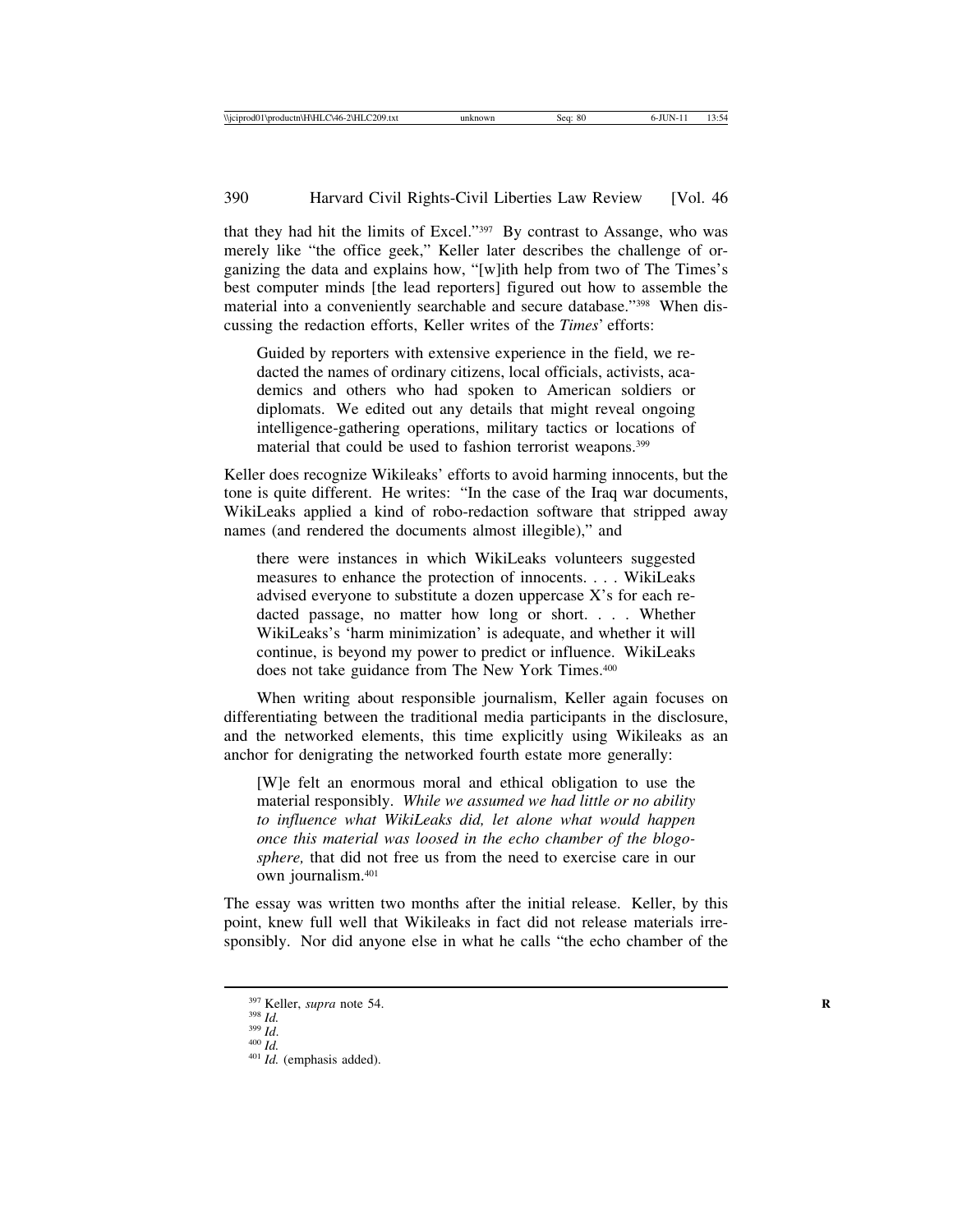blogosphere." The assertion of difference does not reflect an actual difference in kind relative to what was disclosed by one or another of the traditional media players. Instead, the aside largely seems to express the *Times*' own anxieties about Wikileaks and the more general genre that it represents for Keller.

This sense of self appears to have been complemented and reinforced by the Obama Administration. Comparing the Obama Administration's response to Wikileaks to that of the Bush Administration's response to the NSA eavesdropping story, Keller recounts:

[T]he Obama administration's reaction was different. It was, for the most part, sober and professional. The Obama White House, while strongly condemning WikiLeaks for making the documents public, did not seek an injunction to halt publication. There was no Oval Office lecture. On the contrary, in our discussions before publication of our articles, White House officials, while challenging some of the conclusions we drew from the material, thanked us for handling the documents with care.402

This basic story line repeats itself in the *Der Spiegel* recounting. In describing their meetings with the Administration, Rosenbach and Stark state quite clearly: "The official fury of the US government was directed at the presumed source, Bradley Manning, and, most of all, WikiLeaks. The government was not interested in quarreling with the media organizations involved."403 It appears as though the Administration either really did not fear disclosure, as long as it was by organizations it felt were within its comfort zone, or it was using the distinction and relative social-cultural weakness of Wikileaks to keep the established media players at the table and, perhaps, more cooperative with the Administration's needs.

It is precisely in these descriptions of the relationship with the Administration, from both the *Times* and *Der Spiegel*, that we see the danger that mixing the press' own identity anxiety with reporting on the press presents for the networked fourth estate. As one observes the multi-system nature of the attacks on Wikileaks, as well as its defenses, it becomes obvious that law is but one dimension in this multidimensional system of freedom and constraint. As we saw in Part III, law, at least First Amendment law, is largely on the side of Wikileaks; no less so than it is on the side of the *New York Times* or *Der Spiegel.* Law, however, is not the only operative dimension. The social-political framing of the situation, alongside the potential constraints the government feels on its legal chances and political implications of attempting to prosecute, as well as the possibility of using the various extralegal avenues we saw used in this case, have a real effect on how vulnerable an entity is to all these various forms of attack. Keller writes:

<sup>402</sup> *Id.* <sup>403</sup> Rosenbach & Stark, *supra* note 78. **<sup>R</sup>**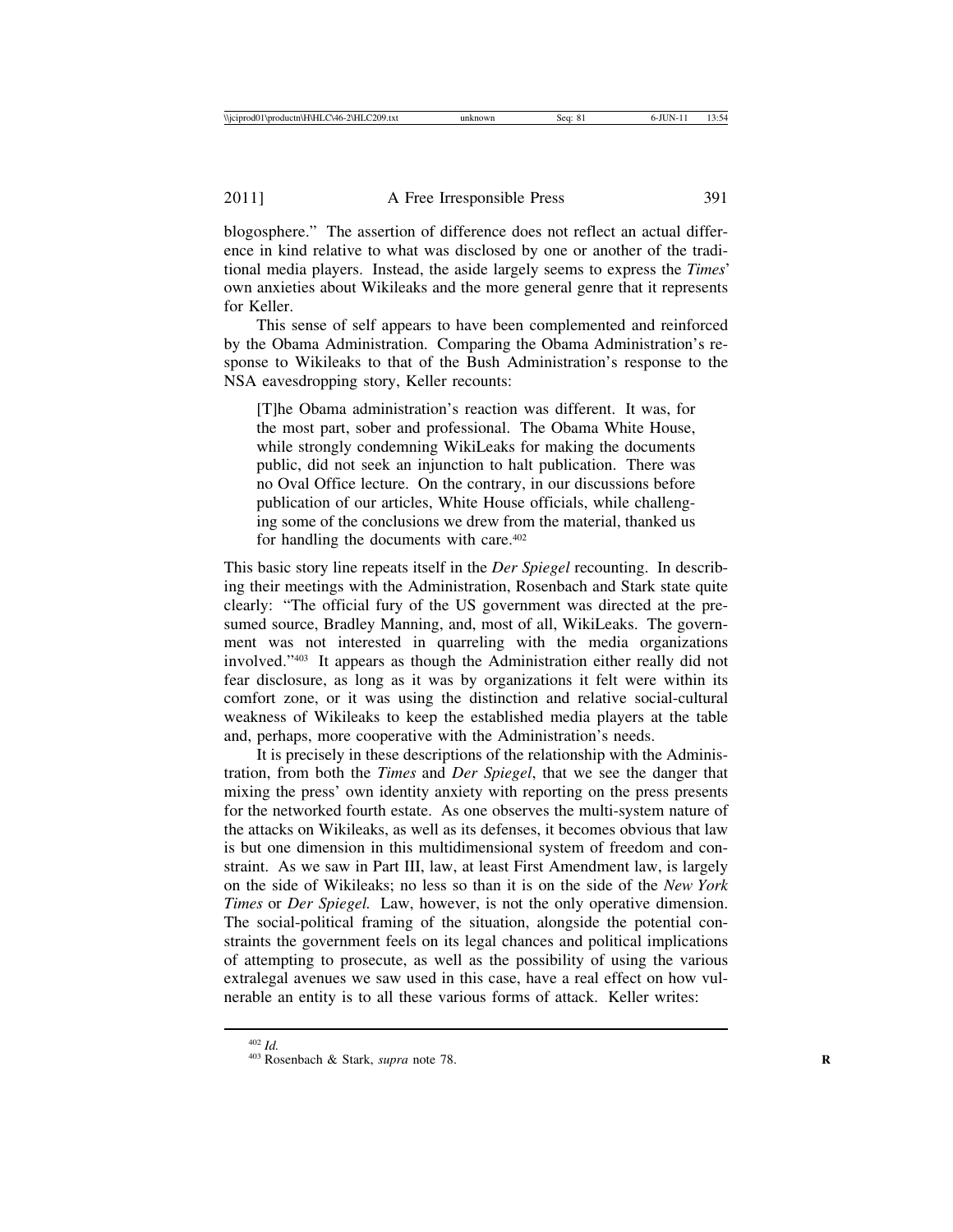As one of my colleagues asks: If Assange were an understated professorial type rather than a character from a missing Stieg Larsson novel, and if WikiLeaks were not suffused with such glib antipathy toward the United States, would the reaction to the leaks be quite so ferocious? And would more Americans be speaking up against the threat of reprisals?404

The question, of course, is what role traditional media players in the United States played in creating that perception of Assange, and with it the license for what Keller described as the "ferocious" responses. Compare Keller's "dirty white shirt" or "filthy white socks" description to *Der Spiegel*'s description of Assange as "wearing a white shirt and jacket and sporting a three-day beard, was even paler than usual and had a hacking cough. 'Stress,' he said, by way of apology."405 Similarly, Rosenbach and Stark describe Assange as a man who is very difficult to work with but one with whom, after extensive interactions involving lawyers, dinner, and long negotiations over wine, a deal could be, and was, reached. Keller's vignettes describe someone who was only marginally sane and certainly malevolent. *El País* editor Javier Moreno claimed that the many hours of a meeting with Assange were insufficient to form a rigorously-researched profile, but he could attest that the discussion was purely focused on a common publication calendar and on how critical it was to protect names, sources, and dates that could put people at risk.406 Keller and the *Times*, then, are not innocent bystanders in the perceptions of Assange that made the response to him so ferocious, but primary movers. It was the *Times*, after all, that chose to run a front page profile of Assange a day after it began publishing the Iraq war logs in which it described him as "a hunted man" who "demands that his dwindling number of loyalists use expensive encrypted cellphones and swaps his own the way other men change shirts," and "checks into hotels under false names, dyes his hair, sleeps on sofas and floors, and uses cash instead of credit cards, often borrowed from friends."407

What responsibility does the established press have toward the newcomers in the networked fourth estate not to paint them in such terms that they become fair game for aggressive, possibly life-threatening, and certainly deeply troubling pressures and threats of prosecution? There is a direct intellectual line connecting Klein's "you couldn't have a starker contrast

<sup>&</sup>lt;sup>404</sup> Keller, *supra* note 54.<br><sup>405</sup> *Id.* 406 *Iavier Moreno, <i>Lo Que de Verdad Ocultan los Gobiernos*, EL PAís, Dec. 19, 2010, http://www.elpais.com/articulo/internacional/verdad/ocultan/Gobiernos/elpepuint/20101218el pepuint\_23/Tes ("Pero sí bastante para dar testimonio de que lo único que se discutió en todos los encuentros fue la conveniencia de acordar un calendario común de publicación y la exigencia de proteger nombres, fuentes o datos que pudiesen poner en riesgo la vida de personas en pa´ıses en los que la pena de muerte sigue vigente, o en los que no rige el Estado de derecho como se disfruta en Occidente."). My thanks to Fernando Bermejo for the pointer and translation.<br><sup>407</sup> Burns & Somaiya, *supra* note 69.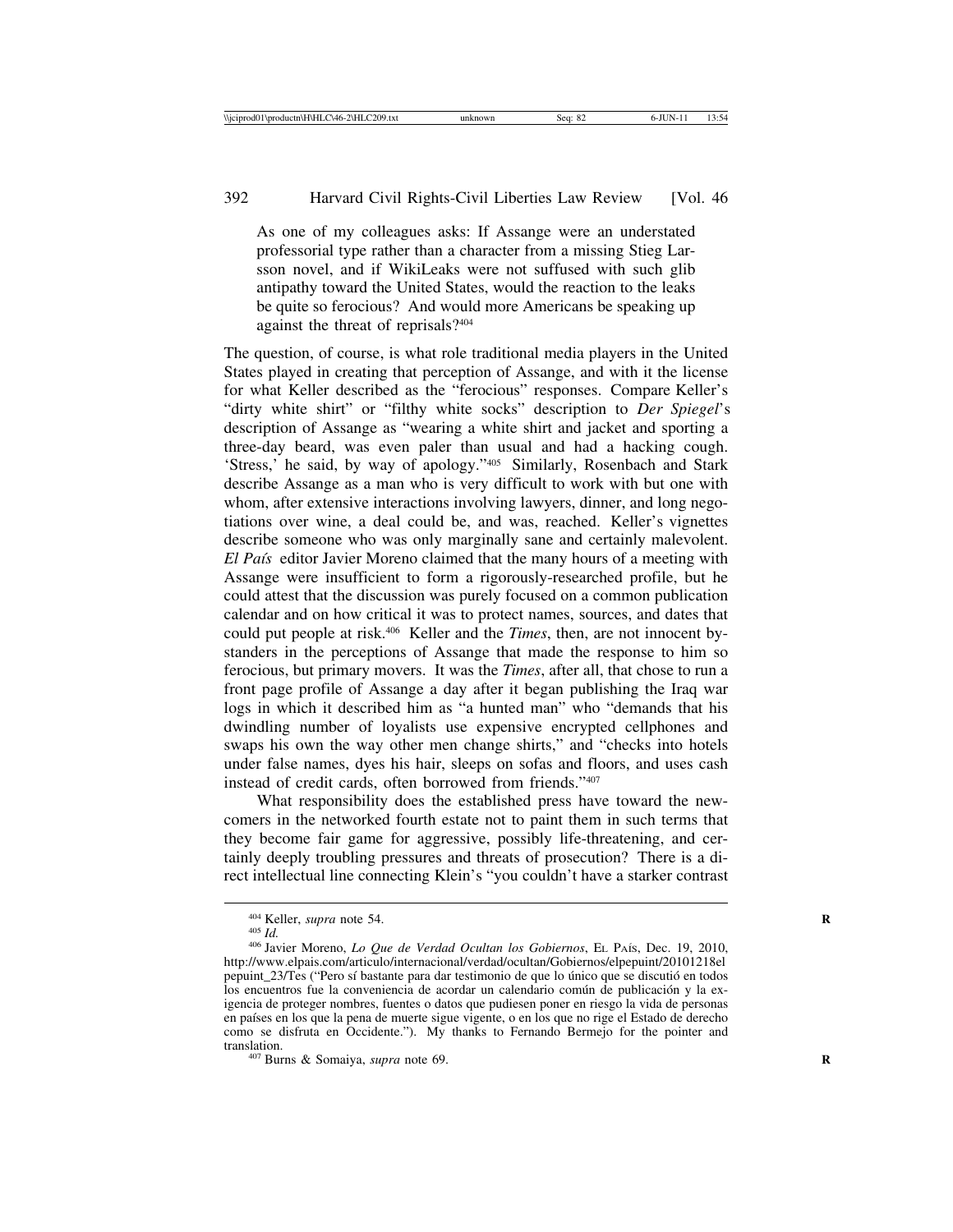between the multiple layers of checks and balances, and a guy sitting in his living room in his pajamas writing what he thinks"408 to Keller's "bag lady walking in off the street,"<sup>409</sup> twice denied as "a source, not as a partner."<sup>410</sup> In combination with the Administration's clear deference to the traditional media, on the one hand, and its repeated denunciations of, threats to, and multi-systems attacks on Wikileaks and Assange on the other, the need of the incumbent media organizations to assert their identity and shore up their own continued vitality threatens emerging elements of the networked fourth estate. "Multiple layers of checks and balances" are merely one way of creating accountability; the social relations among elite players that make these meetings feasible and that allow Keller to present cables to the administration are central aspects of what both the government and the incumbents of the fourth estate value, and it is the absence of such relations in the new organizational forms run by social outsiders that is so threatening. The risk is that the government will support its preferred media models, and that the incumbent mass media players will, in turn, vilify and denigrate the newer models in ways that make them more vulnerable to attack and shore up the privileged position of those incumbents in their role as a more reliable allywatchdog. This threat is particularly worrisome because it comes as the economics of incumbent media force us to look for new and creative networked structures to fill the vacuum left by the industrial decline of mid-twentieth century media models.

## *ii. Collaboration Between Networked and Incumbent Models of Journalism*

The events surrounding Wikileaks mark the difficulties with what will inevitably become a more broadly applicable organizational model for the fourth estate. This new model will require increased integration between decentralized networked and traditional professional models of information production, and concentration of attention.

On the production side, even looking narrowly at the question of leaks, whatever else happens, spinoffs from Wikileaks—OpenLeaks or Brussels-Leaks, efforts by established news organizations like Al-Jazeera and the *New York Times* to create their own versions of secure, online leaked document repositories—mark a transition away from the model of the leak to one trusted journalist employed by a well-established news organization. The advantages of this model to the person leaking the documents are obvious. A leak to one responsible organization may lead to non-publication and suppression of the story. The *New York Times* famously delayed publication of

<sup>&</sup>lt;sup>408</sup> *Special Report w/ Brit Hume, supra* note 229.<br><sup>409</sup> Keller, *supra* note 54. <sup>410</sup> *Id*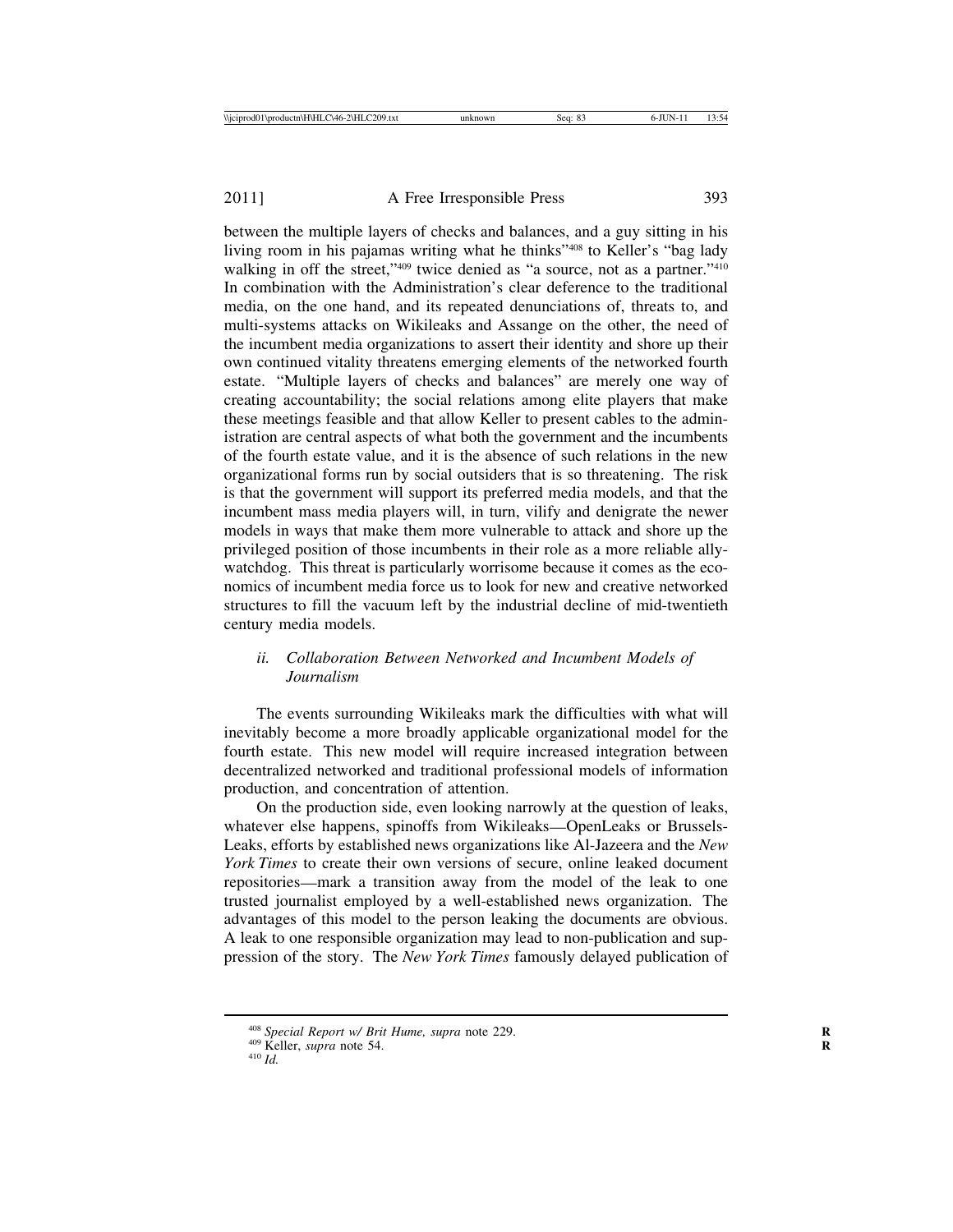its story on the NSA domestic eavesdropping program for a year.411 Wikileaks has shown that by leaking to an international networked organization able to deliver the documents to several outlets in parallel, whistleblowers can reduce the concern that the personal risk they take in leaking the document will be in vain. Major news organizations that want to receive these leaks will have to learn to partner with organizations that, like Wikileaks, can perform that function.

Leaking is, of course, but one of many ways in which news reporting can benefit from the same distributed economics that drive open source development or Wikipedia. The user-created images from the London Underground bombing in 2005 broke ground for this model. They were the only source of images. During the Iranian reform movement protests in 2009, videos and images created by users on the ground became the sole video feed for international news outlets, and by the time of the Tunisian and Egyptian uprisings in early 2011, the integration of these feeds into mainline reporting had become all but standard. Just as in open source software "given enough eyeballs, all bugs are shallow,"<sup>412</sup> a distributed population armed with cameras and video recorders, and a distributed population of experts and insiders who can bring more expertise and direct experience to bear on the substance of any given story, will provide tremendous benefits of quality, depth, and context to any story.

But the benefits are very clearly not only on the side of traditional media integrating distributed inputs into their own model. Looking specifically at Wikileaks and the embassy cables shows that responsible disclosure was the problem created by these documents that was uniquely difficult to solve in an open networked model. The problem was not how to release them indiscriminately; that is trivial to do in the network. The problem was not how to construct a system for sifting through these documents and identifying useful insights. Protestations of the professional press that simply sifting through thousands of documents and identifying interesting stories cannot be done by amateurs sound largely like protestations from *Britannica* editors that Wikipedia will never be an acceptable substitute for *Britannica*. At this stage of our understanding of the networked information economy, we know full well that distributed solutions can solve complex information production problems. It was the decision to preserve confidentiality that made the usual approach to achieving large-scale tasks in the networked environment—peer production, large-scale distributed collaboration—unavailable. One cannot harness thousands of volunteers on an open networked platform to identify what information needs to be kept secret. To get around that problem,

<sup>&</sup>lt;sup>411</sup> Paul Farhi, *supra* note 190.<br><sup>412</sup> Eric Raymond, The Cathedral and the Bazaar: Musings on Linux and Open SOURCE BY AN ACCIDENTAL REVOLUTIONARY 19, 30 (Tim O'Reilly ed., rev. ed. 2001), *available at* http://www.catb.org/~esr/writings/cathedral-bazaar/cathedral-bazaar/ar01s04.html.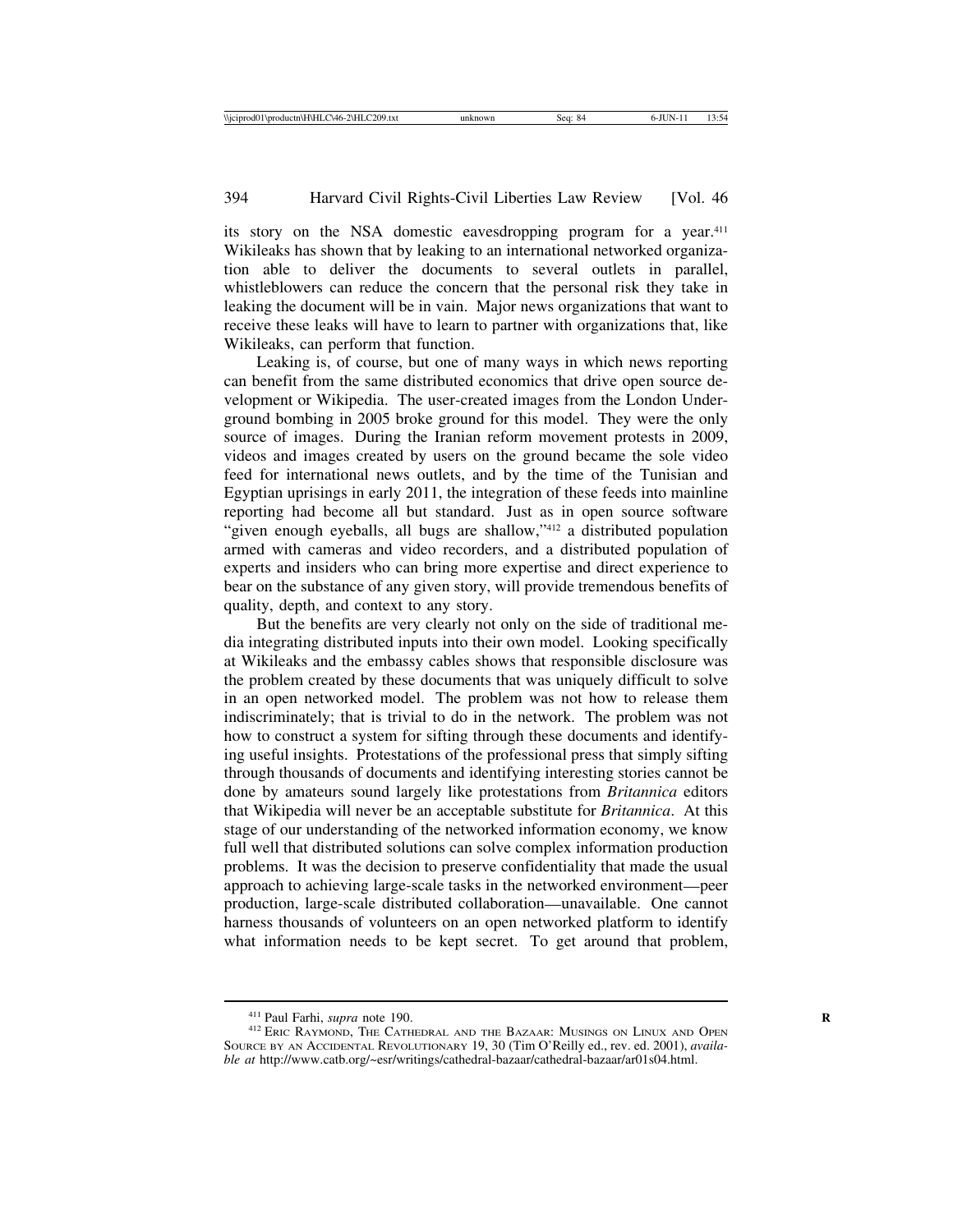Wikileaks needed the partnership with major players in the incumbent media system, however rocky and difficult to sustain it turned out to be.

Another central aspect of the partnership between Wikileaks and its media partners was achieving salience and attention. There is little doubt that mass media continues to be the major pathway to public attention in the United States, even as the role of Internet news consumption rises.413 Debates continue as to the extent to which the agenda set through those organizations can, or cannot, be more broadly influenced today through nonmainstream media action.414 Both the Wikileaks case and the brief event study of the 200-million-dollar-a-day story suggest that, at a minimum, ultimate transmission to the main agenda of the population requires transmission through mass media. However important a subject, if it cannot ultimately make its way to mainstream media, it will remain peripheral to the mainstream of public discourse, at least for the intermediate future.<sup>415</sup> Networked organizations need a partnership model with traditional organizations in large part to achieve salience.

As more mature sectors in which collaboration across the boundary between traditional organizational models and new networked models show, creating these collaborations is feasible but not trivial. Open source software is the most mature of these, and it shows both the feasibility and complexity of the interface between more hierarchical and tightly structured models and flat, networked, informal structures.<sup>416</sup> The informality of loose networks and the safety of incumbent organizations draw different people, with different personalities and values; working across these differences is not always easy. In looking at the Wikileaks case, it is difficult to separate out how much of the difficulties in the interface were systemic and how much a function of interpersonal antipathy, Assange's personality, and the

<sup>416</sup> See generally Siobahn O'Mahony & Beth A. Bechky, *Boundary Organizations: Ena*bling Collaboration Among Unexpected Allies, 53 ADMIN. Sci. Q. 422 (2008).

<sup>413</sup> *See Internet Gains on Television as Public's Main News Source*, PEW RESEARCH CENTER FOR THE PEOPLE & THE PRESS (Jan. 4, 2011), http://people-press.org/2011/01/04/ internet-gains-on-television-as-publics-main-news-source. Although the Internet is gaining as a delivery vehicle, much of what is used on the Net is the online version of major traditional media outlets. *See* MATTHEW HINDMAN, THE MYTH OF DIGITAL DEMOCRACY 58–67 (2009). <sup>414</sup> *See generally* BENKLER, *supra* note 240, at 212–73; Daniel W. Drezner & Henry Far- **<sup>R</sup>**

rel, *The Power and Politics of Blogs*, 134 PUB. CHOICE 15 (2007); Kevin Wallsten, *Agenda Setting and the Blogosphere: An Analysis of the Relationship between Mainstream Media and Political Blogs*, 24 REV. POL'Y RES. 567 (2007); Kevin Wallsten, *Political Blogs: Transmission Belts, Soapboxes, Mobilizers, or Conversation Starters?*, 4 J. INFO. TECH. & POL. 19 (2008). <sup>415</sup> *See, e.g.*, Ethan Zuckerman, *Tunisia, Egypt, Gabon? Our Responsibility to Witness*, MY

HEART'S IN ACCRA (Feb. 9, 2011, 1:40 PM), http://www.ethanzuckerman.com/blog/2011/02/ 09/tunisia-egypt-gabon-our-responsibility-to-witness (discussing difficulty of getting Gabon's revolution covered by Global Voices, through the media focus on Egypt and Tunisia); Ethan Zuckerman, *The Attention Deficit: Plenty of Content, Yet an Absence of Interest*, NIEMAN REP. (Fall 2010), http://www.nieman.harvard.edu/reports/article/102448/The-Attention-Deficit-Plenty-of-Content-Yet-an-Absence-of-Interest.aspx (describing more generally the difficulties faced by Global Voices in translating the excellent on-the-ground reporting its journalists were performing throughout Africa into attention in U.S. media outlets).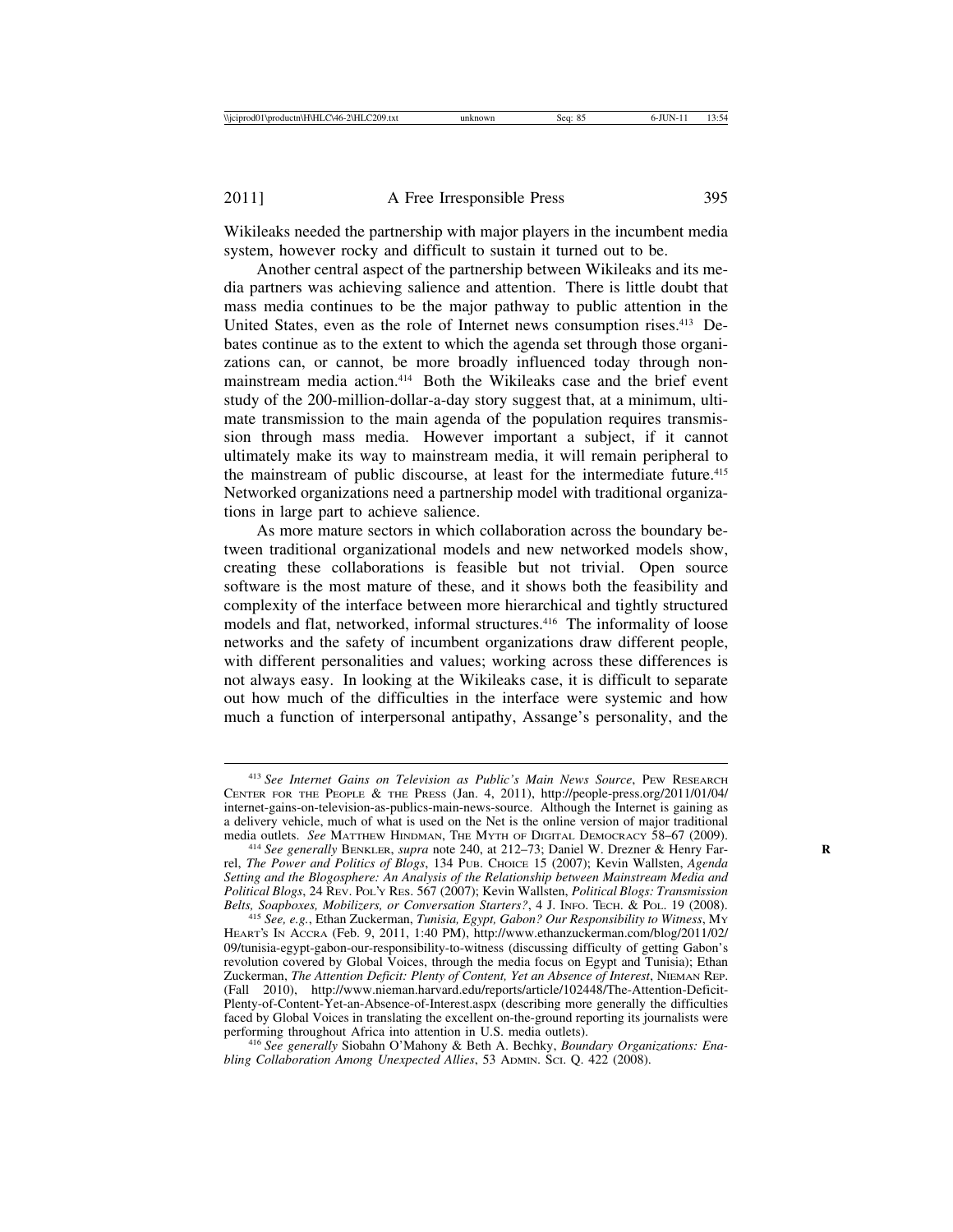*Times*' ambivalence about working with Wikileaks.417 In thinking of the events as a case study, it is important not to allow these factors to obscure the basic insights: collaboration is necessary, it is mutually beneficial, and it is hard.

The networked fourth estate will be made up of such interaction and collaboration, however difficult it may be initially. The major incumbents will continue to play an important role as highly visible, relatively closed organizations capable of delivering much wider attention to any given revelation, and to carry on their operations under relatively controlled conditions. The networked entrants, not individually, but as a network of diverse individuals and organizations, will have an agility, scope, and diversity of sources and pathways such that they will, collectively, be able to collect and capture information on a global scale that would be impossible for any single traditional organization to replicate by itself. Established news outlets find this partnership difficult to adjust to. Bloggers have been complaining for years that journalists pick up their stories or ideas without giving the kind of attribution they would normally give to journalists in other established organizations. But just as software companies had to learn to collaborate with open source software developers, so too will this industry have to develop its interactions. We already see outlets like the *Guardian* well ahead of the curve, integrating what are effective expert blogs into their online platform as part of their menu of offerings. We see the BBC successfully integrating requests for photographs and stories from people on the ground in fast-moving news situations—although not quite yet solving the problem of giving the sources a personality and voice of a collaborative contributor. One would assume that the networked components of the fourth estate will follow the same arc that Wikipedia has followed: from something that simply isn't acknowledged, to a joke, to a threat, to an indispensable part of life.

### **CONCLUSION**

A study of the events surrounding the Wikileaks document releases in 2010 provides a rich set of insights about the weaknesses and sources of resilience of the emerging networked fourth estate. It marks the emergence of a new model of watchdog function, one that is neither purely networked nor purely traditional, but is rather a mutualistic interaction between the two. It identifies the peculiar risks to, and sources of resilience of, the networked fourth estate in a multidimensional system of expression and restraint, and suggests the need to resolve a major potential vulnerability—the ability of private infrastructure companies to restrict speech without being bound by

<sup>417</sup> Assange notes that Wikileaks had been working with individual *Times* reporters since 2007. Assange Annotations, *supra* note 24. This is, perhaps, not surprising, at a time when **R** Wikileaks was less well known and played a role that fit much more closely the traditional perception of "source." By the time of the embassy cables, Wikileaks was no longer playing that role, and the relationship was no longer up to the individual reporter writing the story.